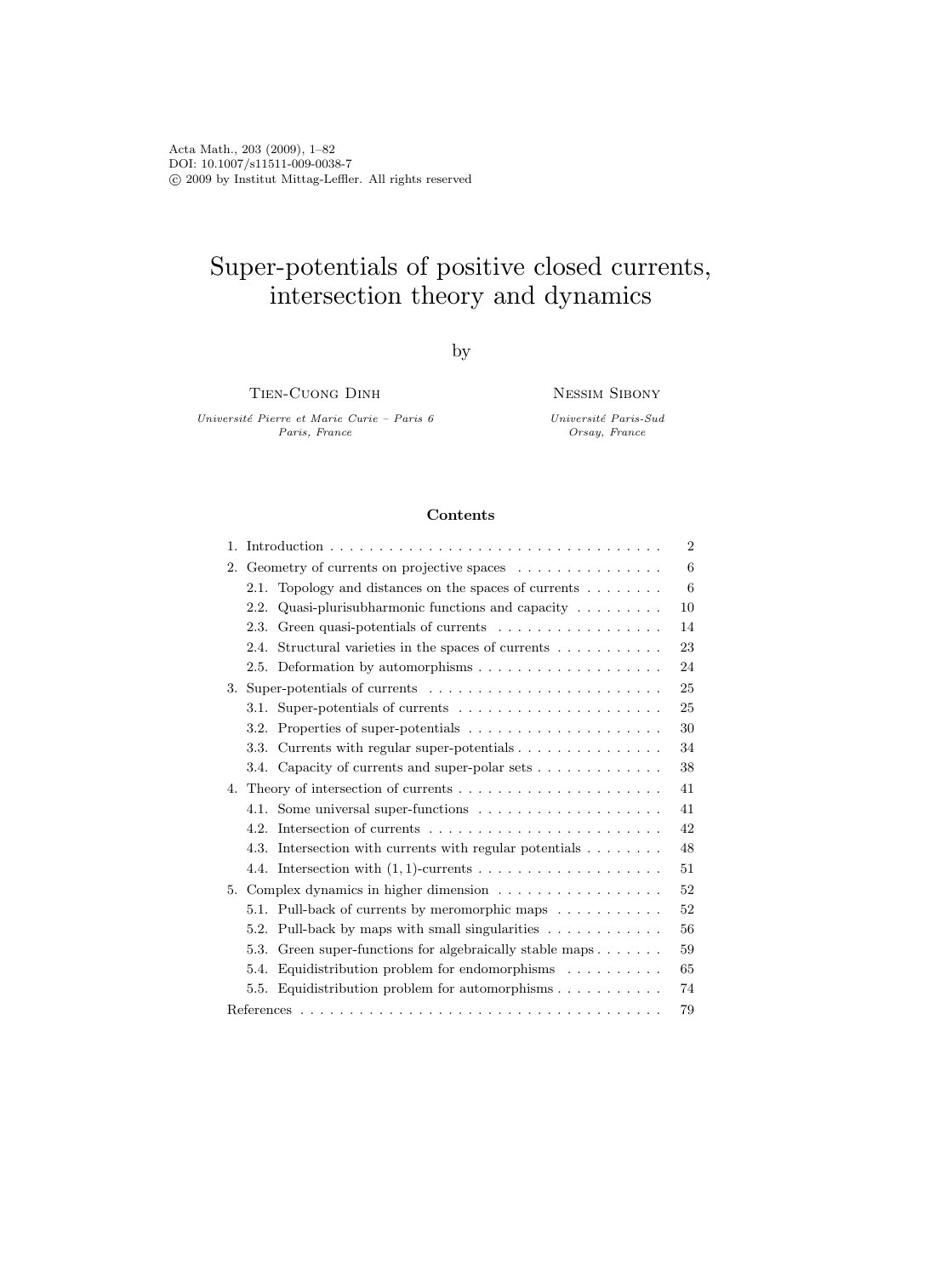#### 1. Introduction

Let  $(X, \omega)$  be a compact Kähler manifold. It is in general quite difficult to develop a calculus on cycles of codimension  $\geq 2$ . An important approach has been introduced by Gillet–Soulé [35] who constructed appropriate potentials with tame singularities for cycles of arbitrary codimension. See also Bost–Gillet–Soul´e [9], Berndtsson [7] and Polyakov– Henkin [42] for the resolution of  $\partial \bar{\partial}$ - and  $\bar{\partial}$ -equations in the projective space.

On the other hand, the calculus on positive closed currents of bidegree  $(1, 1)$  using potentials is very useful and quite well developed. Demailly's papers [11], [12] and book [13] contain a clear exposition of this subject. It has many applications in complex geometry and to holomorphic dynamics, see the surveys [29] and [44] for background. The recent papers [20], [18] and [14] by the authors give other applications.

Our main goal in this article is to develop a calculus on positive closed currents of bidegree  $(p, p)$ . For simplicity, we restrict here to the case of the projective space  $\mathbb{P}^k$ . We first explain the familiar situation of currents of bidegree  $(1, 1)$ . The reader will find in §2 some basic notions and properties of positive closed currents and of plurisubharmonic functions.

Denote by  $\omega$  the standard Fubini–Study form on  $\mathbb{P}^k$  normalized by  $\int_{\mathbb{P}^k} \omega^k = 1$ . Let S be a positive closed (1, 1)-current on  $\mathbb{P}^k$ . We assume that the mass  $||S|| := \langle S, \omega^{k-1} \rangle$  is 1, that is, S is cohomologous to  $\omega$ . A quasi-potential of S is a quasi-plurisubharmonic function u such that

$$
S-\omega=dd^cu.
$$

Recall that  $d^c := (i/2\pi)(\bar{\partial} - \partial)$ . Such a u is unique when we normalize it by  $\int_{\mathbb{P}^k} u \omega^k = 0$ . The correspondence  $S \leftrightarrow u$  is very useful. Indeed, u has a value at every point if we allow the value  $-\infty$ . This makes it possible to consider the pull-back of S by dominant meromorphic maps [40] or to consider the wedge-product (intersection)

$$
S \wedge S' := \omega \wedge S' + dd^c(uS')
$$

when  $u$  is integrable with respect to the trace measure of a positive closed current  $S'$ .

From our point of view, the formalism in this case is as follows. Let  $\delta_x$  denote the Dirac mass at x. We consider a  $(k-1, k-1)$ -current v, non-uniquely determined, such that  $\langle v, \omega \rangle = 0$  and  $dd^c v = \delta_x - \omega^k$ . We then have, formally,

$$
u(x) = \langle u, \delta_x \rangle = \langle u, \delta_x - \omega^k \rangle = \langle u, dd^c v \rangle = \langle dd^c u, v \rangle = \langle S - \omega, v \rangle = \langle S, v \rangle.
$$

So,  $\langle S, v \rangle$  is in particular independent of the choice of v. Moreover, we can extend the action of u to the convex set of probability measures  $\mathscr{C}_k$ . If  $dd^c U_{\nu}=\nu-\omega^k$  with  $\nu \in \mathscr{C}_k$ and  $\langle U_{\nu}, \omega \rangle = 0$ , we get

$$
\langle u, \nu \rangle = \langle S, U_{\nu} \rangle,
$$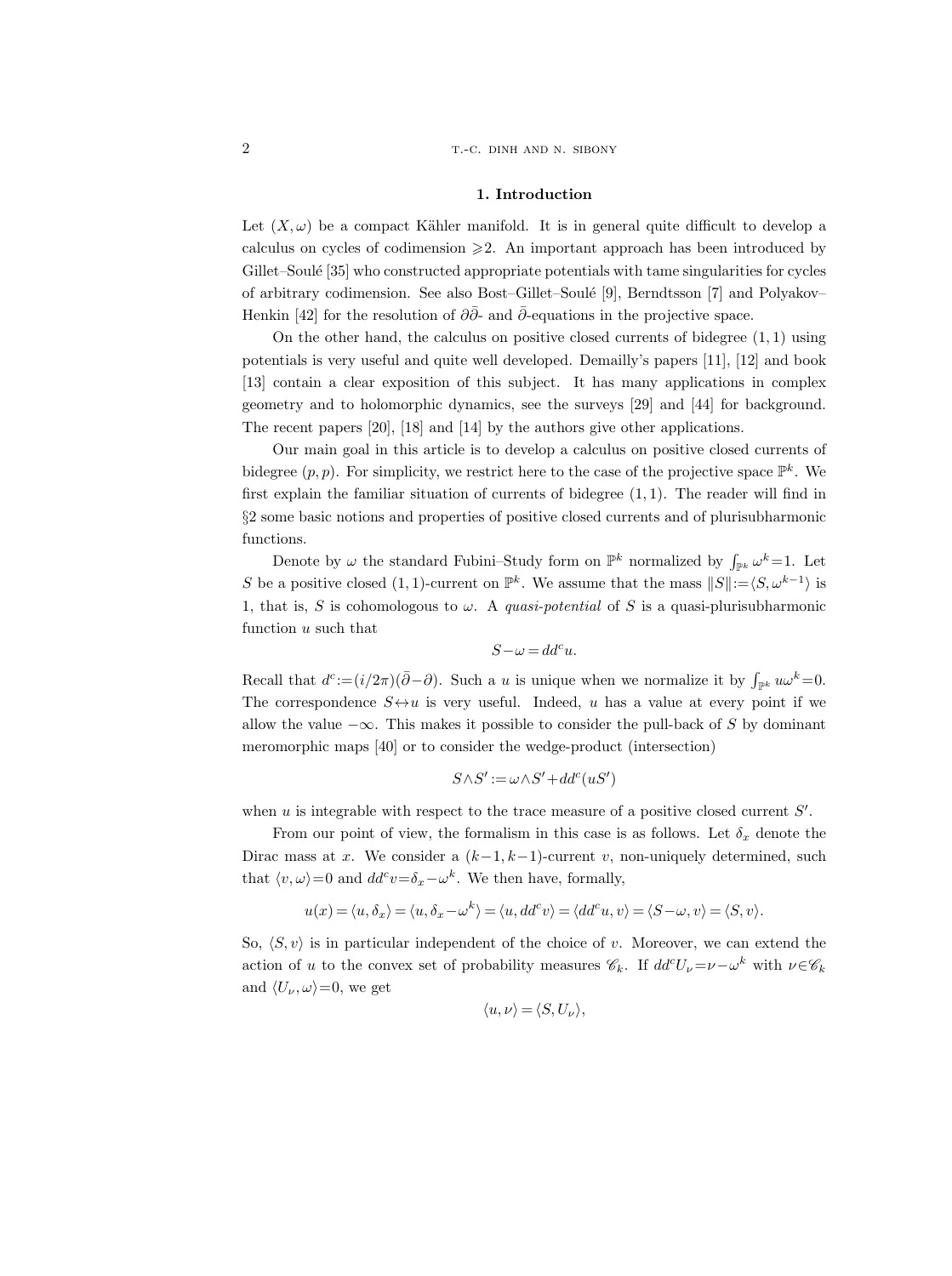where the value  $-\infty$  is allowed. We prefer to consider that the quasi-potential is acting on  $\mathscr{C}_k$ . Define

$$
\mathscr{U}_S(\nu) := \langle u, \nu \rangle = \langle S, U_{\nu} \rangle.
$$

This is somehow irrelevant in this case, since Dirac masses are the extremal points of  $\mathscr{C}_k$ and  $\mathscr{U}_S$  is simply the affine extension of u to  $\mathscr{C}_k$ .

Let  $\mathscr{C}_p$  denote the convex compact set of positive closed currents  $S$  of bidegree  $(p,p)$ on  $\mathbb{P}^k$  and of mass 1, i.e.  $||S|| := \langle S, \omega^{k-p} \rangle = 1$ . Let  $U_S$  denote a solution to the equations

$$
dd^c U_S = S - \omega^p \quad \text{and} \quad \langle U_S, \omega^{k-p+1} \rangle = 0.
$$

We introduce  $\mathscr{U}_S$  as a function on  $\mathscr{C}_{k-p+1}$  that we will call the super-potential of S of mean 0. Suppose that R is in  $\mathscr{C}_{k-p+1}$  and let  $dd^cU_R = R - \omega^{k-p+1}$  with  $\langle U_R, \omega^p \rangle = 0$ . Then, formally,

$$
\mathscr{U}_S(R) := \langle U_S, R \rangle = \langle U_S, R - \omega^{k-p+1} \rangle = \langle U_S, dd^c U_R \rangle
$$
  
=  $\langle dd^c U_S, U_R \rangle = \langle S - \omega^p, U_R \rangle = \langle S, U_R \rangle.$ 

The function  $\mathscr{U}_S$  determines S. We will show that it is defined everywhere if the value  $-\infty$  is allowed.

To develop the calculus, we have to consider  $\mathscr{C}_p$  and  $\mathscr{C}_{k-p+1}$  as infinite-dimensional spaces with special families of currents that we parametrize by the unit disc  $\Delta$  in  $\mathbb{C}$ . We call these families special structural discs of currents. When  $\mathscr{U}_S$  is restricted to such discs we get quasi-subharmonic functions. More precisely, if  $x \mapsto R_x$  is a special structural disc of currents parametrized by  $x \in \Delta$ , then

$$
dd_x^c \mathscr{U}_S(R_x) \geqslant -\alpha,
$$

where  $\alpha$  is a smooth (1, 1)-form independent of S. The above definition of  $\mathscr{U}_{S}(R)$  is valid for  $S$  or  $R$  smooth. In general, we have

$$
\mathscr{U}_S(R) = \lim_{x \to 0} \mathscr{U}_S(R_x)
$$

for some special discs with  $R_0=R$ .

In §2, we introduce a geometry on the space  $\mathscr{C}_p$ , in particular the structural varieties and their curvature forms  $\alpha$ . In §3, we establish the basic properties of super-potentials, in particular convergence theorems which make the theory useful. The main point is to extend the definition of the super-potential  $\mathscr{U}_S$  from smooth forms in  $\mathscr{C}_{k-p+1}$  to arbitrary currents in  $\mathscr{C}_{k-p+1}$ . We introduce (Definition 3.2.3) the notion of *Hartogs convergence* (or H-convergence for short) for currents, which is technically useful. In §4 we deal with a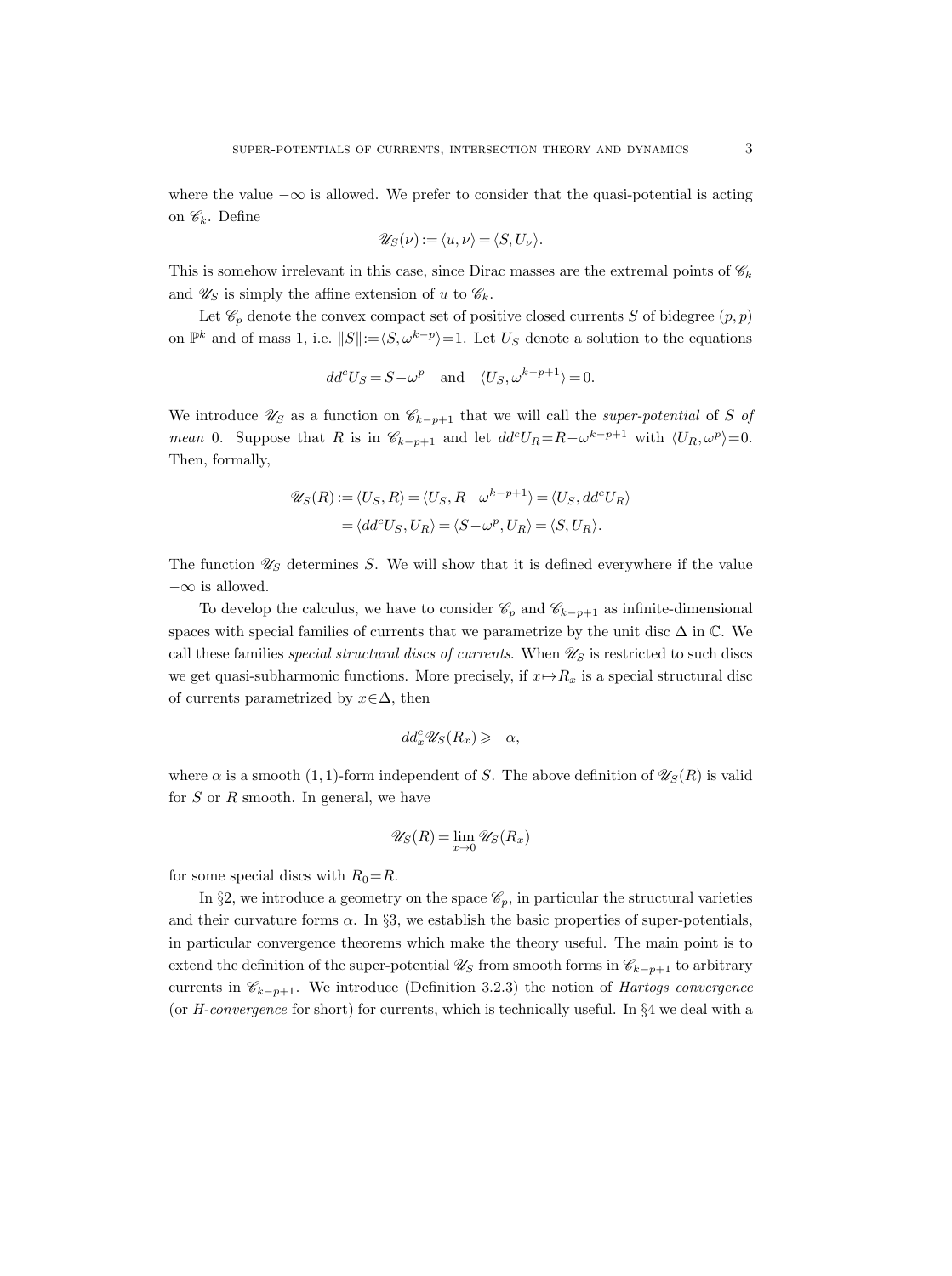theory of intersection of currents. We give good conditions for the intersection of currents of arbitrary bidegrees. Two currents  $R_1 \in \mathscr{C}_{p_1}$  and  $R_2 \in \mathscr{C}_{p_2}$  are *wedgeable* if and only if a super-potential of  $R_1$  is finite at  $R_2 \wedge \omega^{k-p_1-p_2+1}$ . The calculus on differential forms can be extended to wedgeable currents: commutativity, associativity, convergence and continuity of wedge-product for the H-convergence. If  $R_2$  is of bidegree  $(1, 1)$ , then the condition means that the quasi-potentials of  $R_2$  are integrable with respect to the trace measure of  $R_1$ . As a special case, we obtain the usual intersection of algebraic cycles. The question of developing such a theory was raised by Demailly in [11]. We give, in the last section, a satisfactory approach to the problem of pulling back a current in  $\mathscr{C}_p$ by meromorphic maps. Also, in that section, we apply the theory of super-potentials to complex dynamics in higher dimension. The main applications are the following results.

As a first application, we construct Green currents of bidegree  $(p, p)$  for a large class of meromorphic maps on  $\mathbb{P}^k$ . This requires a good calculus using the pull-back operation. The following result holds for holomorphic maps and for Zariski generic meromorphic maps which are not holomorphic.

THEOREM 1.0.1. Let f be an algebraically p-stable meromorphic map on  $\mathbb{P}^k$  with dynamical degrees  $d_s$ ,  $1 \leq s \leq k$ . Assume that  $d_{p-1} < d_p$  and that the union of the infinite fibers is of dimension  $\leq k-p$ . Then,  $d_p^{-n}(f^n)^*(\omega^p)$  converge to an f<sup>\*</sup>-invariant current T which is extremal among  $f^*$ -invariant currents in  $\mathscr{C}_p$ .

Note that the convergence result also holds for regular polynomial automorphisms. The current T is called the *Green current of f of bidegree*  $(p, p)$ . The convergence is still valid if we replace  $\omega^p$  by a current with bounded super-potentials. The case  $p=1$  was considered by the second author in [44].

Let  $\mathscr{M}_d(\mathbb{P}^k)$  denote the space of dominant meromorphic self-maps of algebraic degree  $d \geq 2$  on  $\mathbb{P}^k$ . Such a map can be lifted to a homogeneous polynomial self-map of  $\mathbb{C}^{k+1}$  of degree d. The lift is unique up to a multiplicative constant. The space  $\mathscr{M}_d(\mathbb{P}^k)$  has the structure of a Zariski dense open set in  $\mathbb{P}^N$  with  $N := (k+1)(d+k)!/d!k!-1$ . The space  $\mathscr{H}_d(\mathbb{P}^k)$  of holomorphic self-maps of algebraic degree  $d \geq 2$  on  $\mathbb{P}^k$  is a Zariski open subset of  $\mathcal{M}_d(\mathbb{P}^k)$  and  $\mathcal{M}_d(\mathbb{P}^k)\setminus\mathcal{H}_d(\mathbb{P}^k)$  is an irreducible hypersurface of  $\mathcal{M}_d(\mathbb{P}^k)$ , see [5] and [34, p. 427].

THEOREM 1.0.2. There is a Zariski dense open set  $\mathscr{H}_d^*(\mathbb{P}^k)$  in  $\mathscr{H}_d(\mathbb{P}^k)$  such that, if f is in  $\mathscr{H}_d^*(\mathbb{P}^k)$  and if S is a current in  $\mathscr{C}_p$ , then  $d^{-pn}(f^n)^*(S)$  converges to the Green current of f of bidegree  $(p, p)$  uniformly with respect to S.

A more precise description is known for  $p=1$  and  $k=2$  in [31] and [27], for  $p=1$  and  $k\geqslant 2$  in [24] and for  $p=k$  in [17] and [24] (see also [30] and [10]). Applying the previous theorem to the currents of integration on subvarieties  $H$  gives the equidistribution of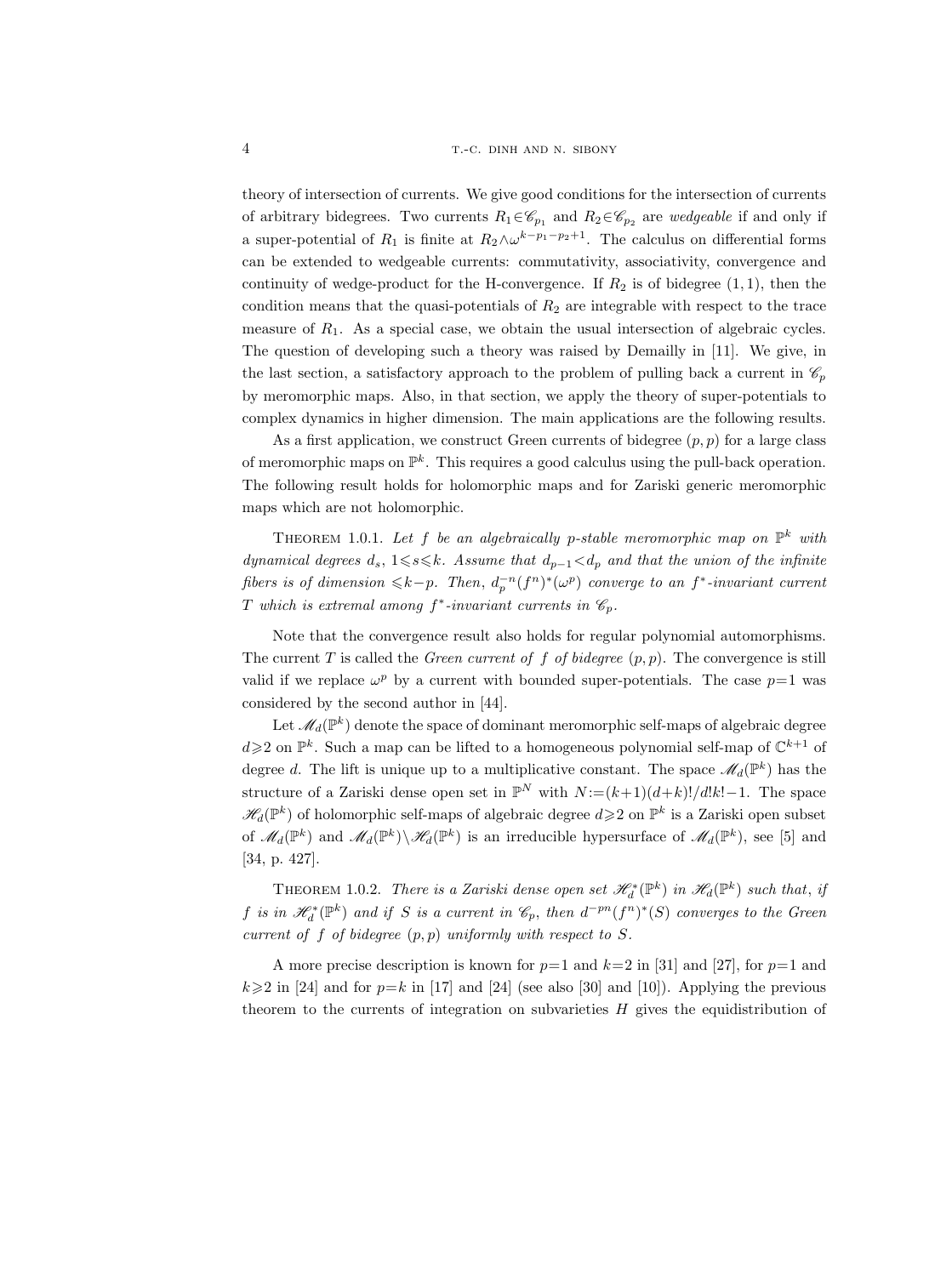$f^{-n}(H)$  in  $\mathbb{P}^k$ . Another application is a rigidity theorem for polynomial automorphisms of  $\mathbb{C}^k$  that we consider as birational maps on  $\mathbb{P}^k$ .

THEOREM 1.0.3. Let f be a polynomial automorphism of  $\mathbb{C}^k$  which is regular in the sense of [44]. Let  $I_+$  denote the indeterminacy set of f at infinity and p be the integer such that  $\dim I_+ = k-p-1$ . Let  $\mathcal{K}_+$  be the set of points  $z \in \mathbb{C}^k$  with bounded orbits. Then, the Green  $(p, p)$ -current associated with f is the unique positive closed  $(p, p)$ -current of mass 1 with support in  $\overline{\mathcal{K}}_+$ .

This result was proved by Fornæss and the second author in dimension  $k=2$  [30]. Note that when  $k=2$  and  $p=1$ , regular automorphisms are the Hénon-type automorphisms of  $\mathbb{C}^2$ . It is known that dynamically interesting polynomial automorphisms in  $\mathbb{C}^2$ are conjugated to the regular ones  $[33]$ . Let H be an analytic subset of pure dimension  $k-p$  which does not intersect the indeterminacy set  $I_$  of  $f^{-1}$ . As a consequence of Theorem 1.0.3, we obtain that the currents of integration on  $f^{-n}(H)$ , properly normalized, converge to the Green  $(p, p)$ -current of f. The case  $k=2$  and  $p=1$  of this result was proved by Bedford and Smillie in [6].

Remark 1.0.4. The super-potential  $\mathscr{U}_S$  can be extended to a function on weakly positive closed currents of bidegree  $(k-p+1, k-p+1)$ . For simplicity, we consider only (strongly) positive currents. We can also define super-potentials for weakly positive closed  $(p, p)$ -currents; they are functions on (strongly) positive closed currents of bidegree  $(k-p+1, k-p+1)$ . The super-potentials are introduced on currents of mass 1 but they can be easily extended by linearity to currents of arbitrary mass. Their domain of definition can also be extended to positive closed currents of arbitrary mass.

Other notation.  $\Delta_r$  is the disc of center 0 and of radius r in  $\mathbb{C}, \Delta$  denotes the unit disc,  $\Delta^k$  the unit polydisc in  $\mathbb{C}^k$  and  $\Delta^* := \Delta \setminus \{0\}$ . The group of automorphisms of  $\mathbb{P}^k$  is a complex Lie group of dimension  $k^2 + 2k$  that we denote by  $\text{Aut}(\mathbb{P}^k) \simeq \text{PGL}(k+1,\mathbb{C})$ . We will work with a fixed holomorphic chart and local holomorphic coordinates y of  $\text{Aut}(\mathbb{P}^k)$ . The automorphism with coordinates y is denoted by  $\tau_y$ . Choose y so that  $|y| < 2$  and  $y=0$  at the identity id∈Aut( $\mathbb{P}^k$ ). In order to simplify the notation, choose a norm |y| of y which is invariant under the involution  $\tau \mapsto \tau^{-1}$ . Fix a smooth probability measure  $\varrho$ with compact support in  $\{y:|y|<1\}$ . Choose  $\rho$  radial and decreasing when  $|y|$  increases. So, the involution  $\tau \mapsto \tau^{-1}$  preserves  $\varrho$ . The mass of a positive or negative  $(p, p)$ -current S on  $\mathbb{P}^k$  is defined by  $||S||:=|\langle S, \omega^{k-p}\rangle|$ . Throughout the paper,  $S_{\theta}$ ,  $R_{\theta}$ , ..., will denote the regularization of  $S, R, \dots$ , defined in §2.1 below.

Acknowledgment. We thank the referee who has carefully read the first version of this paper. He suggested several clarifications which allowed to improve the exposition.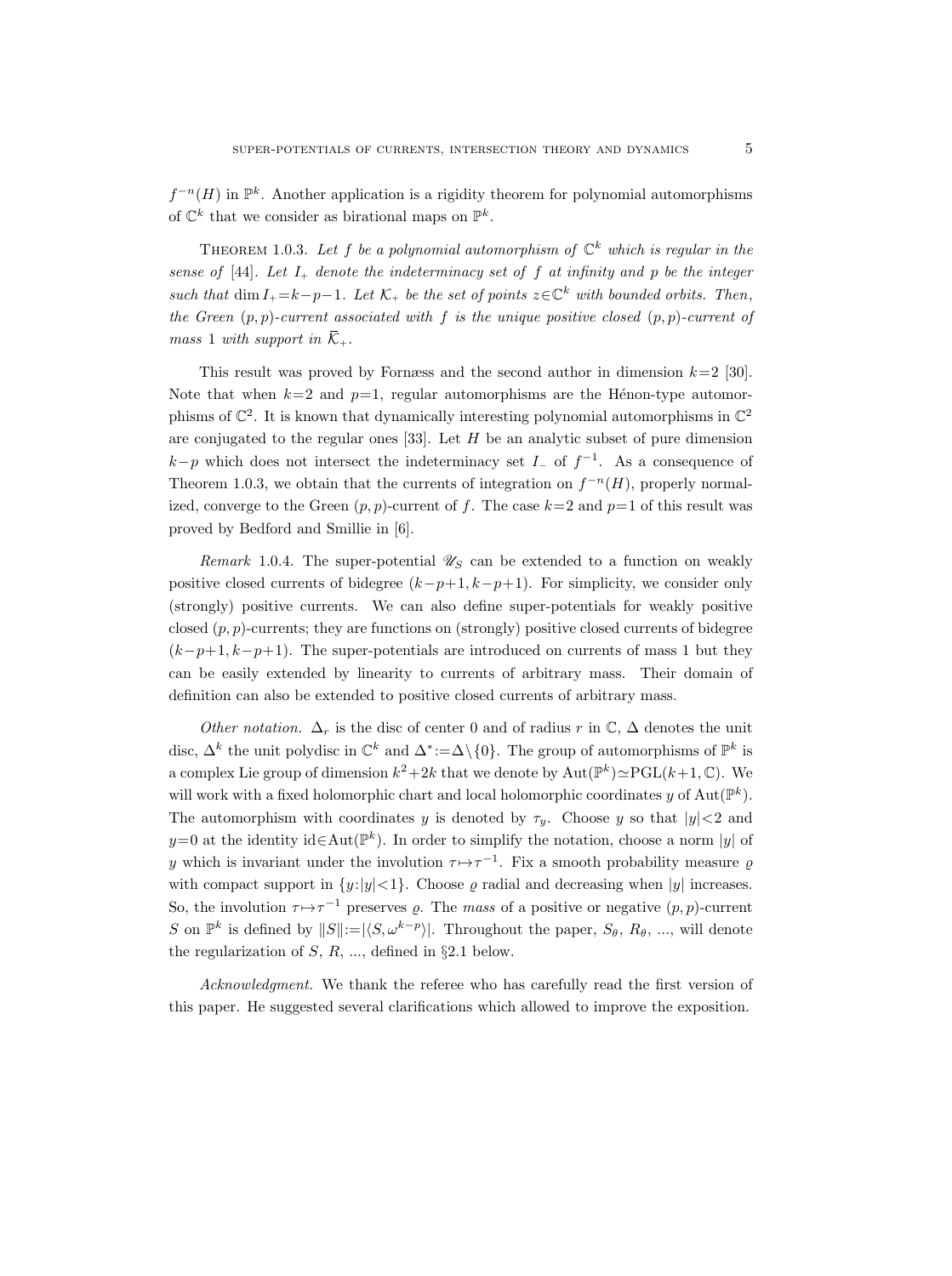## 2. Geometry of currents on projective spaces

In this section, we introduce some basic facts about the convex set  $\mathscr{C}_p$  of positive closed  $(p, p)$ -currents of mass 1 in  $\mathbb{P}^k$ .

## 2.1. Topology and distances on the spaces of currents

Let X be a complex manifold of dimension k. Recall that a  $(p, p)$ -form  $\Phi$  on X is (strongly) positive if it is positive at every point  $a \in X$ , that is,  $\Phi$  is equal, at the point a, to a linear combination of forms with positive coefficients of the type

$$
(i\varphi_1 \wedge \bar{\varphi}_1) \wedge \ldots \wedge (i\varphi_p \wedge \bar{\varphi}_p),
$$

where  $\varphi_i$  are (1,0)-forms on X. Positive (0,0)-forms are positive functions and positive  $(k, k)$ -forms are products of volume forms with positive functions.

A  $(p, p)$ -form  $\Phi$  is *weakly positive* if  $\Phi \wedge \Psi$  is a positive form of maximal bidegree for every positive  $(k-p, k-p)$ -form  $\Psi$ . A  $(p, p)$ -current T on X is positive (resp. weakly positive) if  $T \wedge \Psi$  is a positive measure for every weakly positive (resp. positive) smooth  $(k-p, k-p)$ -form Ψ. Positive forms and currents are weakly positive. The notions of positivity and of weak positivity coincide only for bidegrees  $(0, 0)$ ,  $(1, 1)$ ,  $(k-1, k-1)$ and  $(k, k)$ . We also say that  $\Phi$  and T are negative or weakly negative if  $-\Phi$  and  $-T$  are positive or weakly positive. For real  $(p, p)$ -currents T and T', we will write  $T \geq T'$  and  $T' \leq T$  when  $T - T'$  is positive.

Assume that X is a compact Kähler manifold and  $\omega_X$  is a Kähler form on X. If T is a positive or negative  $(p, p)$ -current, the mass of T on a Borel set  $K \subset X$  is the mass of the *trace measure*  $T \wedge \omega_X^{k-p}$  of T on K; that is,

$$
||T||_K := |\langle T, \omega_X^{k-p} \rangle_K|.
$$

The mass of T means its mass  $||T||$  on  $K=X$ . Assume that T is positive and closed. Then,  $||T||$  depends only on the class of T in the Hodge cohomology group  $H^{p,p}(X, \mathbb{C})$ . We recall the notion of density of positive closed currents. Let  $x$  denote local coordinates in a neighbourhood of a point  $a \in X$  such that  $x=0$  at a, and  $\beta := dd^c|x|^2$  denote the standard Euclidean form. Let  $B_r$  denote the ball  $\{x:|x|< r\}$ . The Lelong number of T at a is defined by

$$
\nu(T, a) := \lim_{r \to 0} \frac{\|T \wedge \beta^{k-p}\|_{B_r}}{\pi^{k-p} r^{2k-2p}}.
$$

When r decreases to 0, the expression on the right-hand side decreases to  $\nu(T, a)$ , which does not depend on the choice of coordinates  $x$  [47]. The Lelong number compares the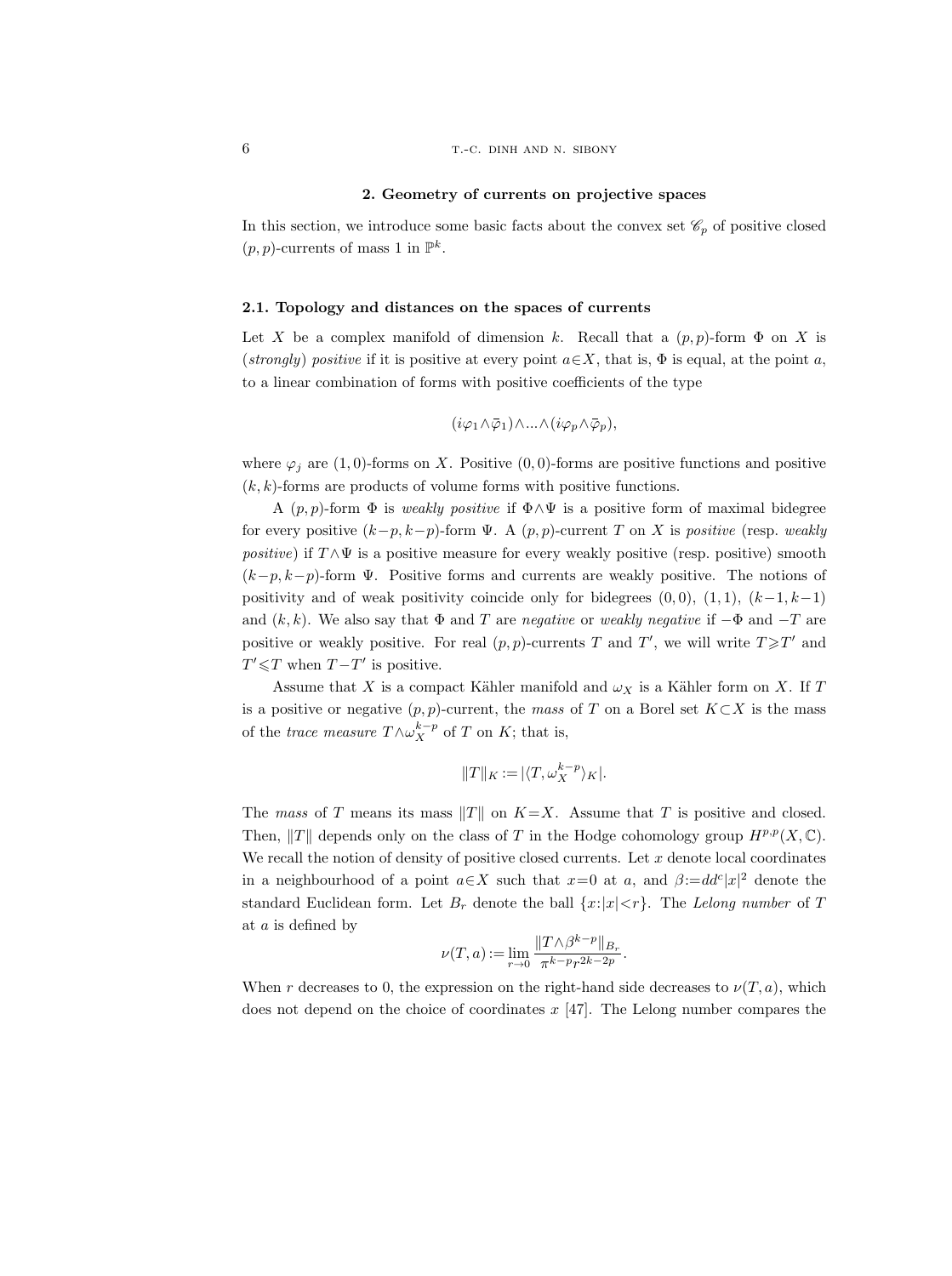mass of the current on  $B_r$  with the Euclidean volume  $\pi^{k-p}r^{2k-2p}/(k-p)!$  of a ball of radius r in  $\mathbb{C}^{k-p}$ . A theorem of Siu says that  $\{a:\nu(T,a)\geq c\}$  is an analytic subset of X of dimension  $\leq k-p$  for every c>0 [47].

The Kähler manifolds we consider in this paper are the projective space  $\mathbb{P}^k$  and the product  $\mathbb{P}^k \times \mathbb{P}^k$ . Let  $\pi_1$  and  $\pi_2$  be the canonical projections of  $\mathbb{P}^k \times \mathbb{P}^k$  onto its factors. Let  $\omega$  denote the Fubini–Study form on  $\mathbb{P}^k$  normalized so that  $\int_{\mathbb{P}^k} \omega^k = 1$ , and define

$$
\widetilde{\omega} := \pi_1^*(\omega) + \pi_2^*(\omega),
$$

the canonical Kähler form on  $\mathbb{P}^k \times \mathbb{P}^k$ . If T is a positive closed  $(p, p)$ -current on  $\mathbb{P}^k$ , one proves easily that  $\nu(T, a) \leq ||T||$  for every  $a \in \mathbb{P}^k$ .

*Example* 2.1.1. Let V be an analytic subset of pure dimension  $k-p$  in  $\mathbb{P}^k$ . Lelong showed in  $[39]$  that the integration on the regular part of V defines a positive closed  $(p, p)$ -current [V]. The mass of [V] is equal to the degree of V, i.e. the number of points in the intersection of  $V$  with a generic projective plane  $P$  of dimension  $p$ . By a theorem of Thie, the Lelong number of  $[V]$  at a is the multiplicity of V at a, i.e. the multiplicity at a of  $V \cap P$  for P generic passing through a. This number is also equal to the number of points, in a small neighbourhood of a, of  $V \cap P'$  for P' generic close enough to P. From the definition of the Lelong number, we deduce that there are constants  $c, c' > 0$  such that

$$
cr^{2k-2} \leqslant \text{volume}(V \cap B) \leqslant c'r^{2k-2}
$$

for every ball B with center in V of radius  $r \leq 1$ .

We will use the *weak topology* in  $\mathcal{C}_p$ , i.e. the topology induced by the weak topology of currents. Recall that a sequence  $\{R_n\}_{n\geqslant 0}$  of  $(p, p)$ -currents converges weakly to a current R if  $\langle R_n, \Phi \rangle \to \langle R, \Phi \rangle$  for every smooth  $(k-p, k-p)$ -form  $\Phi$  on  $\mathbb{P}^k$ . Since the currents in  $\mathscr{C}_p$  are positive, we obtain the same topology on  $\mathscr{C}_p$  if we consider real continuous forms  $\Phi$  instead of smooth forms. For this topology,  $\mathscr{C}_p$  is compact.

We introduce some natural distances on  $\mathcal{C}_p$  as follows. For  $\alpha \geq 0$  let [ $\alpha$ ] denote the integer part of  $\alpha$ . Let  $\mathscr{C}_{p,q}^{\alpha}$  be the space of  $(p,q)$ -forms whose coefficients admit derivatives of all orders  $\leq \lbrack \alpha \rbrack$  and these derivatives are  $(\alpha - \lbrack \alpha \rbrack)$ -Hölder continuous. We use here the sum of  $\mathscr{C}^{\alpha}$ -norms of the coefficients for a fixed atlas. If R and R' are currents in  $\mathscr{C}_p$ , define

$$
\mathrm{dist}_{\alpha}(R,R')\mathbin{:=}\sup_{\|\Phi\|_{\mathscr{C}^{\alpha}}\leqslant 1}|\langle R\!-\!R',\Phi\rangle|,
$$

where  $\Phi$  is a smooth  $(k-p, k-p)$ -form on  $\mathbb{P}^k$ . Observe that  $\mathscr{C}_p$  has finite diameter with respect to these distances, since  $\langle R, \Phi \rangle$  and  $\langle R', \Phi \rangle$  are bounded.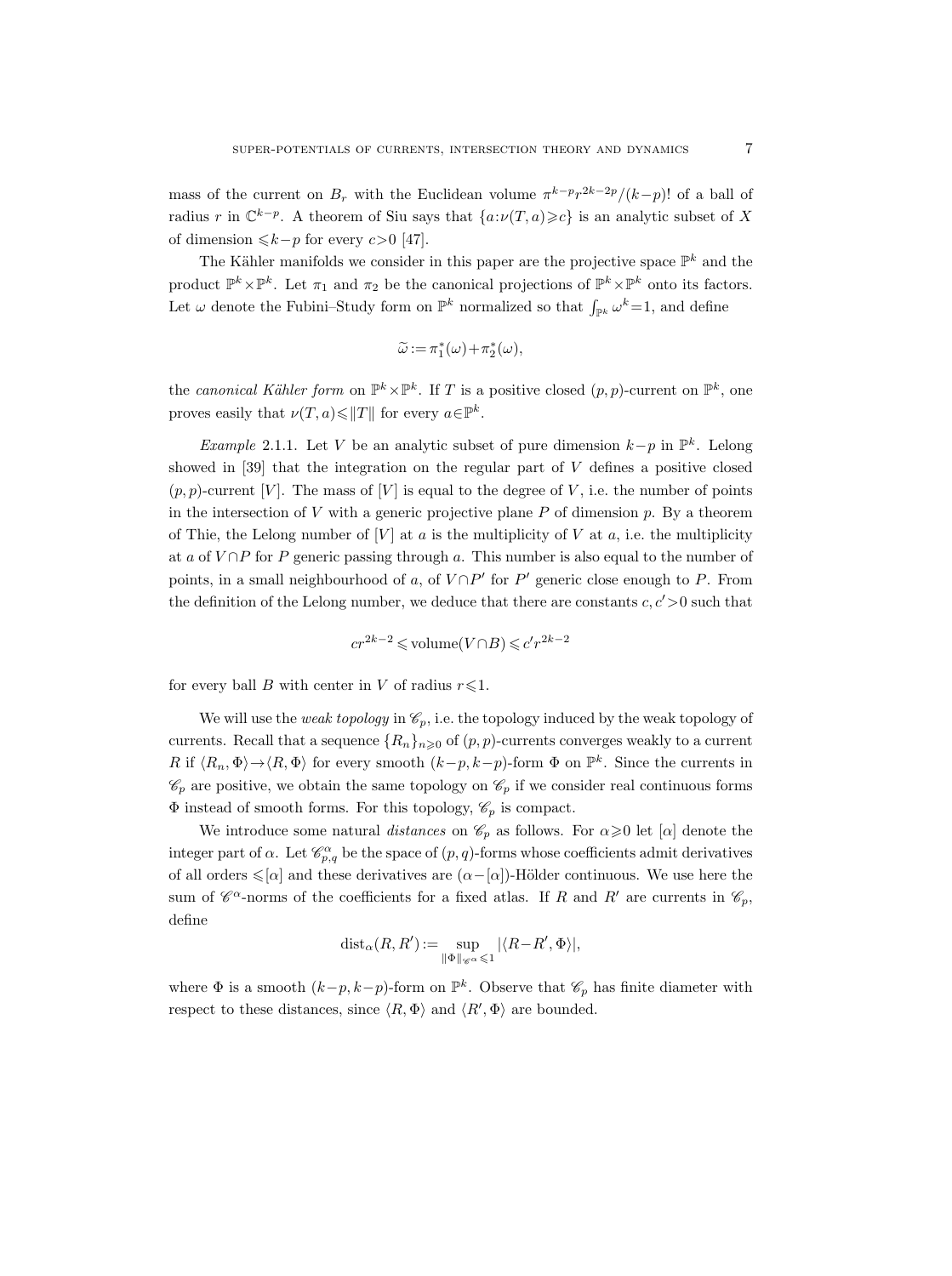LEMMA 2.1.2. For every  $0 < \alpha < \beta < \infty$  there is a constant  $c_{\alpha,\beta} > 0$  such that

$$
dist_{\beta} \leqslant dist_{\alpha} \leqslant c_{\alpha,\beta} [dist_{\beta}]^{\alpha/\beta}.
$$

In particular, a function on  $\mathscr{C}_p$  is Hölder continuous for  $dist_{\alpha}$  if and only if it is Hölder continuous for dist $_\beta$ .

*Proof.* The first inequality is clear. Let  $L: \mathcal{C}_{k-p,k-p}^{\infty} \to \mathbb{C}$  be a continuous linear form. Assume that there are constants  $A$  and  $B$  such that

$$
|L(\Phi)|\leqslant A\|\Phi\|_{{\mathscr{C}^0}}\quad\text{and}\quad |L(\Phi)|\leqslant B\|\Phi\|_{{\mathscr{C}^\beta}}.
$$

The theory of interpolation between Banach spaces [49] implies that

$$
|L(\Phi)| \leqslant c_{\alpha,\beta} A^{1-\alpha/\beta} B^{\alpha/\beta} ||\Phi||_{\mathscr{C}^{\alpha}}
$$

with  $c_{\alpha,\beta}$  independent of A, B and L. Applying this to  $L:=R-R'$  with R and R' as above, gives the second inequality in the lemma.  $\Box$ 

When  $p=k$ ,  $\mathscr{C}_k$  is the convex set of probability measures on  $\mathbb{P}^k$  and its extremal elements are the Dirac masses. One can identify the set of extremal elements of  $\mathscr{C}_k$ with  $\mathbb{P}^k$ . Let  $\delta_a$  and  $\delta_b$  denote the Dirac masses at a and b, and let  $||a-b||$  denote the distance between a and b induced by the Fubini–Study metric.

Lemma 2.1.3. We have

$$
dist_{\alpha}(\delta_a, \delta_b) \simeq ||a - b||^{\min\{\alpha, 1\}}.
$$

*Proof.* It is enough to consider the case where a and b are close. Let  $x=(x_1, ..., x_k)$ be local coordinates so that  $a$  and  $b$  are close to 0. Without loss of generality, one can assume that  $a=0$  and  $b=(t, 0, ..., 0)$ . It is clear that

$$
dist_{\alpha}(\delta_a, \delta_b) = \sup_{\|\Phi\|_{\mathscr{C}^{\alpha}} \leq 1} |\Phi(a) - \Phi(b)| \lesssim \|a - b\|^{\min\{\alpha, 1\}}.
$$

Using a cut-off function, one easily constructs a function  $\Phi$  with bounded  $\mathscr{C}^{\alpha}$ -norm such that, near 0,  $\Phi(x) = |\text{Re}(x_1)|^{\alpha}$  if  $\alpha < 1$  and  $\Phi(x) = \text{Re}(x_1)$  if  $\alpha \geq 1$ . Hence,

$$
dist_{\alpha}(\delta_a, \delta_b) \gtrsim |\Phi(a) - \Phi(b)| = ||a - b||^{\min\{\alpha, 1\}}.
$$

This implies the lemma.

PROPOSITION 2.1.4. For  $\alpha > 0$ , the topology induced by dist<sub> $\alpha$ </sub> coincides with the weak topology on  $\mathscr{C}_p$ . In particular,  $\mathscr{C}_p$  is a compact separable metric space.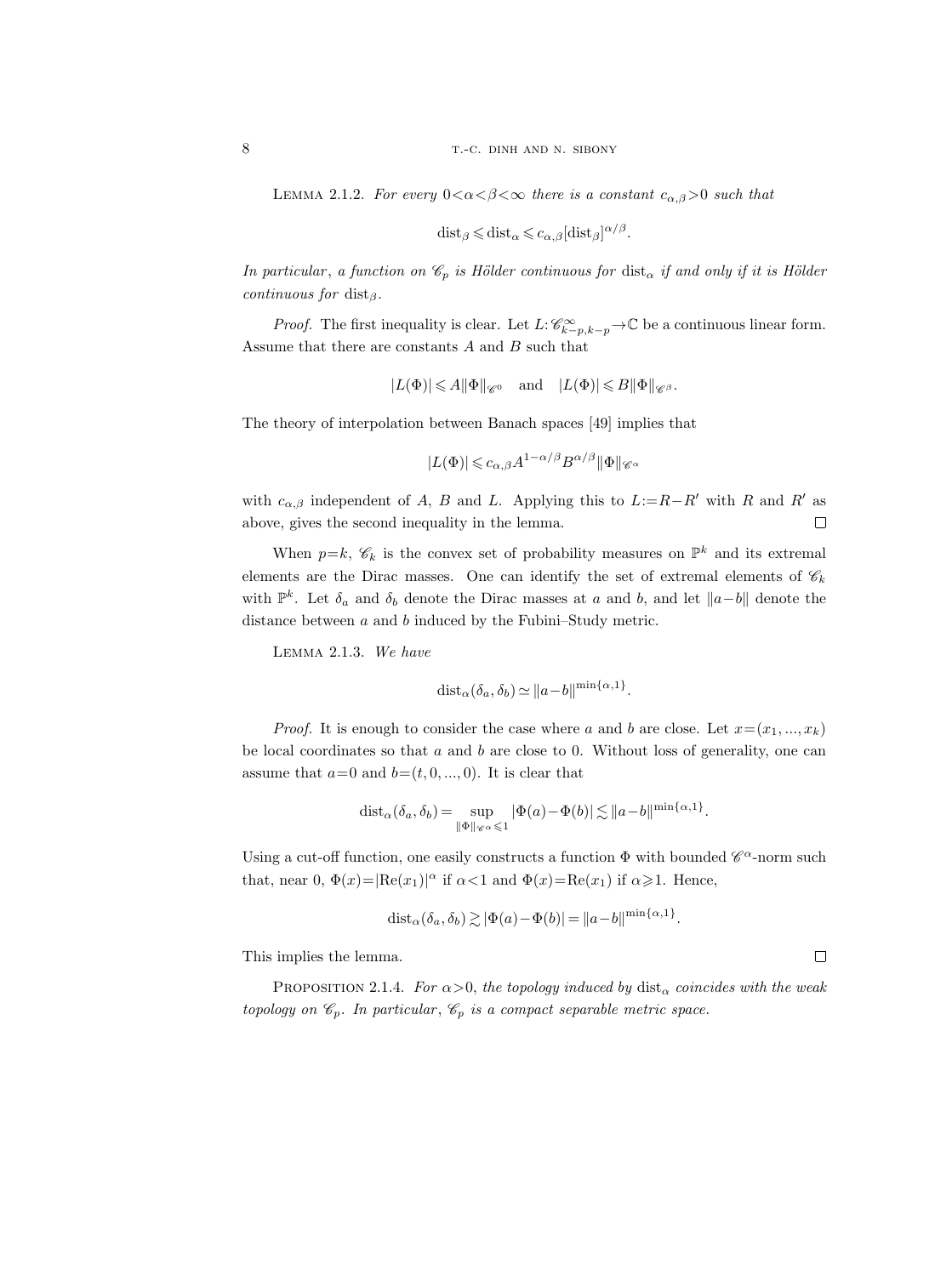*Proof.* It is clear that the convergence with respect to  $dist_{\alpha}$  implies the weak convergence. Conversely, if a sequence converges weakly in  $\mathcal{C}_p$ , then it converges uniformly on compact sets of test forms with uniform norm. By Dini's theorem, the set of test forms  $\Phi$  with  $\|\Phi\|_{\mathscr{C}^{\alpha}} \leq 1$  is relatively compact for the uniform convergence. The proposition follows.  $\Box$ 

Note that, since the convex set  $\mathscr{C}_p$  is a Polish space, measure theory on  $\mathscr{C}_p$  is quite simple. We show in Lemma 2.1.5 and Proposition 2.1.6 below that smooth forms are dense in  $\mathcal{C}_p$ ; see [18] for the case of arbitrary compact Kähler manifolds. Here, since  $\mathbb{P}^k$  is homogeneous, one can use the group  $\mathrm{Aut}(\mathbb{P}^k)$  of automorphisms of  $\mathbb{P}^k$  in order to regularize currents; see also [13] and [43].

Let  $h_{\theta}(y) := \theta y$  denote the multiplication by  $\theta \in \mathbb{C}$  and for  $|\theta| \leq 1$  define  $\varrho_{\theta} := (h_{\theta})_{*} \varrho$ ; see the introduction for the notation. Then,  $\varrho_0$  is the Dirac mass at the identity  $id \in Aut(\mathbb{P}^k)$ and  $\varrho_{\theta}$  is a smooth probability measure if  $\theta \neq 0$ . Moreover, for every  $\alpha \geq 0$  there is a constant  $c_{\alpha}$ >0 such that

$$
\|\varrho_\theta\|_{\mathscr{C}^\alpha}\leqslant c_\alpha|\theta|^{-2k^2-4k-\alpha},
$$

where  $2k^2+4k$  is the real dimension of  $Aut(\mathbb{P}^k)$ . Define, for any positive or negative  $(p, p)$ -current R on  $\mathbb{P}^k$  not necessarily closed,

$$
R_{\theta} := \int_{\mathrm{Aut}(\mathbb{P}^k)} (\tau_y)_* R \, d\varrho_{\theta}(y) = \int_{\mathrm{Aut}(\mathbb{P}^k)} (\tau_{\theta y})_* R \, d\varrho(y) = \int_{\mathrm{Aut}(\mathbb{P}^k)} (\tau_{\theta y})^* R \, d\varrho(y).
$$

The last equality follows from the fact that  $\varrho$  is radial and the involution  $\tau \mapsto \tau^{-1}$  preserves the norm of y.

Define  $R_{\theta y} := (\tau_{\theta y})_*R$ . If R is positive and closed, then  $R_{\theta y}$  and  $R_{\theta}$  are also positive and closed. Observe that, since  $\varrho$  is radial,  $R_{\theta} = R_{\theta'}$  when  $|\theta| = |\theta'|$ .

LEMMA 2.1.5. When  $\theta$  tends to 0,  $R_{\theta y}$  and  $R_{\theta}$  converge weakly to R. If the restriction of R to an open set  $W\subset \mathbb{P}^k$  is a form of class  $\mathscr{C}^{\alpha}$ , then  $R_{\theta y}$  and  $R_{\theta}$  converge to R in  $\mathscr{C}^{\alpha}(W')$  for any  $W' \in W$ .

*Proof.* The convergence of  $R_{\theta y}$  follows from the fact that  $\tau_{\theta y}$  converges to the identity in the  $\mathscr{C}^{\infty}$  topology. This and the definition of  $R_{\theta}$  imply the convergence of  $R_{\theta}$ .  $\Box$ 

PROPOSITION 2.1.6. If  $\theta \neq 0$ , then  $R_{\theta}$  is a smooth form which depends continuously on R. Moreover, for every  $\alpha \geq 0$  there is a constant  $c_{\alpha}$  independent of R such that

$$
||R_{\theta}||_{\mathscr{C}^{\alpha}} \leqslant c_{\alpha}||R|| |\theta|^{-2k^2 - 4k - \alpha}.
$$

If K is a compact set in  $\Delta^*$ , then there is a constant  $c_{\alpha,K} > 0$  such that for  $\theta, \theta' \in K$ ,

$$
||R_{\theta}-R_{\theta'}||_{\mathscr{C}^{\alpha}} \leqslant c_{\alpha,K}||R|| \, |\theta-\theta'|.
$$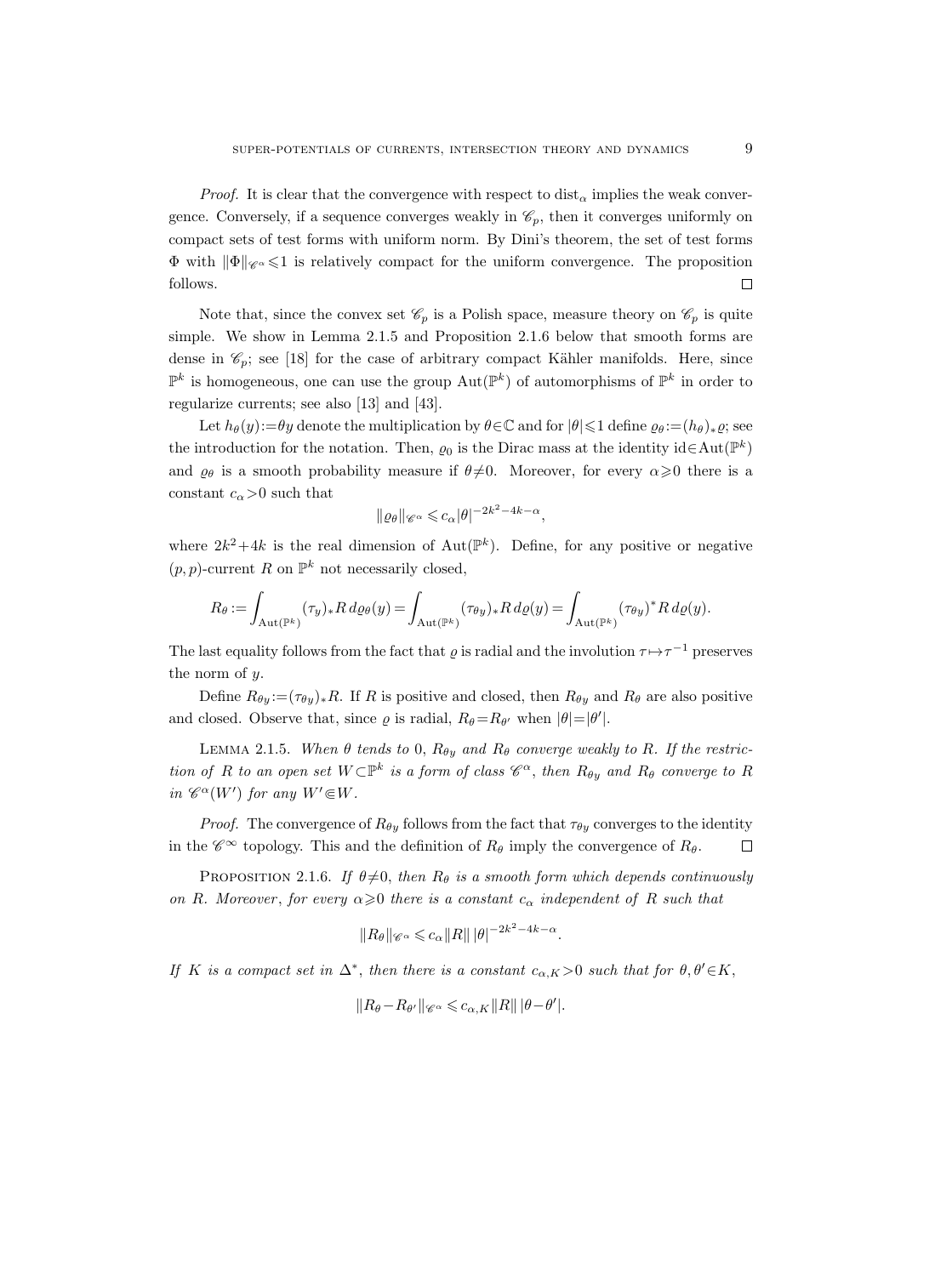*Proof.* We may assume that R is supported at a point a, that is,  $R = \delta_a \wedge \Psi$  for some tangent  $(k-p, k-p)$ -vector  $\Psi$  defined at a with norm  $\leq 1$  (here, we use Federer's notation and we consider the vector  $\Psi$  as a form with negative bidegree  $(p-k, p-k)$ ). The general case is deduced using a disintegration of  $R$  as currents with support at a point. We have

$$
R_{\theta} = \int_{\mathrm{Aut}(\mathbb{P}^k)} (\delta_{\tau_y(a)} \wedge (\tau_y)_* \Psi) \, d\varrho_{\theta}(y).
$$

Hence,  $R_{\theta}$  is smooth and depends continuously on R. The estimate on  $||R_{\theta}||_{\mathscr{C}_{\alpha}}$  follows from the estimate on the  $\mathscr{C}^{\alpha}$ -norm of  $\varrho_{\theta}$ . The last estimate in the proposition follows from the inequality  $\|\varrho_{\theta}-\varrho_{\theta'}\|_{\mathscr{C}^{\alpha}} \lesssim |\theta-\theta'|$  on K.  $\Box$ 

Remark 2.1.7. We call  $R_\theta$  the  $\theta$ -regularization of R. In Proposition 2.1.6 we can replace  $|\theta|^{-2k^2-4k-\alpha}$  by  $|\theta|^{-2k-\alpha}$  but the estimates become more technical.

Let dist( $\tau$ ,  $\tau'$ ) denote the distance between  $\tau$  and  $\tau'$  for a fixed smooth metric on  $Aut(\mathbb{P}^k)$ . The following simple lemma will be useful in the next sections.

LEMMA 2.1.8. Let K be a compact subset of  $\text{Aut}(\mathbb{P}^k)$ . Let W and  $W_0$  be open sets in  $\mathbb{P}^k$  such that  $\overline{W}_0 \subset \tau(W)$  for every  $\tau \in K$ . If R is of class  $\mathscr{C}^{\alpha}$  on W,  $\alpha \geqslant 0$ , then  $\tau_*(R)$ is of class  $\mathscr{C}^{\alpha}$  on  $W_0$ . Moreover, there is a constant  $c>0$  such that for all  $\tau, \tau' \in K$ ,

$$
\|\tau_*(R)\|_{\mathscr{C}^\alpha(W_0)} \leqslant c \|R\|_{\mathscr{C}^\alpha(W)}
$$

and

$$
\|\tau_*(R)-\tau'_*(R)\|_{\mathscr{C}^{\alpha}(W_0)} \leq c \|R\|_{\mathscr{C}^{\alpha}(W)} \operatorname{dist}(\tau, \tau')^{\min(\alpha, 1)}.
$$

Proof. Since  $\overline{W}_0 \subset \tau(W)$ , it is clear that  $\tau_*(R)$  is of class  $\mathscr{C}^{\alpha}$  on  $W_0$ . For  $\tau \in K$ , we have  $||\tau^{-1}||_{\mathscr{C}^{\alpha+1}} \leq A$ , which implies the first estimate. For the second one, observe that

$$
\tau_*(R) - \tau'_*(R) = \tau_*[R - \tau^* \tau'_*(R)] = \tau_*[R - (\tau^{-1} \circ \tau')_*(R)].
$$

This and the inequality

$$
\|\tau^{-1}\circ\tau'-\mathrm{id}\|_{\mathscr{C}^{\alpha+1}}\lesssim\mathrm{dist}(\tau,\tau')
$$

imply the estimate.

 $\Box$ 

# 2.2. Quasi-plurisubharmonic functions and capacity

Positive closed currents of bidegree (1, 1) admit quasi-potentials which are quasi-plurisubharmonic functions (quasi-psh for short). The compactness properties of these functions are fundamental in the study of positive closed  $(1, 1)$ -currents. We recall here some facts; see [13] and [21].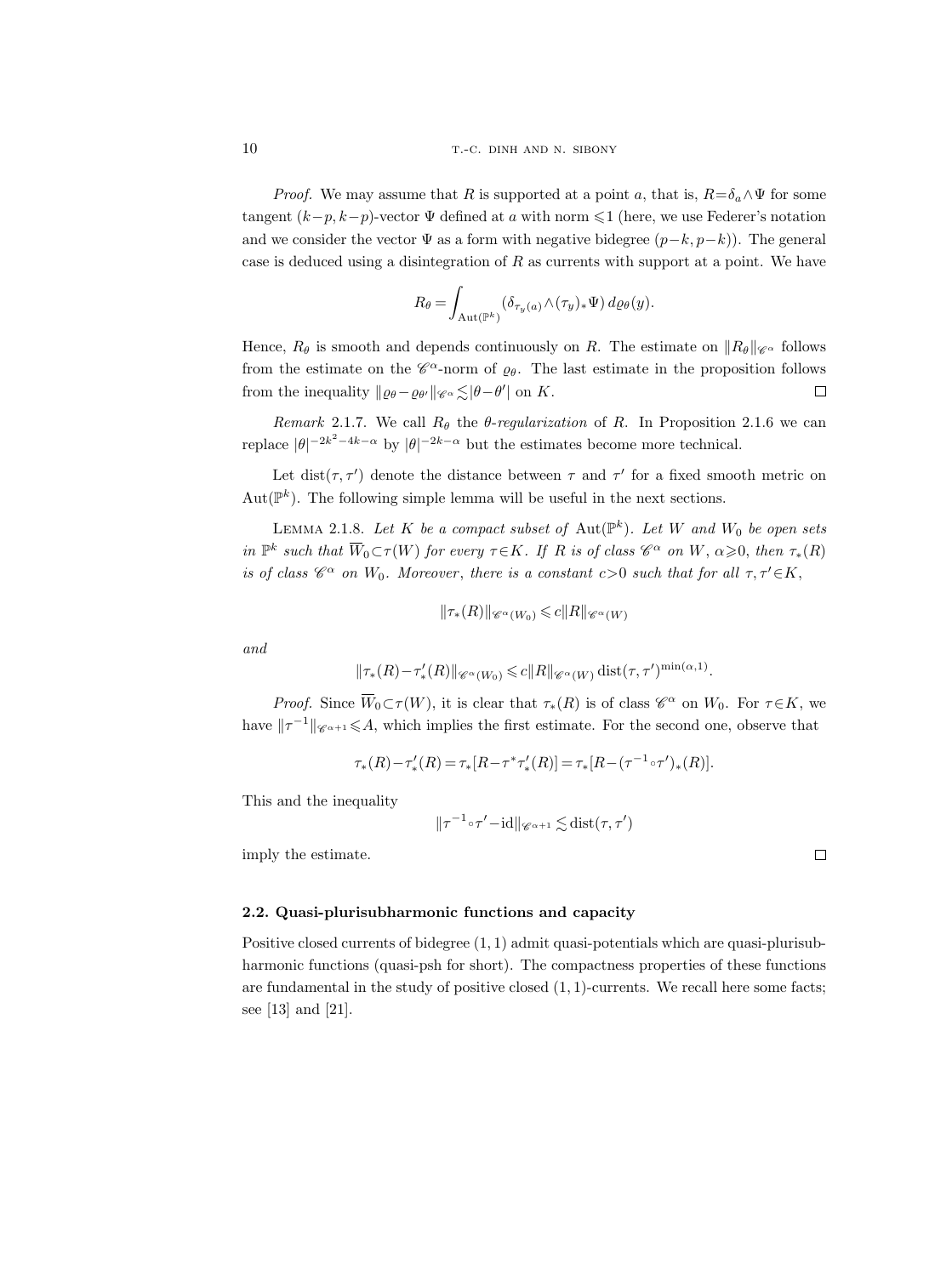A quasi-psh function is locally the difference of a psh function and a smooth one; see [13]. The first important property we will use is the following that we state only in dimension 1. It is a direct consequence of [38, Theorem 4.4.5].

LEMMA 2.2.1. Let  $\mathscr F$  be a compact family in  $\mathscr L^1_{\text{loc}}(\Delta)$  of subharmonic functions on  $\Delta$ . Then, for every compact subset  $K \subset \Delta$ , there are constants c>0 and A>0 such that

$$
||e^{-Au}||_{\mathscr{L}^1(K)} \leq c \quad \text{for every } u \in \mathscr{F}.
$$

Recall that a function  $\varphi: \mathbb{P}^k \to \mathbb{R} \cup \{-\infty\}$  is quasi-psh if and only if

•  $\varphi$  is integrable with respect to the Lebesgue measure and  $dd^c \varphi \geq -c\omega$  for some constant  $c>0$ ;

•  $\varphi$  is strongly upper semi-continuous (strongly u.s.c. for short), that is, for any Borel subset  $A\subset \mathbb{P}^k$  of full Lebesgue measure, we have  $\varphi(x)=\limsup_{y\to x}\varphi(y)$  with  $y\in A\setminus\{x\}.$ 

A set  $E \subset \mathbb{P}^k$  is pluripolar or completely pluripolar if there is a quasi-psh function  $\varphi$ such that  $E \subset \varphi^{-1}(-\infty)$  or  $E = \varphi^{-1}(-\infty)$ , respectively.

If  $\varphi$  is as above, then the (1, 1)-current  $T := dd^c \varphi + c\omega$  is positive closed and of mass c, since it is cohomologous to  $c\omega$ . We say that  $\varphi$  is a quasi-potential of T; it is defined everywhere on  $\mathbb{P}^k$ . There is a continuous one-to-one correspondence between the positive closed (1, 1)-currents of mass 1 and the quasi-psh functions  $\varphi$  satisfying  $dd^c \varphi \geq -\omega$ , normalized by  $\int_{\mathbb{P}^k} \varphi \omega^k = 0$  or by  $\max_{\mathbb{P}^k} \varphi = 0$ . The following compactness property is deduced from the corresponding properties of psh functions.

PROPOSITION 2.2.2. Let  $\{\varphi_n\}_{n\geqslant 0}$  be a sequence of quasi-psh functions on  $\mathbb{P}^k$  with  $dd^c\varphi_n\geq-\omega$ . Assume that  $\varphi_n$  is bounded from above by a constant independent of n. Then, either  $\{\varphi_n\}_{n\geqslant0}$  converges uniformly to  $-\infty$ , or there is a subsequence  $\{\varphi_{n_i}\}_{i\geqslant0}$ converging, in  $\mathscr{L}^p$  for  $1\leqslant p<\infty$ , to a quasi-psh function  $\varphi$  with  $dd^c\varphi\geqslant-\omega$ .

The next result is a consequence of the classical Hartogs lemma for psh functions.

PROPOSITION 2.2.3. Let  $\varphi_n$  and  $\varphi$  be quasi-psh functions on  $\mathbb{P}^k$  with  $dd^c\varphi_n \geqslant -\omega$ and  $dd^c \varphi \geq -\omega$ . Assume that  $\varphi_n$  converge in  $\mathscr{L}^1$  to  $\varphi$ . Let  $\widetilde{\varphi}$  be a continuous function on a compact subset K of  $\mathbb{P}^k$  such that  $\varphi < \widetilde{\varphi}$  on K. Then,  $\varphi_n < \widetilde{\varphi}$  on K for n large enough. In particular, we have  $\limsup_{n\to\infty} \varphi_n \leq \varphi$  on  $\mathbb{P}^k$ .

We recall a compactness property of quasi-psh functions and also an approximation result (see also Proposition 3.1.6 below).

**PROPOSITION** 2.2.4. Let  $\{\varphi_n\}_{n\geqslant 0}$  be a decreasing sequence of quasi-psh functions with  $dd^c \varphi_n \geq -\omega$ . Then, either  $\varphi_n$  converge uniformly to  $-\infty$ , or  $\varphi_n$  converge pointwise and also in  $\mathscr{L}^p$ ,  $1\leqslant p<\infty$ , to a quasi-psh function  $\varphi$  with  $dd^c\varphi \geqslant -\omega$ . Moreover, for every quasi-psh function  $\varphi$  with  $dd^c \varphi \geq -\omega$ , there is a sequence  $\{\varphi_n\}_{n\geq 0}$  of smooth functions such that  $dd^c\varphi_n\geq-\omega$  which decreases to  $\varphi$ .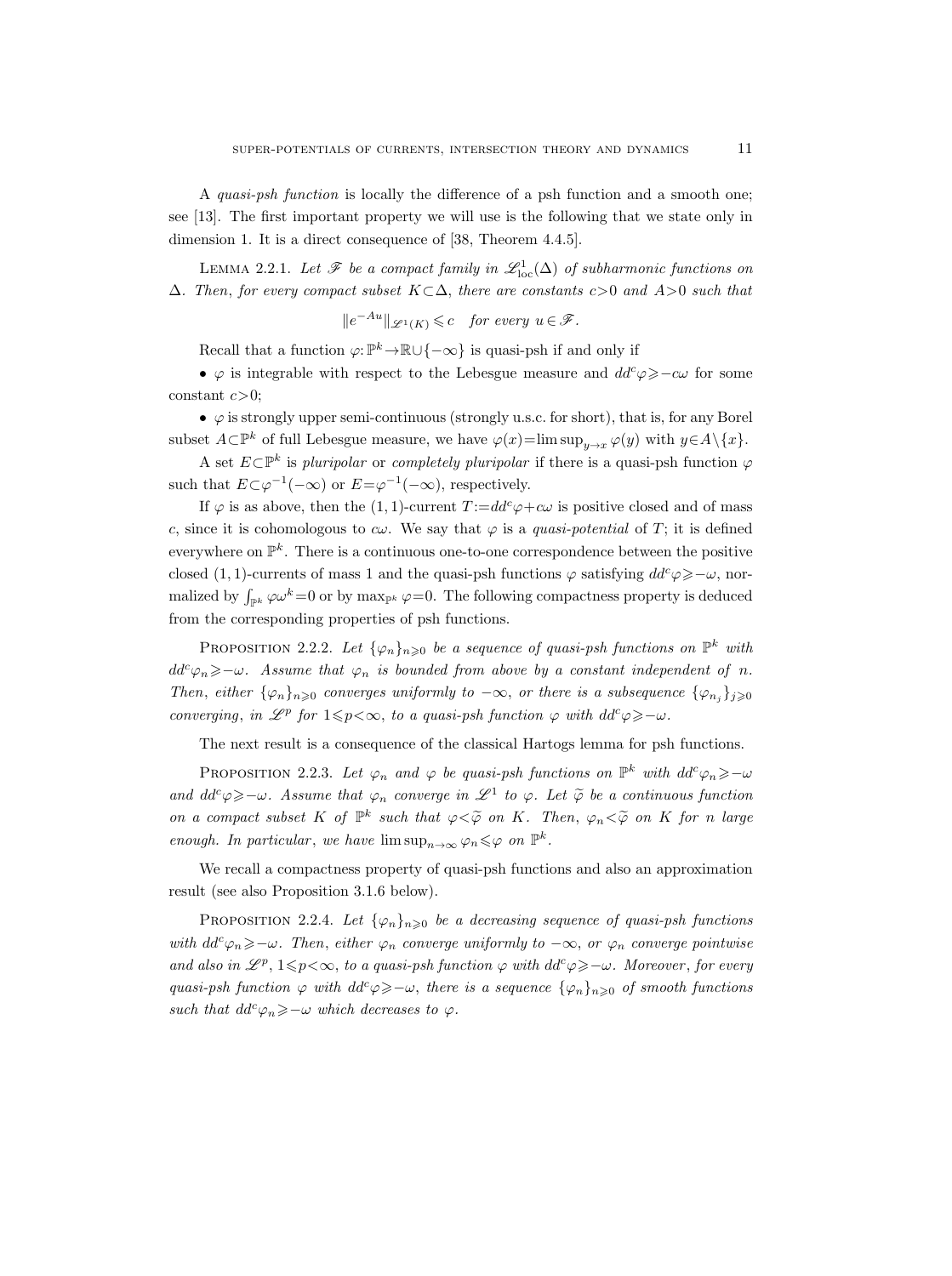Consider now a hypersurface V of  $\mathbb{P}^k$  of degree m and the positive closed  $(1,1)$ current [V] of integration on V which is of mass m. Let  $\varphi$  be a quasi-potential of [V], i.e. a quasi-psh function such that  $dd^c \varphi = [V] - m\omega$ . Let  $\delta$  be an integer such that the multiplicity of V is  $\leq \delta$  at every point. The following lemma will be useful in the next sections.

LEMMA 2.2.5. There is a constant  $A>0$  such that

$$
\delta \log \text{dist}(\cdot, V) - A \leqslant \varphi \leqslant \log \text{dist}(\cdot, V) + A.
$$

Proof. Let  $x=(x_1,...,x_k)=(x',x_k)$  denote the coordinates of  $\mathbb{C}^k$ . Let  $\Pi:\mathbb{C}^k\to\mathbb{C}^{k-1}$ with  $\Pi(x) := x'$  be the projection on the first  $k-1$  factors. We can reduce the problem to the local situation where V is a hypersurface of the unit polydisc  $\Delta^k$  such that the projection  $\Pi: V \to \Delta^{k-1}$  defines a ramified covering of degree  $s \leq \delta$ . For  $x' \in \Delta^{k-1}$ , denote by  $x_{k,1},...,x_{k,s}$  the last coordinates of points in  $\Pi^{-1}(x') \cap V$ . Here, these points are repeated according to their multiplicity. So,  $V$  is the zero set of the Weierstrass polynomial

$$
P(x) := (x_k - x_{k,1}) \dots (x_k - x_{k,s}).
$$

This is a holomorphic function on  $\Delta^k$ . It follows that  $\varphi(x) - \log |P(x)|$  is a smooth function. We only have to prove that

$$
dist(x, V)^s \lesssim |P(x)| \lesssim dist(x, V)
$$

locally in  $\Delta^k$ . The first inequality follows from the definition of P. Since the derivatives of  $P$  are locally bounded, it is clear that for every  $a$  in a compact set of  $V$  we have

$$
|P(x)| = |P(x) - P(a)| \lesssim |x - a|.
$$

Hence,  $|P(x)| \lesssim \text{dist}(x, V)$ .

Recall that an integrable function  $\varphi$  on  $\mathbb{P}^k$  is said to be dsh if it is equal outside a pluripolar set to a difference of two quasi-psh functions [21]. We identify two dsh functions if they are equal outside a pluripolar set. The space of dsh functions is endowed with the following norm:

$$
\|\varphi\|_{\text{DSH}} := \|\varphi\|_{\mathscr{L}^1} + \inf \|T^+\|,
$$

where  $T^{\pm}$  are positive closed (1, 1)-currents such that  $dd^c \varphi = T^+ - T^-$ . The currents  $T^+$ and  $T^-$  are cohomologous and have the same mass. Note that the notion of dsh function can be easily extended to compact Kähler manifolds. We have the following lemma.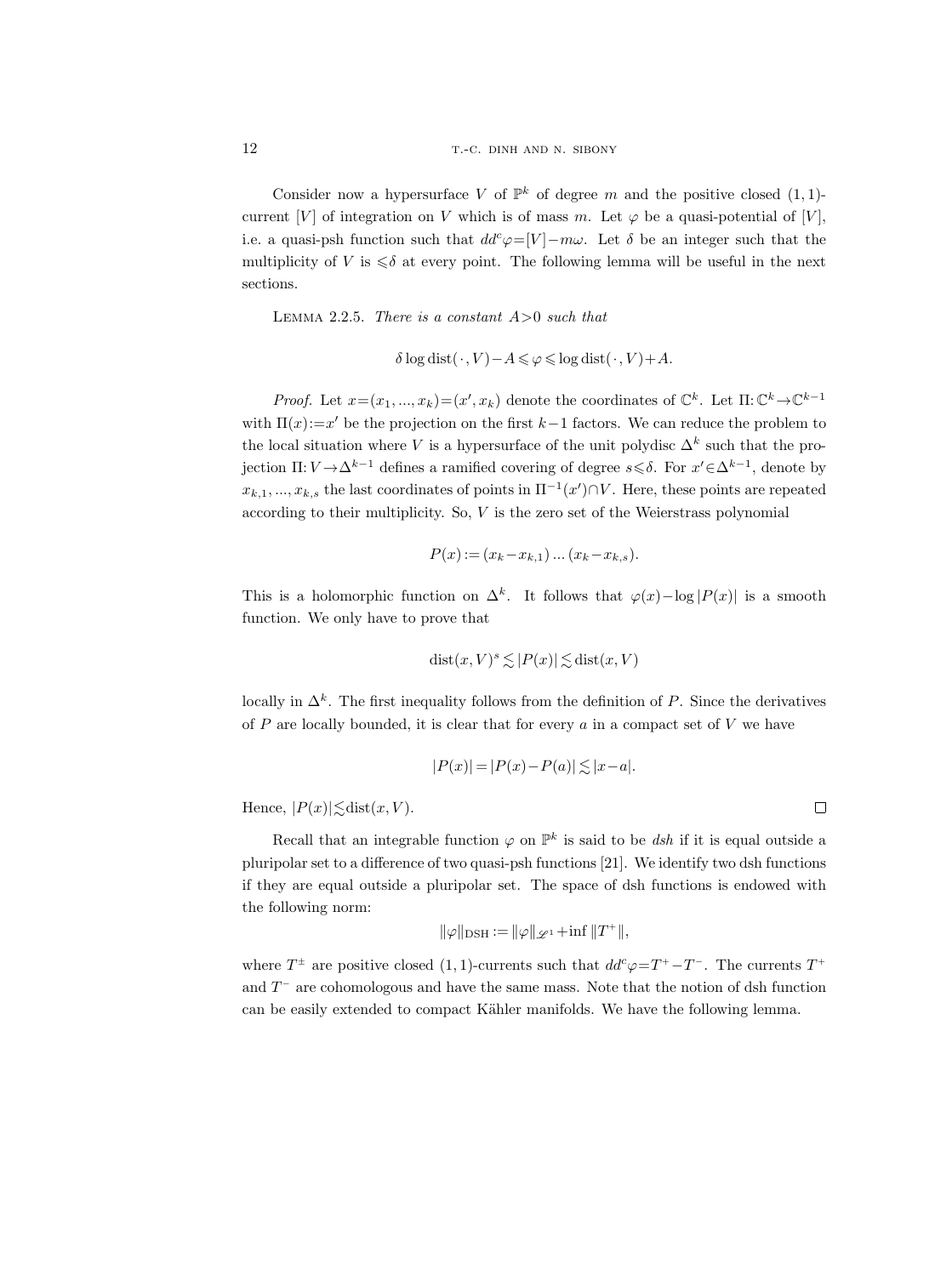LEMMA 2.2.6. Let  $\chi: \mathbb{R} \cup \{-\infty\} \to \mathbb{R}$  be a convex increasing function such that  $\chi'$  is bounded. Then, for every dsh function  $\varphi$ ,  $\chi(\varphi)$  is dsh and

$$
\|\chi(\varphi)\|_{\rm DSH}\lesssim 1+\|\varphi\|_{\rm DSH}.
$$

*Proof.* Up to a linear change of coordinate on  $\mathbb{R}\cup\{-\infty\}$ , we can assume that  $\|\varphi\|_{\text{DSH}} \leq 1$ . Since  $\chi(x) \leq 1 + |x|, \|\chi(\varphi)\|_{\mathscr{L}^1}$  is bounded. So, it is enough to prove that  $\chi(\varphi)$  is dsh and to bound  $dd^c \chi(\varphi)$ . We can write  $\varphi = \varphi^+ - \varphi^-$  outside a pluripolar set, where  $\varphi^{\pm}$  are quasi-psh with bounded DSH-norm such that  $dd^c \varphi^{\pm} \geq -\omega$ . Since  $\varphi^{\pm}$  can be approximated by decreasing sequences of smooth quasi-psh functions, it is enough to consider the case where  $\varphi^{\pm}$  and  $\varphi$  are smooth. It remains to bound  $dd^{c}\chi(\varphi)$ . Since  $\chi''$ is positive, we have

$$
dd^c \chi(\varphi) = \chi'(\varphi) dd^c \varphi + \chi''(\varphi) d\varphi \wedge d^c \varphi \geqslant \chi'(\varphi) dd^c \varphi \geqslant -\|\chi'\|_{\infty} T^-.
$$

Because  $\chi'$  is bounded,  $dd^c \chi(\varphi)$  can be written as a difference of positive closed currents with bounded mass. The lemma follows.  $\Box$ 

Let  $V_t$  denote the *t*-neighbourhood of  $V$ , i.e. the open set of points whose distance from  $V$  is smaller than  $t$ .

LEMMA 2.2.7. For every  $t>0$  there is a smooth function  $\chi_t$ ,  $0 \leq \chi_t \leq 1$ , with compact support in  $V_{A_1t^{1/\delta}}$ , equal to 1 on  $V_t$  and such that  $\|\chi_t\|_{\text{DSH}} \leq A_1$ , where  $A_1>0$  is a constant independent of t.

*Proof.* We only have to consider the case where  $t \ll 1$ . We will construct  $\chi_t$  using Lemma 2.2.6 applied twice to the function  $\varphi$  in Lemma 2.2.5. Let  $\chi: \mathbb{R} \cup \{-\infty\} \to [0,\infty[$ be a smooth function which is convex increasing. We choose  $\chi$  such that  $\chi(x)=0$  on  $[-\infty, -1]$  and  $\chi(x)=x$  for  $x\geqslant 1$ . So, we have  $\max\{x, 0\}\leqslant \chi \leqslant \max\{x, 0\}+1$ . Let  $\varphi$  and A be as in Lemma 2.2.5. Define

$$
\phi_t := -\chi(\varphi - \log t - A - 1) \quad \text{and} \quad \chi_t := \chi(\phi_t + 1).
$$

Then  $\phi_t$ -log t and  $\chi_t$  are smooth. From the computation in Lemma 2.2.6, their DSHnorms are bounded uniformly with respect to t. We deduce from the properties of  $\chi$ that  $\chi_t \geq 0$ ,  $\phi_t \leq 0$  and  $\phi_t = 0$  on  $V_t$ . It follows that  $\chi_t = 1$  on  $V_t$ . Outside  $V_{A_1 t^{1/\delta}}$  with A<sub>1</sub> $\gg$ 1, by Lemma 2.2.5, we have that  $\varphi$ -log t−A−1 $\gg$ 0, hence  $\phi_t = -\varphi + \log t + A + 1$ . We deduce that  $\phi_t+1\leq -1$  and  $\chi_t=0$  there. This implies the lemma.  $\Box$ 

We recall a notion of *capacity* that we introduced in [21] which can be extended to any compact Kähler manifold; see also  $[3]$  and  $[45]$ . Let

$$
\mathscr{P}:=\Big\{\varphi\text{ quasi-psh}: dd^c \varphi \geqslant -\omega \text{ and } \max_{\mathbb{P}^k} \varphi=0 \Big\}.
$$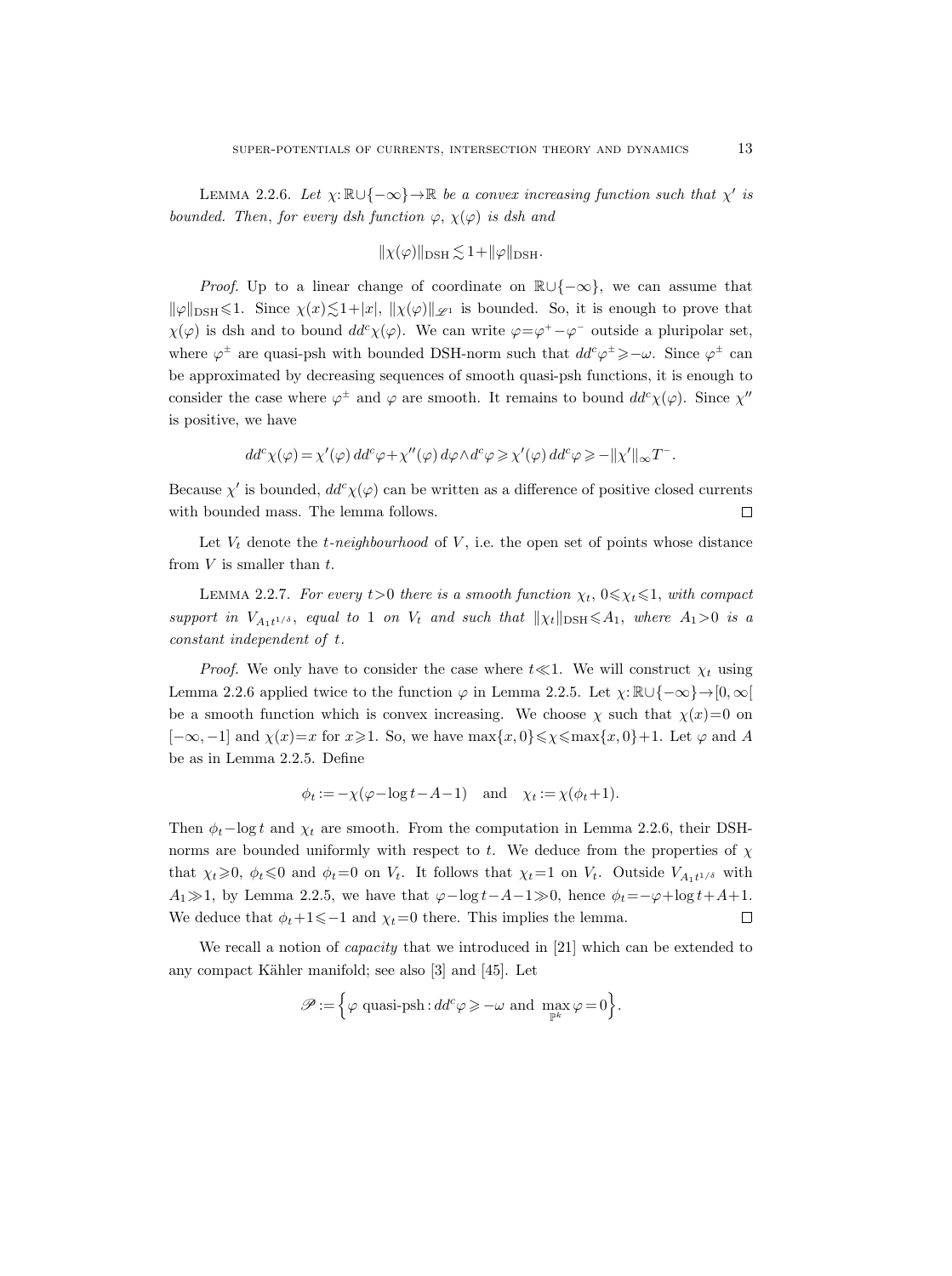For  $E \subset \mathbb{P}^k$ , define

$$
\operatorname{cap}(E) := \inf_{\varphi \in \mathscr{P}} \exp\left(\sup_{E} \varphi\right).
$$

We have  $cap(\mathbb{P}^k)=1$ , and E is pluripolar if and only if  $cap(E)=0$ .

Consider a quasi-potential  $\varphi$  of a current  $T \in \mathscr{C}_1$ , i.e. a quasi-psh function such that  $dd^c\varphi = T - \omega$ . Quasi-potentials of T differ by constants. We can associate with each point  $a \in \mathbb{P}^k$  the Dirac mass  $\delta_a$  at a. Define a function  $\mathscr U$  on the extremal elements of  $\mathscr C_k$  by

$$
\mathscr{U}(\delta_a) := \varphi(a).
$$

We can extend this function in a unique way to an affine function on  $\mathscr{C}_k$  by setting

$$
\mathscr{U}(\nu) := \int_{\mathbb{P}^k} \varphi \, d\nu \quad \text{for } \nu \in \mathscr{C}_k.
$$

The upper semi-continuity of  $\varphi$  implies that  $\mathscr U$  is also u.s.c. on  $\mathscr C_k$ . We say that  $\mathscr U$  is a super-potential of T. Super-potentials of a given current differ by constants.

Let

$$
\mathscr{P}_1 \mathrel{:=} \Big\{\mathscr{U} \text{ super-potential of a current } T \in \mathscr{C}_1: \max_{\mathscr{C}_k} \mathscr{U} = 0 \Big\}.
$$

For each set E of probability measures in  $\mathscr{C}_k$ , define

$$
\operatorname{cap}(E) := \inf_{\mathscr{U} \in \mathscr{P}_1} \exp\Big(\sup_{\nu \in E} \mathscr{U}(\nu)\Big).
$$

It is easy to check that for a single measure  $\nu$ , cap $(\nu) > 0$  if and only if quasi-psh functions are v-integrable, i.e.  $\nu$  is PB in the sense of [17] and [21]. A definition of super-potentials for currents of any bidegree will be given in the next section.

LEMMA 2.2.8. Let  $E' \subset \mathbb{P}^k$  be a Borel set. Let E be the set of measures  $\nu \in \mathscr{C}_k$  with  $\nu(E')=1$ . Then, cap(E')=cap(E).

*Proof.* Since  $\mathscr U$  is affine and u.s.c., the supremum can be taken on the set of extremal points. It follows that  $\max_{\mathscr{C}_k} \mathscr{U} = 0$  if and only if  $\max_{\mathbb{P}^k} \varphi = 0$ . Moreover, we have that  $\sup_E \mathscr{U} = \sup_{E} \varphi$ . It is now clear that  $\text{cap}(E') = \text{cap}(E)$ .  $\Box$ 

### 2.3. Green quasi-potentials of currents

Let R be a current in  $\mathcal{C}_p$  with  $p \geq 1$ . If U is a  $(p-1, p-1)$ -current such that  $dd^c U = R - \omega^p$ , we say that U is a quasi-potential of R. The integral  $\langle U, \omega^{k-p+1} \rangle$  is the mean of U. Such currents U exist but they are not unique. When  $p=1$  the quasi-potentials of R differ by constants, when  $p > 1$  they differ by  $dd^c$ -closed currents which can be singular. Moreover, for  $p > 1$ , U is not always defined at every point of  $\mathbb{P}^k$ . This is one of the difficulties in the study of positive closed currents of higher bidegree. We will constantly use the following result which gives potentials with good estimates.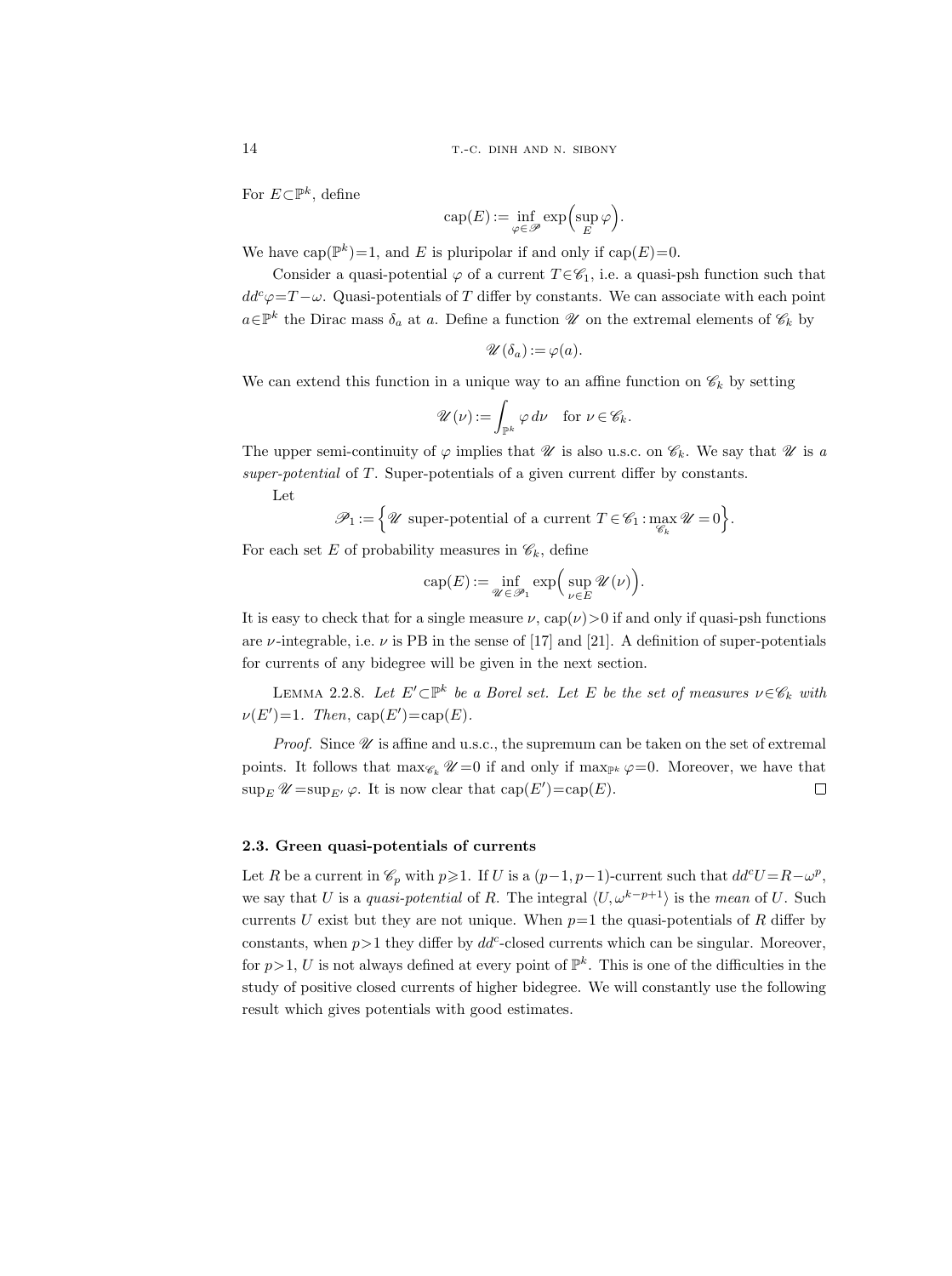THEOREM 2.3.1. Let R be a current in  $\mathcal{C}_p$ . Then, there is a negative quasi-potential U of R, depending linearly on R, such that for every r and s with  $1 \le r \le k/(k-1)$  and  $1\leq s<2k/(2k-1)$ , one has

$$
||U||_{\mathscr{L}^{r}} \leqslant c_{r} \quad \textit{ and } \quad ||dU||_{\mathscr{L}^{s}} \leqslant c_{s}
$$

for some positive constants  $c_r$  and  $c_s$  independent of R. Moreover, U depends continuously on  $R$  with respect to the  $\mathscr{L}^r$  topology on  $U$  and the weak topology on  $R$ .

We will construct  $U$  using a kernel solving the  $dd^c$ -equation for the diagonal of  $\mathbb{P}^k \times \mathbb{P}^k$ . We need a negative kernel with tame singularities. In the case of arbitrary compact Kähler manifolds, this is not always possible  $[9]$ . In order to simplify the notation, consider the following general situation. Let  $X$  be a homogeneous compact Kähler manifold of dimension n and let G be a complex Lie group of dimension  $N$  acting transitively on  $X$ . The following proposition gives some precisions on a result in Bost–Gillet–Soulé [9, Proposition 6.2.3]; see also Andersson [4].

PROPOSITION 2.3.2. Let D be a submanifold of pure dimension  $n-p$  in X with  $p\geq 1$  and  $\Omega$  be a real closed  $(p, p)$ -form cohomologous to the current  $[D]$ . Then, there is a negative  $(p-1, p-1)$ -form K on X smooth outside D such that  $dd^{c}K=[D]-\Omega$  which satisfies the following inequalities near D:

 $||K(\cdot)||_{\infty} \lesssim -\operatorname{dist}(\cdot, D)^{2-2p} \log \operatorname{dist}(\cdot, D) \quad \text{and} \quad ||\nabla K(\cdot)||_{\infty} \lesssim \operatorname{dist}(\cdot, D)^{1-2p}.$ 

Moreover, there is a negative dsh function  $\eta$  and a positive closed  $(p-1, p-1)$ -form  $\Theta$ smooth outside D such that  $K \geq \eta \Theta$ ,  $\|\Theta(\cdot)\|_{\infty} \leq \text{dist}(\cdot, D)^{2-2p}$  and  $\eta-\text{log dist}(\cdot, D)$  is bounded near D.

Note that  $\|\nabla K\|_{\infty}$  is the sum  $\sum_{j} |\nabla K_j|$ , where the  $K_j$ 's are the coefficients of K for a fixed atlas of  $X$ . We first prove the following lemmas.

LEMMA 2.3.3. There is a negative dsh function  $\eta$  on X smooth outside D such that  $\eta$ −log dist(·, D) is bounded.

*Proof.* Let  $\pi: X \to X$  be the blow-up of X along D. Denote by  $\hat{D} := \pi^{-1}(D)$  the exceptional divisor. If  $\alpha$  is a real closed (1, 1)-form on  $\widetilde{X}$  cohomologous to  $[\widehat{D}]$ , there is a negative quasi-psh function  $\tilde{\eta}$  such that  $dd^c \tilde{\eta} = [\tilde{D}]-\alpha$ . It is clear that  $\tilde{\eta}$  is smooth outside  $\widehat{D}$  and  $\tilde{\eta}$ -log dist $(\cdot, \widehat{D})$  is bounded. Define  $\eta := \tilde{\eta} \circ \pi^{-1}$ . Hence,  $\eta$ -log dist $(\cdot, D)$ is bounded. Moreover, by a theorem of Blanchard [8],  $\widetilde{X}$  is Kähler. Hence,  $dd^c\widetilde{\eta}$  can be written as a difference of positive closed currents. It follows that  $dd^c\eta = \pi_*(dd^c\tilde{\eta})$  is also a difference of positive closed currents. We deduce that  $\eta$  is dsh.  $\Box$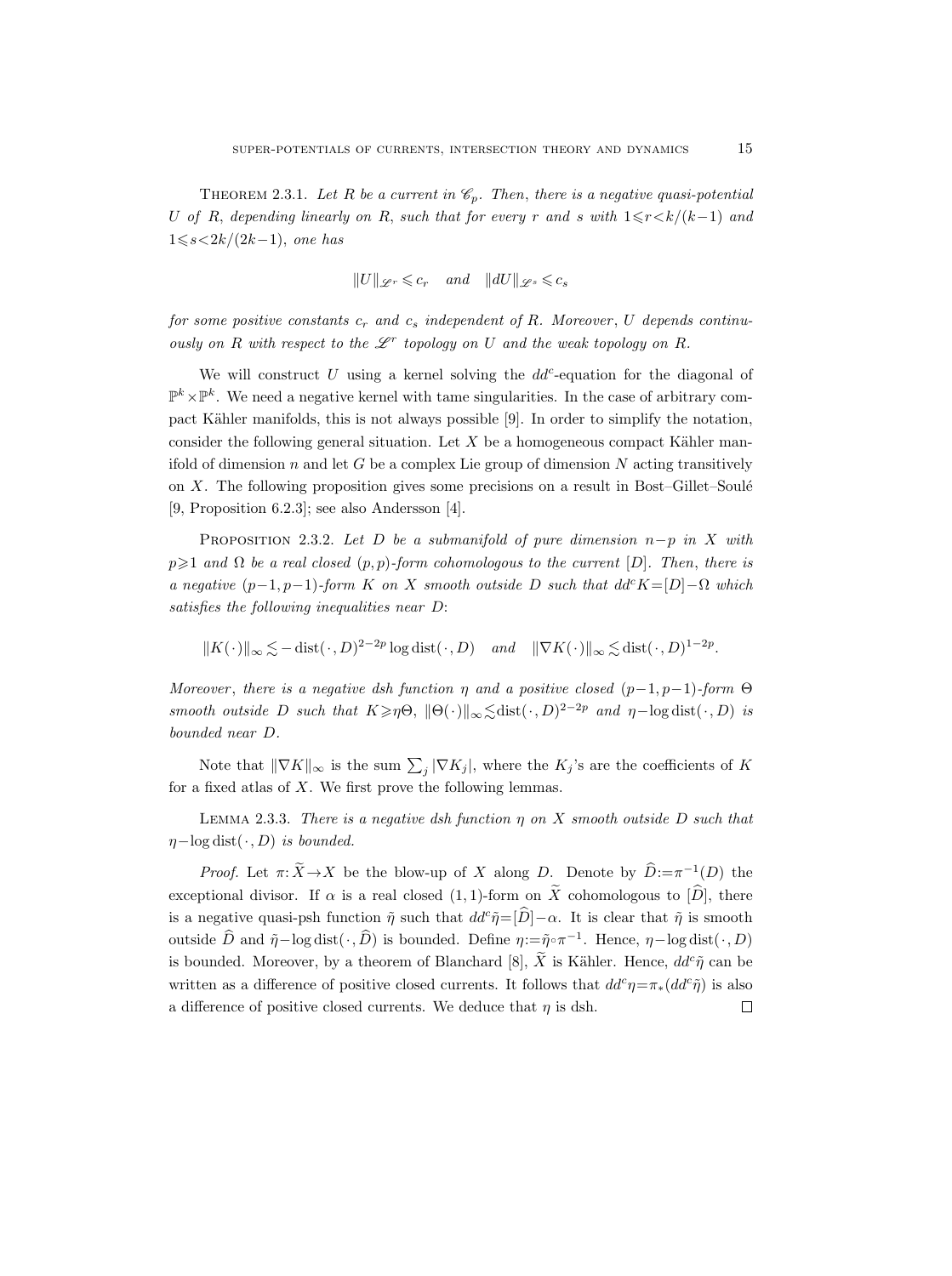*Proof of Proposition 2.3.2.* Let  $\Gamma_D \subset G \times D \times X$  denote the graph of the map

$$
\begin{aligned} G\!\times\! D &\longrightarrow\! X, \\ (g,x) &\longmapsto g(x). \end{aligned}
$$

Let  $\Pi_G$  and  $\Pi_X$  denote the projections of  $\Gamma_D$  onto G and X, respectively. Observe that  $\Pi_G$  defines a trivial fibration. The map  $\Pi_X$  also defines a fibration which is locally trivial. Indeed, we can pass from a fiber to another one using the action

$$
(g, x, g(x)) \longmapsto (\tau(g), x, \tau(g(x)))
$$

on  $G \times D \times X$ , of an element  $\tau$  of G. So,  $\Pi_X$  is a submersion. The integrals that we consider below are computed on some compact subset of  $\Gamma_D$ .

Let z be a local coordinate on G with  $|z|<1$  such that  $z=0$  at the identity. Let  $\chi$  be a smooth positive function with compact support in  $\{z:|z|<1\}$  and equal to 1 in a neighbourhood of 0. Define  $K_G := \chi (dd^c \log |z|)^{N-1} \log |z|$ . This is a negative current with support in  $\{z:|z|<1\}$  and  $\Omega_G:=-dd^c K_G+\delta_0$  is a smooth form. We have

$$
||K_G(\cdot)||_{\infty} \lesssim -|z|^{2-2N} \log|z| \quad \text{and} \quad ||\nabla K_G(\cdot)||_{\infty} \lesssim |z|^{1-2N}.
$$

Observe that  $\widetilde{D} := \prod_{\mathcal{G}}^{-1}(\text{id}) \cap \Gamma_D$  is compact and is sent by  $\Pi_X$  biholomorphically to  $D$ . Therefore, locally near  $\widetilde{D}$ , one can find coordinates  $(x_D, \varrho_D, x_G) \in \mathbb{C}^{n-p} \times \mathbb{C}^p \times \mathbb{C}^{N-p}$  such that  $\tilde{D} = \{ \varrho_D = x_G = 0 \}$  and  $\Pi_X(x_D, \varrho_D, x_G) = (x_D, \varrho_D)$ . Define the negative form K by

$$
K\mathop{{:}{=}} (\Pi_X)_*(\Pi_G^*(K_G)).
$$

So, K is smooth outside D. Using the coordinates  $(x_D, \varrho_D, x_G)$  and the fact that  $\Pi_G: \Gamma_D \rightarrow G$  is a trivial fibration, we obtain

$$
\eta \circ \Pi_X \lesssim \log \text{dist}(\cdot, \widetilde{D}) \lesssim -\log |\Pi_G|.
$$

This, Lemma 2.3.3 and the above estimates on  $K_G$  imply that

$$
K \gtrsim \eta \ (\Pi_X)_* (\Pi^*_G(\Theta_G)),
$$

where  $\Theta_G := \chi(dd^c \log|z|)^{N-1}$ .

Define

$$
\Theta := (\Pi_X)_* (\Pi_G^*(\Theta_G)).
$$

Using the local coordinates  $(x_D, \varrho_D, x_G)$  and the fact that

$$
\|\Pi_G^*(\Theta_G)\|_{\infty} \lesssim \text{dist}(\cdot,\widetilde{D})^{2-2N} \lesssim (|\varrho_D|^2 + |x_G|^2)^{1-N}
$$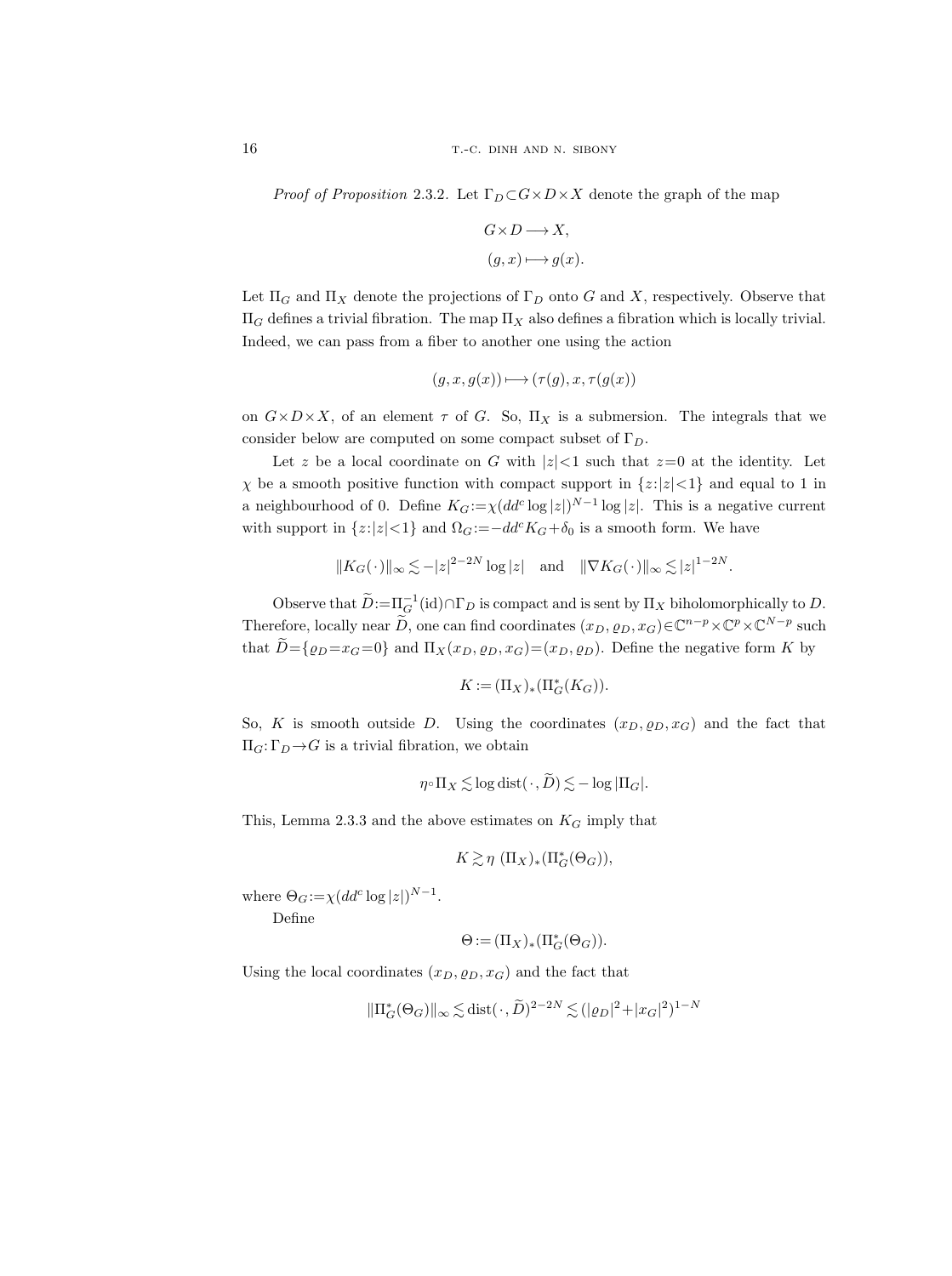on  $\Gamma_D$ , we obtain

$$
\|\Theta(\,\cdot\,)\|_{\infty} \lesssim \int_{|x_G| \leqslant 1} \frac{dx_G}{(|\varrho_D|^2 + |x_G|^2)^{N-1}} \leqslant \int_{|x_G| \leqslant 1} \frac{dx_G}{|\varrho_D|^{2N-2} + |x_G|^{2N-2}} \lesssim \int_0^1 \frac{x^{2N-2p-1} dx}{|\varrho_D|^{2N-2} + x^{2N-2}} \lesssim |\varrho_D|^{2-2p} \int_0^\infty \frac{ds}{1 + s^{2N-2}} \lesssim |\varrho_D|^{2-2p}.
$$

So, we have the estimate  $\|\Theta(\cdot)\|_{\infty} \lesssim \text{dist}(\cdot, D)^{2-2p}$ .

We then deduce the desired estimate on  $||K(\cdot)||_{\infty}$ . We also have, near D,

$$
\|\nabla\Pi_G^*(K_G)(\cdot)\|_\infty \lesssim \text{dist}(\cdot,\widetilde{D})^{1-2N}.
$$

A similar computation as above gives that  $\|\nabla K(\cdot)\|_{\infty} \lesssim \text{dist}(\cdot, D)^{1-2p}$ . So, the singularities of  $K$  satisfy the estimates in the proposition. We have finally

$$
dd^{c} K = (\Pi_{X})_{*} (\Pi_{G}^{*} (dd^{c} K_{G})) = (\Pi_{X})_{*} (\Pi_{G}^{*} (\delta_{\text{id}} - \Omega_{G}))
$$
  
= (\Pi\_{X})\_{\*} (\Pi\_{G}^{\*} (\delta\_{\text{id}})) - (\Pi\_{X})\_{\*} (\Pi\_{G}^{\*} (\Omega\_{G}))  
= [D] - (\Pi\_{X})\_{\*} (\Pi\_{G}^{\*} (\Omega\_{G})) =: [D] - \Omega'.

Because  $\Omega_G$  is smooth,  $\Omega' := (\Pi_X)_*(\Pi_G^*(\Omega_G))$  is also smooth. Since  $\Omega$  and  $\Omega'$  are both cohomologous to [D], there is a smooth real  $(p-1, p-1)$ -form U such that  $dd^cU = \Omega - \Omega'$ . Adding to  $U$  a positive closed form large enough allows one to assume that  $U$  is positive. Replacing K by  $K-U$  gives a negative form such that  $dd^cK=[D]-\Omega$  with the desired tame singularities.  $\Box$ 

*Proof of Theorem* 2.3.1. We apply Proposition 2.3.2 to  $X := \mathbb{P}^k \times \mathbb{P}^k$ ,

$$
G := \text{Aut}(\mathbb{P}^k) \times \text{Aut}(\mathbb{P}^k)
$$

and D the diagonal of X. Since  $Aut(\mathbb{P}^k) \simeq \mathrm{PGL}(k+1,\mathbb{C})$ , we can identify  $Aut(\mathbb{P}^k)$  with a Zariski open set in  $\mathbb{P}^{k^2+2k}$  which is the projective space associated with the space of  $(k+1)\times(k+1)$  matrices. The assumptions in Proposition 2.3.2 are easily verified. Let  $(z, \xi)$  denote the homogeneous coordinates of  $\mathbb{P}^k \times \mathbb{P}^k$  with  $z = [z_0 : ... : z_k]$  and  $\xi := [\xi_0 : ... : \xi_k]$ . The diagonal D is given by  $\{(z,\xi):z=\xi\}$ . Choose

$$
\Omega(z,\xi) := \sum_{j=0}^{k} \omega(z)^j \wedge \omega(\xi)^{k-j}.
$$

This form is cohomologous to  $[D]$ . Using the notation from Proposition 2.3.2, we define

$$
U(z) := \int_{\xi \neq z} R(\xi) \wedge K(z, \xi).
$$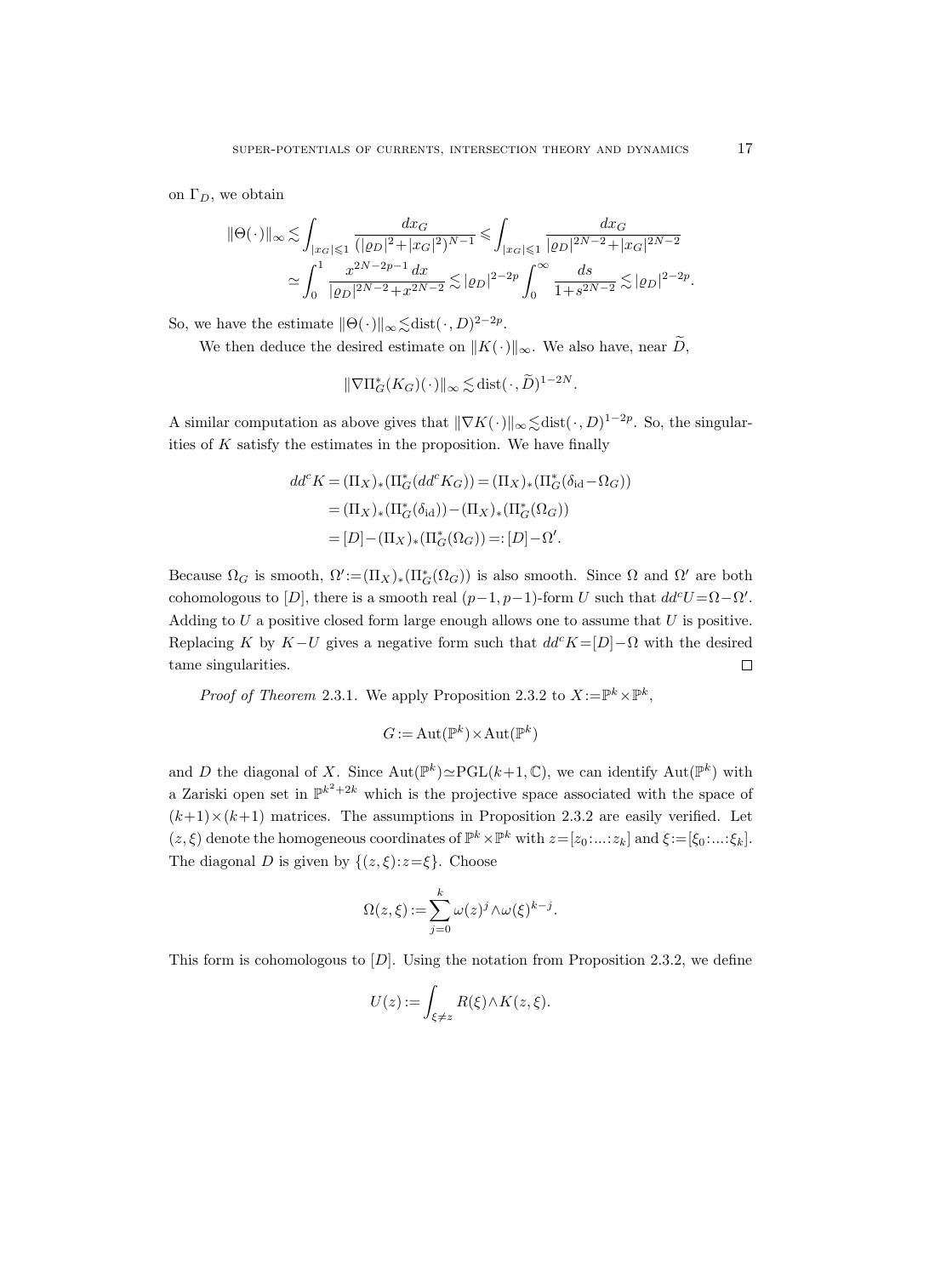Observe that  $K$  is smooth outside  $D$  and that its coefficients have singularities like

$$
|z-\xi|^{2-2k}\log|z-\xi|
$$

near D (there is an abuse of notation: we should write  $|z-\xi|^{2-2k} \log |z-\xi|$  on charts  $\{(z,\xi):z_j=\xi_j=1\},\ j=0,\ldots,k,$  which cover D). It follows that the definition of U makes sense for every current  $R$  with measure coefficients. This is a form with coefficients in  $\mathscr{L}^r$ . An easy way to see this, is to disintegrate R into currents with support at a point. The continuity with respect to the  $\mathscr{L}^r$ -norm of U and the weak topology on  $\mathscr{C}_p$ , and the estimate on the  $\mathscr{L}^r$ -norm of U are easy to check.

For the rest of the theorem, by continuity, we may assume that  $R$  is a smooth form in  $\mathscr{C}_p$ . Denote by  $\pi_1$  and  $\pi_2$  the projections of  $\mathbb{P}^k \times \mathbb{P}^k$  onto its factors. Note that

$$
U=(\pi_1)_*(\pi_2^*(R)\wedge K).
$$

Hence,  $U$  is negative since  $K$  is negative and  $R$  is positive. As  $R$  is closed, we also have

$$
dd^c U = (\pi_1)_*(\pi_2^*(R) \wedge dd^c K) = (\pi_1)_*(\pi_2^*(R) \wedge [D]) - (\pi_1)_*(\pi_2^*(R) \wedge \Omega) = R - \omega^p.
$$

Therefore,  $U$  is a quasi-potential of  $R$ . We also have

$$
dU=(\pi_1)_*(\pi_2^*(R)\wedge dK).
$$

Since dK has singularities like  $|z-\xi|^{1-2k}$  near D, it is clear that  $||dU||_{\mathscr{L}^s}$  is bounded by a constant independent of R.  $\Box$ 

Remark 2.3.4. We call U the Green quasi-potential of R. By Theorem 2.3.1, the mean m of U is bounded by a constant independent of R. So,  $U - m\omega^{p-1}$  is a quasipotential of mean  $0$  of  $R$ . Its mass is bounded uniformly with respect to  $R$ . Note that  $U$  depends on the choice of  $K$ .

We now give some properties of Green quasi-potentials.

LEMMA 2.3.5. Let  $W' \in W$  be open subsets of  $\mathbb{P}^k$  and R be a current in  $\mathscr{C}_p$ . Assume that the restriction of R to W is a bounded form. Then, there is a constant  $c>0$ independent of R such that

$$
||U||_{\mathscr{C}^1(W')} \leqslant c(1+||R||_{\infty,W}).
$$

*Proof.* Observe that the derivatives of the coefficients of  $K$  have integrable singularities of order  $|z-\xi|^{1-2k}$ . This and the definition of U imply the result.  $\Box$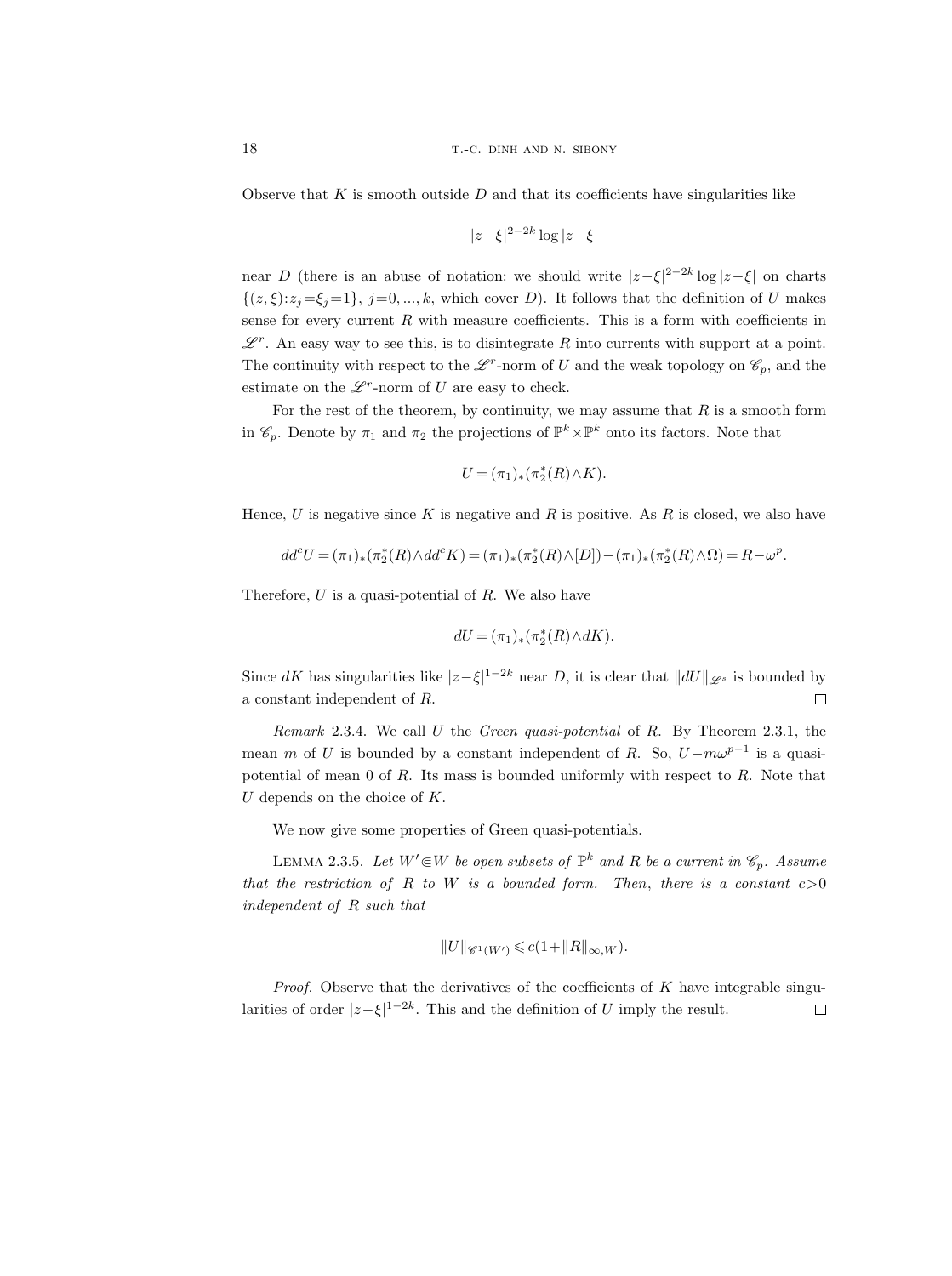The precise estimate on the behavior of  $U$  in the following proposition will be needed for the dynamical applications. It is used several times in the proof of Theorem 5.4.4.

PROPOSITION 2.3.6. Let V,  $V_t$  and  $\delta$  be as in Lemmas 2.2.5 and 2.2.7. Let  $T_j$ , 1≤j≤k-p+1, be positive closed (1,1)-currents on  $\mathbb{P}^k$ , smooth on  $\mathbb{P}^k \setminus V$ . Assume that the quasi-potentials of  $T_j$  are  $\alpha_j$ -Hölder continuous with  $0 < \alpha_j \leq 1$ . If U is the Green quasi-potential of a current  $R\in\mathscr{C}_p$ , then

$$
\left| \int_{V_t \backslash V} U \wedge T_1 \wedge \ldots \wedge T_{k-p+1} \right| \leqslant ct^{\beta}, \quad \text{with } \beta := (20k^2 \delta)^{-k} \alpha_1 \ldots \alpha_{k-p+1},
$$

where  $c>0$  is a constant independent of R and of t.

We will use the notation from Theorem 2.3.1 and Proposition 2.3.2. For  $M > 0$ , define  $\eta_M := \min\{0, M + \eta\}$ . As in Lemma 2.2.6, we can show that  $\|\eta_M\|_{\text{DSH}}$  is bounded independently of M. We have  $\eta_M - M \leq \eta$ . Define  $K_M := -M\Theta$  and  $K'_M := \eta_M\Theta$ . Then,  $K_M$  is negative closed and we have  $K_M + K'_M \lesssim K$ . Define also

$$
U_M(z) := \int_{\xi} R(\xi) \wedge K_M(z, \xi) \quad \text{and} \quad U'_M(z) := \int_{\xi} R(\xi) \wedge K'_M(z, \xi).
$$

The form  $U_M$  is negative closed of mass  $\simeq M$  and  $U_M + U'_M \lesssim U$ . Choose  $M = t^{-\beta}$ . We estimate  $U_M$  and  $U'_M$  separately. Recall that U is negative and that  $\Theta$  has singularities of order dist $(z,\xi)^{2-2k}$ .

Lemma 2.3.7. We have

$$
\left| \int_{V_t} U_M \wedge \omega^{k-p+1} \right| \lesssim t.
$$

*Proof.* We may assume that  $t < \frac{1}{2}$ . We do not need that R is closed. So, we may assume that R has support at a point  $a \in \mathbb{P}^k$ . We define  $U_M$  using the same integral formula as above. Then, the coefficients of  $U_M$  have singularities of type  $M|x|^{2-2k}$ , where x are local coordinates such that  $x=0$  at a. The problem is local. We may assume that V is a hypersurface in a neighbourhood of the unit ball B. Since  $M \leq t^{-1/2}$ , it is sufficient to prove that

$$
\int_{V_t \cap B} |x|^{2-2k} (dd^c |x|^2)^k \lesssim t^{3/2}.
$$

Let A be a maximal subset of  $V \cap B$  such that the distance between two points in A is ≥t. The balls of radius 2t with center in A cover  $V \cap B$  and the ones of radius 3t cover  $V_t \cap B$ . Let  $A_n$  be the set of points  $p \in A$  such that  $nt \leqslant |p| < (n+1)t$  and  $m_n$  be the number of elements of  $A_n$ . Observe that the  $m_0 + ... + m_n$  balls of radius  $\frac{1}{2}t$  with centers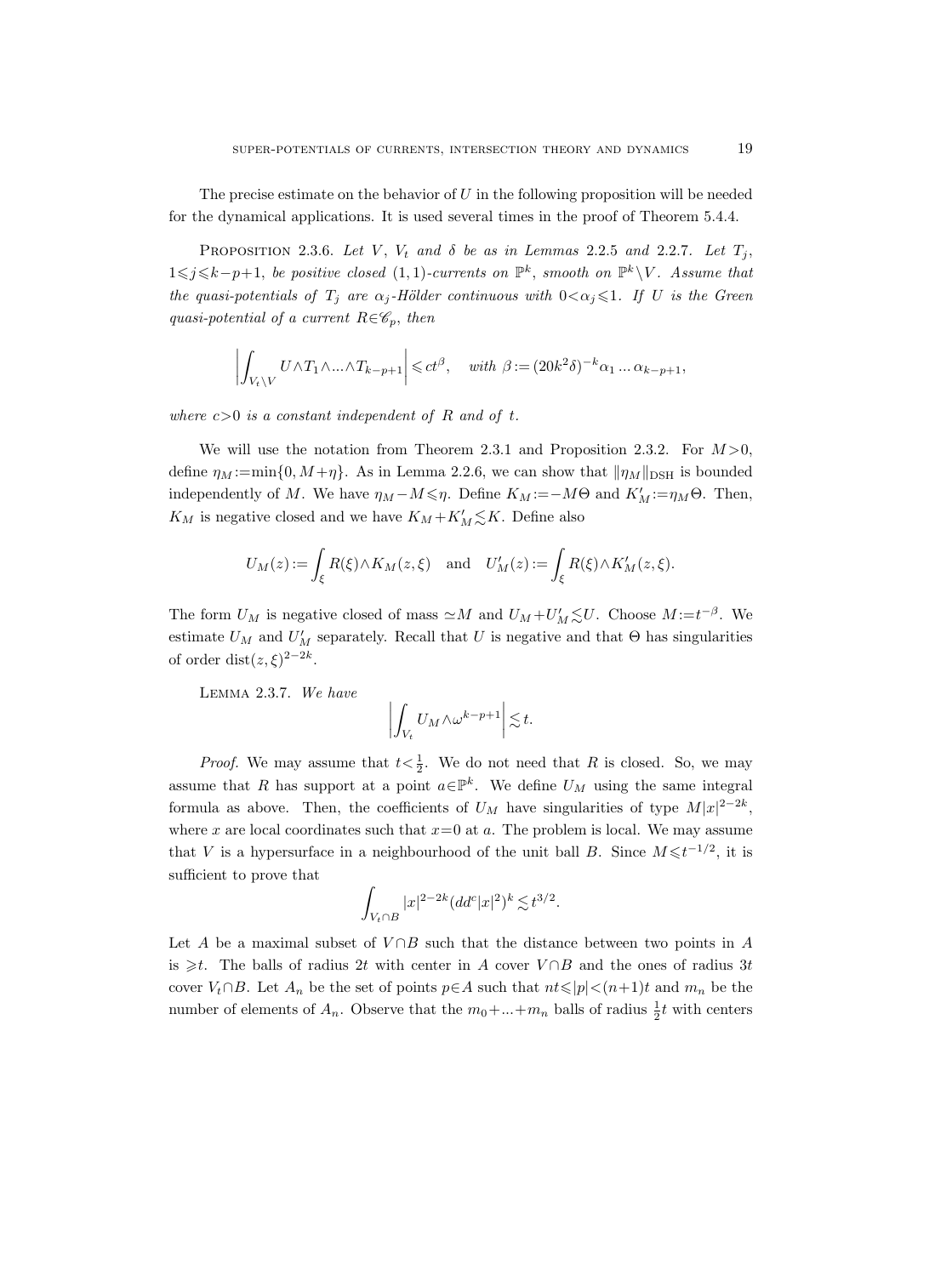in  $A_1 \cup ... \cup A_n$  are disjoint. They cover an open subset of  $V \cap \{x: |x| \leq (n+2)t\}$ . Using Lelong's estimate in Example 2.1.1, see also [39], gives that

$$
m_0 + \ldots + m_n \lesssim n^{2k-2}.
$$

Note that  $m_0$  is 0 or 1 and the integral of  $|x|^{2-2k} (dd^c |x|^2)^k$  on a ball of radius 3t with center in  $A_0$  is bounded by the integral of this function on the ball of center 0 and of radius 4t. Hence, it is of order  $t^2$ . For  $n \ge 1$ , it is clear that the integral of the considered form on a ball with center in  $A_n$  is of order  $n^{2-2k}t^2$ . Using the estimates on  $m_n$  and Abel's transform, one obtains

$$
\int_{V_t \cap B} |x|^{2-2k} (dd^c |x|^2)^k \lesssim t^2 + \sum_{1 \le n \le 1/t} m_n n^{2-2k} t^2
$$
  

$$
\lesssim t^2 + \sum_{1 \le n \le 1/t} [n^{2k-2} - (n-1)^{2k-2}] n^{2-2k} t^2
$$
  

$$
\lesssim t^2 + t^2 \sum_{1 \le n \le 1/t} \frac{1}{n}.
$$

This implies the lemma.

We continue the proof of Proposition 2.3.6. By continuity, it is enough to consider the case where  $R$  and  $U$  are smooth. We also have that  $U_M$  is smooth.

LEMMA 2.3.8. For every  $0 \le l \le k-p+1$  we have

$$
\left| \int_{V_t} U_M \wedge T_1 \wedge \ldots \wedge T_l \wedge \omega^{k-p-l+1} \right| \lesssim t^{\beta_l}, \quad \text{where } \beta_l := (20k^2 \delta)^{-l} \alpha_1 \ldots \alpha_l.
$$

*Proof.* The proof is by induction. The previous lemma implies the case  $l=0$ . Assume the lemma for  $l-1$ . Let  $\chi_t$  be as in Lemma 2.2.7. We want to prove that

$$
\int (-\chi_t U_M \wedge T_1 \wedge \ldots \wedge T_l \wedge \omega^{k-p-l+1}) \lesssim t^{\beta_l}.
$$

Write  $T_l = \omega + dd^c u$  with u negative quasi-psh of class  $\mathscr{C}^{\alpha_l}$ . By the induction hypothesis, since  $\chi_t$  has support in  $V_{A_1t^{1/\delta}}$ , we obtain

$$
\int (-\chi_t U_M \wedge T_1 \wedge \ldots \wedge T_{l-1} \wedge \omega^{k-p-l+2}) \lesssim t^{\delta^{-1}\beta_{l-1}} \lesssim t^{\beta_l}.
$$

Therefore, we only have to prove that

$$
\int (-\chi_t U_M \wedge T_1 \wedge \ldots \wedge T_{l-1} \wedge dd^c u \wedge \omega^{k-p-l+1}) \lesssim t^{\beta_l}.
$$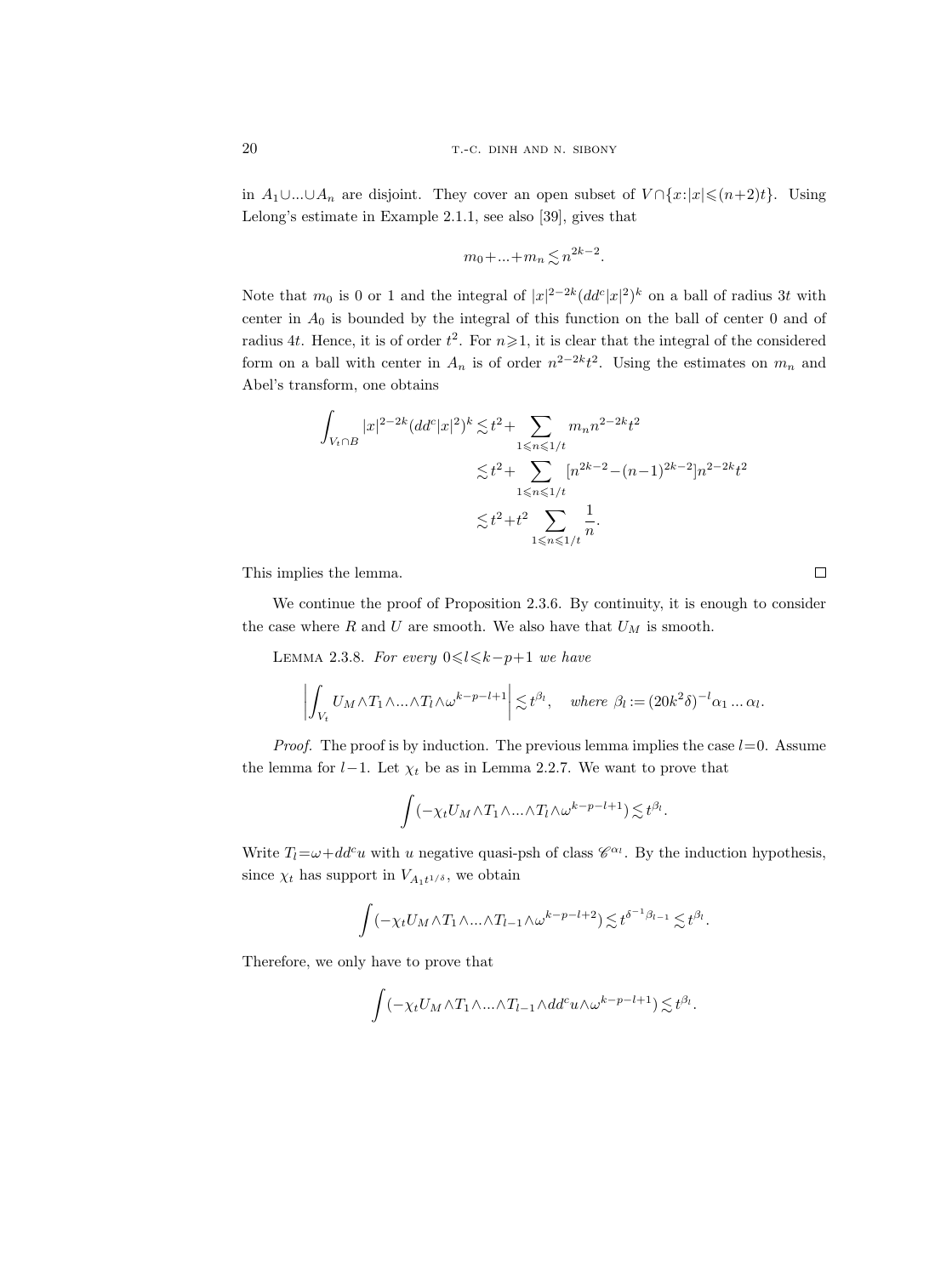By Proposition 2.1.6 and Lemma 2.1.8, there is a smooth function  $u_{\varepsilon}$  such that

$$
||u_{\varepsilon}||_{\mathscr{C}^2} \lesssim \varepsilon^{-2k^2 - 4k - 2}
$$
 and  $||u - u_{\varepsilon}||_{\infty} \lesssim \varepsilon^{\alpha_l}$ .

Using Stokes theorem we can write the left-hand side of the previous inequality as

$$
\int (-\chi_t U_M \wedge T_1 \wedge \ldots \wedge T_{l-1} \wedge dd^c u_{\varepsilon} \wedge \omega^{k-p-l+1}) + \int (-dd^c \chi_t \wedge U_M \wedge T_1 \wedge \ldots \wedge T_{l-1} (u - u_{\varepsilon}) \wedge \omega^{k-p-l+1}).
$$

By the induction hypothesis, the previous estimates on  $\|\mathcal{u}_{\varepsilon}\|_{\mathscr{C}^2}$  and Lemma 2.2.7, we obtain that the first term is of order at most equal to  $t^{\delta^{-1}\beta_{l-1}}\varepsilon^{-2k^2-4k-2}$ . If we write  $dd^c \chi_t = T^+ - T^-$  with  $T^{\pm}$  positive closed of bounded mass, the second term is of order less than

$$
\varepsilon^{\alpha_l} \int T^+ \wedge U_M \wedge T_1 \wedge \ldots \wedge T_{l-1} \wedge \omega^{k-p-l+1} + \varepsilon^{\alpha_l} \int T^- \wedge U_M \wedge T_1 \wedge \ldots \wedge T_{l-1} \wedge \omega^{k-p-l+1}.
$$

These integrals can be computed cohomologically. The currents  $T^{\pm}$  have bounded mass. Since  $K_M = -M\Theta$ , we deduce from the definition of  $U_M$  that  $-U_M$  is positive and closed of mass  $M = t^{-\beta}$ . Therefore, the last sum is  $\lesssim t^{-\beta} \varepsilon^{\alpha_l}$ .

Take  $\varepsilon := t^{\delta^{-1}(2k^2 + 4k + 2 + \alpha_l)^{-1}\beta_{l-1}}$ . We have

$$
1 - \frac{2k^2 + 4k + 2}{2k^2 + 4k + 2 + \alpha_l} \ge \frac{\alpha_l}{10k^2}
$$

.

Then

$$
t^{\delta^{-1}\beta_{l-1}}\varepsilon^{-2k^2-4k-2}\!\lesssim\! t^{\delta^{-1}\beta_{l-1}(10k^2)^{-1}\alpha_l}\!\lesssim\! t^{\beta_l}
$$

and

$$
t^{-\beta} \varepsilon^{\alpha_l} \lesssim t^{-\beta} t^{(10k^2\delta)^{-1}\beta_{l-1}\alpha_l} \lesssim t^{-\beta} t^{2\beta_l} \lesssim t^{\beta_l}.
$$

This implies the desired estimate.

LEMMA 2.3.9. We have  $||U'_{M}|| \lesssim \exp(-\frac{1}{2}M)$ .

*Proof.* We can forget that  $R$  is smooth and assume that  $R$  has support at a point  $a$ . The behavior of  $\eta$  implies that  $U'_M$  has support in the ball of center a and radius  $\lesssim \exp(-\frac{1}{2}M)$ . The coefficients of  $U_M'$  have singularities  $\lesssim -|x|^{2-2k} \log |x|$  for local coordinates x with  $x=0$  at a. Hence,  $||U'_{M}|| \lesssim e \exp(-\frac{1}{2}M)$ .  $\Box$ 

The following lemma completes the proof of Proposition 2.3.6, since

$$
M = t^{-\beta} \gg |\log t|.
$$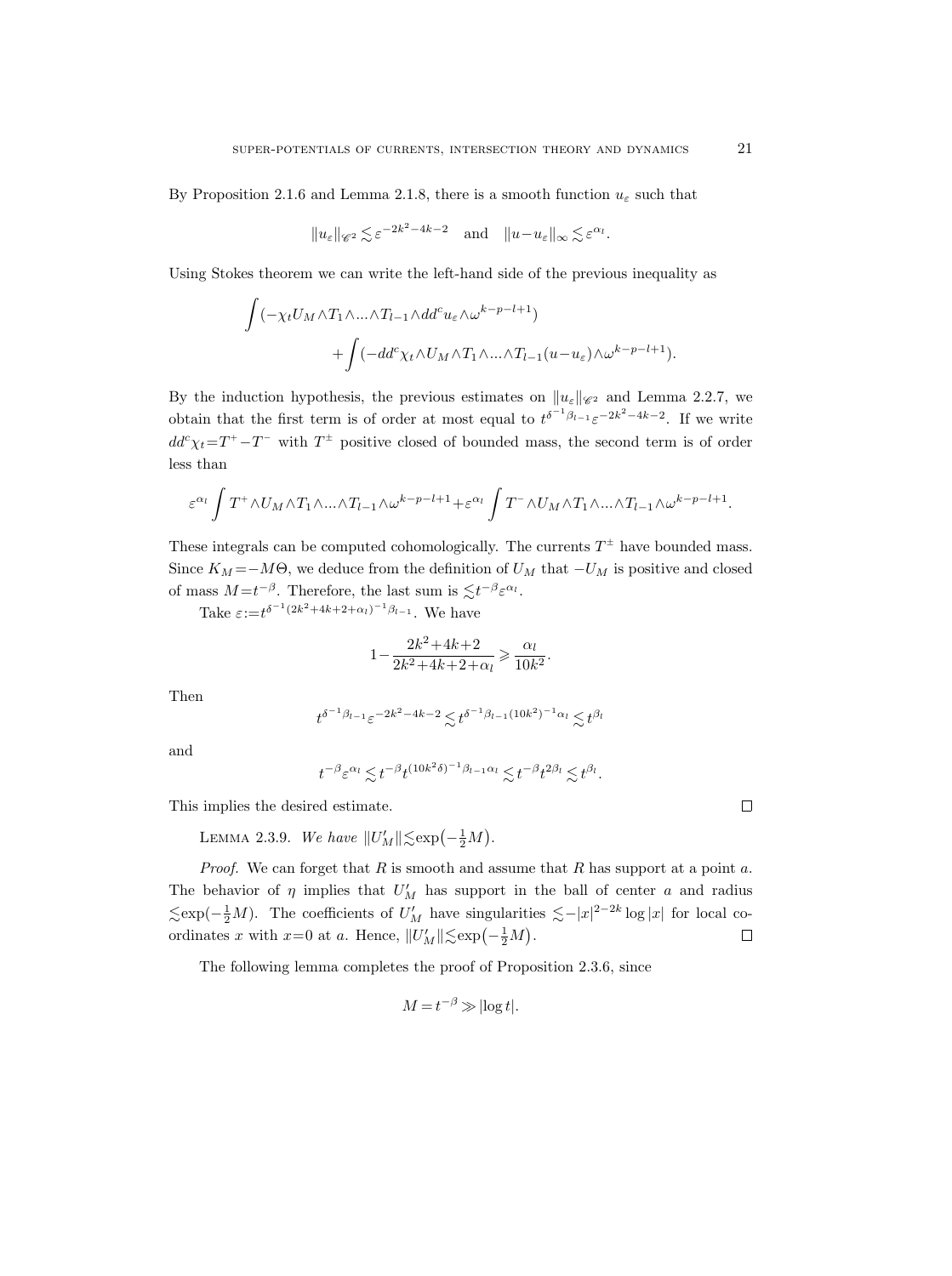22 T.-C. DINH AND N. SIBONY

LEMMA 2.3.10. For every  $0 \le l \le k-p+1$  we have

$$
\left| \int U'_{M} \wedge T_1 \wedge \ldots \wedge T_l \wedge \omega^{k-p-l+1} \right| \lesssim \exp\left(-\frac{1}{2} (10k^2)^{-l} \alpha_1 \ldots \alpha_l M\right).
$$

*Proof.* The previous lemma implies the case  $l=0$ . Assume the lemma for  $l-1$  and use the notation from the proof of Lemma 2.3.8. The integral to bound is equal to

$$
\int (-U'_M \wedge T_1 \wedge \ldots \wedge T_{l-1} \wedge dd^c u_{\varepsilon} \wedge \omega^{k-p-l+1}) + \int_{\mathbb{P}^k \times \mathbb{P}^k} (-K'_M \wedge R(\xi) \wedge T_1(z) \wedge \ldots \wedge T_{l-1}(z) dd^c(u(z) - u_{\varepsilon}(z)) \wedge \omega(z)^{k-p-l+1}).
$$

Choose  $\varepsilon = \exp(-(10k^2)^{-l}\alpha_1...\alpha_{l-1}M)$ . Using the estimate on  $||u_{\varepsilon}||_{\mathscr{C}^2}$ , by the induction hypothesis, the first integral is of order at most equal to

$$
\exp(-\frac{1}{2}(10k^2)^{-l+1}\alpha_1 \dots \alpha_{l-1}M)\varepsilon^{-2k^2-4k-2} \lesssim \exp(-\frac{1}{2}(10k^2)^{-l}\alpha_1 \dots \alpha_lM).
$$

The second one is equal to

$$
\int_{\mathbb{P}^k\times\mathbb{P}^k}(-dd^cK'_M\wedge R(\xi)\wedge T_1(z)\wedge\ldots\wedge T_{l-1}(z)(u(z)-u_{\varepsilon}(z))\wedge\omega(z)^{k-p-l+1}).
$$

Since the DSH-norm of  $\eta_M$  in the definition of  $K'_M$  is bounded, the first term in the last integral can be bounded by a positive closed current with bounded mass. So, this integral is of order at most equal to

$$
||u - u_{\varepsilon}||_{\infty} \lesssim \varepsilon^{\alpha_l} = \exp(-(10k^2)^{-l}\alpha_1 \dots \alpha_{l-1}\alpha_l M).
$$

This implies the result.

We will use the following lemma in the study of deformation of currents.

LEMMA 2.3.11. Let R be a current in  $\mathcal{C}_p$  and U be a quasi-potential of mean m of R. Let  $R_{\theta y} = (\tau_{\theta y})_*(R)$  be defined as in §2.1. Then, there is a quasi-potential  $U'_{\theta y}$  of  $R_{\theta y}$  of mean m such that  $U'_{\theta y}-(\tau_{\theta y})_*(U)$  is a smooth form with

$$
\|U_{\theta y}'-(\tau_{\theta y})_*(U)\|_{\mathscr{C}^2}\leqslant c(1+\|U\|)|\theta|,
$$

where  $c>0$  is a constant independent of R, U,  $\theta$  and y.

*Proof.* Since  $\|(\tau_{\theta y})_*(\omega^p) - \omega^p\|_{\mathscr{C}^2} \lesssim |\theta|$ , there is a  $(p-1, p-1)$ -form  $\Omega_{\theta y}$  such that  $\|\Omega_{\theta y}\|_{\mathscr{C}^2} \lesssim |\theta|$  and  $dd^c \Omega_{\theta y} = (\tau_{\theta y})_*(\omega^p) - \omega^p$ . It is clear that the mean m'' of  $\Omega_{\theta y}$  is of order  $\lesssim |\theta|$ . Set  $U'_{\theta y} := (\tau_{\theta y})_*(U) + \Omega_{\theta y}$ . So, the mean m' of  $U'_{\theta y}$  satisfies

$$
|m'-m| = \left| \int (\tau_{\theta y})_*(U) \wedge \omega^{k-p+1} + m'' - \int U \wedge \omega^{k-p+1} \right|
$$
  

$$
\leq |m''| + \left| \int U \wedge [(\tau_{\theta y})^*(\omega^{k-p+1}) - \omega^{k-p+1}] \right|.
$$

The last term is of order  $\lesssim ||U|| |\theta|$  since  $||(\tau_{\theta y})^*(\omega^{k-p+1}) - \omega^{k-p+1}||_{\infty}$  is of order  $\lesssim |\theta|$ . Subtracting from  $U_{\theta y}'$  the form  $(m'-m)\omega^{p-1}$ , which is of order  $\leq |\theta|$ , gives a quasipotential satisfying the lemma. $\Box$ 

 $\Box$ 

 $\bigg|$  $\overline{\phantom{a}}$  $\overline{\phantom{a}}$  $\vert$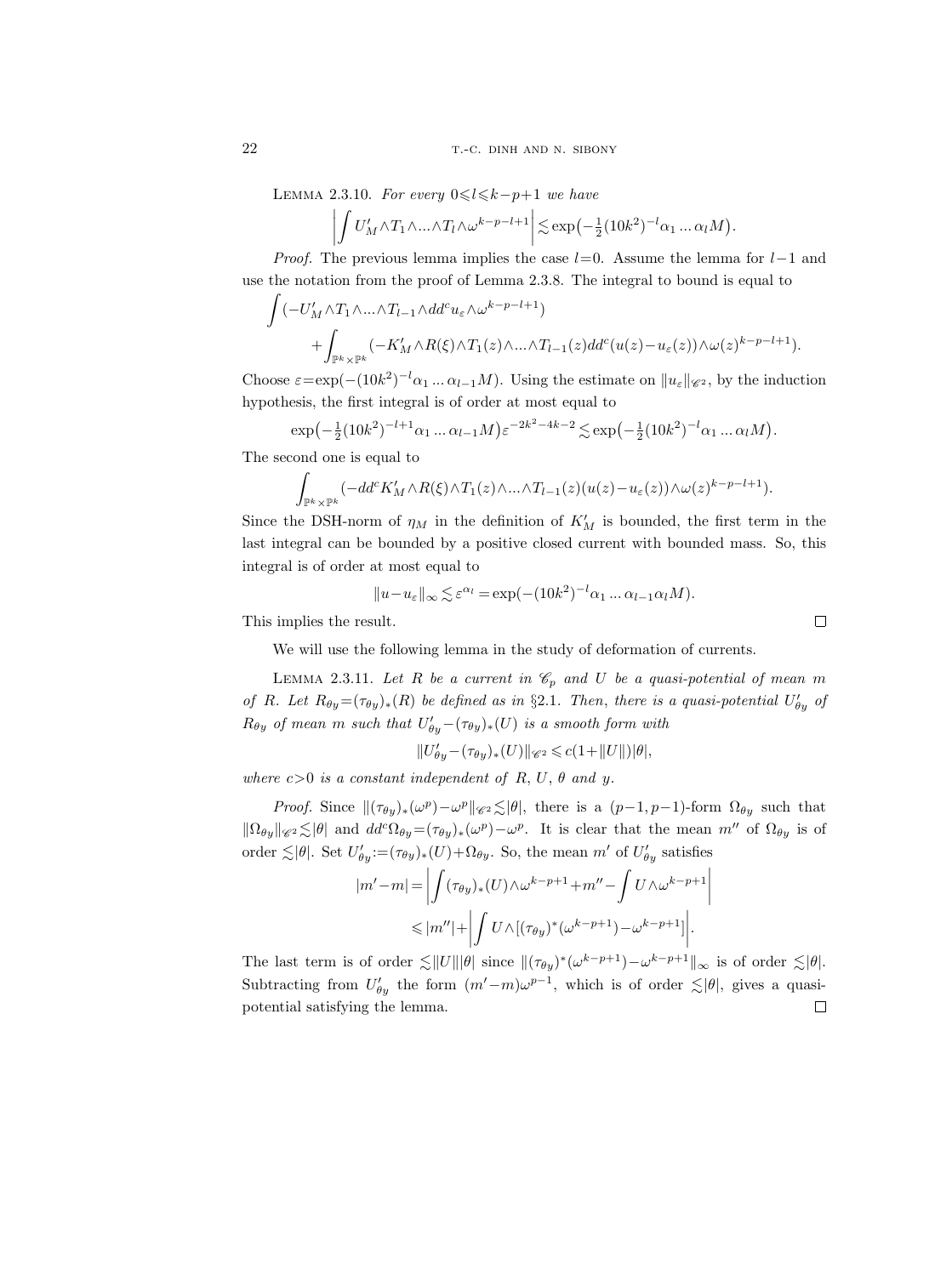#### 2.4. Structural varieties in the spaces of currents

The notion of structural varieties of  $\mathcal{C}_p$  was introduced in [22]; see also [15]. In some sense, we consider  $\mathscr{C}_p$  as a space of infinite dimension admitting "complex subvarieties" of finite dimension. The emphasis is that in order to connect two closed currents we use a closed current in higher dimension. Holomorphic families of analytic cycles of codimension p are examples of structural varieties in  $\mathcal{C}_p$ . Other examples of structural varieties can be obtained by deforming a given current in  $\mathcal{C}_p$  using a holomorphic family of automorphisms. The reader will find in Dujardin [26] and in [16] an application of such a deformation to the dynamics of Hénon-like maps; see also [50]. General structural varieties are more flexible, and this is crucial in our study.

Let X be a complex manifold, and  $\pi_X: X \times \mathbb{P}^k \to X$  and  $\pi: X \times \mathbb{P}^k \to \mathbb{P}^k$  denote the canonical projections. Consider a positive closed  $(p, p)$ -current  $\mathscr{R}$  in  $X \times \mathbb{P}^k$ . By slicing theory [28], the slices  $\langle \mathcal{R}, \pi_X, x \rangle$  exist for almost every  $x \in X$ . Such a slice is a positive closed  $(p, p)$ -current on  $\{x\}\times\mathbb{P}^k$  (following [22], we can prove that the slices exist for x outside a pluripolar set). We often identify  $\langle \mathcal{R}, \pi_X, x \rangle$  with a  $(p, p)$ -current  $R_x$  in  $\mathbb{P}^k$ .

LEMMA 2.4.1. The mass of  $R_x$  does not depend on x.

*Proof.* Set  $\mathscr{R}' := \mathscr{R} \wedge \pi^*(\omega^{k-p})$ . Then,  $\mathscr{R}'$  is positive closed on  $X \times \mathbb{P}^k$  and  $(\pi_X)_*(\mathscr{R}')$ is closed of bidegree  $(0, 0)$  on X. Hence, it is a constant function. So, the function

$$
\varphi(x) := \left\| \langle \mathcal{R}', \pi_X, x \rangle \right\| = \int_{\mathbb{P}^k} R_x \wedge \omega^{k-p} = \left\| R_x \right\|
$$

is constant. The lemma follows.

We assume that the mass of  $R_x$  is equal to 1. The map  $x \mapsto R_x$  is defined almost everywhere on X with values in  $\mathscr{C}_p$ .

Definition 2.4.2. We say that the map  $x \mapsto R_x$  or the family  $\{R_x\}_{x \in X}$  defines a structural variety in  $\mathcal{C}_p$ . The positive closed  $(1, 1)$ -current

$$
\alpha_{\mathcal{R}}:=(\pi_X)_*(\mathcal{R}\wedge \pi^*(\omega^{k-p+1}))
$$

on X is called the curvature of the structural variety, see Propositions 3.1.3 and 3.2.1 below.

Definition 2.4.3. A structural variety associated with  $\mathscr R$  is said to be special if  $R_x$ exists for every  $x \in X$ ,  $R_x$  depends continuously on x and the curvature is a smooth form.

In order to simplify the argument, we restrict to special structural varieties or discs. The most useful structural discs in this work are  $\{R_{\theta}\}_{{\theta\in\Delta}}$ ; see the introduction and Lemma 2.5.3 below.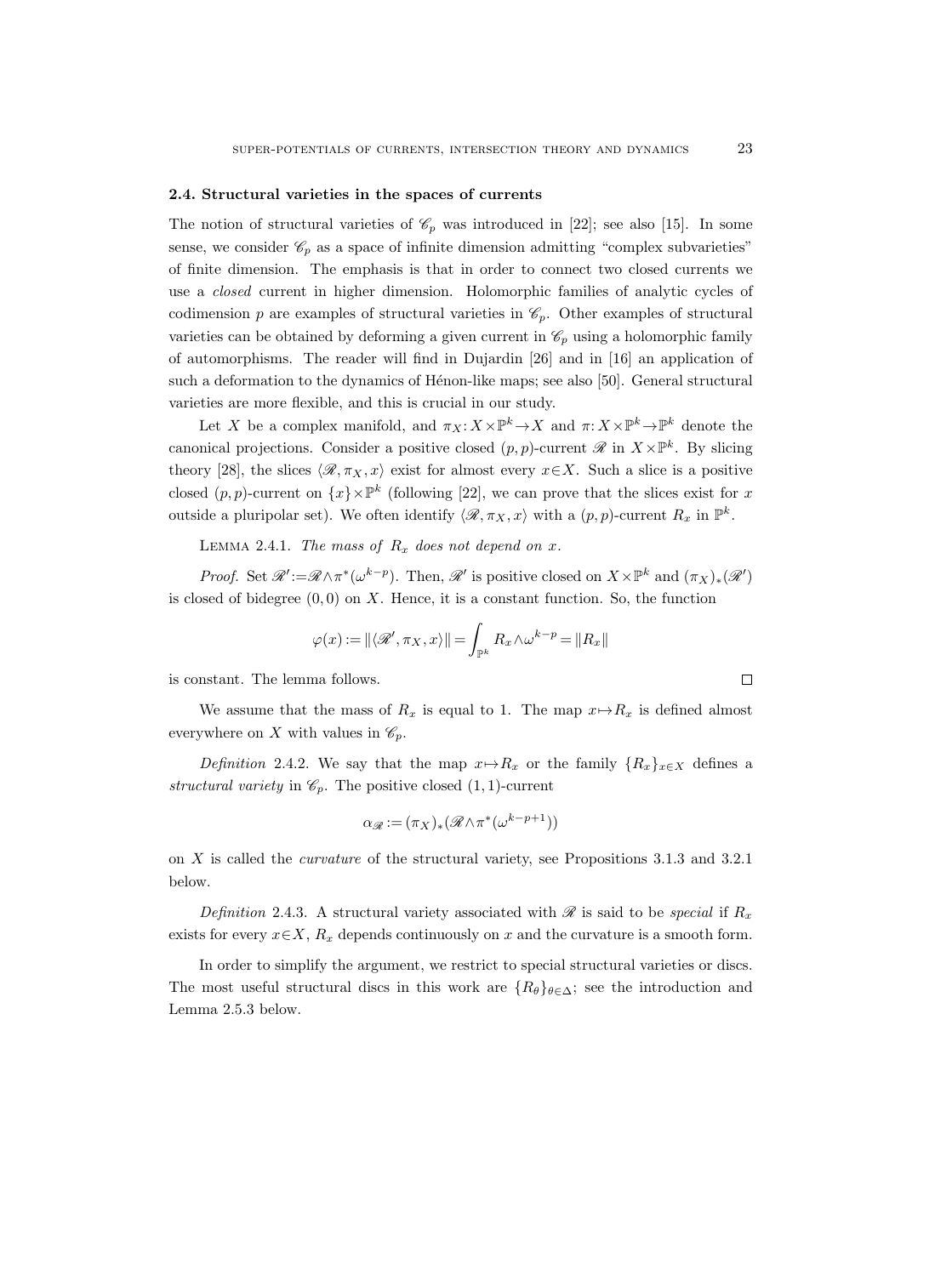# 2.5. Deformation by automorphisms

Using the automorphisms of  $\mathbb{P}^k$ , we will construct some special structural discs in  $\mathscr{C}_p$ that we will use later on. We first construct large structural varieties parametrized by  $X = \text{Aut}(\mathbb{P}^k)$ .

PROPOSITION 2.5.1. Let R be a current in  $\mathcal{C}_p$ . Then, the map h:  $\text{Aut}(\mathbb{P}^k) \to \mathcal{C}_p$  with  $h(\tau) = R_{\tau} := \tau_*(R)$  defines a special structural variety in  $\mathscr{C}_p$ . Moreover, its curvature is bounded by a smooth positive  $(1, 1)$ -form independent of R.

*Proof.* For any smooth test form  $\Phi$ , we have  $\langle R_\tau, \Phi \rangle = \langle R, \tau^*(\Phi) \rangle$ . So, clearly  $\tau \mapsto R_\tau$ is continuous. Consider the holomorphic map  $H: Aut(\mathbb{P}^k) \times \mathbb{P}^k \to \mathbb{P}^k$  defined by  $H(\tau, z) :=$  $\tau^{-1}(z)$ . The current  $\mathscr{R}:=H^*(R)$  is positive closed of bidegree  $(p, p)$ . It is easy to check from the definition of slices that  $R_{\tau} = \langle \mathcal{R}, \pi_X, \tau \rangle$ . Hence, h defines a continuous structural variety.

Now, we have to show that the curvature

$$
\alpha_{\mathcal{R}} := (\pi_X)_* (H^*(R) \wedge \pi^*(\omega^{k-p+1}))
$$

is a smooth form. We prove this for any current R of mass  $\leq 1$  not necessarily closed. Then, we may assume that  $R$  is supported at a point  $a$ , that is, there is a tangent  $(k-p, k-p)$ -vector  $\Psi$  at a of norm  $\leq 1$  such that  $R=\delta_a \wedge \Psi$  (the general case is obtained using a disintegration of  $R$  into currents of the previous type). We have

$$
H^*(R) = [H^{-1}(a)] \wedge \widetilde{\Psi},
$$

where  $\tilde{\Psi}$  is a  $(k-p, k-p)$ -vector field with support in  $H^{-1}(a)$  such that  $H_*(\tilde{\Psi}) = \Psi$ . Because H is a submersion, we can choose  $\tilde{\Psi}$  smooth on  $H^{-1}(a)$ .

Since  $H^{-1}(a)$  is a holomorphic graph over  $Aut(\mathbb{P}^k)$ , the form  $\alpha_{\mathscr{R}}$  defined above is the direct image of  $[H^{-1}(a)] \wedge \Psi \wedge \pi^*(\omega^{k-p+1})$  by  $\pi_X$ . So,  $\alpha_{\mathscr{R}}$  is smooth. Moreover, the  $\mathscr{C}^s$ -norm of  $\alpha_{\mathscr{R}}$  on any fixed compact subset of  $\mathrm{Aut}(\mathbb{P}^k)$  is uniformly bounded for every  $s \geq 0$ . The proposition follows.  $\Box$ 

Remark 2.5.2. If  $j: \Delta \to \text{Aut}(\mathbb{P}^k)$  is a holomorphic map, then  $x \mapsto j(x)_*R$ , which is equal to  $h \circ j$ , defines a special structural disc. We can also construct a structural disc passing through  $R$  and through the current of integration on a fixed plane of codimension  $p$  [15]. So,  $\mathcal{C}_p$  is connected by structural discs.

Let R be a current in  $\mathcal{C}_p$ . The following lemma gives us a useful special structural disc passing through R.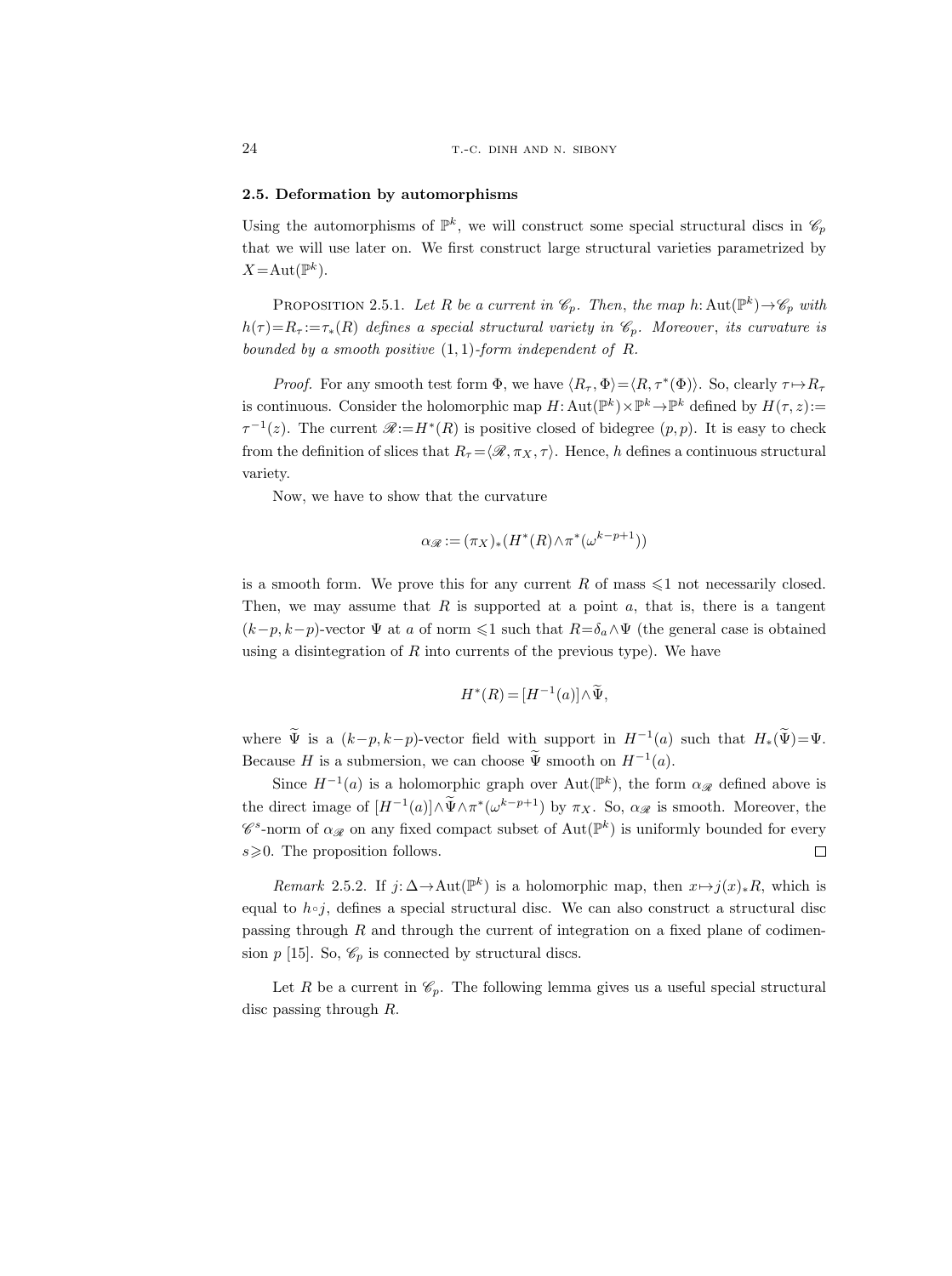LEMMA 2.5.3. Let  $R_{\theta}$  be the currents constructed in §2.1. Then, the family  $\{R_{\theta}\}_{{\theta\in\Delta}}$ defines a special structural disc whose curvature is bounded by a smooth positive  $(1,1)$ form  $\alpha$  which does not depend on R.

*Proof.* By Proposition 2.5.1, for  $|y| < 1$ , the family  ${R_{\theta y}}_{\theta \in \Delta}$  defines a special disc in  $\mathscr{C}_p$ . Moreover, the  $\mathscr{C}^s$ -norm of its curvature is bounded uniformly with respect to R and y. In particular, this curvature is bounded by a positive form  $\alpha$  which does not depend on  $R$  and  $y$ .

Let  $\mathscr{R}_y$  denotes the  $(p, p)$ -current on  $\Delta \times \mathbb{P}^k$  associated with the structural disc  ${R_{\theta y}}_{\theta \in \Delta}$  and define  $\mathscr{R} := \int \mathscr{R}_y d\varrho(y)$ . Recall that  $R_{\theta} = \int_y R_{\theta y} d\varrho(y)$ . Hence,  ${R_{\theta}}_{\theta \in \Delta}$ is the family of slices of  $\mathscr R$  and it defines a structural disc in  $\mathscr C_p$ . We know that  $R_\theta$ depends continuously on  $\theta$ . This and the above properties of  $\{R_{\theta y}\}_{\theta \in \Delta}$  imply that the curvature of  ${R_\theta}_{\theta \in \Delta}$  is bounded by  $\alpha$ .  $\Box$ 

## 3. Super-potentials of currents

Consider a current S in  $\mathcal{C}_p$ . We introduce a *super-potential* associated with S. It is an affine upper semi-continuous (u.s.c. for short) function  $\mathscr{U}_S$  defined on  $\mathscr{C}_{k-p+1}$ , with values in  $\mathbb{R} \cup \{-\infty\}.$ 

# 3.1. Super-potentials of currents

Assume first that S is a smooth form in  $\mathcal{C}_p$ . The general case will be obtained using a regularization of S. Consider an element R of  $\mathscr{C}_{k-p+1}$  and fix a real number m. Define

$$
\mathscr{U}_S(R) := \langle S, U_R \rangle, \quad U_R \text{ a quasi-potential of mean } m \text{ of } R. \tag{3.1}
$$

LEMMA 3.1.1. The integral  $\langle S, U_R \rangle$  does not depend on the choice of  $U_R$  with a fixed mean m. It defines an affine continuous function  $\mathscr{U}_S$  on  $\mathscr{C}_{k-p+1}$ . Moreover, if  $U_S$  is a smooth quasi-potential of S with mean m, then  $\mathscr{U}_{S}(R) = \langle U_{S}, R \rangle$ . In particular, we have  $\mathscr{U}_S(\omega^{k-p+1}) = m.$ 

*Proof.* Let  $U_S$  be a smooth quasi-potential of S with mean m. Using Stokes formula, we obtain

$$
\begin{split} \mathscr{U}_{S}(R)=\langle S,U_{R}\rangle=\langle S-\omega^{p},U_{R}\rangle+\langle \omega^{p},U_{R}\rangle=\langle dd^{c}U_{S},U_{R}\rangle+m\\ =\langle U_{S},dd^{c}U_{R}\rangle+m=\langle U_{S},R-\omega^{k-p+1}\rangle+m=\langle U_{S},R\rangle. \end{split}
$$

This also shows that  $\mathscr{U}_{S}(R)$  is independent of the choice of  $U_R$  and it depends continuously on R. It is clear that  $\mathscr{U}_S$  is affine.  $\Box$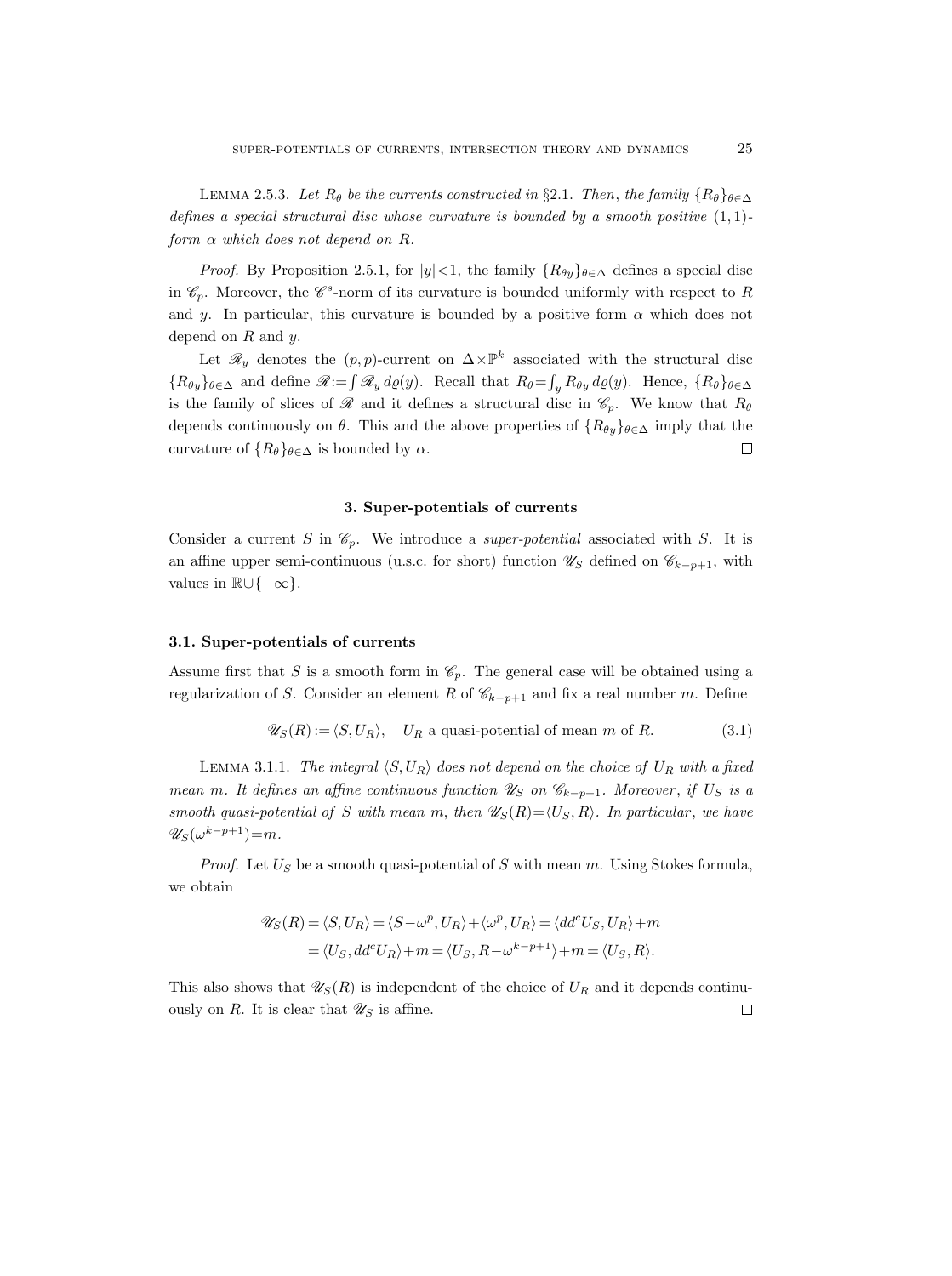We say that  $\mathscr{U}_S$  is the *super-potential of mean m* of S. One obtains the superpotential of mean m' by adding m' $-m$  to the super-potential of mean m. We will see later that the following lemma holds also for an arbitrary current S in  $\mathscr{C}_p$  smooth or not; see Corollary 3.1.7 below.

LEMMA 3.1.2. There is a constant  $c \geq 0$  independent of S such that if  $\mathscr{U}_S$  is the super-potential of mean m of S, then  $\mathscr{U}_S \leq m+c$  everywhere.

*Proof.* Without loss of generality, we may assume that  $m=0$ . Let  $U'_R$  be the Green quasi-potential of R which is a negative current and let  $m'$  be the mean of  $U'_R$ . Then,  $U_R := U'_R - m'\omega^{k-p}$  is a quasi-potential of mean 0 of R. By Lemma 3.1.1, since  $U'_R$  is negative and  $S$  is positive, we have

$$
\mathscr{U}_S(R)=\langle S,U_R\rangle=\langle S,U_R'\rangle-m'\leqslant -m'.
$$

We have seen in Remark 2.3.4 that  $|m'|$  is bounded by a constant independent of R. This implies the result.  $\Box$ 

As we have seen in §2.5, the convex set  $\mathscr{C}_{k-p+1}$  can be considered as an infinitedimensional space admitting "complex subvarieties" of finite dimension. With this point of view, we can consider  $\mathscr{U}_S$  as a quasi-psh function on  $\mathscr{C}_{k-p+1}$ . More precisely, we will show that the restriction of  $\mathscr{U}_S$  to a special structural variety is a quasi-psh function, see Proposition 3.2.1 below.

We now extend the definition of  $\mathscr{U}_S$  to an arbitrary current S in  $\mathscr{C}_p$ . For R smooth, define  $\mathscr{U}_S(R)$  as in (3.1) with  $U_R$  smooth. Observe that  $\mathscr{U}_S(R)$  depends continuously on S. We can show, as in Lemma 3.1.1, that the definition is independent of the choice of  $U_R$ . We will extend  $\mathscr{U}_S$  to a function on  $\mathscr{C}_{k-p+1}$  with values in  $\mathbb{R} \cup \{-\infty\}$ . The reader can check that for  $p=1$  we will obtain the same super-potentials as introduced in §2.2.

Let  ${R_\theta}_{\theta \in \Delta}$  be the special structural disc in  $\mathscr{C}_{k-p+1}$  constructed in §2.1 and §2.5 and let  $\alpha$  be as in Lemma 2.5.3. Recall that  $R_{\theta}$  is smooth for  $\theta \neq 0$ .

LEMMA 3.1.3. The function  $u(\theta) := \mathscr{U}_S(R_{\theta})$  defined on  $\Delta^*$  can be extended as a quasi-subharmonic function on  $\Delta$  such that  $dd^c u \geq -\alpha$ .

*Proof.* Proposition 2.1.6 implies that u is continuous on  $\Delta^*$ . Lemma 3.1.2 holds for S singular and R smooth. So, u is bounded from above. Let  $\mathscr R$  be the  $(k-p+1, k-p+1)$ current in  $\Delta \times \mathbb{P}^k$  associated with  $\{R_\theta\}_{\theta \in \Delta}$ , and let  $\pi_\Delta$  and  $\pi$  be as in §2.5. Observe that  $\mathscr R$  is smooth on  $\Delta^* \times \mathbb P^k$ . If  $U_S$  is a quasi-potential of mean m of S, then, by the definition of  $\mathscr{U}_S$ , we have

$$
u = (\pi_{\Delta})_{*}(\mathscr{R} \wedge \pi^{*}(U_{S}))
$$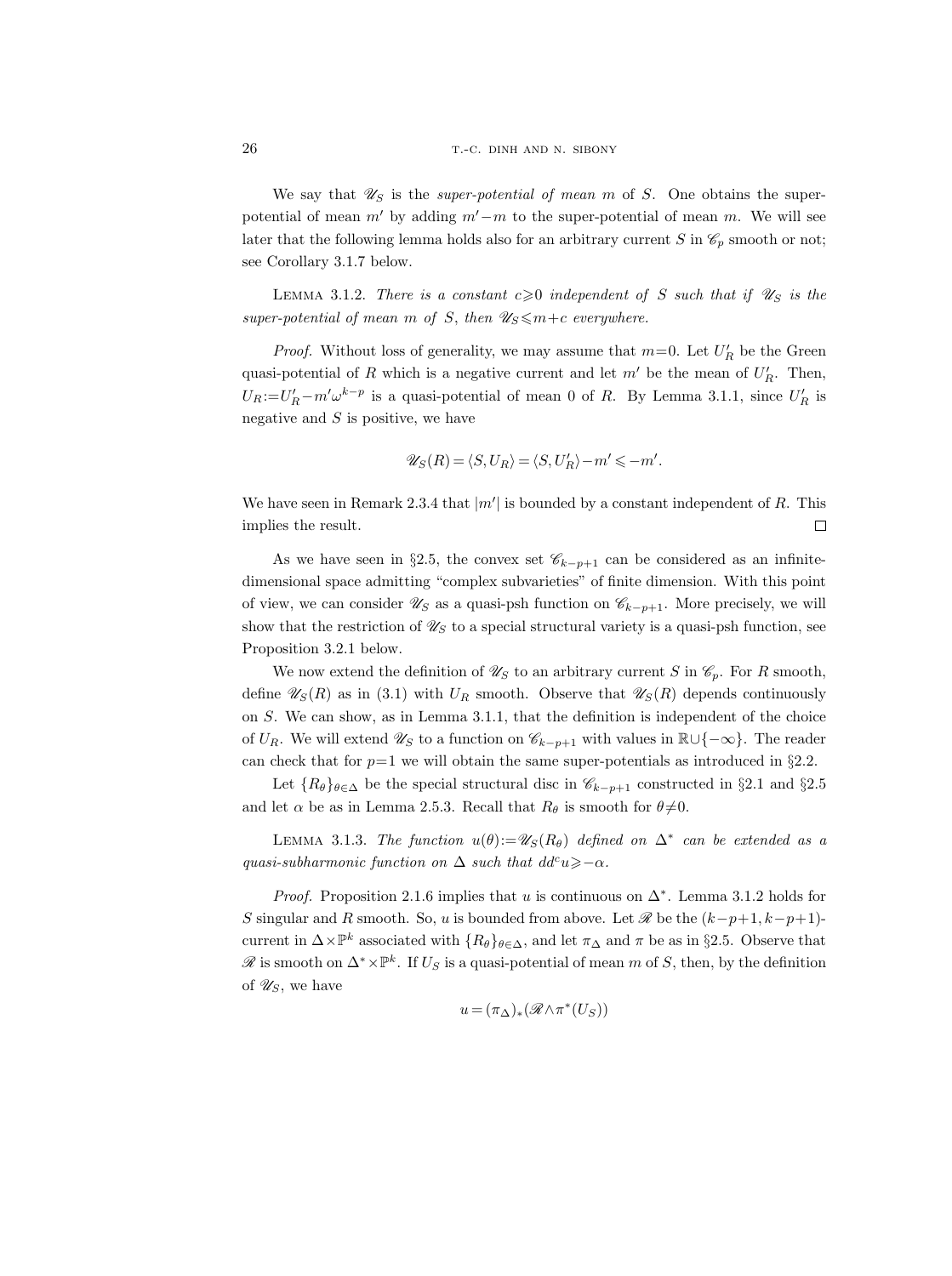in the sense of currents on  $\Delta^*$ . It follows that

$$
dd^c u = (\pi_\Delta)_*(\mathscr{R}\wedge \pi^*(dd^c U_S)) \geqslant -(\pi_\Delta)_*(\mathscr{R}\wedge \pi^*(\omega^p)) \geqslant -\alpha.
$$

If v is a smooth function such that  $dd^c v = \alpha$ , then  $u+v$  is subharmonic on  $\Delta^*$ . Since u is bounded from above,  $u+v$  can be extended to a subharmonic function. The lemma follows. Observe that if R is a smooth form, then  $u(\theta)$  is defined and is a continuous function on  $\Delta$ . It is quasi-subharmonic and satisfies  $dd^c u \geq -\alpha$ .  $\Box$ 

Recall that  $S_{\theta}$  is defined as in §2.1 and §2.5 for S instead of R. By Lemma 2.1.5 and Proposition 2.1.6,  $S_{\theta}$  is smooth and converges to S when  $\theta$  tends to 0.

PROPOSITION 3.1.4. Let  $\mathscr{U}_{S_{\theta}}$  denote the super-potential of mean m of  $S_{\theta}$ . Then,  $\mathscr{U}_{S_{\theta}}(R)$  converges to  $u(0)$  when  $\theta \rightarrow 0$ . In particular, if R is a smooth form, then  $\mathscr{U}_{S_{\theta}}(R)$ converges to  $\mathscr{U}_S(R)$ .

*Proof.* When R is smooth, we have  $u(0) = \mathscr{U}_{S}(R)$ . So, we deduce easily the last assertion from the first one. By Lemma 3.1.3, there is a constant  $A>0$  independent of R and S such that  $u(\theta) + A|\theta|^2$  is subharmonic. Since this function is radial (recall here that  $\varrho$  is radial; see the introduction), it decreases to  $u(0)$  when  $|\theta|$  decreases to 0. Therefore, the proposition is deduced from Lemma 3.1.5 below.  $\Box$ 

LEMMA 3.1.5. There is a constant  $c>0$  independent of R and S such that

$$
|\mathscr{U}_{S_{\theta}}(R)-\mathscr{U}_{S}(R_\theta)|=|\mathscr{U}_{S_{\theta}}(R)-u(\theta)|\leqslant c|\theta|
$$

for  $\theta \in \Delta^*$ .

*Proof.* Since R can be approximated by smooth forms in  $\mathcal{C}_{k-p+1}$ , we may assume that R is smooth. Then, we may also assume that S is smooth. Indeed, the following estimates are uniform with respect to  $R$  and  $S$ . Let  $U_S$  be a smooth quasi-potential of mean m of S with bounded mass. Define  $U_{\theta y} := (\tau_{\theta y})^* U_S$ . We have

$$
\mathscr{U}_S(R_\theta) = \int_y \langle U_S, (\tau_{\theta y})_* R \rangle \, d\varrho(y) = \int_y \langle U_{\theta y}, R \rangle \, d\varrho(y).
$$

As in Lemma 2.3.11, we show that there is a quasi-potential  $U'_{\theta y}$  of mean m of  $(\tau_{\theta y})^*(S)$ such that  $||U_{\theta y}^{\prime} - U_{\theta y}||_{\mathscr{C}^2} \lesssim |\theta|$ . We have

$$
\mathscr{U}_{S_{\theta}}(R) = \int_{y} \langle U'_{\theta y}, R \rangle \, d\varrho(y).
$$

The estimate on  $U'_{\theta y} - U_{\theta y}$  implies that

$$
|\mathscr{U}_{S_{\theta}}(R) - \mathscr{U}_{S}(R_{\theta})| = \left| \int_{y} \langle U'_{\theta y} - U_{\theta y}, R \rangle d\varrho(y) \right| \lesssim |\theta|.
$$

The proof is complete.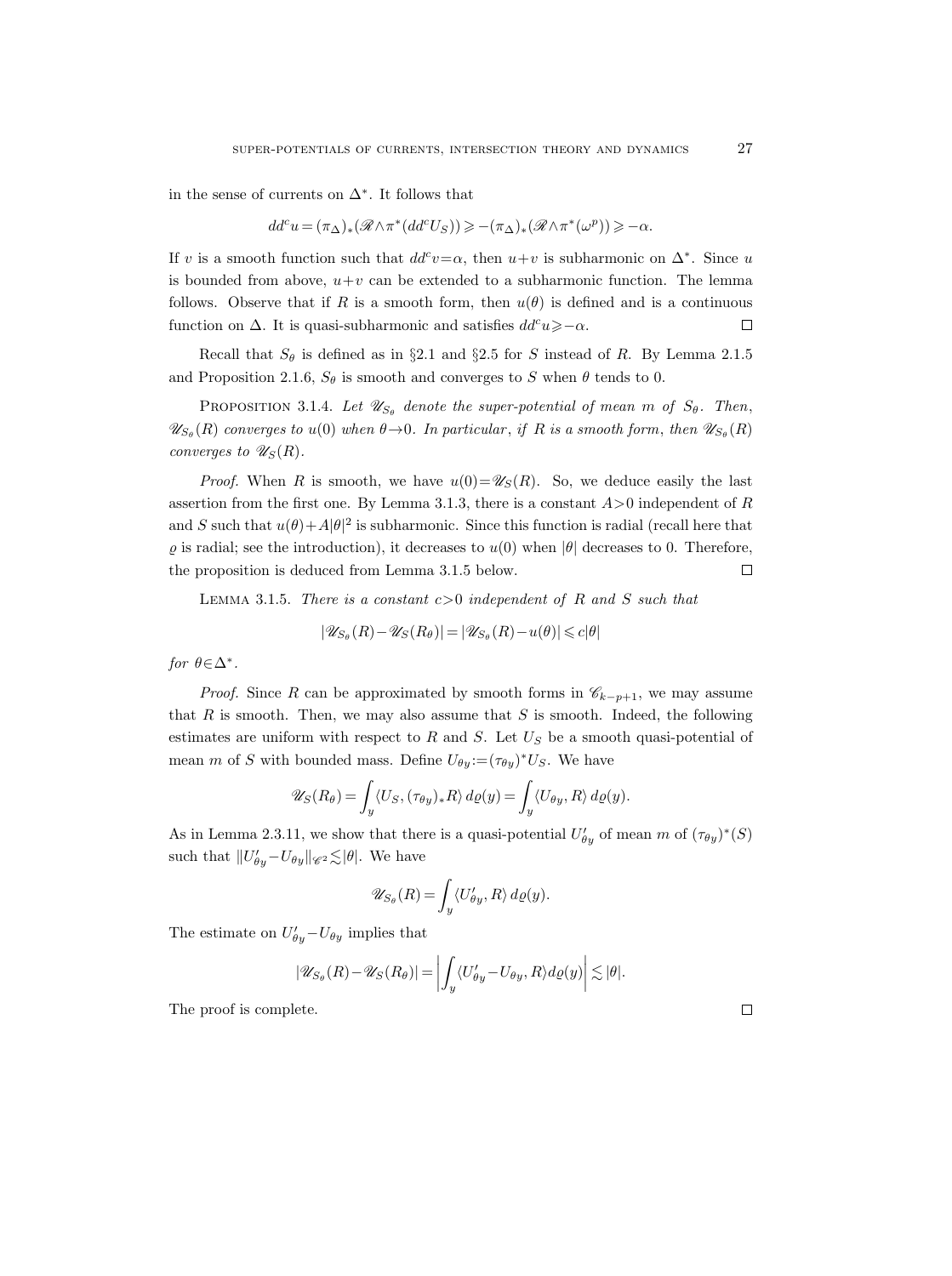PROPOSITION 3.1.6. There is a sequence of smooth forms  $\{S_n\}_{n\geq 0}$  in  $\mathscr{C}_p$  with superpotentials  $\mathscr{U}_n$  of mean  $m_n$  such that

- supp $(S_n)$  converge to supp $(S)$ ;
- $S_n$  converge to S and  $m_n \rightarrow m$ ;
- $\{\mathscr{U}_n\}_{n\geqslant 0}$  is a decreasing sequence;

Moreover, if  $S_n$ ,  $m_n$  and  $\mathcal{U}_n$  satisfy the last two properties, then  $\mathcal{U}_n(R)$  converge to u(0). In particular, if R is a smooth form in  $\mathscr{C}_{k-p+1}$ , then  $\mathscr{U}_n(R)$  converge to  $\mathscr{U}_S(R)$ .

*Proof.* Consider  $S_n := S_{\theta_n}$ , where  $\{\theta_n\}_{n\geq 0}$  is a sequence in  $\Delta^*$  such that  $|\theta_n|$  decrease to 0 and that  $\sum_{n=0}^{\infty} |\theta_n|$  is finite. Define

$$
m_n:=m+A|\theta_n|^2+2c\sum_{j=n}^\infty|\theta_j|,
$$

where c and A are the constants introduced in Lemma 3.1.5 and in the proof of Proposition 3.1.4. It is clear that  $S_n \to S$ , supp $(S_n) \to \text{supp}(S)$  and  $m_n \to m$ . Define

$$
\mathscr{U}_n := \mathscr{U}_{S_n} + m_n - m.
$$

This is the super-potential of mean  $m_n$  of  $S_n$ . Lemma 3.1.5 implies that

$$
\mathscr{U}_n(R) - \mathscr{U}_{n+1}(R) \ge \mathscr{U}_{S_n}(R) - \mathscr{U}_{S_{n+1}}(R) + A(|\theta_n|^2 - |\theta_{n+1}|^2) + 2c|\theta_n|
$$
  
\n
$$
\geq \left[ u(\theta_n) + A|\theta_n|^2 \right] - \left[ u(\theta_{n+1}) + A|\theta_{n+1}|^2 \right].
$$

We have seen that  $u(\theta) + A|\theta|^2$  is radial subharmonic and decreases to  $u(0)$  when  $|\theta|$ decreases to 0. Hence,  $\{\mathscr{U}_n\}_{n\geq 0}$  is decreasing. This implies the first assertion of the proposition.

For the second assertion, we show that  $u_n(0)$  converge to  $u(0)$ . Observe that, by definition,  $\mathscr{U}_n$  converge to  $\mathscr{U}_S$  on smooth forms R in  $\mathscr{C}_{k-p+1}$ . Define  $u_n(\theta) := \mathscr{U}_n(R_\theta)$ . Hence,  $u_n$  converge to u pointwise on  $\Delta^*$ . On the other hand, Lemma 3.1.3 implies that  $(u_n+A|\theta|^2)$  is a decreasing sequence of subharmonic functions for A large enough. Hence, it converges pointwise to a subharmonic function. We deduce that  $u_n(0)$  converge to  $u(0)$ . This completes the proof.  $\Box$ 

COROLLARY 3.1.7.  $\mathscr{U}_S$  can be extended in a unique way to an affine u.s.c. function on  $\mathscr{C}_{k-p+1}$  with values in  $\mathbb{R}\cup\{-\infty\}$ , also denoted by  $\mathscr{U}_S$ , such that

$$
\mathscr{U}_S(R) = \lim_{\theta \to 0} \mathscr{U}_{S_{\theta}}(R) = \lim_{\theta \to 0} \mathscr{U}_S(R_{\theta}).
$$

In particular, we have

$$
\mathscr{U}_S(R) = \limsup_{R' \to R} \mathscr{U}_S(R') \quad with \ R' \ smooth.
$$

Moreover, if c is the constant in Lemma 3.1.2, then  $\mathscr{U}_{S} \le m+c$ , independently of S.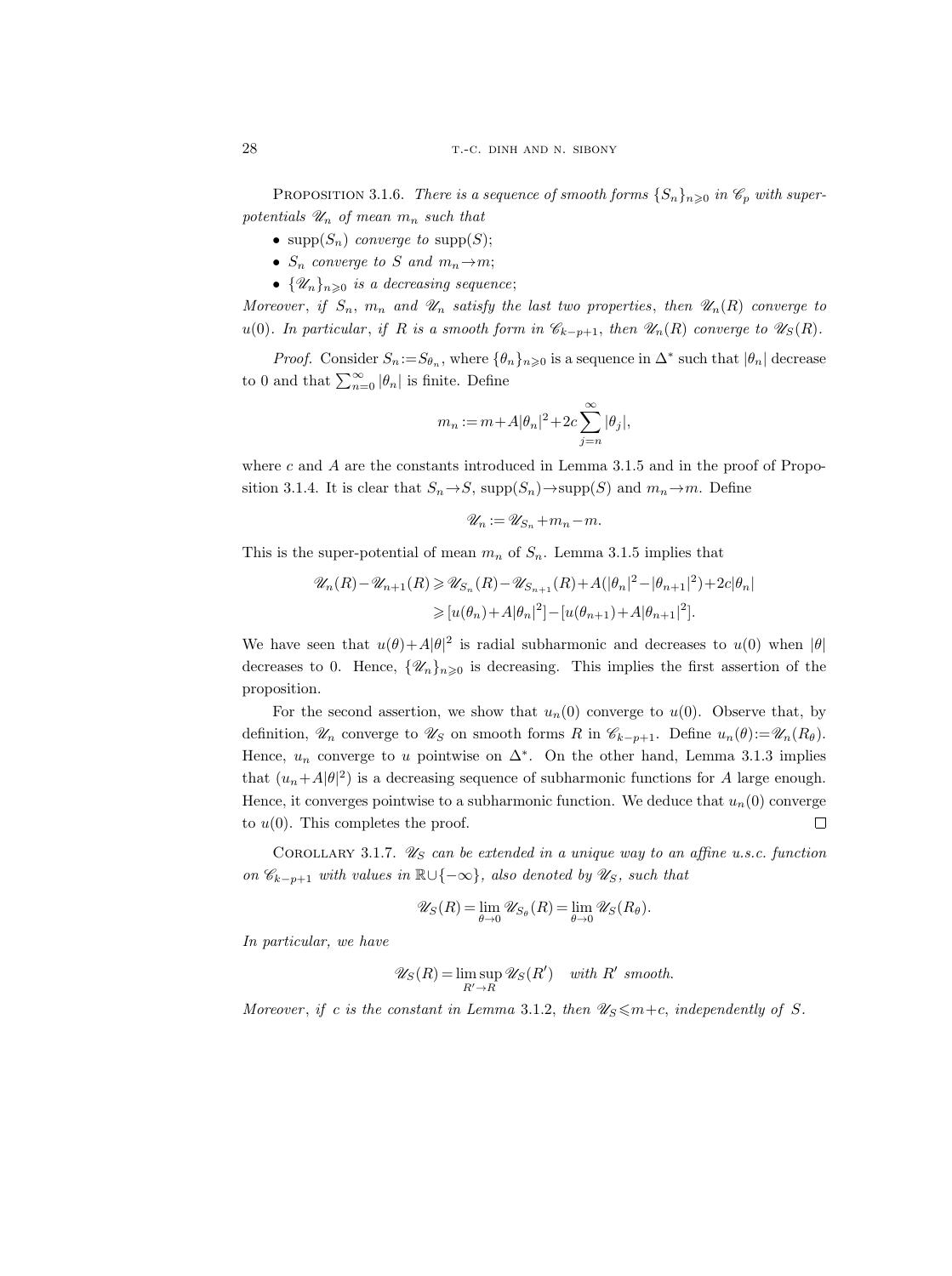*Proof.* Proposition 3.1.6 implies that the decreasing limit of  $\mathscr{U}_{S_n}$  is an extension of  $\mathscr{U}_S$ . Denote also this extension by  $\mathscr{U}_S$ . Since  $\mathscr{U}_{S_n}$  are affine and continuous,  $\mathscr{U}_S$  is affine and u.s.c. with values in  $\mathbb{R}\cup\{-\infty\}$ . In particular, we have

$$
\mathscr{U}_S(R) \geq \limsup_{R' \to R} \mathscr{U}_S(R') \quad \text{with } R' \text{ smooth.}
$$

Proposition 3.1.6 implies also that  $\mathscr{U}_S(R) = u(0)$ . By Proposition 3.1.4 and Lemma 3.1.5, we have

$$
\mathscr{U}_S(R) = u(0) = \lim_{\theta \to 0} u(\theta) = \lim_{\theta \to 0} \mathscr{U}_S(R_{\theta}) = \lim_{\theta \to 0} \mathscr{U}_{S_{\theta}}(R).
$$

The second limit is bounded above by

$$
\limsup_{R' \to R} \mathscr{U}_S(R') \quad \text{with } R' \text{ smooth.}
$$

It follows that

$$
\mathscr{U}_S(R) = \limsup_{R' \to R} \mathscr{U}_S(R')
$$
 with R' smooth.

The uniqueness of the extension of  $\mathscr{U}_S$  is clear. The inequality  $\mathscr{U}_S \leq m+c$  is a consequence of Lemma 3.1.2.  $\Box$ 

Definition 3.1.8. We call  $\mathscr{U}_S$  the super-potential of mean m of S.

It is clear that if  $\mathscr{U}_S$  is the super-potential of mean m of S, then the super-potential of mean m' of S is equal to  $\mathscr{U}_{S}+m'-m$ . The following result applied to  $I=\varnothing$ , shows that the super-potentials determine the currents.

PROPOSITION 3.1.9. Let I be a compact subset in  $\mathbb{P}^k$  with  $(2k-2p)$ -dimensional Hausdorff measure 0. Let S and S' be currents in  $\mathcal{C}_p$ , with super-potentials  $\mathcal{U}_S$  and  $\mathcal{U}_{S'}$ . If  $\mathscr{U}_S = \mathscr{U}_{S'}$  on smooth forms in  $\mathscr{C}_{k-p+1}$  with compact support in  $\mathbb{P}^k \setminus I$ , then  $S = S'$ .

*Proof.* If R is a current in  $\mathscr{C}_{k-p+1}$  with compact support in  $\mathbb{P}^k \setminus I$ , then  $R_\theta$  has compact support in  $\mathbb{P}^k \setminus I$  for  $\theta$  small enough. On the other hand, since  $R_{\theta}$  is smooth, we have

$$
\mathscr{U}_S(R) = \lim_{\theta \to 0} \mathscr{U}_S(R_{\theta}) = \lim_{\theta \to 0} \mathscr{U}_{S'}(R_{\theta}) = \mathscr{U}_{S'}(R).
$$

Hence,  $\mathscr{U}_S = \mathscr{U}_{S'}$  on every current R with compact support in  $\mathbb{P}^k \setminus I$ . The hypothesis on the Hausdorff measure of  $I$  implies that a generic projective subspace  $P$  of dimension  $p-1$  does not intersect I. We can write  $\omega^{k-p+1}$  as an average of currents [P]. Since  $\mathscr{U}_S = \mathscr{U}_{S'}$  at  $[P]$  and since  $\mathscr{U}_S$  and  $\mathscr{U}_{S'}$  are affine, they are equal at  $\omega^{k-p+1}$ . Hence,  $\mathscr{U}_S$ and  $\mathscr{U}_{S'}$  have the same mean. We may assume that this mean is 0.

If K is compact in  $\mathbb{P}^k \setminus I$ , using an average of  $[P]$ , we may construct a smooth form  $R_1$  in  $\mathscr{C}_{k-p+1}$  with compact support in  $\mathbb{P}^k \setminus I$  which is strictly positive on K. We show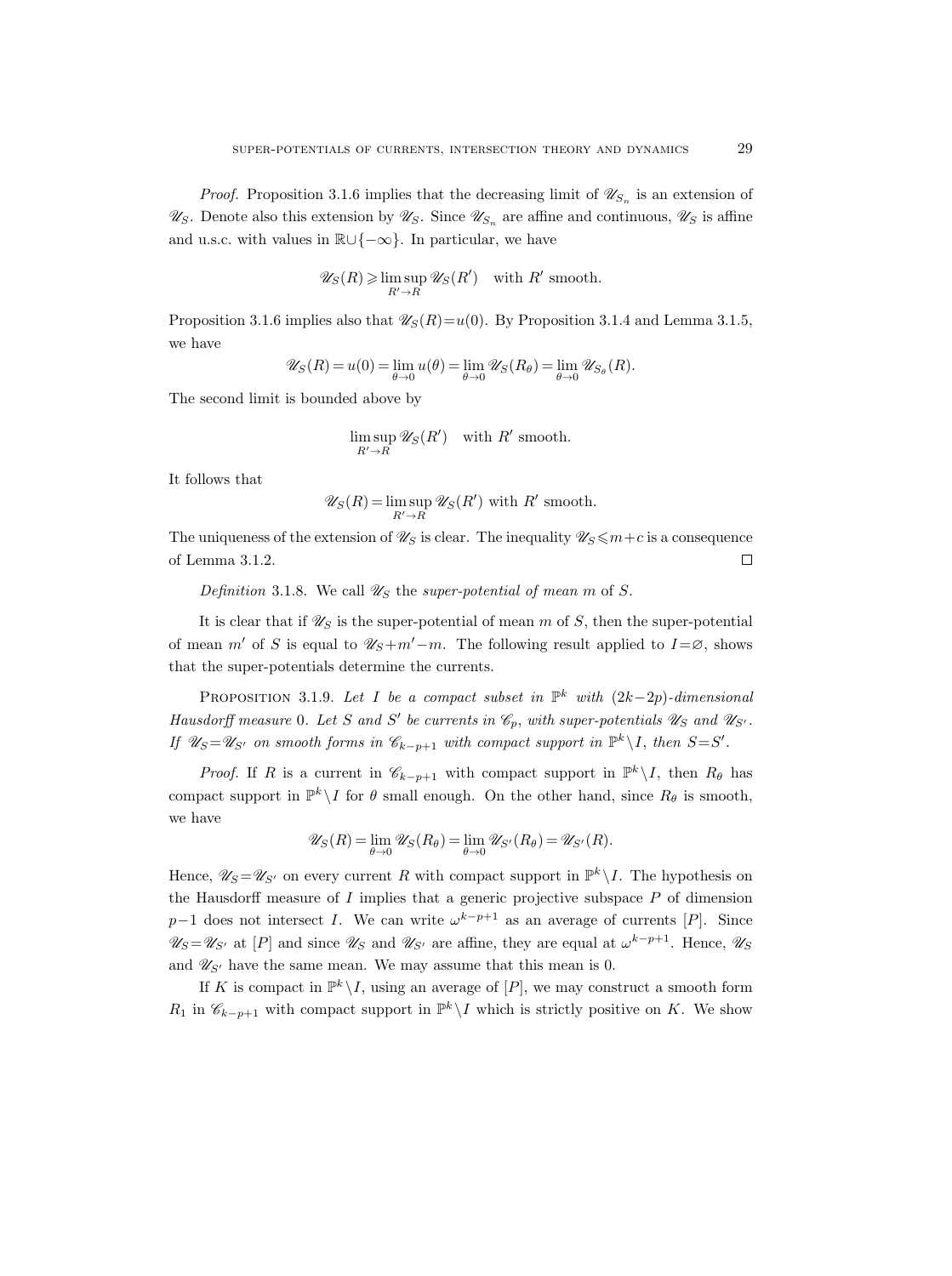that  $S = S'$  on K. Let  $\Phi$  be a smooth  $(k-p, k-p)$ -form with compact support on K. If  $c>0$  is a large enough constant,  $cR_1+d d^c\Phi$  is a positive closed form of mass c since it is cohomologous to cR<sub>1</sub>. We can write  $cR_1+dd^c\Phi=cR_2$  with  $R_2\in\mathscr{C}_{k-p+1}$ . We have  $\mathscr{U}_{S}(R_1)=\mathscr{U}_{S'}(R_1)$  and  $\mathscr{U}_{S}(R_2)=\mathscr{U}_{S'}(R_2)$ . If  $U_S$  is a quasi-potential of mean 0 of S, we have

$$
\langle S, \Phi \rangle = \langle S - \omega^p, \Phi \rangle + \langle \omega^p, \Phi \rangle = \langle dd^c U_S, \Phi \rangle + \langle \omega^p, \Phi \rangle = \langle U_S, dd^c \Phi \rangle + \langle \omega^p, \Phi \rangle
$$
  
=  $\langle U_S, cR_2 - cR_1 \rangle + \langle \omega^p, \Phi \rangle = c \mathcal{U}_S(R_2) - c \mathcal{U}_S(R_1) + \langle \omega^p, \Phi \rangle$ .

The current S' satisfies the same identity. We deduce that  $\langle S, \Phi \rangle = \langle S', \Phi \rangle$ . Hence,  $S = S'$ on K. It follows that  $S = S'$  on  $\mathbb{P}^k \setminus I$ . The hypothesis on the Hausdorff measure of I implies that S and S' have no mass on I [37]. Therefore,  $S = S'$  on  $\mathbb{P}^k$ .  $\Box$ 

## 3.2. Properties of super-potentials

The following proposition extends Lemma 3.1.3. It shows that in some sense superpotentials can be considered as quasi-psh functions on  $\mathscr{C}_{k-p+1}$ . In particular, they inherit the compactness property of  $\mathscr{C}_p$ .

PROPOSITION 3.2.1. Let  ${R_x}_{x\in X}$  be any special structural variety in  $\mathscr{C}_{k-p+1}$  and let  $\alpha$  be the associated curvature. Then, either  $\mathscr{U}_{S}(R_{x})=-\infty$  for every  $x\in X$  or  $x\mapsto\mathscr{U}_{S}(R_{x})$ is a quasi-psh function on X such that  $dd^c \mathscr{U}_S(R_x) \geq -\alpha$ .

*Proof.* By Proposition 3.1.6, it is enough to consider the case where S is smooth. The proof is the same as in Lemma 3.1.3. Let  $\mathcal{R}$ ,  $\pi_X$  and  $\pi$  be as in §2.4. Then,  $x \mapsto \mathscr{U}_S(R_x)$  is continuous and we have

$$
\mathscr{U}_S(R_x) = (\pi_X)_* (\mathscr{R} \wedge \pi^*(U_S)),
$$

which implies that

$$
dd^c\mathscr{U}_S(R_x)=(\pi_X)_*(\mathscr{R}\wedge \pi^*(dd^cU_S))\geqslant -(\pi_X)_*(\mathscr{R}\wedge \pi^*(\omega^p))=-\alpha.
$$

This completes the proof.

The following result is the analogue of the classical Hartogs lemma for psh functions; see also Proposition 2.2.3.

PROPOSITION 3.2.2. Let  $\{S_n\}_{n\geqslant 0}$  be a sequence in  $\mathscr{C}_p$  converging to a current S. Let  $\mathscr{U}_{S_n}$  (resp.  $\mathscr{U}_{S}$ ) be the super-potential of mean  $m_n$  (resp. m) of  $S_n$  (resp. S). Assume that  $m_n$  converge to m. Let  $\mathcal U$  be a continuous function on a compact subset K of  $\mathscr{C}_{k-p+1}$  such that  $\mathscr{U}_{S} \langle \mathscr{U} \rangle$  on K. Then, for n large enough, we have  $\mathscr{U}_{S_n} \langle \mathscr{U} \rangle$  on K. In particular, we have  $\limsup_{n\to\infty} \mathscr{U}_{S_n} \leq \mathscr{U}_S$  on  $\mathscr{C}_{k-p+1}$ .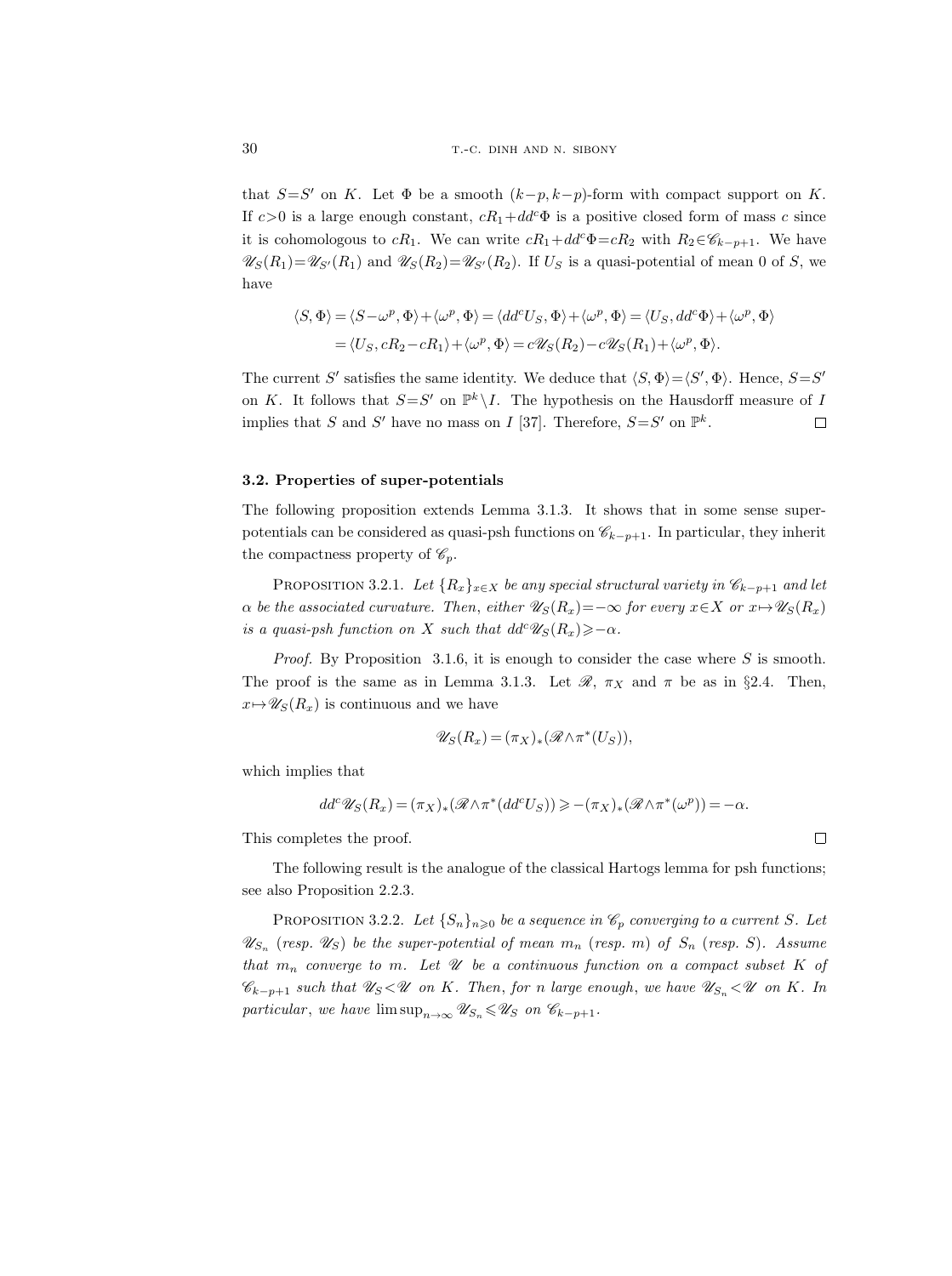*Proof.* Recall that  $\mathscr{U}_S$  is u.s.c.,  $\mathscr{U}$  is continuous and  $\mathscr{C}_{k-p+1}$  is compact. The proposition can be applied to  $K=\mathscr{C}_{k-p+1}$ . Assume that there are currents  $R_n$  in K such that  $\mathscr{U}_{S_n}(R_n) \geq \mathscr{U}(R_n)$ . Extracting a subsequence allows one to assume that  $R_n$  converge to a current R in K. Let  ${R_{n,\theta}}_{\theta \in \Delta}$  be the special structural disc associated with  $R_n$  constructed as in §2.1 and §2.5. Define  $u_n(\theta) := \mathscr{U}_{S_n}(R_{n,\theta})$ . Proposition 3.2.1 implies that  $u_n$  is quasi-subharmonic and  $dd^c u_n \geq -\alpha$  with  $\alpha$  as in Lemma 2.5.3. The first assertion of Proposition 2.1.6 implies that  $u_n$  converge pointwise to  $u(\theta) := \mathscr{U}_S(R_\theta)$  on  $\Delta^*$ . It follows from the Hartogs lemma for subharmonic functions that

$$
\mathscr{U}_S(R) = u(0) \geq \limsup_{n \to \infty} u_n(0) = \limsup_{n \to \infty} \mathscr{U}_{S_n}(R_n) \geq \mathscr{U}(R).
$$

This is a contradiction. The proof of the first assertion is complete. Taking  $K = \{R\}$  and  $\mathscr{U}(R) = \mathscr{U}_S(R) + \varepsilon$  gives the second assertion.  $\Box$ 

Definition 3.2.3. Let  $S_n$ ,  $S$ ,  $\mathscr{U}_{S_n}$ ,  $\mathscr{U}_S$ ,  $m_n$  and  $m$  be as in Proposition 3.2.2. If  $\mathscr{U}_{S_n} \geq \mathscr{U}_S$  for every n, then we say that  $S_n$  converge to S in the Hartogs sense, or  $S_n$ *H*-converge to S for short. If a current S' in  $\mathcal{C}_p$  admits a super-potential  $\mathcal{U}_{S'}$  such that  $\mathscr{U}_{S'} \geq \mathscr{U}_S$ , we say that S' is more H-regular than S or simply S' is more diffuse than S.

*Remarks* 3.2.4. By Lemma 3.2.5 below, the property that  $\mathscr{U}_{S_n}$  converge pointwise to  $\mathscr{U}_S$  implies that  $m_n \to m$  and  $S_n \to S$ . If  $S_n$  H-converge to S as in Definition 3.2.3 then, by Proposition 3.2.2, we have that  $\mathscr{U}_{S_n} \to \mathscr{U}_S$  pointwise. If  $\mathscr{U}_{S_n}$  decrease to  $\mathscr{U}_S$ , then  $S_n$ H-converge to  $S$ ; see also Corollary 3.2.7 below. We have seen in Proposition 3.1.6 that  $S_{\theta}$  H-converge to S when  $\theta \rightarrow 0$ .

LEMMA 3.2.5. Let  $\{S_n\}_{n\geqslant 0}$  be a sequence in  $\mathscr{C}_p$  and  $\mathscr{U}_{S_n}$  be super-potentials of mean  $m_n$  of  $S_n$ . Assume that  $\mathscr{U}_{S_n}$  converge to a finite function  $\mathscr U$  on smooth forms in  $\mathscr{C}_{k-p+1}.$ Then,  $m_n$  converge to a constant m,  $S_n$  converge to a current S and  $\mathcal U$  is equal to the super-potential of mean m of S on smooth forms in  $\mathscr{C}_{k-p+1}$ .

*Proof.* We have  $m_n = \mathscr{U}_{S_n}(\omega^{k-p+1})$ . Hence,  $m_n$  converge to  $m := \mathscr{U}(\omega^{k-p+1})$ . Let S and S' be limit currents of  $\{S_n\}_{n\geqslant 0}$ . From the definition of super-potential, we deduce that the super-potentials of mean  $m$  of  $S$  and of  $S'$  are equal to  $\mathscr U$  on smooth forms in  $\mathscr{C}_{k-p+1}$ . By Proposition 3.1.9, *S*=*S'*. Hence,  $\{S_n\}_{n\geq 0}$  is convergent.  $\Box$ 

We now give a compactness property of super-potentials.

PROPOSITION 3.2.6. Let  $\mathscr{U}_{S_n}$  be a super-potential of a current  $S_n$  in  $\mathscr{C}_p$ . Assume that  $\{\mathscr{U}_{S_n}\}_n\geqslant0$  is bounded from above and does not converge uniformly to  $-\infty$ . Then, there is an increasing sequence  $\{n_j\}_{j\geqslant 0}$  of integers such that  $S_{n_j}$  converge to a current S and  $\mathscr{U}_{S_{n_j}}$  converge on smooth forms in  $\mathscr{C}_{k-p+1}$  to a super-potential  $\mathscr{U}_S$  of S. Moreover,

$$
\limsup_{j\to\infty}\mathscr{U}_{S_{n_j}}\leqslant \mathscr{U}_S.
$$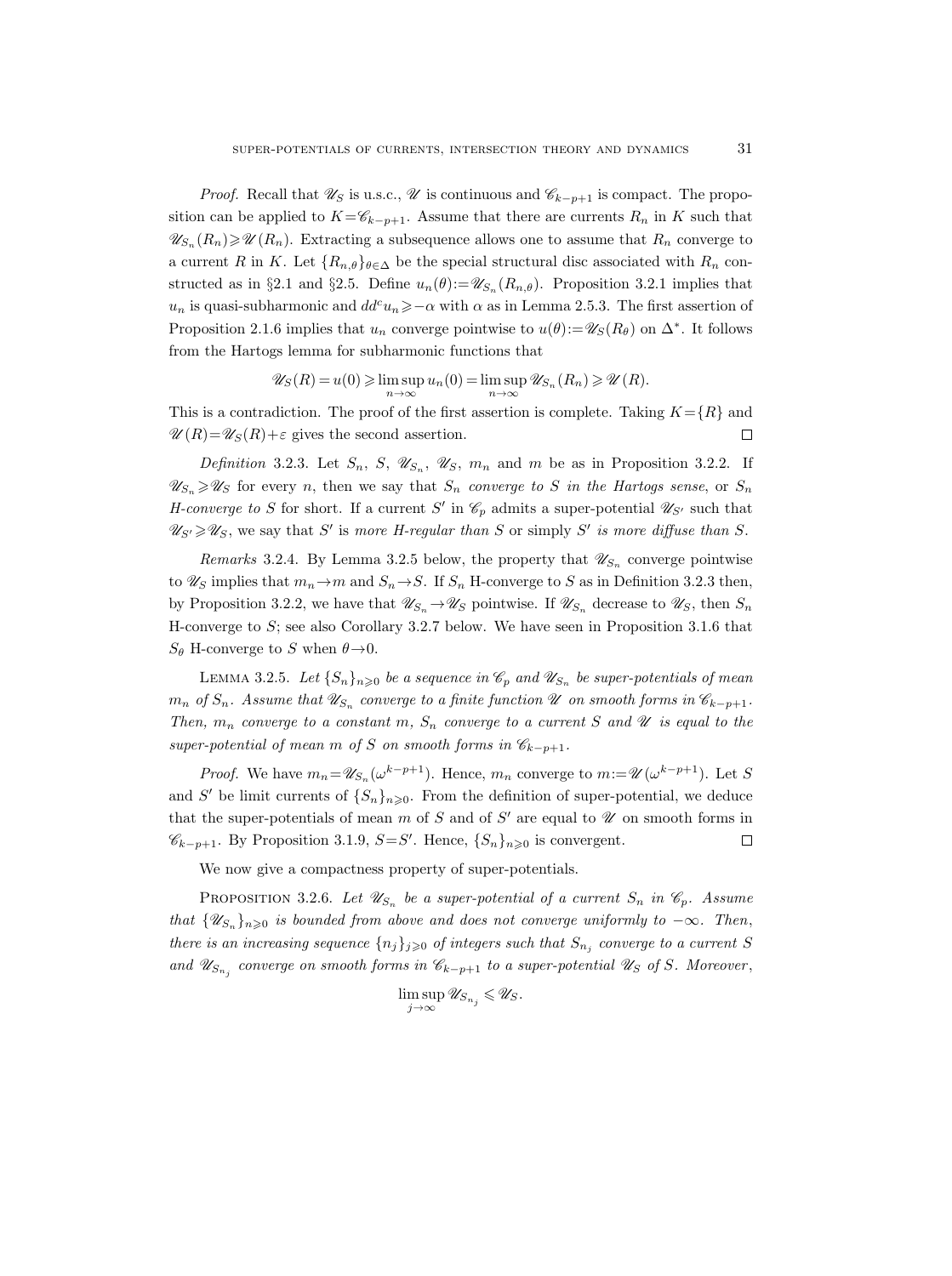*Proof.* By the last assertion in Corollary 3.1.7, since  $\{\mathscr{U}_{S_n}\}_{n\geqslant0}$  is bounded from above and does not converge to  $-\infty$ , their means  $m_n$  are bounded from above uniformly with respect to n and do not converge to  $-\infty$ . Extracting a subsequence allows one to assume that  $S_n$  converge to a current S and  $m_n$  converge to a finite value m. So, we may assume that  $m_n=m=0$ . Let  $\mathscr{U}_S$  denote the super-potential of mean 0 of S. By the definition of  $\mathscr{U}_S(R)$  for R smooth, we have that  $\mathscr{U}_{S_n}(R) \to \mathscr{U}_S(R)$ . The inequality  $\limsup_{j\to\infty} \mathscr{U}_{S_{n_j}} \leq \mathscr{U}_S$  is a consequence of Proposition 3.2.2.  $\Box$ 

COROLLARY 3.2.7. Let  $\mathscr{U}_{S_n}$  be super-potentials of mean  $m_n$  of  $S_n$ . Assume that  $\mathscr{U}_{S_n}$  decrease to a function  $\mathscr U$  which is not identically  $-\infty$ . Then,  $S_n$  converge to a current S,  $m_n$  converge to a constant m and  $\mathcal U$  is the super-potential of mean m of S.

*Proof.* By Lemma 3.2.5,  $S_n$  converge to a current S and  $m_n$  converge to a constant m. Define  $u(\theta) := \mathscr{U}(R_{\theta})$  and  $u_n(\theta) := \mathscr{U}_{S_n}(R_{\theta})$ . As in Proposition 3.1.6, the functions  $u_n$  are quasi-subharmonic and decrease to u. Hence, u is quasi-subharmonic. On the other hand, since  $R_{\theta}$  is smooth for  $\theta \neq 0$ , we have that  $u(\theta) = \mathscr{U}_{S}(R_{\theta})$  for  $\theta \neq 0$ , where  $\mathscr{U}_{S}$  is the super-potential of mean m of S. The function  $\theta \mapsto \mathscr{U}_{S}(R_{\theta})$  is also quasi-subharmonic on  $\Delta$ . So, we necessarily have  $\mathscr{U}_{S}(R)=u(0)=\mathscr{U}(R)$ . This holds for every R in  $\mathscr{C}_{k-p+1}$ . Therefore,  $\mathscr U$  is the super-potential of mean m of S.  $\Box$ 

COROLLARY 3.2.8. Let  $\mathscr{U}_S$  and  $\mathscr{U}_R$  be super-potentials of the same mean m of S and R, respectively. Then,  $\mathscr{U}_{S}(R)=\mathscr{U}_{R}(S)$ .

Proof. We have seen in the proof of Lemma 3.1.1 that the corollary holds for smooth S. Let  $S_n$  be smooth forms as in Proposition 3.1.6. The upper semi-continuity implies that

$$
\mathscr{U}_S(R) = \lim_{n \to \infty} \mathscr{U}_{S_n}(R) = \lim_{n \to \infty} \mathscr{U}_R(S_n) \leq \mathscr{U}_R(S).
$$

In the same way, we prove that  $\mathscr{U}_R(S) \leq \mathscr{U}_S(R)$ .

LEMMA 3.2.9. Let S and S' be currents in  $\mathcal{C}_p$ , and let  $\mathcal{U}_S$  and  $\mathcal{U}_{S'}$  be their superpotentials of mean m. Assume that there is a positive  $(p-1, p-1)$ -current U such that  $dd^cU = S' - S$ . Then,  $\mathscr{U}_{S'} + ||U|| \geq \mathscr{U}_S$ . In particular, if S has bounded super-potentials, then S' has bounded super-potentials. If  $\mathscr{U}_R$  is a super-potential of a current  $R \in \mathscr{C}_{k-p+1}$ , then  $\mathscr{U}_R(S') + ||U|| \geq \mathscr{U}_R(S)$ .

*Proof.* Let  $U_S$  be a quasi-potential of mean m of S. Then,  $U_S+U$  is a quasi-potential of mean  $m+||U||$  of S'. For R smooth, we have

$$
\mathscr{U}_{S'}(R) + ||U|| = \langle U_S + U, R \rangle \ge \langle U_S, R \rangle = \mathscr{U}_S(R).
$$

Then, Corollaries 3.1.7 and 3.2.8 imply the result.

 $\Box$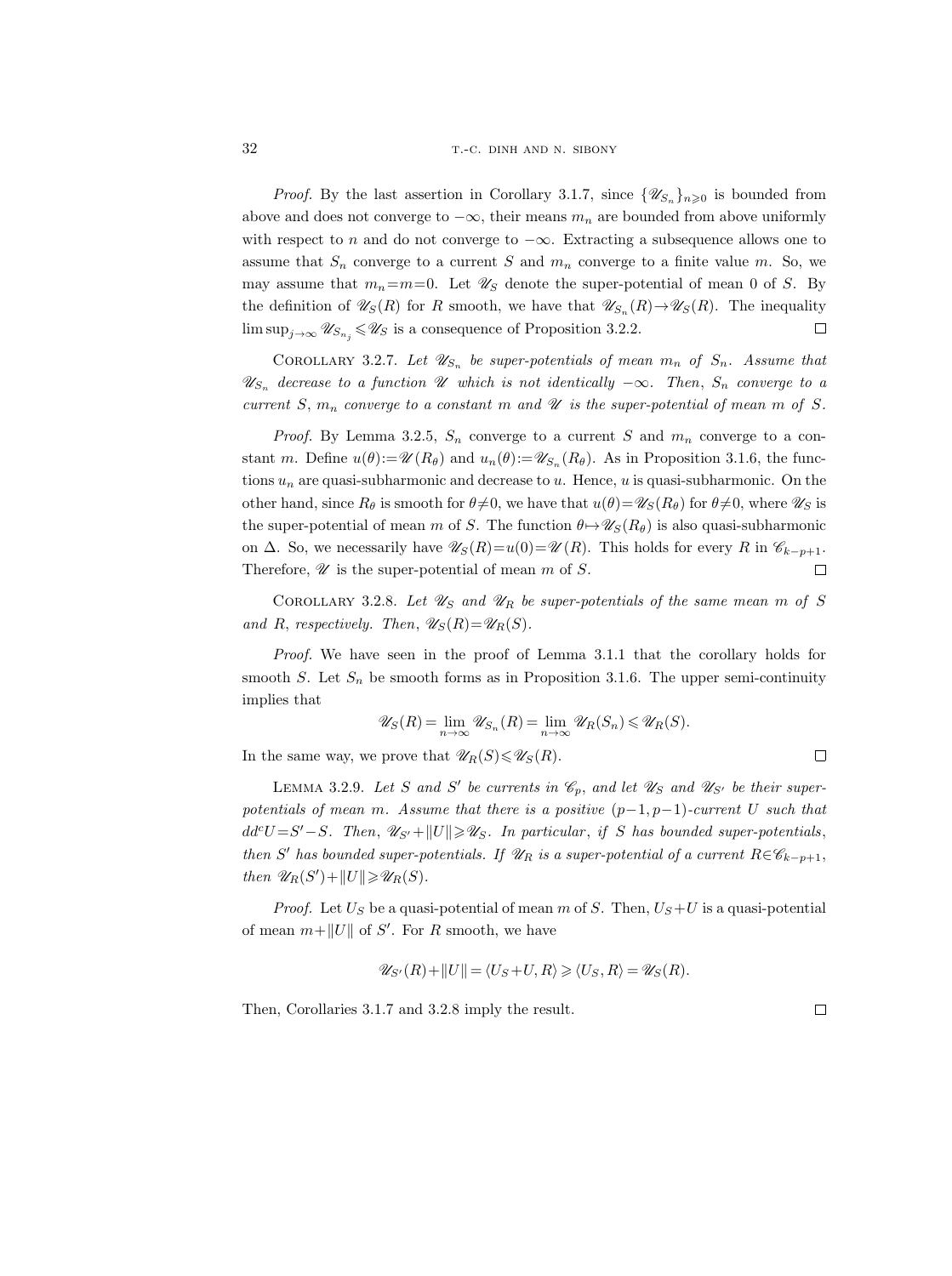We have the following important result which can be considered as a version of Lemma 2.2.1 for super-potentials. We can apply it to  $K = W = \mathbb{P}^k$ .

PROPOSITION 3.2.10. Let  $W\subset \mathbb{P}^k$  be an open set and  $K\subset W$  be a compact set. Let S be a current in  $\mathscr{C}_p$  with support in K and R be a current in  $\mathscr{C}_{k-p+1}$ . Assume that the restriction of R to W is a bounded form. Then, the super-potential  $\mathscr{U}_S$  of mean 0 of S satisfies

$$
|\mathscr{U}_S(R)| \leqslant c(1 + \log^+ \|R\|_{\infty, W}),
$$

where  $c > 0$  is a constant independent of S and R, and  $log^+ := max\{0, log\}.$ 

*Proof.* Recall that  $u(\theta) := \mathscr{U}_S(R_\theta)$  is a quasi-subharmonic function on  $\Delta$  such that  $dd^c u \geq -\alpha$ . By Proposition 2.1.6, the family of these functions u for  $(S, R) \in \mathscr{C}_p \times \mathscr{C}_{k-p+1}$ is compact. So, Lemma 2.2.1 implies that  $||e^{-Au}||_{\mathscr{L}^1(\Delta_{1/2})} \leq c$  for some positive constants c and A.

Suppose that the estimate in the lemma is not valid. Recall that  $\mathscr{U}_S$  is bounded from above by a constant independent of S. Then, for  $\varepsilon > 0$  arbitrarily small, there is an R such that  $M := \log ||R||_{\infty, W} \gg 0$  and  $\mathscr{U}_S(R) \le -2M/\varepsilon$ . It follows that  $u(0) = \mathscr{U}_S(R) \le -2M/\varepsilon$ . We will show that  $u(\theta) \leq -M/\varepsilon$  on a disc of radius  $e^{-M}$ , which contradicts the above estimate on  $e^{-Au}$  for  $\varepsilon$  small enough.

Let  $U$  be the Green quasi-potential of  $R$  and let  $m$  be its mean. The mass of  $U$  is bounded by a constant independent of R. By Lemma 2.3.11, there is a quasi-potential  $U'_{\theta y}$  of  $R_{\theta y}$  of mean m such that

$$
||U'_{\theta y}-(\tau_{\theta y})_*(U)||_{\infty}\lesssim |\theta|.
$$

We deduce that

$$
|\mathscr{U}_S(R_\theta)-\mathscr{U}_S(R)|=\bigg|\int_y\langle S,U'_{\theta y}-U\rangle\,d\varrho(y)\bigg|\lesssim |\theta|+\bigg|\int_y\langle S,(\tau_{\theta y})_*(U)-U\rangle\,d\varrho(y)\bigg|.
$$

Because  $\theta$  is small,  $\tau_{\theta y}^{-1}(K) \subset W'$  for some fixed open set  $W' \in W$ . Since  $\tau_{\theta y}$  is close to the identity, using Lemma 2.3.5, we obtain

$$
\|(\tau_{\theta y})_*(U)-U\|_{\infty,K}\lesssim |\theta|\, \|U\|_{\mathscr{C}^1(W')}\lesssim |\theta|e^M.
$$

Therefore,

$$
|u(\theta) - u(0)| = |\mathscr{U}_S(R_\theta) - \mathscr{U}_S(R)| \lesssim |\theta| e^M.
$$

This implies the above claim and completes the proof.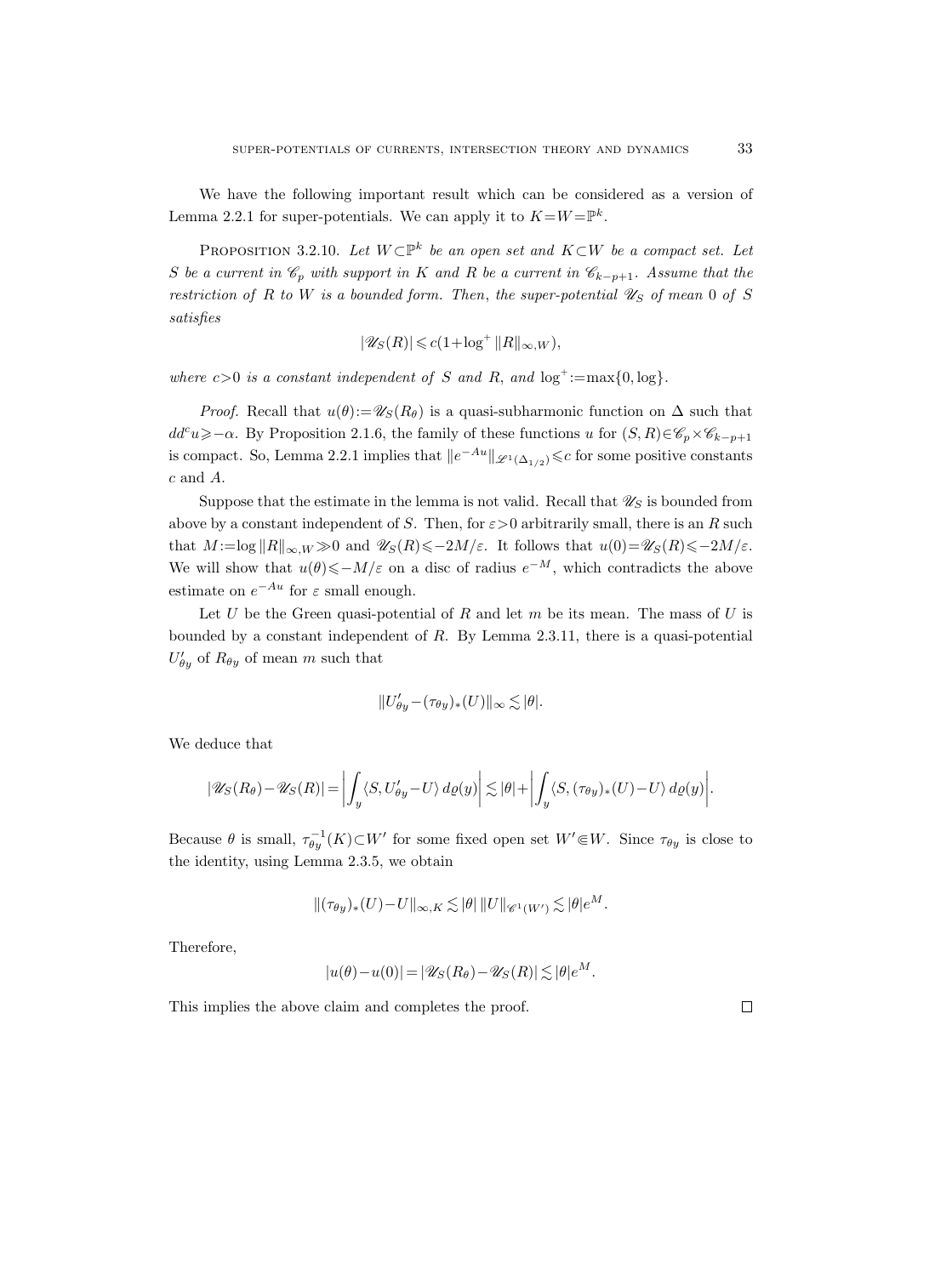#### 3.3. Currents with regular super-potentials

The PB or PC currents are introduced in [17], [19] and [21] in the study of holomorphic dynamical systems. They correspond to currents with bounded or continuous superpotentials. We first recall the definition of the space  $DSH^{k-p}(\mathbb{P}^k)$  of dsh currents. A real  $(k-p, k-p)$ -current  $\Phi$  of finite mass is dsh if there are positive closed currents  $R^{\pm}$ of bidegree  $(k-p+1, k-p+1)$  such that $(1)$   $dd^c\Phi = R^+ - R^-$ . Define

$$
\|\Phi\|_{\text{DSH}} := \|\Phi\| + \min \|R^{\pm}\|
$$

with  $R^{\pm}$  as above. We consider a *weak topology* on DSH<sup>k-p</sup>( $\mathbb{P}^{k}$ ). A sequence  $\{\Phi_n\}_{n\geqslant 0}$ converges to  $\Phi$  in  $\text{DSH}^{k-p}(\mathbb{P}^k)$  if  $\Phi_n \to \Phi$  in the sense of currents and  $\|\Phi_n\|_{\text{DSH}}$  is uniformly bounded. A positive closed  $(p, p)$ -current S is said to be PB if there is a constant  $c>0$ such that

$$
|\langle S,\Phi\rangle|\leqslant c\|\Phi\|_{\rm DSH}
$$

for smooth real forms  $\Phi$  of bidegree  $(k-p, k-p)$ . We say that S is PC if it can be extended to a linear form on  $\text{DSH}^{k-p}(\mathbb{P}^k)$  which is continuous with respect to the weak topology on  $\text{DSH}^{k-p}(\mathbb{P}^k)$ .

PROPOSITION 3.3.1. If a super-potential  $\mathscr{U}_S$  of S is finite everywhere, then it is bounded. A current S is PB if and only if the super-potentials of S are bounded. A current S is PC if and only if the super-potentials of S are continuous.

*Proof.* Subtracting a constant from  $\mathscr{U}_S$ , we may assume  $\mathscr{U}_S$   $\leq$  0. Assume that  $\mathscr{U}_S$  is unbounded. Then, there are currents  $R_n$  such that  $\mathscr{U}_S(R_n) \leqslant -2^n$ . Set  $R := \sum_{n=0}^{\infty} 2^{-n} R_n$ . Since  $\mathscr{U}_S$  is affine and negative, we have that  $\mathscr{U}_S(R) \leq \sum_{n=0}^N 2^{-n} \mathscr{U}_S(R_n)$  for every N. Hence,  $\mathscr{U}_{S}(R)=-\infty$ . This is a contradiction. So,  $\mathscr{U}_{S}$  is bounded. Note that this property is false for quasi-psh functions on  $\mathbb{P}^k$ .

Assume that the super-potential  $\mathscr{U}_S$  of mean 0 of S satisfies  $|\mathscr{U}_S|$  < M for some constant  $M > 0$ . Consider a real smooth form  $\Phi$  of bidegree  $(k-p, k-p)$  and a constant  $A\geqslant ||\Phi||_{\text{DSH}}$ . We will prove that  $|\langle S, \Phi \rangle| \leqslant A(1+2C+2M)$  with  $C>0$  independent of S. This implies that  $S$  is PB. Since we can approximate  $S$  in the Hartogs sense by smooth forms, it is enough to prove this inequality for smooth S. Write  $dd^c \Phi = A(R^+ - R^-)$  with  $||R^{\pm}||=1$ . By Remark 2.3.4, there are quasi-potentials  $U^{\pm}$  of mean 0 of  $R^{\pm}$  such that  $||U^{\pm}||_{\text{DSH}} \leq C$ , where  $C>0$  is a constant. Define  $\Psi:=\Phi-AU^{+}+AU^{-}$ . Then  $dd^{c}\Psi=0$  and

 $\|\Psi\| \leqslant \|\Phi\| + A\|U^+\| + A\|U^-\| \leqslant A(1+2C).$ 

 $(1)$  It is also useful to consider the space generated by such currents  $\Phi$  which are negative. This is necessary in order to defined the pull-back of dsh currents by holomorphic maps.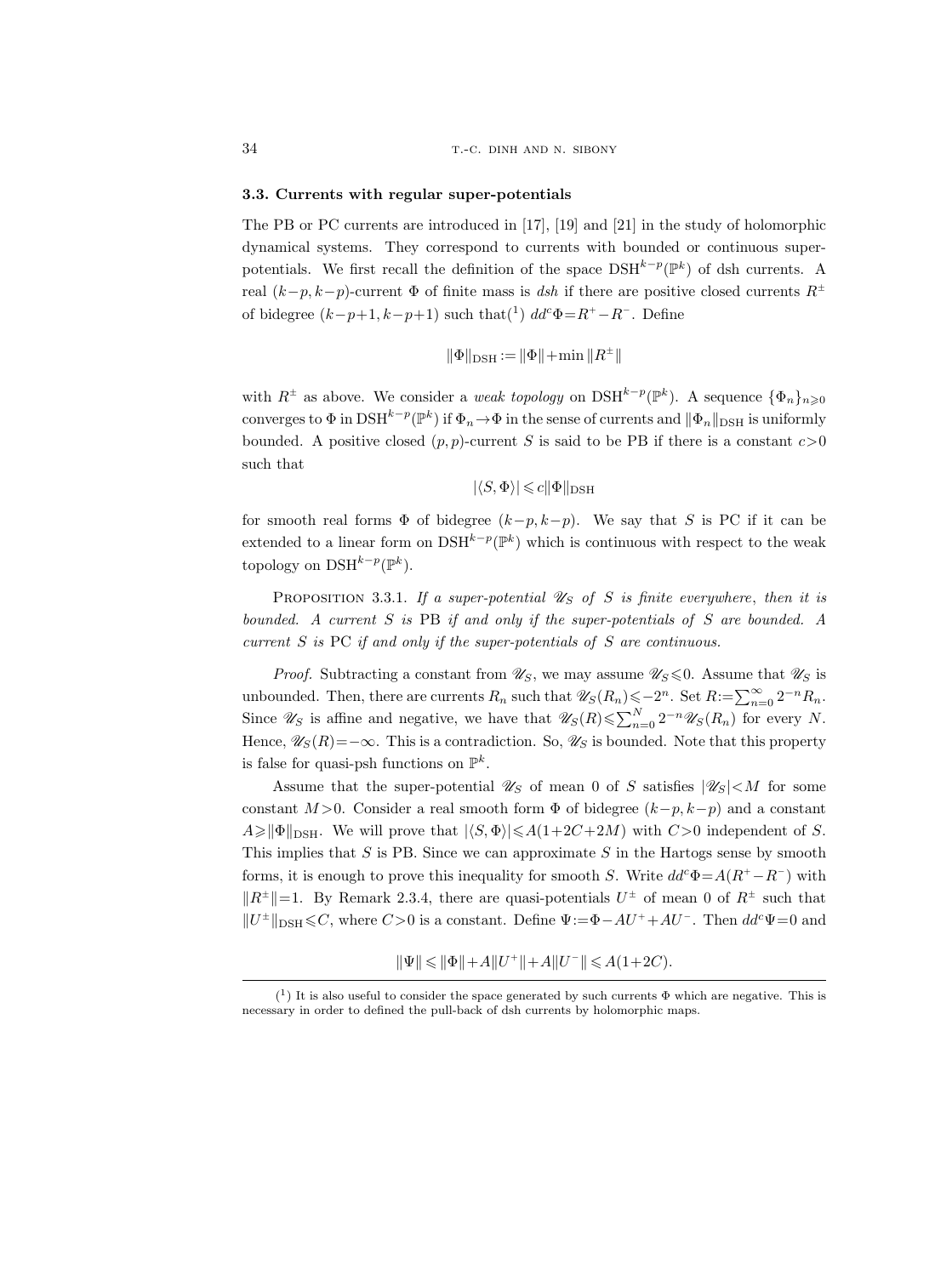As  $dd^c\Psi=0$  and since S is cohomologous to  $\omega^p$ , we have

$$
|\langle S, \Psi \rangle| = |\langle \omega^p, \Psi \rangle| \leqslant A(1+2C).
$$

It follows that

$$
\begin{aligned} |\langle S,\Phi\rangle|\leqslant|\langle S,\Psi\rangle|+A|\langle S,U^+\rangle|+A|\langle S,U^-\rangle|\\ =&\left|\langle S,\Psi\rangle|+A|\mathscr{U}_S(R^+)|+A|\mathscr{U}_S(R^-)|\leqslant A(1+2C+2M). \end{aligned}
$$

Hence, S is PB.

Conversely, if S is PB, we show that  $\mathscr{U}_S$  is bounded. Consider a smooth form R in  $\mathscr{C}_{k-p+1}$ . Let  $U_R$  be a quasi-potential of R of mean 0 such that  $||U_R||_{\text{DSH}} \leq C$ . We have  $\mathscr{U}_S(R)=\langle S, U_R \rangle$ . Since S is PB,  $\mathscr{U}_S(R)$  is bounded by a constant independent of R. This implies that  $\mathscr{U}_S$  is bounded.

It is clear that if S is PC,  $\langle S, U_R \rangle$  for smooth R can be extended to a continuous function on  $\mathscr{C}_{k-p+1}$ . Indeed, we can choose  $U_R$  depending continuously on R with respect to the weak topology in  $\text{DSH}^{k-p}(\mathbb{P}^k)$ ; see Theorem 2.3.1 and Remark 2.3.4. This implies that  $\mathscr{U}_S$  is continuous. Conversely, if  $\mathscr{U}_S$  is continuous, we show that S is PC. If  $\Phi$  and  $R^{\pm}$  are smooth as above, we obtain

$$
\langle S, \Phi \rangle = \langle \omega^p, \Psi \rangle + A \mathscr{U}_S(R^+) - A \mathscr{U}_S(R^-).
$$

The right-hand side depends on  $\Psi$  and on  $AR^+ - AR^- = dd^c \Phi$  but not on the choice of A and  $R^{\pm}$ . Hence, since  $\Psi$  and  $dd^c\Phi$  depend continuously on  $\Phi$ , we can extend S to a continuous linear form on  $DSH^{k-p}(\mathbb{P}^k)$ . The continuity is with respect to the weak topology on  $\text{DSH}^{k-p}(\mathbb{P}^k)$ . This completes the proof.  $\Box$ 

LEMMA 3.3.2. If S is a form of class  $\mathcal{L}^s$  with  $s > k$ , then S has continuous superpotentials.

*Proof.* Let r be the positive number such that  $1/r+1/s=1$ . Then,  $r < k/(k-1)$ . The Green quasi-potential  $U_R$  of R is a form of class  $\mathscr{L}^r$ . Moreover, with respect to the  $\mathscr{L}^r$ topology, it depends continuously on R, see Theorem 2.3.1. The mean  $m_R$  of  $U_R$  depends continuously on  $R$ . On the other hand, the super-potential of mean  $0$  of  $S$  satisfies

$$
\mathscr{U}_S(R) = \langle S, U_R \rangle - m_R
$$

for smooth  $R$ . The right-hand side is defined for every  $R$  and depends continuously on R. Therefore,  $\mathscr{U}_R$  is continuous.  $\Box$ 

Remark 3.3.3. U<sub>R</sub> is in the Sobolev space  $W^{1,r}$  with  $r < 2k/(2k-1)$ . So, we can assume that  $S \in W^{-1,s}$  with  $1/r+1/s=1$ , and still  $\mathscr{U}_S$  is continuous.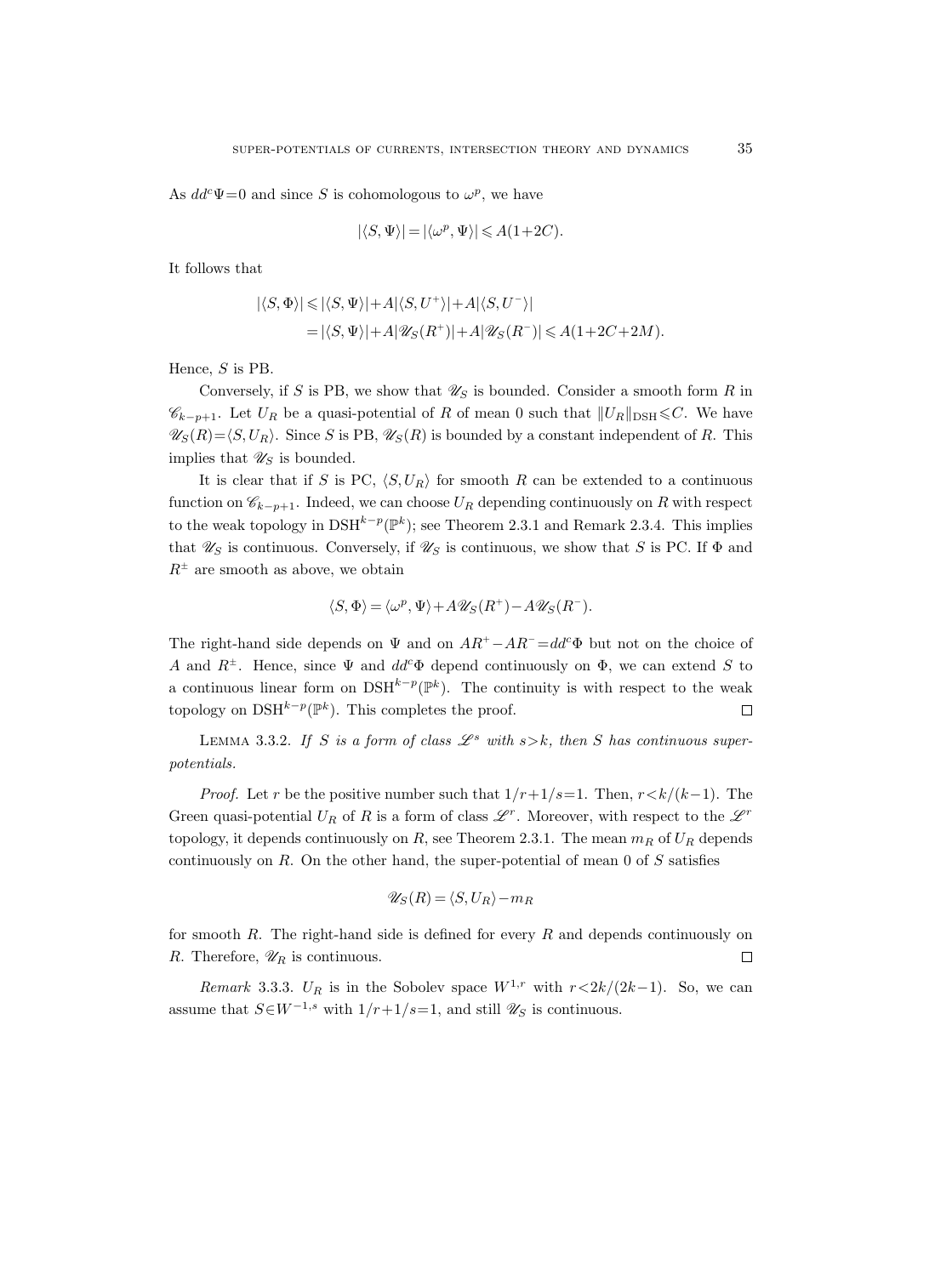PROPOSITION 3.3.4. Let S and S' be currents in  $\mathcal{C}_p$  such that  $S' \leq cS$  for some positive constant  $c$ . If  $S$  has bounded super-potentials, then  $S'$  has bounded super-potentials. If  $S$  has continuous super-potentials, then  $S'$  has continuous super-potentials.

*Proof.* Write  $S = \lambda S' + (1 - \lambda)S''$  with  $0 < \lambda \leq 1$  and S'' being a current in  $\mathcal{C}_p$ . Let  $\mathcal{U}_S$ ,  $\mathscr{U}_{S'}$  and  $\mathscr{U}_{S''}$  denote the super-potentials of mean 0 of S, S' and S''. By the definition of super-potentials, we have  $\lambda \mathscr{U}_{S'}+(1-\lambda)\mathscr{U}_{S''}=\mathscr{U}_{S}$  on smooth forms R. Corollary 3.1.7 implies that this equality holds for every R. Since  $\mathscr{U}_{S}$  is bounded from above, if  $\mathscr{U}_{S}$  is bounded, it is clear that  $\mathscr{U}_{S}$  is bounded. If  $\mathscr{U}_S$  is continuous, as  $\mathscr{U}_{S'}$  and  $\mathscr{U}_{S''}$  are u.s.c., they are continuous.  $\Box$ 

PROPOSITION 3.3.5. Let S be a current with bounded super-potentials. Then, S has no mass on pluripolar sets of  $\mathbb{P}^k$ . In particular, S does not give mass to proper analytic subsets of  $\mathbb{P}^k$ .

*Proof.* Assume that S has bounded super-potentials. Let  $E \subset \mathbb{P}^k$  be a pluripolar set and u be a quasi-psh function such that  $dd^c u \geq -\omega$  and  $E\subset\{z:u(z)=-\infty\}$ . Define  $R = (dd^c u + \omega) \wedge \omega^{k-p}$ . This is a current in  $\mathscr{C}_{k-p+1}$ .

Let  $\{u_n\}_{n\geqslant0}$  be a sequence of smooth functions decreasing to u and such that  $dd^c u_n \geqslant -\omega$ . Define  $R_n := (dd^c u_n + \omega) \wedge \omega^{k-p}$ . Observe that  $u_n \omega^{k-p}$  are quasi-potentials of mean  $m_n := \int u_n \omega^k$  of  $R_n$ . If  $\mathscr{U}_S$  is the super-potential of mean  $m := \int u \omega^k$  of S, then  $\langle S, u_n \omega^{k-p} \rangle$  decrease to  $\mathscr{U}_S(R)$ . Hence,  $\mathscr{U}_S(R) = \langle S, u \omega^{k-p} \rangle$ . Since S has bounded superpotentials,  $\langle S, u\omega^{k-p} \rangle$  is finite. It follows that S has no mass on  $\{z: u(z)=-\infty\}.$  $\Box$ 

PROPOSITION 3.3.6. Assume that S admits a super-potential which is  $\alpha$ -Hölder continuous with respect to the distance dist<sub>1</sub> on  $\mathscr{C}_{k-p+1}$  for some exponent  $\alpha \leq 1$ . Let  $\sigma_S$ denote the trace measure of S. There is a constant  $c>0$  such that if  $B_r$  is a ball of radius r, then  $\sigma_S(B_r) \leqslant c r^{2k-2p+\alpha}$ . In particular, S has no mass on Borel subsets of  $\mathbb{P}^k$ with Hausdorff dimension less than  $2(k-p)+\alpha$ .

Using Lemma 2.1.2, we deduce analogous results for a general distance dist<sub>β</sub> on  $\mathscr{C}_{k-p+1}$ . Note that the last assertion in the proposition is deduced from the first one and some classical arguments. In order to prove the first assertion, it is enough to consider r small. So, we may assume that  $B_r$  is a ball of center 0 in an affine chart  $\mathbb{C}^k \subset \mathbb{P}^k$ . It is sufficient to show that  $\int_{\Delta_r^k} S \wedge \omega^{k-p} \leq r^{2k-2p+\alpha}$ . Let z denote the canonical coordinates in  $\mathbb{C}^k$ .

LEMMA 3.3.7. There are positive constants  $A$  and  $c$  independent of  $r$ , a positive  $(k-p, k-p)$ -current  $\Phi$  and two currents  $R^{\pm}$  in  $\mathscr{C}_{k-p+1}$  such that  $\Phi \geqslant (dd^c |z|^2)^{k-p}$  on  $\Delta_r^k$ ,  $\|\Phi\| \leqslant Ar^{2k-2p+2}$ ,  $dd^c\Phi = cr^{2k-2p}(R^+ - R^-)$  and  $\text{dist}_1(R^+, R^-) \leqslant Ar$ .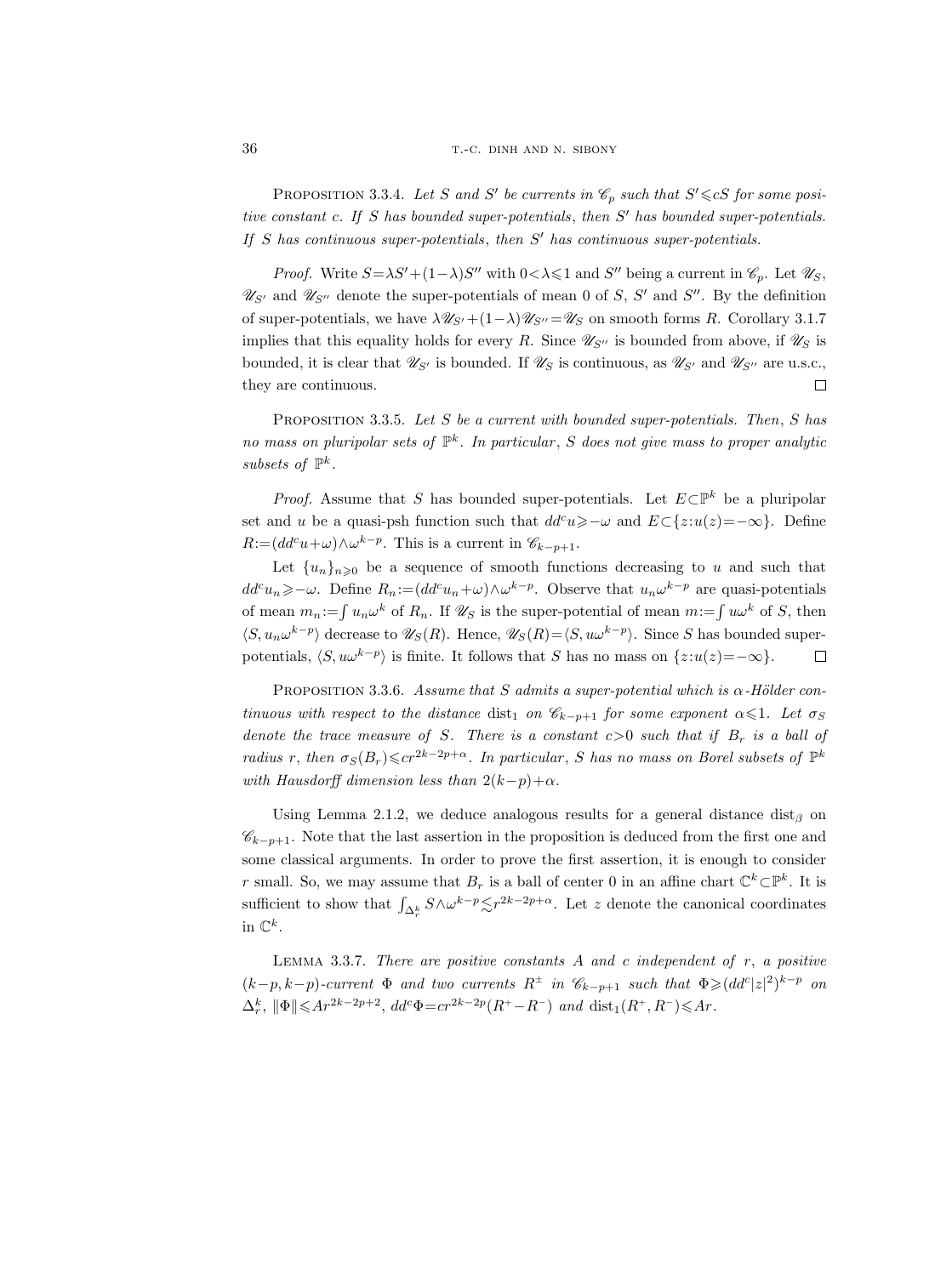*Proof.* Observe that  $(dd^c|z|^2)^{k-p}$  is a combination of the forms

$$
(idz_{j_1} \wedge d\bar{z}_{j_1}) \wedge \ldots \wedge (idz_{j_{k-p}} \wedge d\bar{z}_{j_{k-p}}).
$$

Without loss of generality, one only has to construct  $\Phi$  and  $R^{\pm}$  satisfying the last three properties in the lemma and the inequality

$$
\Phi \geq (idz_1 \wedge d\bar{z}_1) \wedge \ldots \wedge (idz_{k-p} \wedge d\bar{z}_{k-p})
$$

on  $\Delta_r^k$ . Taking a combination of such currents gives currents satisfying the lemma.

Let  $\chi$  be a smooth cut-off function with compact support in  $\Delta_2^k$ , equal to 1 on  $\Delta_1^k$ . Let  $v(z_{k-p+1})$  be a smooth function with support in  $\{z_{k-p+1}:|z_{k-p+1}|<2r\}$  such that  $0 \le v \le 1$ ,  $||v||_{\mathscr{C}_1} \le r^{-1}$ ,  $||v||_{\mathscr{C}_2} \le r^{-2}$  and  $v=1$  on  $\{z_{k-p+1} : |z_{k-p+1}| \le r\}$ . Let  $\pi: \mathbb{C}^k \to \mathbb{C}^{k-p}$ and  $\pi' : \mathbb{C}^k \to \mathbb{C}^{k-p+1}$  denote the canonical projections on the first factors of  $\mathbb{C}^k$ . Consider the restriction  $\Theta$  of  $idz_1 \wedge d\bar{z}_1 \wedge ... \wedge idz_{k-p} \wedge d\bar{z}_{k-p}$  to  $\Delta_r^{k-p}$  and define

$$
\Phi := v(z_{k-p+1})\chi(z)\pi^*(\Theta).
$$

Then,  $\Phi$  satisfies the desired lower estimate on  $\Delta_r^k$ . We have to check the last three properties in the lemma.

Since  $\pi$  can be extended to a rational map from  $\mathbb{P}^k$  to  $\mathbb{P}^{k-p}$ ,  $\pi^*(\Theta)$  can be extended to a positive closed current on  $\mathbb{P}^k$  of mass  $\|\Theta\| \simeq r^{2k-2p}$ . Moreover, Cauchy–Schwarz's inequality implies that

$$
-dd^c[v(z_{k-p+1})\chi(z)]\lesssim r^{-2}idz_{k-p+1}\wedge d\bar{z}_{k-p+1}+\omega.
$$

Denote by  $\Theta'$  the restriction of  $idz_1\wedge d\bar{z}_1\wedge...\wedge idz_{k-p+1}\wedge d\bar{z}_{k-p+1}$  to  $\Delta_r^{k-p}\times\Delta_{2r}$  and let

$$
\Omega^- := \lambda(\pi')^*(r^{-2}\Theta') + \lambda\omega\wedge\pi^*(\Theta)
$$

with  $\lambda > 0$  large enough independent of r. Then,  $\Omega^+ := \Omega^- + dd^c \Phi$  is positive and closed. We have  $dd^c\Phi = \Omega^+ - \Omega^-$ . The currents  $\Omega^{\pm}$  can be extended to positive closed currents on  $\mathbb{P}^k$ . They have the same mass since they are cohomologous. This mass is of order  $r^{2k-2p}$  and we denote it by  $cr^{2k-2p}$ . We obtain

$$
dd^c \Phi = cr^{2k-2p}(R^+ - R^-)
$$

with  $R^{\pm} := c^{-1}r^{2p-2k}\Omega^{\pm}$ . The currents  $R^+$  and  $R^-$  are in  $\mathscr{C}_{k-p+1}$ . We want to bound  $dist_1(R^+, R^-)$ . For any test form  $\Psi$  with  $\|\Psi\|_{\mathscr{C}^1} \leq 1$ , we have

$$
|\langle R^+ - R^-, \Psi \rangle| \simeq r^{2p-2k} |\langle dd^c \Phi, \Psi \rangle| = r^{2p-2k} |\langle d^c \Phi, d\Psi \rangle| \lesssim r^{2p-2k} \| d^c \Phi \|.
$$

On the other hand, we deduce from the definition of  $\Phi$  that

$$
||d^c\Phi|| \lesssim r^{2k-2p} ||d^c v||_{\Delta_{2r}} \lesssim r^{2k-2p+1}.
$$

This implies the result.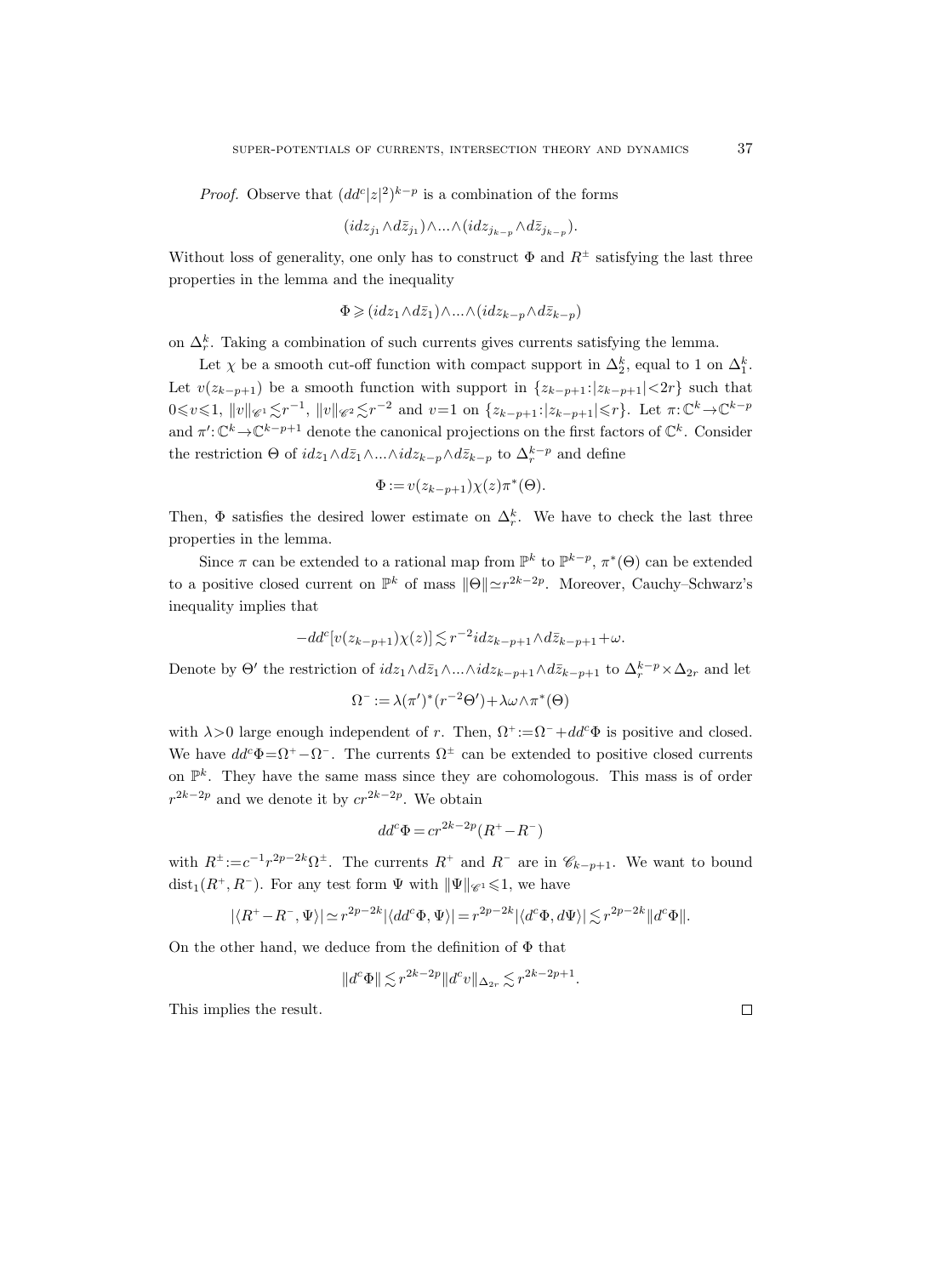End of the proof of Proposition 3.3.6. Let  $\mathscr{U}_S$  be a super-potential of S. Since  $\mathscr{U}_S$ is  $\alpha$ -Hölder continuous, we deduce from the previous lemma that

$$
\int_{\Delta_r^k} S \wedge \omega^{k-p} \leqslant \langle S, \Phi \rangle = \langle \omega^p, \Phi \rangle + \langle dd^c U_S, \Phi \rangle = \langle \omega^p, \Phi \rangle + \langle U_S, dd^c \Phi \rangle
$$
  

$$
\lesssim \langle \omega^p, \Phi \rangle + r^{2k-2p} (\mathscr{U}_S(R^+) - \mathscr{U}_S(R^-)) \lesssim r^{2k-2p+\alpha}.
$$

This is the required estimate.

$$
\Box
$$

## 3.4. Capacity of currents and super-polar sets

We will define a notion of capacity for Borel subsets E of  $\mathscr{C}_{k-p+1}$ . This capacity does not describe how "big" the set  $E$  is, but rather how singular the currents in  $E$  are. The definition mimics the notion of capacity that we introduced in  $[21]$  for compact Kähler manifolds. Let

$$
\mathscr{P}_p := \left\{ \mathscr{U}_S \text{ super-potential of } S \in \mathscr{C}_p : \max_{\mathscr{C}_{k-p+1}} \mathscr{U}_S = 0 \right\}.
$$

Definition 3.4.1. We define the *capacity* of  $E$  to be the following quantity:

$$
\operatorname{cap}(E) := \inf_{\mathscr{U} \in \mathscr{P}_p} \exp\Big(\sup_{R \in E} \mathscr{U}(R)\Big).
$$

It is clear that the capacity is increasing as a set function. Propositions 3.1.6 and 3.2.2 imply that, when  $E$  is compact, in the previous definition we obtain the same capacity if we only consider super-potentials of smooth forms. We also have  $cap(\mathscr{C}_{k-p+1})=1$ and it follows that the set of smooth forms in  $\mathscr{C}_{k-p+1}$  has capacity 1. Dense subsets of smooth forms in  $\mathscr{C}_{k-p+1}$  also have capacity 1. So, there is a countable subset of  $\mathscr{C}_{k-p+1}$ with capacity 1.

Definition 3.4.2. We say that E is super-polar or completely super-polar in  $\mathscr{C}_{k-p+1}$ if there is a super-potential  $\mathscr{U}_S$  of a current S in  $\mathscr{C}_p$  such that

$$
E \subset \{R : \mathscr{U}_S(R) = -\infty\} \quad \text{or} \quad E = \{R : \mathscr{U}_S(R) = -\infty\},
$$

respectively.

Let  $\hat{E}$  be the *barycentric hull* of E, i.e. the set of currents  $\int_{\infty} R d\nu(R)$ , where  $\nu$  is a probability measure on  $\mathscr{C}_{k-p+1}$  such that  $\nu(E)=1$ . Denote by  $\widetilde{E}$  the set of currents  $cR+(1-c)R'$  with  $R\in\widehat{E}$ ,  $R'\in\mathscr{C}_{k-p+1}$  and  $0. Then,  $\widetilde{E}$  and  $\widehat{E}$  are convex.$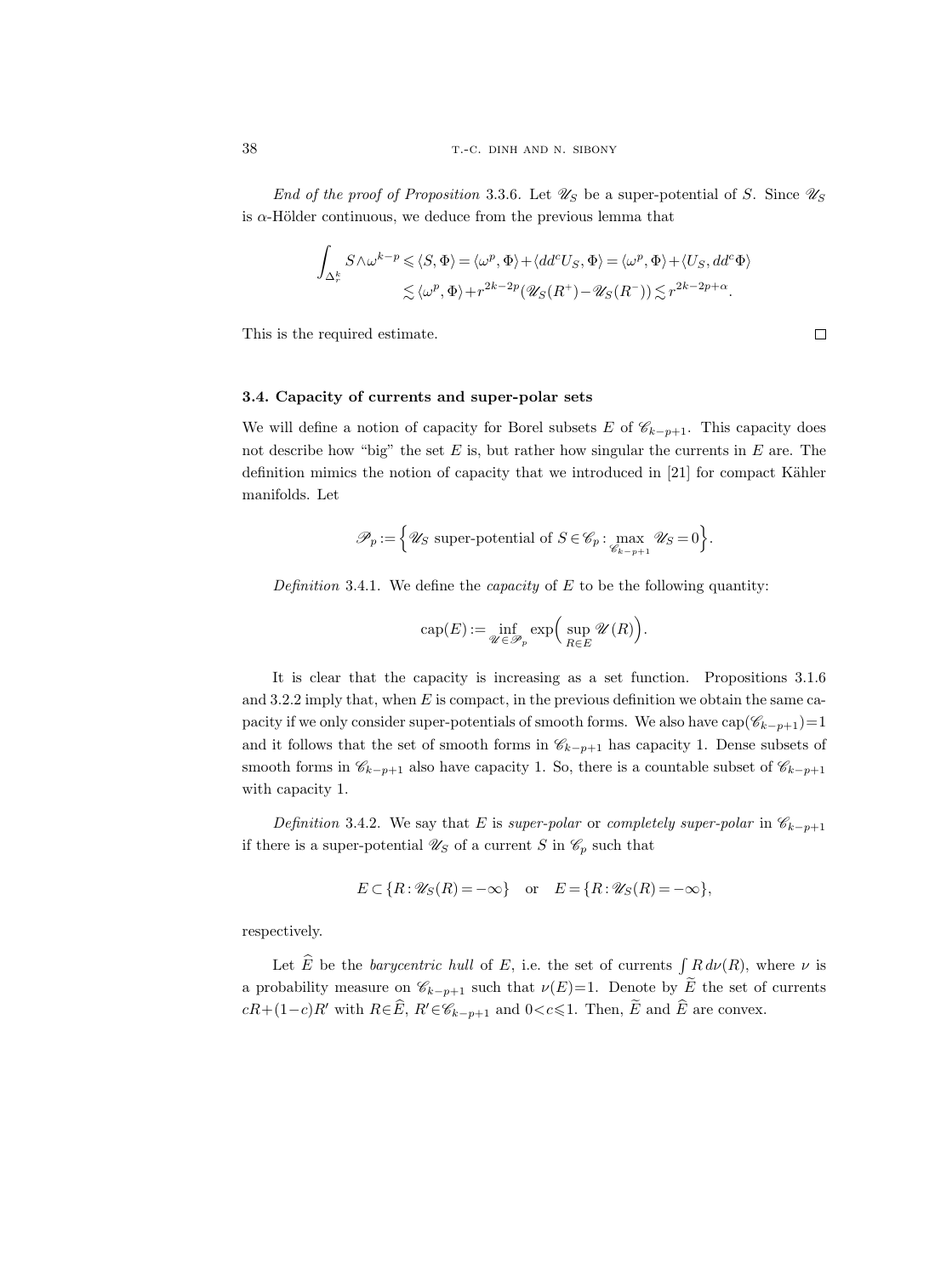PROPOSITION 3.4.3. The following properties are equivalent:

- (1) E is super-polar in  $\mathscr{C}_{k-p+1};$
- (2)  $\widehat{E}$  is super-polar in  $\mathscr{C}_{k-p+1};$
- (3) E is super-polar in  $\mathscr{C}_{k-p+1};$
- (4)  $cap(E)=0$ .

Moreover, a countable union of super-polar sets is super-polar, completely superpolar sets are convex and  $cap(E)=cap(E)$ .

*Proof.* Since every function  $\mathcal{U}$  in  $\mathcal{P}_p$  is affine and negative, if  $\mathcal{U}$  is equal to  $-\infty$  on E, it is also equal to  $-\infty$  on  $\widehat{E}$  and  $\widehat{E}$ . Therefore, the first three properties are equivalent. We also deduce that if E is completely super-polar, then E is convex and  $E=\tilde{E}$ . Moreover, for any  $\mathscr U$  we have  $\sup_E \mathscr U = \sup_{\widehat{E}} \mathscr U$ . This implies that  $\text{cap}(E)=\text{cap}(\widehat{E})$ .

It is clear that if E is super-polar, then  $cap(E)=0$ . Assume that  $cap(E)=0$ . We show that E is super-polar. There are super-potentials  $\mathscr{U}_{S_n}$  of  $S_n$  such that  $\max \mathscr{U}_{S_n} = 0$ and  $\mathscr{U}_{S_n} \leq -2^n$  on E. Corollary 3.1.7 implies that the means of  $\mathscr{U}_{S_n}$  are bounded. This and Corollary 3.2.7 imply that  $\mathscr{U} = \sum_{n=1}^{\infty} 2^{-n} \mathscr{U}_{S_n}$  is a super-potential of  $\sum_{n=1}^{\infty} 2^{-n} S_n$ . It is equal to  $-\infty$  on E. Hence, E is super-polar. A similar argument implies that a countable union of super-polar sets is super-polar.  $\Box$ 

PROPOSITION 3.4.4. Let  $E \subset \mathscr{C}_{k-p+1}$  be a compact set. Then, E has positive capacity if and only if its barycentric hull contains a current with bounded super-potentials. Moreover, there is a current R in the barycentric hull  $\widehat{E}$  of E such that its super-potential of mean 0 satisfies

$$
\mathscr{U}_R \geqslant \log \text{cap}(E) \quad on \ \mathscr{C}_p.
$$

*Proof.* If R is a current with bounded super-potentials, then, by symmetry,  $\mathscr{U}(R) \neq$  $-\infty$  for every  $\mathscr{U} \in \mathscr{P}_p$ . Proposition 3.4.3 implies that  $\{R\}$  is not super-polar. Hence, if  $\hat{E}$  contains a current with bounded super-potentials,  $\hat{E}$  has positive capacity. Proposition 3.4.3 also implies that  $E$  has positive capacity. Now, assume that  $E$  has positive capacity. We show that  $E$  contains a current with bounded super-potentials. In what follows, the symbol  $\mathscr U$  denotes a super-potential of mean 0. We have

$$
\inf_{S\in\mathscr{C}_p}\sup_{R\in\widehat{E}}\mathscr{U}_S(R)\geqslant M:=\log\text{cap}(E).
$$

The function  $\mathscr{U}_S(R)$  is affine in both variables R and S. Hence, for every convex compact set  $\mathscr C$  of continuous forms in  $\mathscr C_p$ , the minimax theorem [46] implies that

$$
\sup_{R \in \widehat{E}} \inf_{S \in \mathscr{C}} \mathscr{U}_S(R) = \inf_{S \in \mathscr{C}} \sup_{R \in \widehat{E}} \mathscr{U}_S(R) \geq M.
$$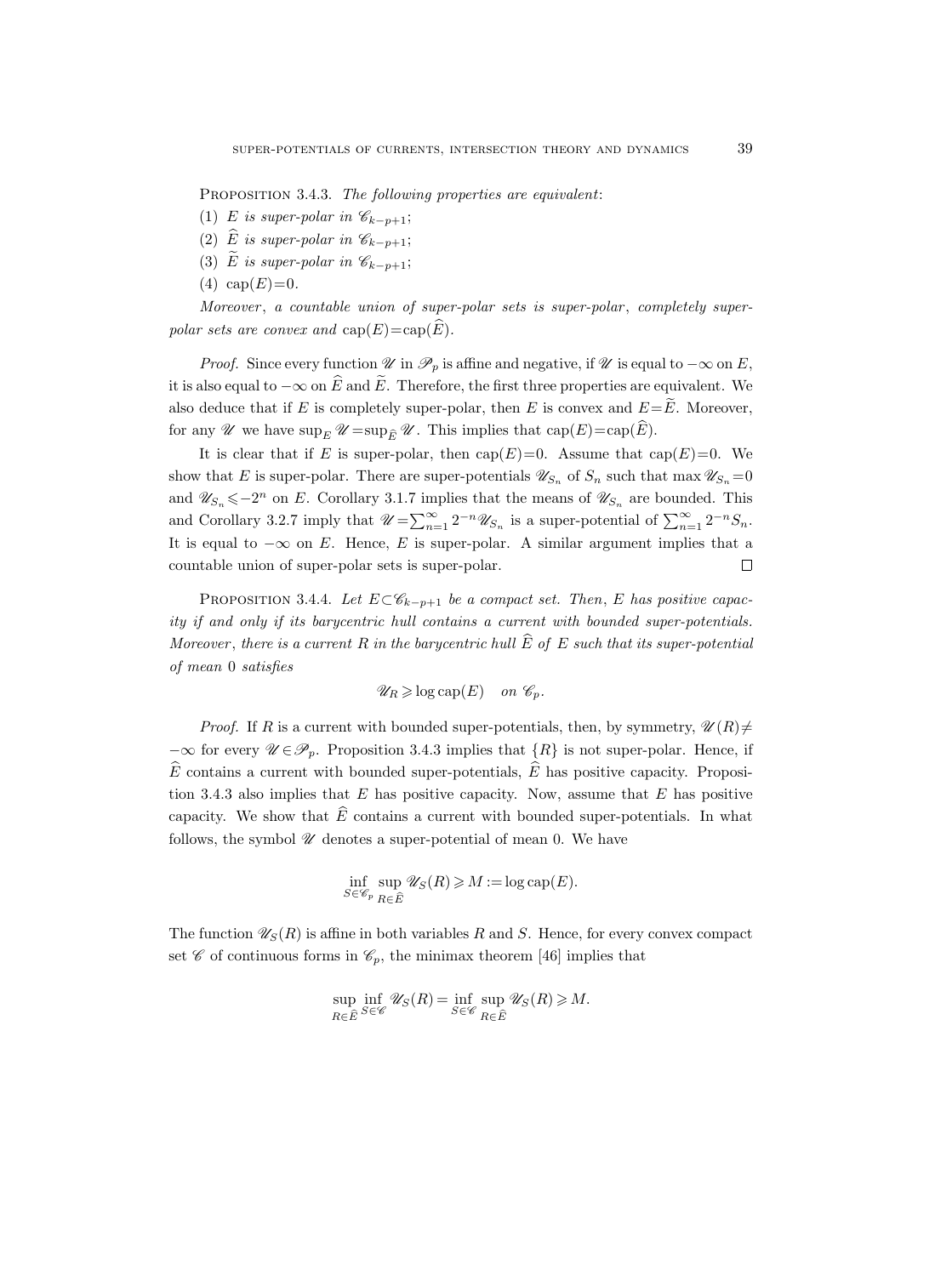Consider an increasing sequence of compact sets  $\{\mathscr{C}^j\}$  and define

$$
E_j := \{ R \in \widehat{E} : \mathscr{U}_S(R) \ge M - 1/j \text{ for every } S \in \mathscr{C}^j \}.
$$

So,  $\{E_i\}$  is a decreasing sequence of compact sets. Take an element R in the intersection of  $E_j$ . If  $\mathscr{C}^j$  are chosen so that their union is dense in  $\mathscr{C}_p$ , then  $\mathscr{U}_R(S)=\mathscr{U}_S(R)\geqslant M$  for every  $S \in \mathscr{C}_p$ . This completes the proof.  $\Box$ 

Consider the set of the super-potentials  $\mathscr U$  of mean 0 of currents in  $\mathscr C_p$  and define  $c_{k,p} := \sup_{S \in \mathscr{C}_n} \max \mathscr{U}_S$ . Corollary 3.1.7 implies that this constant is finite.

COROLLARY 3.4.5. For every current R in  $\mathcal{C}_{k-p+1}$ , if  $\mathcal{U}_R$  is the super-potential of mean 0 of R, then

$$
\log \text{cap}(R) \geq \inf_{\mathscr{C}_p} -c_{k,p} + \mathscr{U}_R.
$$

*Proof.* Let  $\mathscr{U}_S$  be the super-potential of mean 0 of S. By the definition of capacity and of  $c_{k,p}$ , we have

$$
\log \text{cap}(R) \geqslant \left[ \inf_{S \in \mathscr{C}_p} \mathscr{U}_S(R) - c_{k,p} \right].
$$

Corollary 3.2.8 implies the result.

COROLLARY 3.4.6. For every  $r > k$ , there is a constant  $c > 0$  such that if R is a form in  $\mathscr{C}_{k-p+1}$  with coefficients in  $\mathscr{L}^r$ , then

$$
\log \text{cap}(R) \geqslant -c_{k,p} - c||R||_{\mathscr{L}^r}.
$$

*Proof.* Let s be the positive number such that  $1/r+1/s=1$ . Then,  $s < k/(k-1)$ . Let  $U<sub>S</sub>$  be the Green quasi-potential of S. This is a negative form with  $\mathscr{L}^s$  norm bounded uniformly with respect to  $S$ . Hence,

$$
\mathscr{U}_R(S) \ge \langle U_S, R \rangle \ge -c ||R||_{\mathscr{L}^r}
$$

for some constant  $c > 0$ . We obtain the result from Corollary 3.4.5.

The following result is a consequence of Proposition 3.2.10.

COROLLARY 3.4.7. There are constants  $c>0$  and  $\lambda>0$  such that for every bounded form R in  $\mathscr{C}_{k-p+1}$ ,

$$
\operatorname{cap}(R) \geqslant c \|R\|_{\infty}^{-\lambda}.
$$

 $\Box$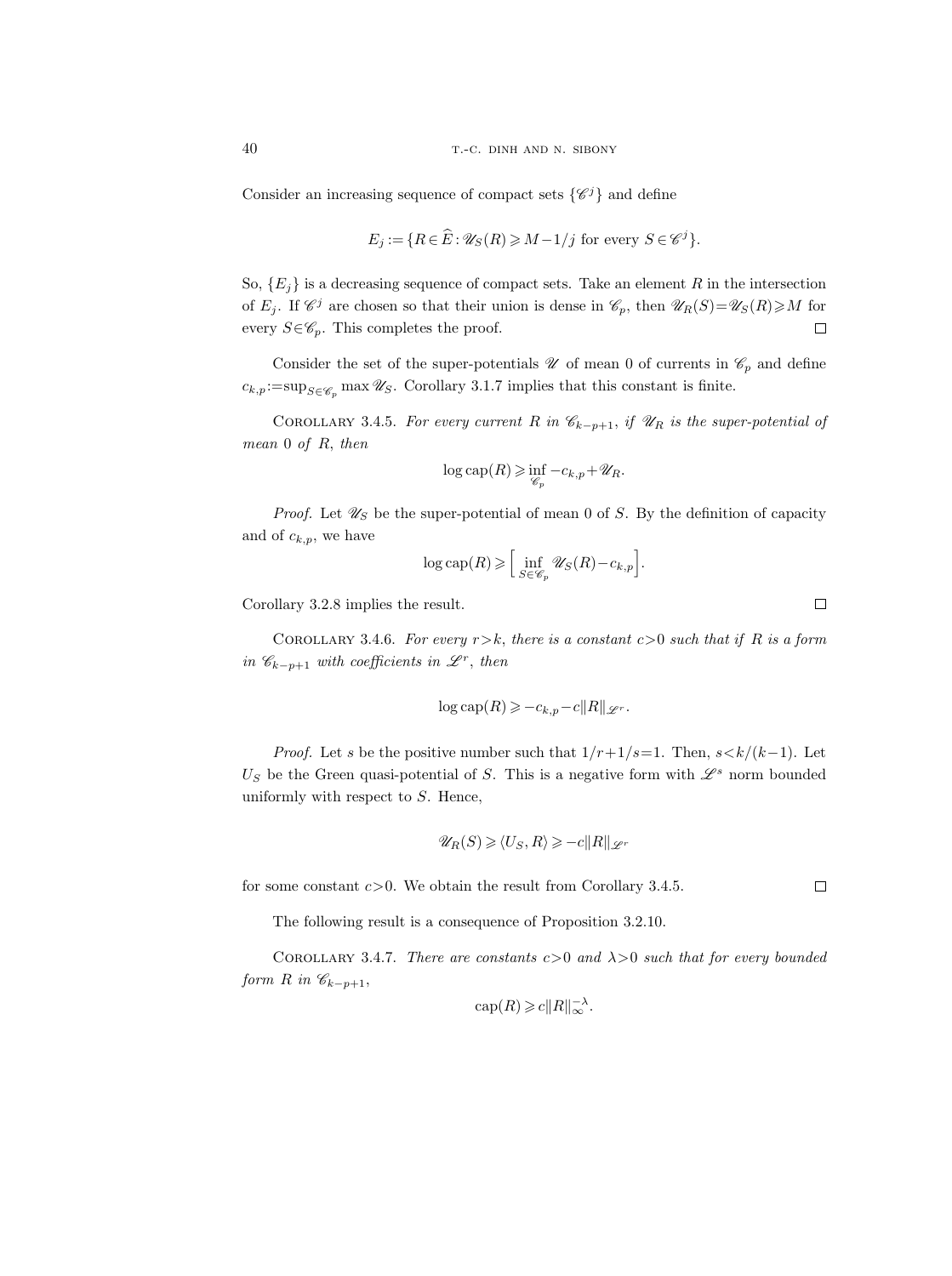#### 4. Theory of intersection of currents

In this section, we develop the theory of intersection for positive closed currents of arbitrary bidegree. The method can be extended to currents on compact Kähler manifolds or in some local situation; see also [22]. Here, for simplicity, we only consider currents in the projective space.

## 4.1. Some universal super-functions

Let p be an integer with  $1\leq p\leq k$ . Define a universal function  $\mathscr{U}_p$  on  $\mathscr{C}_p\times\mathscr{C}_{k-p+1}$  by

$$
\mathscr{U}_p(S, R) := \mathscr{U}_S(R) = \mathscr{U}_R(S),
$$

where  $\mathscr{U}_S$  and  $\mathscr{U}_R$  are super-potentials of mean 0 of S and R; see Corollary 3.2.8. We have seen that, when S is fixed,  $\mathcal{U}_p$  is quasi-psh on special varieties of  $\mathcal{C}_{k-p+1}$ , and when R is fixed, it is quasi-psh on special varieties of  $\mathscr{C}_p$ .

LEMMA 4.1.1. The function  $\mathscr{U}_p$  is u.s.c. on  $\mathscr{C}_p\times\mathscr{C}_{k-p+1}$ .

*Proof.* Let  $S_n$  be currents in  $\mathcal{C}_p$  converging to S and  $R_n$  be currents in  $\mathcal{C}_{k-p+1}$ converging to R. Let  $\mathscr{U}_{S_n}$  denote the super-potential of mean 0 of  $S_n$ . Choose  $\mathscr{U}$ continuous with  $\mathscr{U}_S\langle \mathscr{U}$ . By Proposition 3.2.2, for *n* large enough,  $\mathscr{U}_{S_n}\langle \mathscr{U}$  and hence  $\mathscr{U}_{S_n}(R_n) < \mathscr{U}(R_n)$ . We then get

$$
\limsup_{n\to\infty} \mathscr{U}_{S_n}(R_n) \leqslant \mathscr{U}(R).
$$

Since  $\mathscr U$  is arbitrary, we deduce that

$$
\limsup_{n\to\infty} \mathscr{U}_{S_n}(R_n) \leqslant \mathscr{U}_S(R).
$$

This proves the lemma.

LEMMA 4.1.2. Let S' and R' be currents in  $\mathcal{C}_p$  and  $\mathcal{C}_{k-p+1}$ , and let  $\mathcal{U}_{S'}$  and  $\mathcal{U}_{R'}$ be their super-potentials of mean 0. Assume that there are constants a and b such that  $\mathscr{U}_{S'}+a\geqslant \mathscr{U}_S$  and  $\mathscr{U}_{R'}+b\geqslant \mathscr{U}_R$ . Then,  $\mathscr{U}_p(S',R')\geqslant \mathscr{U}_p(S,R)-a-b$ .

Proof. We have

$$
\mathscr{U}_p(S, R') = \mathscr{U}_{R'}(S) \geq \mathscr{U}_R(S) - b = \mathscr{U}_p(S, R) - b
$$

and

$$
\mathscr{U}_p(S',R')=\mathscr{U}_{S'}(R')\geqslant \mathscr{U}_S(R')-a=\mathscr{U}_p(S,R')-a.
$$

This implies the result.

 $\Box$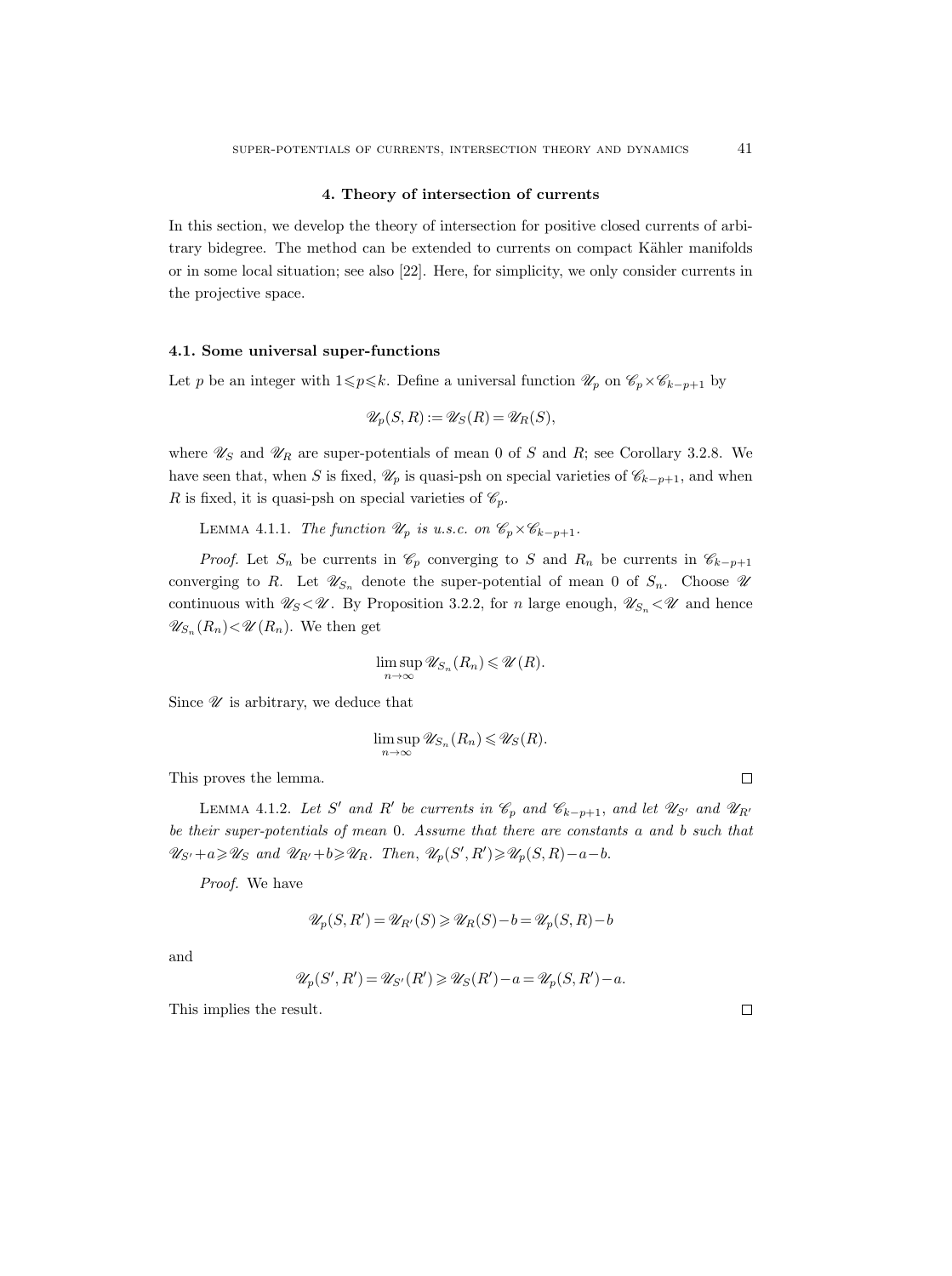LEMMA 4.1.3. Let  $\{S_n\}_{n\geqslant 0}$  and  $\{R_n\}_{n\geqslant 0}$  be sequences of currents in  $\mathscr{C}_p$  and  $\mathscr{C}_{k-p+1}$ H-converging to S and R, respectively. Then,  $\mathscr{U}_p(S_n, R_n)$  converge to  $\mathscr{U}_p(S, R)$ . Moreover, if  $\mathscr{U}_p(S, R)$  is finite, then  $\mathscr{U}_p(S_n, R_n)$  is finite for every n.

*Proof.* Let  $\mathscr{U}_{S_n}$  and  $\mathscr{U}_{R_n}$  be the super-potentials of mean 0 of  $S_n$  and  $R_n$ , respectively. The H-convergence implies the existence of constants  $a_n$  and  $b_n$  with limit 0, such that  $\mathscr{U}_{S_n} + a_n \geq \mathscr{U}_S$  and  $\mathscr{U}_{R_n} + b_n \geq \mathscr{U}_R$ . It follows from Lemma 4.1.1 that

$$
\limsup_{n \to \infty} \mathcal{U}_p(S_n, R_n) \leq \mathcal{U}_p(S, R).
$$

It is sufficient to prove that

$$
\mathscr{U}_p(S_n, R_n) \ge \mathscr{U}_p(S, R) - a_n - b_n.
$$

This is a consequence of Lemma 4.1.2.

### 4.2. Intersection of currents

Let  $p_j$ ,  $1\leq j\leq l$ , be positive integers such that  $p_1+\ldots+p_l\leq k$ . Let  $R_j$  be currents in  $\mathscr{C}_{p_j}$ with  $1 \leq j \leq l$ . We want to define the wedge-product  $R_1 \wedge ... \wedge R_l$ , as a current. In general, one cannot define this product in a consistent way; for example, when  $R_1$  and  $R_2$  are currents of integration on the same projective line of  $\mathbb{P}^2$ . We will define the intersection of the  $R_i$ 's when they satisfy a quite natural condition. Consider first the case of two currents, i.e.  $l=2$ .

PROPOSITION 4.2.1. The following conditions are equivalent and are symmetric with respect to  $R_1$  and  $R_2$ :

- (1)  $\mathscr{U}_{p_1}(R_1, R_2 \wedge \Omega)$  is finite for at least one smooth form  $\Omega$  in  $\mathscr{C}_{k-p_1-p_2+1}$ ;
- (2)  $\mathscr{U}_{p_1}(R_1, R_2 \wedge \Omega)$  is finite for every smooth form  $\Omega$  in  $\mathscr{C}_{k-p_1-p_2+1}$ ;

(3) there are sequences  $\{R_{j,n}\}_{n\geqslant 0}$  in  $\mathscr{C}_{p_j}$  converging to  $R_j$ , and a smooth form  $\Omega$ in  $\mathscr{C}_{k-p_1-p_2+1}$  such that  $\mathscr{U}_{p_1}(R_{1,n}, R_{2,n} \wedge \Omega)$  is bounded.

Proof. It is clear that the second condition implies the third one: we can choose  $R_{j,n}=R_j$ ; and the third condition implies the first one because  $\mathscr{U}_{p_1}$  is u.s.c. Assume the first condition. We show that  $\mathscr{U}_{p_1}(R_1, R_2 \wedge \Omega')$  is finite for every smooth form  $\Omega'$  in  $\mathscr{C}_{k-p_1-p_2+1}$ . Write  $\Omega'-\Omega=d d^cU$  with U smooth. Adding a large positive closed form to U, we may assume that U is positive. If V is a quasi-potential of  $R_2 \wedge \Omega$ , then the quasi-potential  $V + R_2 \wedge U$  of  $R_2 \wedge \Omega'$  is larger than V. Lemmas 3.2.9 and 4.1.2 imply that  $\mathscr{U}_{p_1}(R_1, R_2 \wedge \Omega')$  is finite. Therefore, the three previous conditions are equivalent.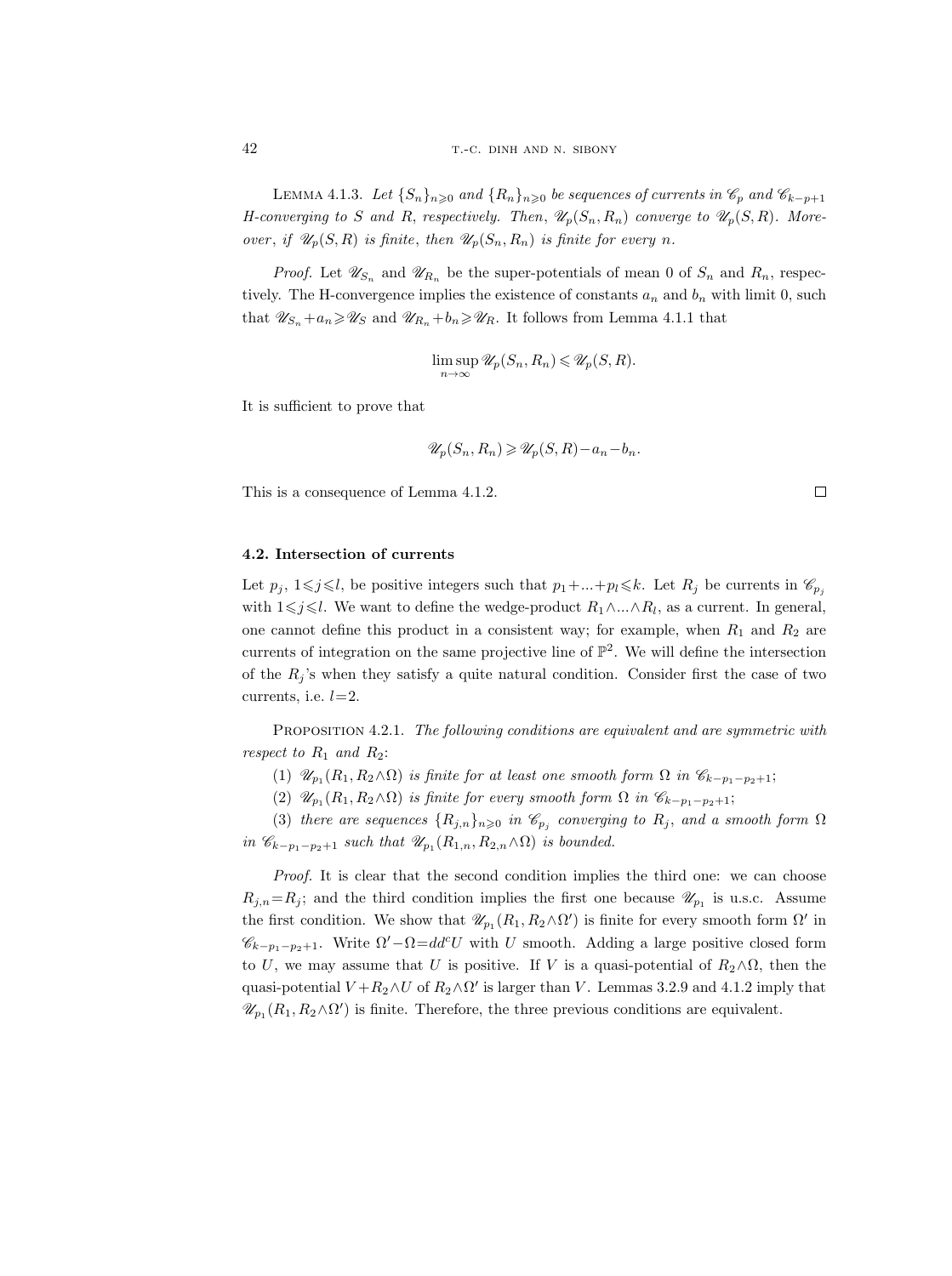It remains to prove that the first condition is symmetric. We may assume that  $\Omega = \omega^{k-p_1-p_2+1}$ . Consider the case where  $R_1$  is smooth. If  $U_2$  is a quasi-potential of mean 0 of  $R_2$ , then  $U_2 \wedge \Omega$  is a quasi-potential of mean 0 of  $R_2 \wedge \Omega$ . We have

$$
\mathscr{U}_{p_1}(R_1, R_2 \wedge \Omega) = \langle R_1, U_2 \wedge \Omega \rangle = \langle U_2, R_1 \wedge \Omega \rangle = \mathscr{U}_{p_2}(R_2, R_1 \wedge \Omega).
$$

Suppose now that  $R_1$  is arbitrary. Let  $R_{1,\theta}$  be the smooth forms constructed in §2.1, starting with the current  $R_1$ . We have

$$
\mathscr{U}_{p_1}(R_1, R_2 \wedge \Omega) = \lim_{\theta \to 0} \mathscr{U}_{p_1}(R_{1,\theta}, R_2 \wedge \Omega) = \lim_{\theta \to 0} \mathscr{U}_{p_2}(R_2, R_{1,\theta} \wedge \Omega) \leq \mathscr{U}_{p_2}(R_2, R_1 \wedge \Omega),
$$

since  $\mathscr{U}_{p_2}$  is u.s.c. In the same way, we obtain  $\mathscr{U}_{p_2}(R_2, R_1 \wedge \Omega) \leq \mathscr{U}_{p_1}(R_1, R_2 \wedge \Omega)$ . Hence,  $\mathscr{U}_{p_2}(R_2, R_1 \wedge \Omega) = \mathscr{U}_{p_1}(R_1, R_2 \wedge \Omega)$ . This implies the symmetry of the first condition in the proposition.  $\Box$ 

Definition 4.2.2. We say that  $R_1$  and  $R_2$  are wedgeable if they satisfy the conditions in Proposition 4.2.1.

Note that for  $R_1$  fixed, the set of  $R_2$  such that  $R_1$  and  $R_2$  are not wedgeable is a super-polar set in  $\mathscr{C}_{p_2}$ . Indeed, this is the set of  $R_2$  such that  $\mathscr{U}(R_2) = -\infty$ , where  $\mathscr{U}$ is a super-potential of  $R_1 \wedge \omega^{k-p_1-p_2+1}$ . So,  $R_1$  is wedgeable for every  $R_2$  if and only if  $R_1 \wedge \omega^{k-p_1-p_2+1}$  has bounded super-potentials.

PROPOSITION 4.2.3. Let  $R_j$  and  $R'_j$  be currents in  $\mathcal{C}_{p_j}$ , j=1,2. Assume that  $R_1$ and  $R_2$  are wedgeable. Then,  $R'_1$  and  $R'_2$  are wedgeable in the following cases:

- (1)  $R'_j$  is more diffuse than  $R_j$  for  $j=1,2;$
- (2) there is a constant  $c > 0$  such that  $R'_j \leq cR_j$  for  $j = 1, 2$ .

Proof. The first assertion is a consequence of Lemma 4.1.2. For the second one, it is enough to show that  $R_1$  and  $R'_2$  are wedgeable. Then, in the same way,  $R'_1$  and  $R'_2$  are wedgeable. Write  $R_2 = \lambda R_2' + (1 - \lambda)R_2''$  with  $0 < \lambda \leq 1$  and  $R_2'' \in \mathcal{C}_{p_2}$ . From the fact that  $\mathscr{U}_{p_1}$  is affine, we obtain that

$$
\lambda \mathscr{U}_{p_1}(R_1, R'_2 \wedge \omega^{k-p_1-p_2+1})
$$
  
=  $\mathscr{U}_{p_1}(R_1, R_2 \wedge \omega^{k-p_1-p_2+1}) - (1-\lambda) \mathscr{U}_{p_1}(R_1, R''_2 \wedge \omega^{k-p_1-p_2+1}) \neq -\infty$ ,

since  $\mathscr{U}_{p_1}(R_1, R_2 \wedge \omega^{k-p_1-p_2+1}) \neq -\infty$  and  $\mathscr{U}_{p_1}$  is bounded from above. This proves the property.  $\Box$ 

Assume that  $R_1$  and  $R_2$  are wedgeable. We define the wedge-product (or the intersection)  $R_1 \wedge R_2$ . This will be a current of bidegree  $(p_1+p_2, p_1+p_2)$ . For every smooth real form  $\Phi$  of bidegree  $(k-p_1-p_2, k-p_1-p_2)$ , write  $dd^c\Phi = c(\Omega^+ - \Omega^-)$ , where  $\Omega^{\pm}$  are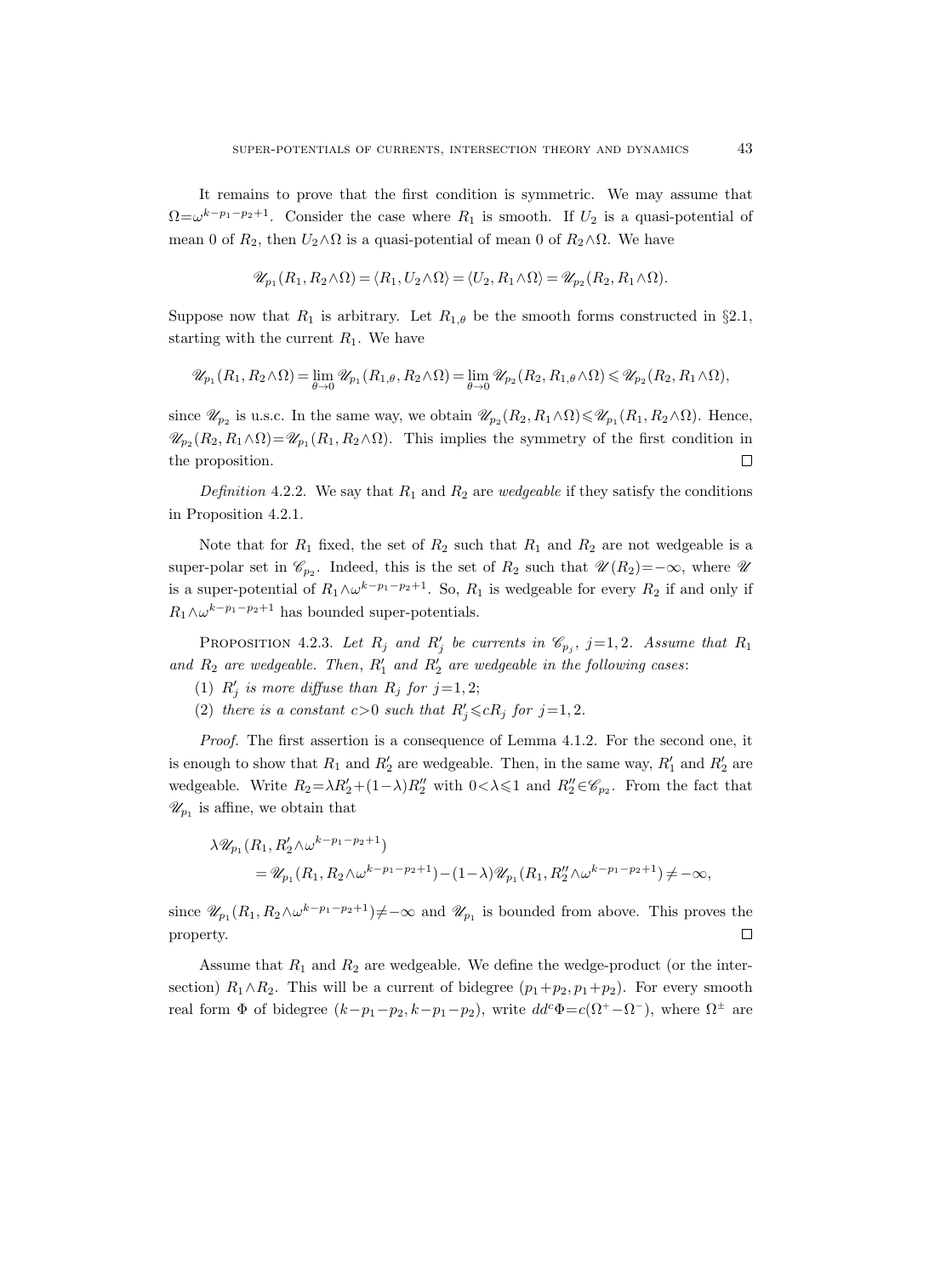smooth forms in  $\mathscr{C}_{k-p_1-p_2+1}$  and c is a positive constant. First, consider the case where  $R_1$  or  $R_2$  is smooth. So,  $R_1 \wedge R_2$  is defined. Let  $U_1$  be a quasi-potential of mean 0 of  $R_1$ . Choose  $U_1$  smooth if  $R_1$  is smooth. We have

$$
\langle R_1 \wedge R_2, \Phi \rangle = \langle \omega^{p_1} \wedge R_2, \Phi \rangle + \langle (R_1 - \omega^{p_1}) \wedge R_2, \Phi \rangle
$$
  
\n
$$
= \langle R_2, \omega^{p_1} \wedge \Phi \rangle + \langle dd^c(U_1 \wedge R_2), \Phi \rangle
$$
  
\n
$$
= \langle R_2, \omega^{p_1} \wedge \Phi \rangle + \langle U_1 \wedge R_2, dd^c \Phi \rangle
$$
  
\n
$$
= \langle R_2, \omega^{p_1} \wedge \Phi \rangle + c \mathscr{U}_{p_1}(R_1, R_2 \wedge \Omega^+) - c \mathscr{U}_{p_1}(R_1, R_2 \wedge \Omega^-).
$$

We deduce that the last expression is independent of the choice of c and  $\Omega^{\pm}$ . This formally justifies the following formula for wedgeable  $R_1$  and  $R_2$ . Define

$$
\langle R_1 \wedge R_2, \Phi \rangle := \langle R_2, \omega^{p_1} \wedge \Phi \rangle + c \mathscr{U}_{p_1}(R_1, R_2 \wedge \Omega^+) - c \mathscr{U}_{p_1}(R_1, R_2 \wedge \Omega^-). \tag{4.1}
$$

The following theorem justifies our definition.

THEOREM 4.2.4. Assume that  $R_1$  and  $R_2$  are wedgeable. Then, the right-hand side of (4.1) is independent of the choice of c and  $\Omega^{\pm}$ , and depends linearly on  $\Phi$ . Moreover,  $R_1 \wedge R_2$  defines a positive closed  $(p_1+p_2, p_1+p_2)$ -current of mass 1 with support in supp $(R_1)$ ∩supp $(R_2)$  which depends linearly on each  $R_j$  and is symmetric with respect to the variables.

*Proof.* First, observe that the linear dependence of  $\Phi$  and of  $R_j$  are easily deduced from the properties of  $\mathscr{U}_{p_1}$ . Write  $dd^c\Phi = \tilde{c}(\tilde{\Omega}^+ - \tilde{\Omega}^-)$  with  $\tilde{c} \geq 0$  and  $\tilde{\Omega}^{\pm}$  smooth in  $\mathscr{C}_{k-p_1-p_2+1}$ . We have

$$
c\Omega^+ - c\Omega^- = \tilde{c}\tilde{\Omega}^+ - \tilde{c}\tilde{\Omega}^-.
$$

Since  $\mathscr{U}_{p_1}$  is affine on each variable, we have

$$
c\mathscr{U}_{p_1}(R_1,R_2\wedge\Omega^+)-c\mathscr{U}_{p_1}(R_1,R_2\wedge\Omega^-)=\tilde{c}\mathscr{U}_{p_1}(R_1,R_2\wedge\Omega^+)-\tilde{c}\mathscr{U}_{p_1}(R_1,R_2\wedge\Omega^-).
$$

So, the right-hand side of (4.1) does not change if we replace c by  $\tilde{c}$  and  $\Omega^{\pm}$  by  $\Omega^{\pm}$ .

Let  $R_{j,\theta}$  be the currents constructed in §2.1 starting with the currents  $R_j$ ; they are smooth for  $\theta \neq 0$ . Lemma 4.1.3 implies that  $\mathscr{U}_{p_1}(R_{1,\theta_1}, R_{2,\theta_2} \wedge \Omega^{\pm})$  converge to

$$
\mathscr{U}_{p_1}(R_1,R_2\wedge\Omega^{\pm})
$$

when  $\theta_i \rightarrow 0$ ; see also Remarks 3.2.4. It follows that when  $\theta_i \rightarrow 0$  and  $(\theta_1, \theta_2) \neq (0, 0)$ , the currents  $R_{1,\theta_1} \wedge R_{2,\theta_2}$  converge to  $R_1 \wedge R_2$ . Hence,  $R_1 \wedge R_2$  is a positive closed current of mass 1. Since supp $(R_{i,\theta}) \rightarrow supp(R_i)$ ,  $R_1 \wedge R_2$  has support in supp $(R_1) \cap supp(R_2)$ . We also have that  $R_{1,\theta_1} \wedge R_{2,\theta_2} = R_{2,\theta_2} \wedge R_{1,\theta_1}$ , hence  $R_1 \wedge R_2 = R_2 \wedge R_1$ .  $\Box$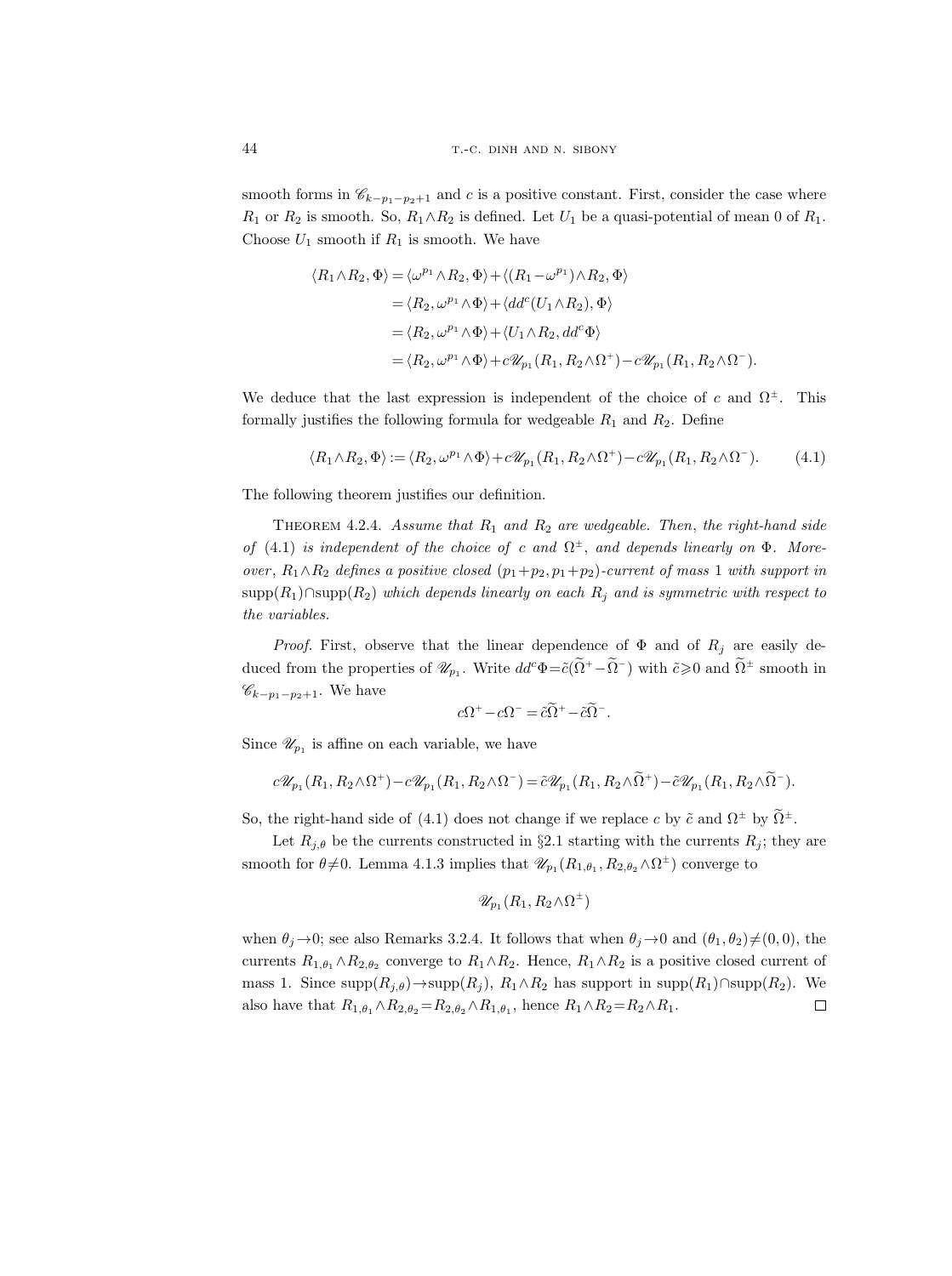LEMMA 4.2.5. Let  $R_j$  and  $R'_j$  be currents in  $\mathcal{C}_{p_j}$ . Assume that  $R_1$  and  $R_2$  are wedgeable. If  $R'_j$  is more diffuse than  $R_j$  for  $j=1, 2$ , then  $R'_1 \wedge R'_2$  is more diffuse than  $R_1 \wedge R_2$ .

*Proof.* By Proposition 4.2.3,  $R'_1$  and  $R_2$  are wedgeable. Theorem 4.2.4 shows that  $R_1 \wedge R_2$ ,  $R'_1 \wedge R_2$ ,  $R_1 \wedge R'_2$  and  $R'_1 \wedge R'_2$  are well defined. We show that  $R'_1 \wedge R_2$  is more diffuse than  $R_1 \wedge R_2$ . In the same way, we will get that  $R'_1 \wedge R'_2$  is more diffuse than  $R_1' \wedge R_2$ , which will complete the proof.

The symbols  $U$  and  $\mathscr U$  below denote quasi-potentials and super-potentials of mean 0. By hypothesis, there is a constant a such that  $\mathscr{U}_{R_1'}+a\geq \mathscr{U}_{R_1}$ . Consider a smooth form R in  $\mathscr{C}_{k-p_1-p_2+1}$  and choose  $U_R$  smooth. Since  $dd^c U_R = R - \omega^{k-p_1-p_2+1}$ , we deduce from (4.1) that

$$
\mathscr{U}_{R_1'\wedge R_2}(R)=\langle R_1'\wedge R_2,U_R\rangle=\langle R_2,\omega^{p_1}\wedge U_R\rangle+\mathscr{U}_{R_1'}(R_2\wedge R)-\mathscr{U}_{R_1'}(R_2\wedge \omega^{k-p_1-p_2+1}).
$$

The same identity for  $R_1 \wedge R_2$  and the inequality  $\mathscr{U}_{R'_1}+a \geq \mathscr{U}_{R_1}$  imply that

$$
\mathscr{U}_{R_1'\wedge R_2}(R) - \mathscr{U}_{R_1\wedge R_2}(R) \ge -a - \mathscr{U}_{R_1'}(R_2 \wedge \omega^{k-p_1-p_2+1}) + \mathscr{U}_{R_1}(R_2 \wedge \omega^{k-p_1-p_2+1}).
$$

The last expression is finite and independent of R. Hence, using the regularization  $R_{\theta}$  of R for an arbitrary R in  $\mathscr{C}_{k-p_1-p_2+1}$ , we deduce that  $\mathscr{U}_{R'_1\wedge R_2} - \mathscr{U}_{R_1\wedge R_2}$  is bounded below by a constant. So,  $R'_1 \wedge R_2$  is more diffuse than  $R_1 \wedge R_2$ .  $\Box$ 

The following continuity result shows that the wedge-product is the right extension to currents of the wedge-product of smooth forms.

PROPOSITION 4.2.6. Let  $R_1$  and  $R_2$  be wedgeable currents as above and let  $R_{j,n}$ be currents in  $\mathcal{C}_{p_j}$  H-converging to  $R_j$ , j=1,2. Then  $R_{1,n}$  and  $R_{2,n}$  are wedgeable and  $R_{1,n} \wedge R_{2,n}$  H-converge to  $R_1 \wedge R_2$ .

*Proof.* Let  $\mathscr{U}_{j,n}$  and  $\mathscr{U}_j$  denote the super-potentials of mean 0 of  $R_{j,n}$  and  $R_j$ . Let  $a_{j,n}$  be constants converging to 0 such that  $\mathscr{U}_{j,n}+a_{j,n}\geqslant \mathscr{U}_j$ . Define

$$
\varepsilon_n := \mathscr{U}_{1,n}(R_2 \wedge \omega^{k-p_1-p_2+1}) - \mathscr{U}_1(R_2 \wedge \omega^{k-p_1-p_2+1}).
$$

We have  $\varepsilon_n \geq -a_{1,n}$ . Since  $\mathscr{U}_1(R_2 \wedge \omega^{k-p_1-p_2+1})$  is finite, Proposition 3.2.2 implies that  $\limsup_{n\to\infty} \varepsilon_n \leq 0$ . So,  $\varepsilon_n \to 0$ . Define

$$
K\mathop{{:}{=}} \{R_{1,1},R_{1,2},\dots\}\cup\{R_1\}
$$

and

$$
\delta_n:=\sup_{S\in K}|\mathscr{U}_{2,n}(S\wedge\omega^{k-p_1-p_2+1})-\mathscr{U}_2(S\wedge\omega^{k-p_1-p_2+1})|.
$$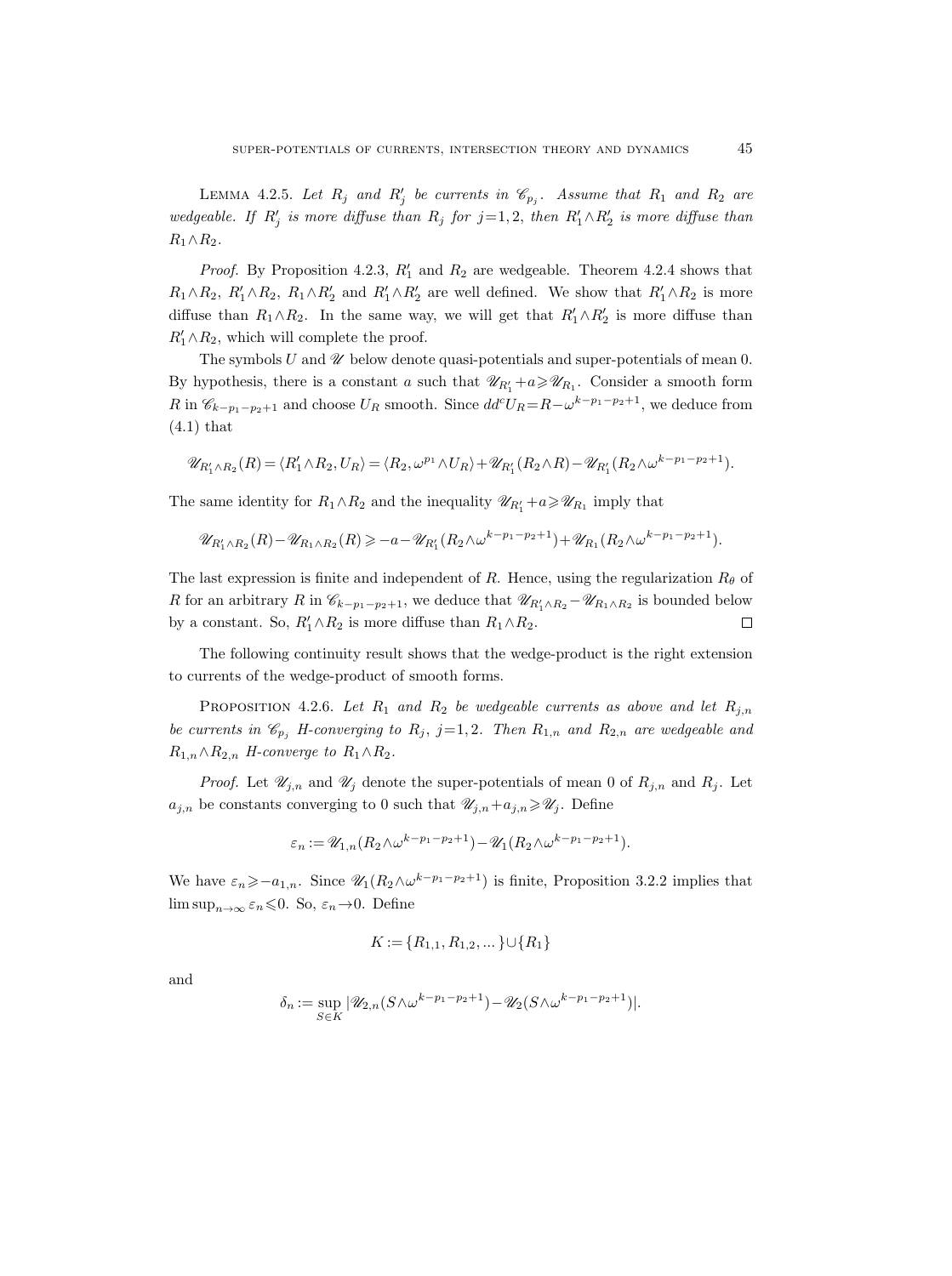We first show that  $\delta_n \to 0$ . As  $\mathscr{U}_{2,n}-\mathscr{U}_2 \geq -a_{2,n}$ , it is enough to prove that

$$
\limsup_{n\to\infty}\delta_n'\leqslant 0,
$$

where

$$
\delta_n':=\sup_{S\in K}(\mathscr{U}_{2,n}(S\wedge\omega^{k-p_1-p_2+1})-\mathscr{U}_2(S\wedge\omega^{k-p_1-p_2+1})).
$$

Because  $R_{1,n} \to R_1$ , K is compact. Since  $\mathscr{U}_{1,m} \to \mathscr{U}_1$  pointwise, we have

$$
\mathscr{U}_2(R_{1,m} \wedge \omega^{k-p_1-p_2+1}) = \mathscr{U}_{1,m}(R_2 \wedge \omega^{k-p_1-p_2+1}) \n\to \mathscr{U}_1(R_2 \wedge \omega^{k-p_1-p_2+1}) = \mathscr{U}_2(R_1 \wedge \omega^{k-p_1-p_2+1}).
$$

So  $\mathcal{U}_2$ , restricted to K, is continuous. Proposition 3.2.2 applied to  $\mathcal{U}_2|_K + \varepsilon$ , implies that  $\limsup_{n\to\infty} \delta'_n \leq 0$ . Therefore,  $\delta_n \to 0$ .

Proposition 4.2.3 implies that  $R_{1,n}$  and  $R_{2,n}$  are wedgeable, and  $R_{1,n}$  and  $R_2$  are wedgeable. Let  $\mathcal{U}_n$ ,  $\mathcal{U}'_n$  and  $\mathcal{U}$  denote the super-potentials of mean 0 of  $R_{1,n} \wedge R_{2,n}$ ,  $R_{1,n} \wedge R_2$  and  $R_1 \wedge R_2$ . We obtain as in Lemma 4.2.5 for smooth R that  $\mathscr{U}_n(R)$  and  $\mathscr{U}'_n(R)$  converge to  $\mathscr{U}(R)$ . Moreover,

$$
\mathscr{U}'_n(R)-\mathscr{U}(R)\geqslant -|a_{1,n}|-|\varepsilon_n|
$$

and

$$
\mathscr{U}_n(R)-\mathscr{U}'_n(R)\geqslant -|a_{2,n}|-\delta_n.
$$

Hence,

$$
\mathscr{U}_n(R) \geqslant \mathscr{U}(R) - |a_{1,n}| - |a_{2,n}| - |\varepsilon_n| - \delta_n
$$

for smooth R. Using the approximation of R by  $R_{\theta}$ , we deduce this inequality for arbitrary R. The super-potentials  $\mathcal{U}_n+|a_{1,n}|+|a_{2,n}|+|\varepsilon_n|+\delta_n$  are larger than  $\mathcal U$  and converge to  $\mathcal{U}$ . Hence, the sequence  $R_{1,n} \wedge R_{2,n}$  H-converges to  $R_1 \wedge R_2$ .  $\Box$ 

LEMMA 4.2.7. Let  $R_1$  and  $R_2$  be currents in  $\mathscr{C}_{p_j}$ . Then, for  $\tau \in \text{Aut}(\mathbb{P}^k)$  outside some pluripolar set,  $R_1$  and  $\tau_*(R_2)$  are wedgeable. Moreover, if  $R_1$  and  $R_2$  are wedgeable, then  $R_1 \wedge \tau_*(R_2)$  converge to  $R_1 \wedge R_2$  when  $\tau \rightarrow id$  in the fine topology on  $\text{Aut}(\mathbb{P}^k)$ , i.e. the coarsest topology for which quasi-psh functions are continuous.

*Proof.* Let  $\mathcal{U}_{R_1}$  be a super-potential of  $R_1$ . Recall that  $\mathcal{U}_{R_1}$  is an affine function which is finite on smooth forms R in  $\mathcal{C}_{k-p_1+1}$ . On the other hand, using an average of  $\tau_*(R_2) \wedge \omega^{k-p_1-p_2+1}$  we can obtain a smooth form R in  $\mathscr{C}_{k-p_1+1}$ . Therefore, the function  $\tau \mapsto \mathscr{U}_{R_1}(\tau_*(R_2) \wedge \omega^{k-p_1-p_2+1})$  is not identically  $-\infty$ . So, it is a quasi-psh function on  $\mathrm{Aut}(\mathbb{P}^k)$  and is finite outside a pluripolar set. Hence,  $R_1$  and  $\tau_*(R_2)$  are wedgeable for  $\tau$ outside this pluripolar set.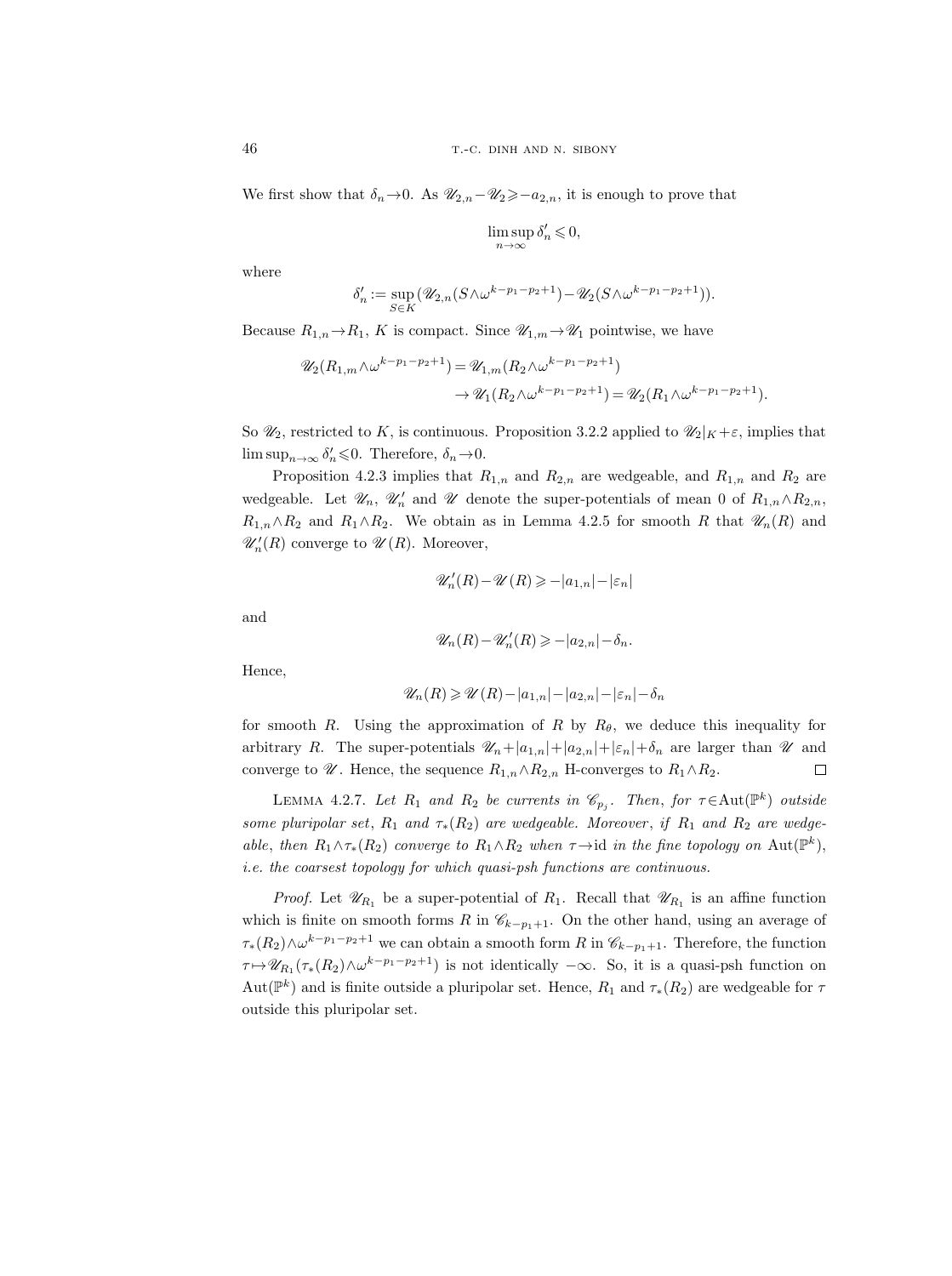Assume now that  $R_1$  and  $R_2$  are wedgeable. Let  $\Phi$  be a real smooth form of bidegree  $(k-p_1-p_2, k-p_1-p_2)$ . By  $(4.1), \langle R_1 \wedge \tau_*(R_2), \Phi \rangle$  can be written as a difference of quasipsh functions on Aut( $\mathbb{P}^k$ ). Hence, in the fine topology on Aut( $\mathbb{P}^k$ ),  $\langle R_1 \wedge \tau_*(R_2), \Phi \rangle$ converge to  $R_1 \wedge R_2$  when  $\tau \rightarrow id$ . The lemma follows.  $\Box$ 

In order to define the wedge-product of several currents, we need the following result.

LEMMA 4.2.8. Assume that  $R_1$  and  $R_2$  are wedgeable, and that  $R_1 \wedge R_2$  and  $R_3$ are wedgeable. Then,  $R_2$  and  $R_3$  are wedgeable, and  $R_1$  and  $R_2 \wedge R_3$  are wedgeable. Moreover, we have

$$
(R_1 \wedge R_2) \wedge R_3 = R_1 \wedge (R_2 \wedge R_3).
$$

*Proof.* We use the symbols U and  $\mathcal U$  for quasi-potentials and super-potentials of mean 0. Since  $\omega^{p_1}$  is more diffuse than  $R_1$ , by Lemma 4.2.5,  $\omega^{p_1} \wedge R_2$  is more diffuse than  $R_1 \wedge R_2$ . Proposition 4.2.3 implies that  $\omega^{p_1} \wedge R_2$  and  $R_3$  are wedgeable. Hence,  $\mathscr{U}_{R_3}(\omega^{k-p_2-p_3+1}\wedge R_2)$  is finite. It follows that  $R_2$  and  $R_3$  are wedgeable.

We show that  $R_1$  and  $R_2 \wedge R_3$  are wedgeable. By Proposition 4.2.6 and Remark 3.2.4,  $R_{2,\theta} \wedge R_{3,\theta}$  H-converge to  $R_2 \wedge R_3$ . Using Lemma 4.1.3, for  $p=p_1+p_2+p_3$ , we obtain

$$
\mathcal{U}_{R_{1}}(R_{2} \wedge R_{3} \wedge \omega^{k-p+1})
$$
\n
$$
= \lim_{\theta \to 0} \mathcal{U}_{R_{1}}(R_{2,\theta} \wedge R_{3,\theta} \wedge \omega^{k-p+1})
$$
\n
$$
= \lim_{\theta \to 0} \langle U_{R_{1}}, R_{2,\theta} \wedge R_{3,\theta} \wedge \omega^{k-p+1} \rangle
$$
\n
$$
= \lim_{\theta \to 0} \langle R_{3,\theta}, U_{R_{1}} \wedge R_{2,\theta} \wedge \omega^{k-p+1} \rangle
$$
\n
$$
= \lim_{\theta \to 0} \mathcal{U}_{R_{3,\theta}}(R_{1} \wedge R_{2,\theta} \wedge \omega^{k-p+1}) + \langle \omega^{p_{3}}, U_{R_{1}} \wedge R_{2,\theta} \wedge \omega^{k-p+1} \rangle - \mathcal{U}_{R_{3}}(R_{2} \wedge \omega^{k-p_{2}-p_{3}+1})
$$
\n
$$
= \mathcal{U}_{R_{3}}(R_{1} \wedge R_{2} \wedge \omega^{k-p+1}) + \mathcal{U}_{R_{1}}(R_{2} \wedge \omega^{k-p_{1}-p_{2}+1}) - \mathcal{U}_{R_{3}}(R_{2} \wedge \omega^{k-p_{2}-p_{3}+1}).
$$

The last sum is finite. Hence, by Proposition 4.2.1,  $R_1$  and  $R_2 \wedge R_3$  are wedgeable.

We now prove the identity in the lemma. Proposition 4.2.6 and Remarks 3.2.4 imply that  $R_{1,\theta} \wedge (R_{2,\theta} \wedge R_{3,\theta})$  converge to  $R_1 \wedge (R_2 \wedge R_3)$  and  $(R_{1,\theta} \wedge R_{2,\theta}) \wedge R_{3,\theta}$  converge to  $(R_1 \wedge R_2) \wedge R_3$ . For  $\theta \neq 0$ , since  $R_{j,\theta}$  are smooth, we have

$$
(R_{1,\theta} \wedge R_{2,\theta}) \wedge R_{3,\theta} = R_{1,\theta} \wedge (R_{2,\theta} \wedge R_{3,\theta}).
$$

Letting  $\theta \rightarrow 0$  gives the result.

Definition 4.2.9. We say that  $R_1, ..., R_l$  are wedgeable if  $R_1 \wedge ... \wedge R_m$  and  $R_{m+1}$  are wedgeable for  $m=1, ..., l-1$ .

Lemma 4.2.8 implies that this property and the wedge-product  $R_1 \wedge ... \wedge R_l$  are symmetric with respect to  $R_j$ . The wedge-product is a positive closed current of mass 1. Applying inductively Proposition 4.2.6 gives the following result.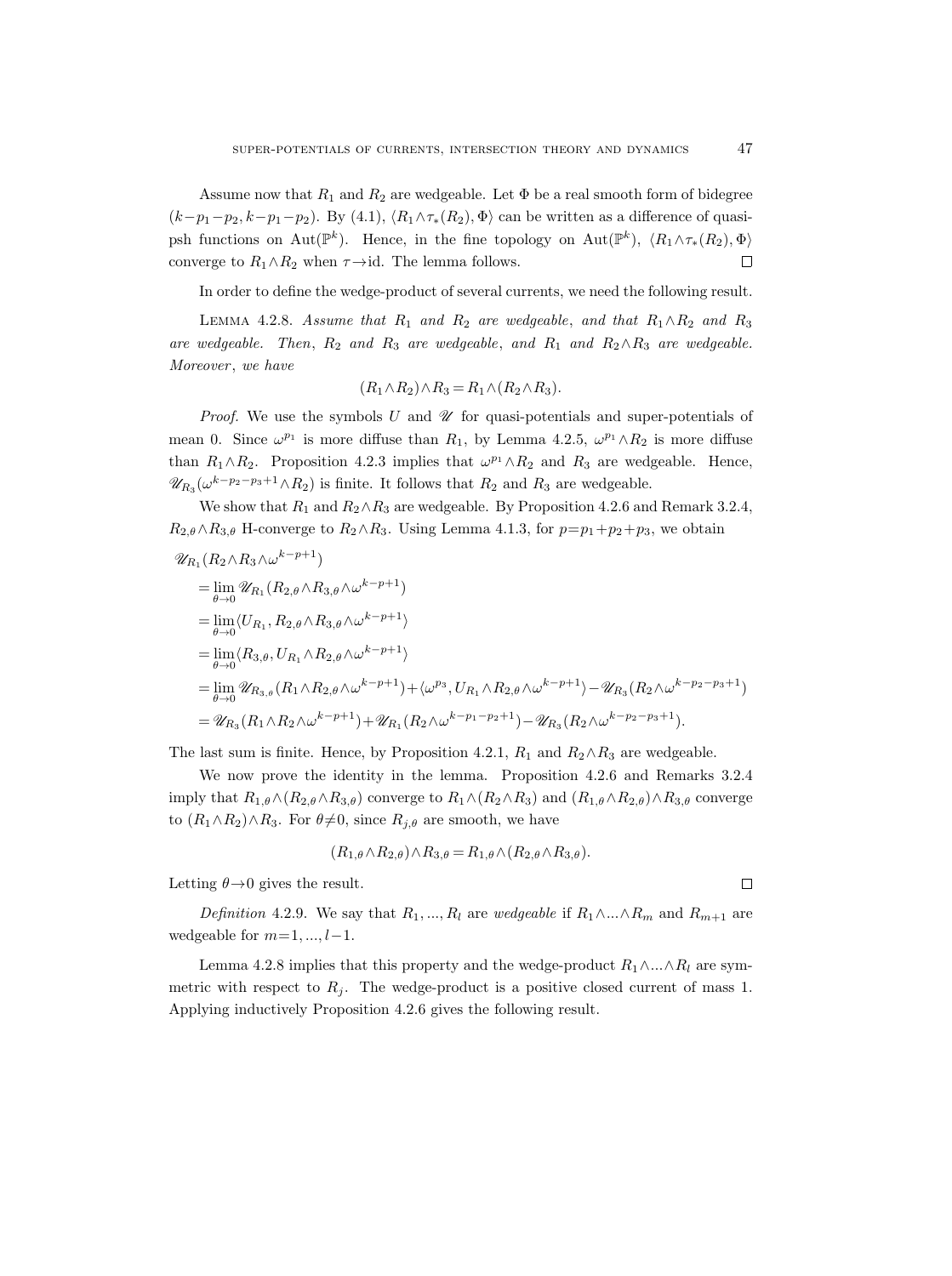THEOREM 4.2.10. Let  $\{R_{j,n}\}_{n\geqslant 0}$  be sequences of currents in  $\mathcal{C}_{p_j}$  H-converging to  $R_j$ ,  $j=1,...,l$ . Assume that  $R_1,..., R_l$  are wedgeable. Then,  $R_{1,n},..., R_{l,n}$  are wedgeable and  $R_{1,n} \wedge ... \wedge R_{l,n}$  converge to  $R_1 \wedge ... \wedge R_l$  in the Hartogs sense.

Definition 4.2.11. Let S and R be wedgeable currents in  $\mathcal{C}_p$  and  $\mathcal{C}_{k-p}$  respectively. Let a be a point in  $\mathbb{P}^k$ . We let  $\nu_R(S, a)$  denote the mass of  $S \wedge R$  at a and we refer to it as the Lelong number of S at a relative to R.

This notion is related to the directional Lelong numbers of  $S$  developed in [12] and [13]. Consider a classical example.

*Example 4.2.12.* Let S be a current in  $\mathcal{C}_1$  and u be a quasi-potential of S. We have  $S=\omega+dd^c u$ . If R is the current of integration on a projective line D which is not contained in  $\{z:u(z)=-\infty\}$ , then S and [D] are wedgeable and  $\nu_{[D]}(S,a)$  exists for every a. It is equal to the mass of  $S \wedge [D] = dd^c(u[D]) + \omega \wedge [D]$  at a, i.e. to the mass of  $dd^c(u[D])$  at a.

We will see in Proposition 4.3.4 below that if  $R$  is locally bounded in a neighbourhood of a hypersurface, then  $\nu_R(S, a)$  exists for every S. For the classical case, when R is locally bounded outside a; see [13].

## 4.3. Intersection with currents with regular potentials

In this section, we will give sufficient conditions for currents to be wedgeable.

PROPOSITION 4.3.1. Let  $R_j$  be currents in  $\mathcal{C}_{p_j}$  with  $1 \leq j \leq l$ . Assume that  $R_j$  have bounded super-potentials for  $1\leq j\leq l-1$ . Then,  $R_1, ..., R_l$  are wedgeable. If moreover  $R_l$ has bounded super-potentials, then  $R_1 \wedge ... \wedge R_l$  has bounded super-potentials.

*Proof.* Consider  $R'_j := \omega^{p_j}$ . Their super-potentials of mean 0 vanish identically. It is clear that  $R'_1, ..., R'_{l-1}, R_l$  are wedgeable. Since  $R_j$  have bounded super-potentials, they are more diffuse than  $R'_j$ . Proposition 4.2.3 implies that  $R_1, ..., R_l$  are wedgeable.

Assume that the super-potentials of  $R_l$  are bounded. Then,  $R_l$  are more diffuse than  $R'_l$ . Lemma 4.2.5 implies that  $R_1 \wedge ... \wedge R_l$  is more diffuse than  $R'_1 \wedge ... \wedge R'_l$ . It follows that  $R_1 \wedge ... \wedge R_l$  has bounded super-potentials.  $\Box$ 

PROPOSITION 4.3.2. Let  $R_j$  be currents in  $\mathcal{C}_{p_j}$ ,  $1 \leq j \leq l$ . Assume that  $R_j$  have continuous super-potentials for  $1\leq j\leq l-1$ . Then,  $R_1\wedge...\wedge R_l$  depends continuously on  $R_l$ . If moreover  $R_l$  has continuous super-potentials, then  $R_1 \wedge ... \wedge R_l$  has continuous superpotentials.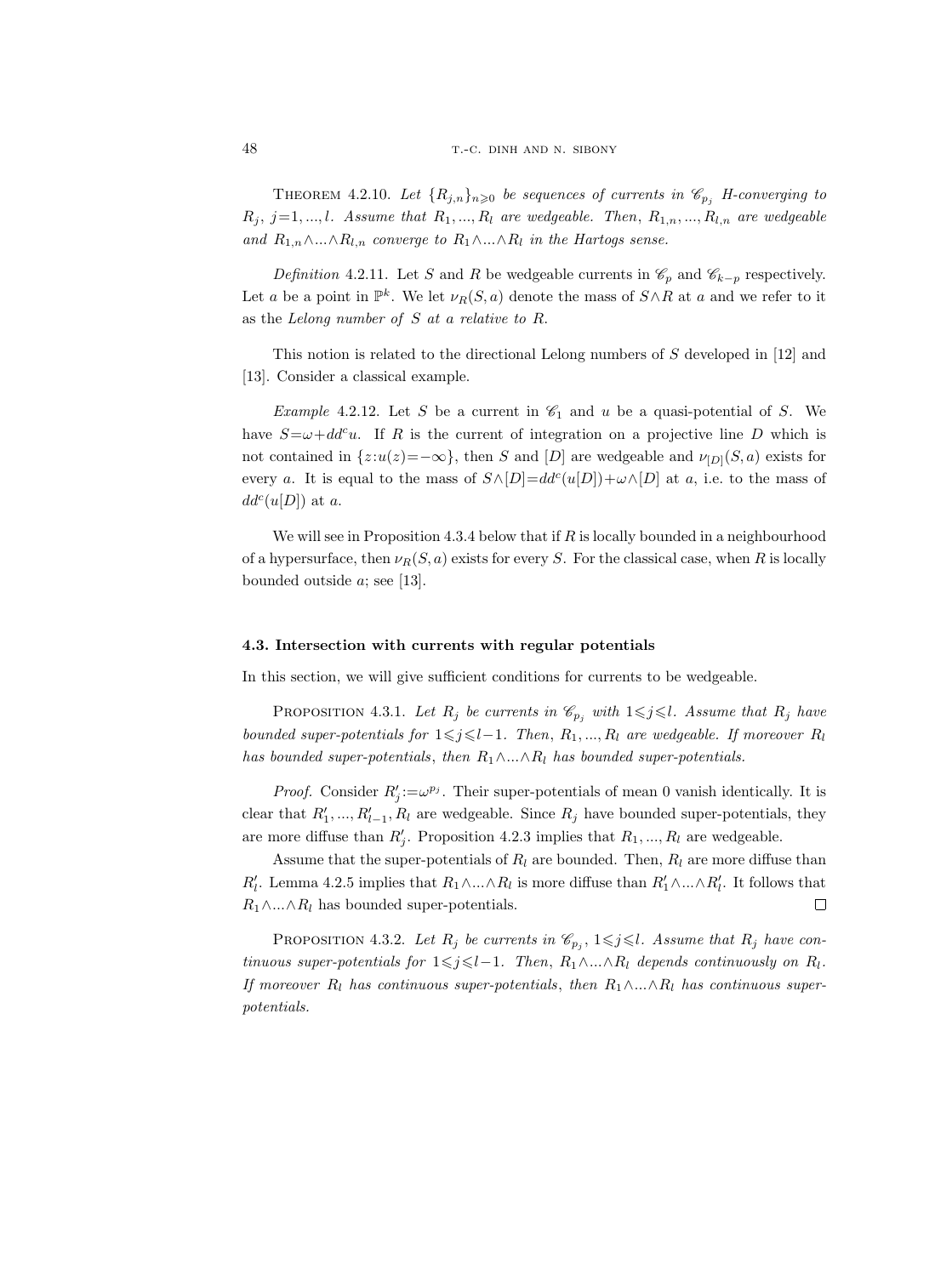*Proof.* We only have to consider the case where  $l=2$ . Since  $R_1$  has continuous superpotentials, it follows from (4.1) that  $R_1 \wedge R_2$  depends continuously on  $R_2$ . Assume that  $R_2$ also has continuous super-potentials. Let  $\mathscr{U}_{R_1\wedge R_2}$  and  $\mathscr{U}_{R_i}$  denote the super-potentials of mean 0 of  $R_1 \wedge R_2$  and  $R_j$ , respectively. Applying (4.1) to a smooth quasi-potential  $U_R$  of mean 0 of a smooth form R in  $\mathscr{C}_{k-p_1-p_2+1}$  gives

$$
\mathscr{U}_{R_1 \wedge R_2}(R) = \langle R_1 \wedge R_2, U_R \rangle = \mathscr{U}_{R_2}(\omega^{p_1} \wedge R) + \mathscr{U}_{R_1}(R_2 \wedge R) - \mathscr{U}_{R_1}(R_2 \wedge \omega^{k-p_1-p_2+1}).
$$

Since  $\mathscr{U}_{R_j}$  are continuous and  $R_2 \wedge R$  depends continuously on R, the last expression can be extended continuously to R in  $\mathscr{C}_{k-p_1-p_2+1}$ . Hence,  $R_1 \wedge R_2$  has continuous superpotentials.  $\Box$ 

Definition 4.3.3. A compact subset K of  $\mathbb{P}^k$  is  $(p+1)$ -pseudoconvex if there is a current in  $\mathscr{C}_{k-p}$  with compact support in  $\mathbb{P}^k \setminus K$ ; see also [32].

Observe that one can approximate the previous current by smooth elements of  $\mathscr{C}_{k-p}$ with compact support in  $\mathbb{P}^k \setminus K$ . So, there is a smooth positive closed  $(k-p, k-p)$ -form  $\Theta$  with compact support in  $\mathbb{P}^k \setminus K$ . If the 2(k-p)-dimensional Hausdorff measure of K vanishes, then K is  $(p+1)$ -pseudoconvex. Indeed, generic projective planes of dimension p do not intersect K. In particular, analytic sets of pure codimension  $p$  are  $p$ -pseudoconvex.

To explain the terminology, observe that we may assume that Θ has mass 1 and there is a smooth  $(k-p-1, k-p-1)$ -form  $\Phi$  such that  $dd^c \Phi = -\Theta + \omega^{k-p}$ . So,  $dd^c \Phi$  is strictly positive on K. Adding a large positive closed form to  $\Phi$  allows one to assume that  $\Phi$  is positive on  $\mathbb{P}^k$ ; compare with Definition 5.2.1 for  $X=\mathbb{P}^k$ .

PROPOSITION 4.3.4. Let  $R_j$  be currents in  $\mathcal{C}_{p_j}$ , j=1,2. Assume that  $R_j$  are locally bounded forms on open sets  $W_j \subset \mathbb{P}^k$  such that  $\mathbb{P}^k \setminus (W_1 \cup W_2)$  is  $(p_1+p_2)$ -pseudoconvex. Then,  $R_1$  and  $R_2$  are wedgeable.

*Proof.* Let  $\Theta$  be a smooth form in  $\mathscr{C}_{k-p_1-p_2+1}$  with compact support in  $W_1 \cup W_2$ . Fix open sets  $W'_j \in W_j$  such that  $\text{supp}(\Theta) \subset W'_1 \cup W'_2$ . Reducing  $W_j$  if necessary, we may assume that  $R_j$  are bounded on  $W_j$ . Proposition 4.2.1 implies that it suffices to show that

$$
\mathscr{U}_{p_1}(R_1, R_2 \wedge \Theta) \geq -A(1 + ||R_1||_{\infty, W_1} + ||R_2||_{\infty, W_2}),
$$

where  $A>0$  is independent of  $R_j$ . This estimate is uniform with respect to  $R_j$ , we can then use a regularization and assume that  $R_i$  are smooth.

Let  $U_j$  denote the Green quasi-potentials of  $R_j$  and let  $m_j$  denote their means. Lemma 2.3.5 implies that

$$
||U_j||_{\mathscr{C}^1(W'_j)} \leqslant c(1+||R_j||_{\infty, W_j}) \quad \text{and} \quad |m_j| \leqslant c
$$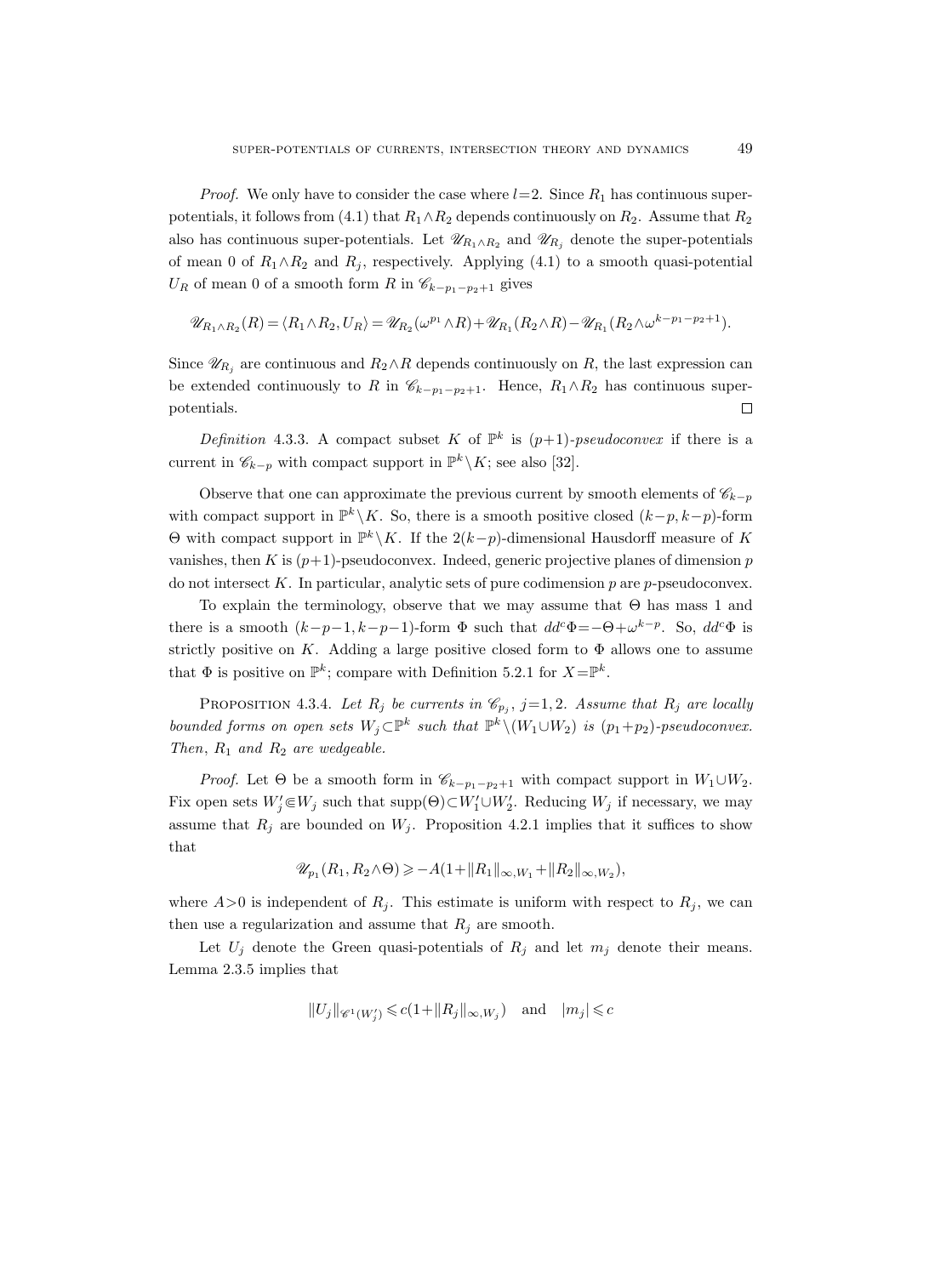for  $c>0$  independent of  $R_i$ . Let  $\chi_i$  be positive smooth functions with compact support in  $W'_j$  such that  $\chi_1 + \chi_2 = 1$  on supp( $\Theta$ ). We have

$$
\mathscr{U}_{p_1}(R_1,R_2\wedge\Theta)=\langle U_1,R_2\wedge\Theta\rangle-m_1=\langle \chi_2U_1,R_2\wedge\Theta\rangle+\langle \chi_1U_1,R_2\wedge\Theta\rangle-m_1.
$$

Since  $\chi_1 U_1$  is bounded, we only have to estimate the first integral. By Stokes formula, it is equal to the sum of  $\langle \chi_2 U_1, \omega^{p_2} \wedge \Theta \rangle$ , which is bounded, and of the integral

$$
\langle \chi_2 U_1, dd^c U_2 \wedge \Theta \rangle = \langle \chi_2 dd^c U_1, U_2 \wedge \Theta \rangle + \langle d\chi_2 \wedge d^c U_1, U_2 \wedge \Theta \rangle
$$
  

$$
- \langle d^c \chi_2 \wedge dU_1, U_2 \wedge \Theta \rangle + \langle U_1 \wedge dd^c \chi_2, U_2 \wedge \Theta \rangle
$$
  

$$
= \langle \chi_2 R_1, U_2 \wedge \Theta \rangle - \langle \chi_2 \omega^{p_1}, U_2 \wedge \Theta \rangle - \langle d\chi_1 \wedge d^c U_1, U_2 \wedge \Theta \rangle
$$
  

$$
+ \langle d^c \chi_1 \wedge dU_1, U_2 \wedge \Theta \rangle - \langle U_1 \wedge dd^c \chi_1, U_2 \wedge \Theta \rangle.
$$

We used that  $d\chi_2 = -d\chi_1$  and  $dd^c\chi_2 = -dd^c\chi_1$  on supp(Θ). It is clear that the last sum is of order at most equal to  $1+\|R_1\|_{\infty, W_1}+\|R_2\|_{\infty, W_2}$ . Indeed, we have  $||U_j|| \leq c$  and each integral is over a domain where we can use the estimates on  $||U_j||_{\mathscr{C}^1(W'_j)}$ .  $\Box$ 

Remark 4.3.5. It is enough to assume that  $R_j$  are in  $\mathcal{L}^s_{loc}(W_j)$  with  $s > 2k$ .

We deduce from Proposition 4.3.4 and Lemma 2.3.5 the following results.

COROLLARY 4.3.6. Let  $R_j$  be currents in  $\mathcal{C}_{p_j}$ , j=1,...,l. Assume, for j=2,...,l, that the intersection of the supports of  $R_1, ..., R_j$  is  $(p_1 + ... + p_j)$ -pseudoconvex. Then,  $R_1, ..., R_l$  are wedgeable.

COROLLARY 4.3.7. Let  $V_j$  be analytic subsets of pure codimension  $p_j$  in  $\mathbb{P}^k$ ,  $1 \leq j \leq l$ . Assume that their intersection is of pure codimension  $p_1 + ... + p_l$ . Let  $I_n$  denote the components of  $V_1 \cap ... \cap V_l$  and  $m_n$  their multiplicities. Then, the currents of integration on  $V_j$  are wedgeable and we have

$$
[V_1] \wedge \ldots \wedge [V_l] = \sum_n m_n [I_n].
$$

*Proof.* It is clear that  $V_1 \cap ... \cap V_j$  is of pure codimension  $p_1 + ... + p_j$ . Hence, it is  $(p_1 + ... + p_j)$ -pseudoconvex. By Corollary 4.3.6,  $V_1, ..., V_l$  are wedgeable and  $[V_1] \wedge ... \wedge [V_l]$ has support in  $V_1 \cap ... \cap V_l$ , which is of pure codimension  $p_1 + ... + p_l$ . Then  $[V_1] \wedge ... \wedge [V_l]$ is a combination of  $[I_n]$ . For the identity in the corollary, by induction, it is enough to prove it for  $l=2$ . Since  $\sum_n m_n[I_n]$  depends continuously on  $V_1$  and  $V_2$ , Lemma 4.2.7 implies that it is enough to prove the corollary for  $V_1$  and  $\tau(V_2)$ , where  $\tau$  is a generic automorphism close enough to the identity. So, we may assume that  $m_n=1$  for all n. Hence, for a generic point a in  $V_1 \cap V_2$ , a belongs to the regular parts of  $V_1$  and  $V_2$ , and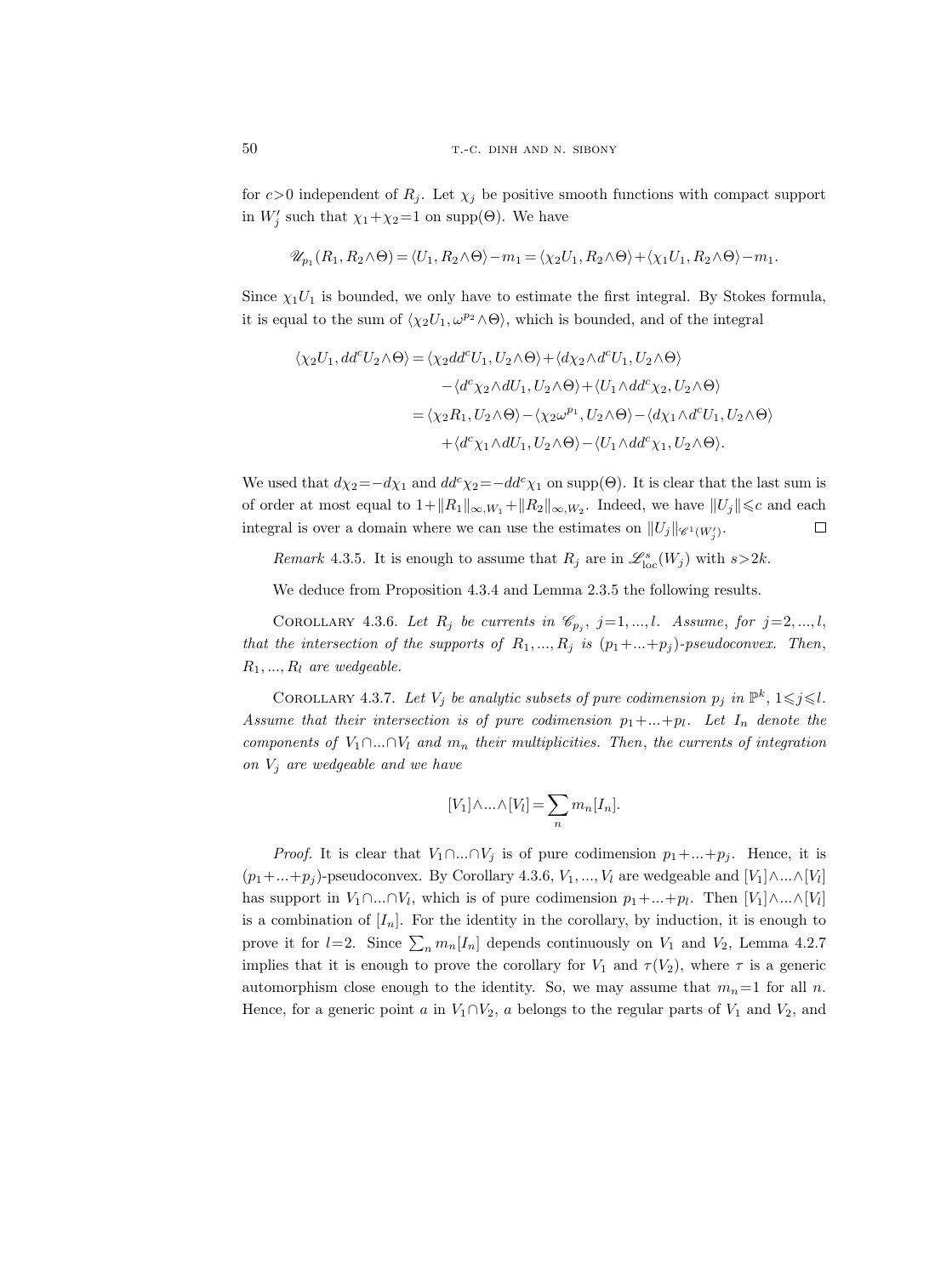$V_1$  and  $V_2$  intersect transversally at a. It is enough to prove that  $[V_1]\wedge[V_2]=[V_1\cap V_2]$ in a neighbourhood of a. In this neighbourhood, the  $\theta$ -regularization  $[V_2]_\theta$  of  $[V_2]$  is an average of currents of integration on manifolds  $\tau(V_2)$ , where  $\tau$  is an automorphism close to the identity. Observe that  $\tau(V_2)$  is close to  $V_2$  and intersects  $V_1$  transversally on a manifold close to  $V_1 \cap V_2$ . Hence,  $[V_1] \wedge [V_2]_{\theta}$  is an average of  $[V_1 \cap \tau(V_2)]$ . When  $\theta$  tends to 0, this mean converges to [V<sub>1</sub>∩V<sub>2</sub>]. On the other hand, we have seen in Proposition 4.2.6 that  $[V_1] \wedge [V_2]_\theta$  converge to  $[V_1] \wedge [V_2]$ . Therefore,  $[V_1] \wedge [V_2] = [V_1 \cap V_2]$ . The corollary follows.  $\Box$ 

### 4.4. Intersection with (1, 1)-currents

Consider now the case where  $p_2 = ... = p_l = 1$ . For  $2 \leq j \leq l$ , there is a quasi-psh function  $u_j$ on  $\mathbb{P}^k$  such that

$$
dd^c u_j = R_j - \omega.
$$

We have the following lemma.

LEMMA 4.4.1. The currents  $R_1, ..., R_l$  are wedgeable if and only if, for all  $2 \leq j \leq l$ ,  $u_j$  is integrable with respect to the trace measure of  $R_1 \wedge \ldots \wedge R_{j-1}$ . In particular, the last condition is symmetric with respect to  $R_2, ..., R_l$ .

*Proof.* It is enough to consider the case  $l=2$ . We may assume that  $u_2$  is of mean 0. Let  $u_{2,\theta}$  be the quasi-potential of mean 0 of  $R_{2,\theta}$ . Since  $R_{2,\theta}$  H-converge to  $R_2$ , there are constants  $a_{\theta}$  converging to 0 such that  $u_{2,\theta}+a_{\theta}\geq u_{2}$ , and  $u_{2,\theta}$  converge pointwise to  $u_{2}$ . If  $\mathcal{U}_{R_1}$  is the super-potential of mean 0 of  $R_1$ , then

$$
\mathscr{U}_{R_1}(R_2 \wedge \omega^{k-p_1}) = \lim_{\theta \to 0} \mathscr{U}_{R_1}(R_2 \otimes \omega^{k-p_1}) = \lim_{\theta \to 0} \langle R_1, u_{2,\theta} \omega^{k-p_1} \rangle = \langle R_1, u_{2} \omega^{k-p_1} \rangle.
$$

Therefore,  $\mathscr{U}_{R_1}(R_2 \wedge \omega^{k-p_1})$  is finite if and only if  $u_2$  is integrable with respect to the trace measure  $R_1 \wedge \omega^{k-p_1}$  of  $R_1$ . This implies the lemma.  $\Box$ 

If  $R_2$  has a quasi-potential integrable with respect to  $R_1$ , it is classical to define the wedge-product  $R_1 \wedge R_2$  by

$$
R_1\wedge R_2:=dd^c(u_2R_1)+\omega\wedge R_1.
$$

One defines  $R_1 \wedge ... \wedge R_l$  by induction.

LEMMA 4.4.2. The previous definition coincides with the definition given in  $\S 4.2$ .

*Proof.* Proposition 4.2.6 implies that  $R_1 \wedge R_2$  onverge to  $R_1 \wedge R_2$  when  $\theta \rightarrow 0$ . Since  $R_{2,\theta}$  is smooth, we have

$$
R_1 \wedge R_{2,\theta} = R_1 \wedge (dd^c u_{2,\theta} + \omega) = dd^c(u_{2,\theta} R_1) + \omega \wedge R_1.
$$

It is clear that the last expression converge to  $dd^c(u_2R_1)+\omega\wedge R_1$ .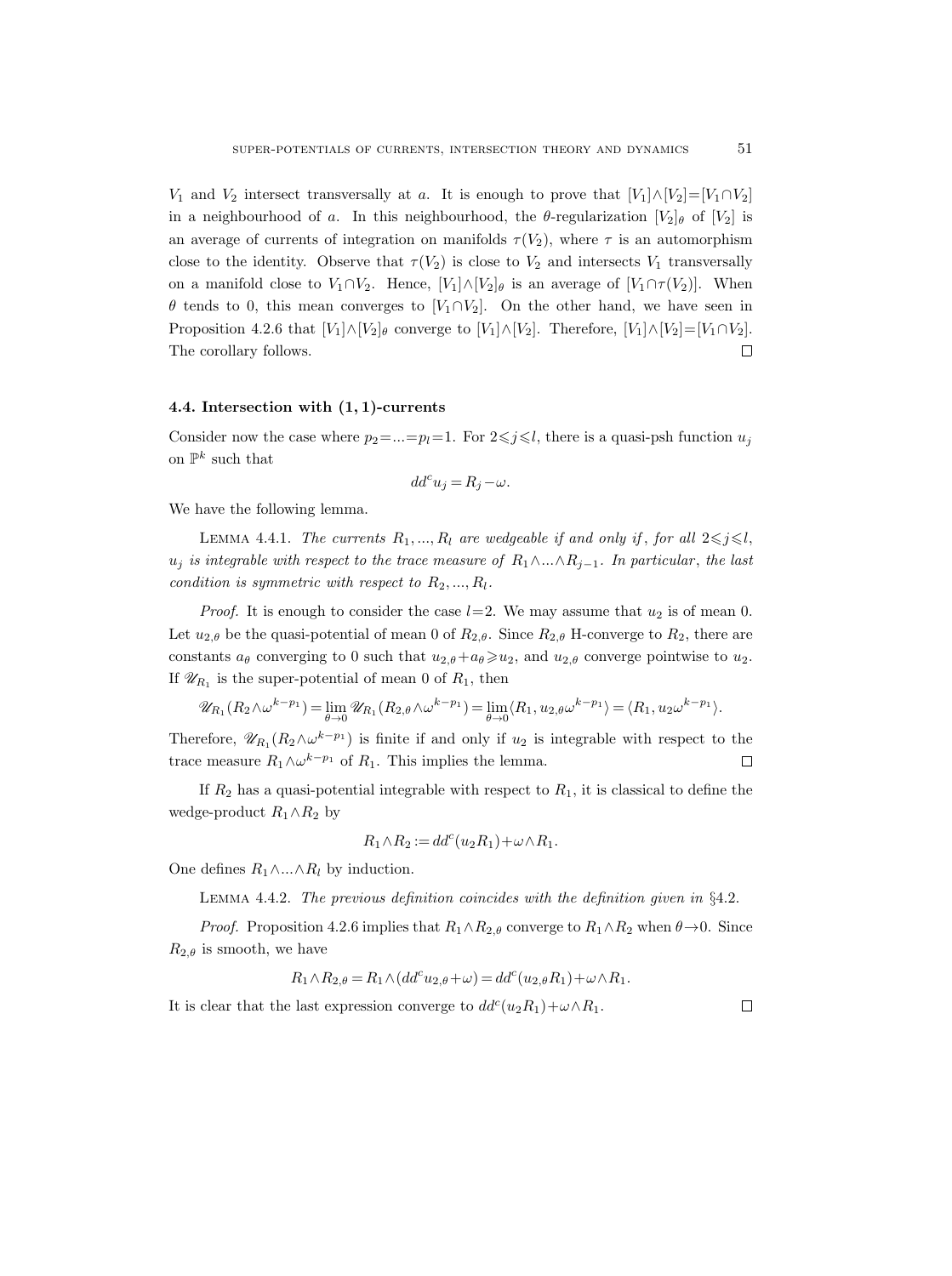#### 5. Complex dynamics in higher dimension

Super-potentials allow us to construct and study invariant currents in complex dynamics. We will give here some applications of this new notion.

## 5.1. Pull-back of currents by meromorphic maps

The results in this section hold for meromorphic correspondences, in particular for the inverse of a dominant meromorphic map. For simplicity, we only consider meromorphic maps on  $\mathbb{P}^k$ . Recall that a meromorphic map  $f: \mathbb{P}^k \to \mathbb{P}^k$  is holomorphic outside an analytic subset I of codimension  $\geq 2$  in  $\mathbb{P}^k$ . Let  $\Gamma$  denote the closure of the graph of the restriction of f to  $\mathbb{P}^k \setminus I$ . This is an irreducible analytic set of dimension k in  $\mathbb{P}^k \times \mathbb{P}^k$ .

Let  $\pi_1$  and  $\pi_2$  denote the canonical projections of  $\mathbb{P}^k \times \mathbb{P}^k$  on the factors. The indeterminacy locus I of f is the set of points  $z \in \mathbb{P}^k$  such that  $\dim \pi_1^{-1}(z) \cap \Gamma \geq 1$ . We assume that f is dominant, that is,  $\pi_2(\Gamma) = \mathbb{P}^k$ . The second indeterminacy set of f is the set I' of points  $z \in \mathbb{P}^k$  such that  $\dim \pi_2^{-1}(z) \cap \Gamma \geq 1$ . Its codimension is also at least equal to 2. If A is a subset of  $\mathbb{P}^k$ , define

$$
f(A) := \pi_2(\pi_1^{-1}(A) \cap \Gamma)
$$
 and  $f^{-1}(A) := \pi_1(\pi_2^{-1}(A) \cap \Gamma)$ .

Define formally for a current S on  $\mathbb{P}^k$ , not necessarily positive or closed, the pull-back  $f^*(S)$  by

$$
f^*(S) := (\pi_1)_*(\pi_2^*(S) \wedge [\Gamma]), \tag{5.1}
$$

where  $[\Gamma]$  is the current of integration of  $\Gamma$ . This makes sense if the wedge-product  $\pi_2^*(S) \wedge [\Gamma]$  is well defined, in particular, when S is smooth. Note that when S is smooth  $f^*(S)$  is an  $\mathscr{L}^1$  form. Consider now the case of positive closed currents. We need some preliminary results.

LEMMA 5.1.1. Let S be a current in  $\mathcal{C}_p$ . Assume that the restriction of S to a neighbourhood of I' is a smooth form. Then, formula (5.1) defines a positive closed  $(p, p)$ -current. Moreover, the mass  $\lambda_p$  of  $f^*(S)$  does not depend on S.

*Proof.* Since  $\pi_2|_{\Gamma}$  is a finite map outside  $\pi_2^{-1}(I') \cap \Gamma$ , the current  $\pi_2^*(S) \wedge [\Gamma]$  is well defined there, and depends continuously on  $S$ ; see [23]. So, if  $S$  is smooth in a neighbourhood of  $I'$ ,  $\pi_2^*(S) \wedge [\Gamma]$  is well defined in a neighbourhood of  $\pi_2^{-1}(I') \cap \Gamma$ , hence,  $f^*(S)$  is well defined and is positive. Let  $U$  be the Green quasi-potential of  $S$ . This is a negative form such that  $S - \omega^p = dd^c U$ . By [23],  $\pi_2^*(U) \wedge [\Gamma]$  is well defined outside  $\pi_2^{-1}(I')$ . Lemma 2.3.5 implies that U is continuous in a neighbourhood of  $I'$ . Hence, as for S, we obtain that  $f^*(U)$  is well defined. We have  $f^*(S) - f^*(\omega^p) = dd^c f^*(U)$ . It follows that  $f^*(S)$  and  $f^*(\omega^p)$  are cohomologous. Therefore, they have the same mass.  $\Box$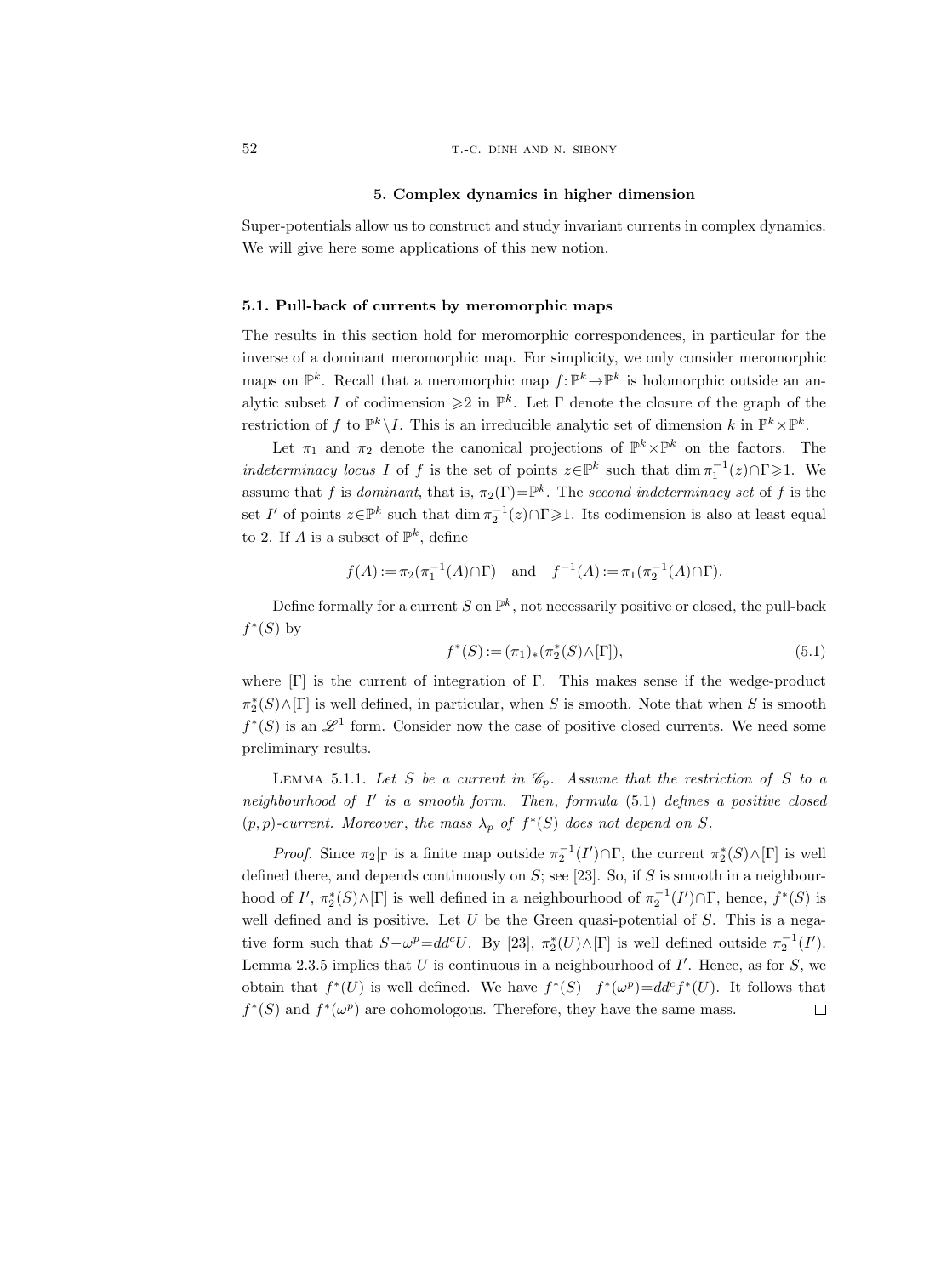The operator  $f_*$  is formally defined by

$$
f_*(R) := (\pi_2)_*(\pi_1^*(R) \wedge [\Gamma]).
$$
\n(5.2)

LEMMA 5.1.2. Let R be a current in  $\mathscr{C}_{k-p+1}$  which is smooth in a neighbourhood of I. Then, the formula (5.2) defines a positive closed  $(k-p+1, k-p+1)$ -current. Moreover, the mass of  $f_*(R)$  does not depend on R and is equal to  $\lambda_{p-1}$ .

*Proof.* We obtain the first part as in Lemma 5.1.1. Since  $f_*(\omega^{k-p+1})$  and  $f^*(\omega^{p-1})$ have  $\mathscr{L}^1$  coefficients, we also have

$$
||f_*(R)|| = ||f_*(\omega^{k-p+1})|| = \int f_*(\omega^{k-p+1}) \wedge \omega^{p-1} = \int \omega^{k-p+1} \wedge f^*(\omega^{p-1}) = \lambda_{p-1},
$$

which proves the last assertion in the lemma.

In order to define  $f^*(S)$ , we need to define  $\pi_2^*(S) \wedge [\Gamma]$ . For this purpose, we can introduce the notion of super-potential in  $\mathbb{P}^k \times \mathbb{P}^k$  and study the intersection of currents there. We avoid this here. We call  $\lambda_p$  the *intermediate degree of order p* of f. Let, for simplicity,  $L:=\lambda_p^{-1}f^*$  and  $\Lambda:=\lambda_{p-1}^{-1}f_*$ . With this normalization, for  $S\in\mathscr{C}_p$  and  $R\in$  $\mathscr{C}_{k-p+1}$ , the currents  $L(S)$  and  $\Lambda(R)$  have mass 1 when they are well defined.

LEMMA 5.1.3. Let S be a smooth form in  $\mathcal{C}_p$  and  $\mathcal{U}_S$  be a super-potential of S. If  $\mathscr{U}_{L(\omega^p)}$  is a super-potential of  $L(\omega^p)$ , then  $\lambda_p^{-1}\overline{\lambda}_{p-1}\mathscr{U}_S \circ \Lambda + \mathscr{U}_{L(\omega^p)}$  is equal to a superpotential of  $L(S)$  on the currents  $R \in \mathscr{C}_{k-p+1}$  which are smooth on a neighbourhood of I.

*Proof.* We may assume that  $\mathscr{U}_S$  and  $\mathscr{U}_{L(\omega^p)}$  are of mean 0. Let  $\mathscr{U}_{L(S)}$  be the superpotential of mean 0 of  $L(S)$ . Let  $U_S$  be a smooth quasi-potential of mean 0 of S and  $U_R$  be a quasi-potential of mean 0 of R which is smooth in a neighbourhood of I. Since  $L(S)$  and  $L(\omega^p)$  are smooth outside I, the following computation holds

$$
\mathscr{U}_{L(S)}(R) = \langle L(S), U_R \rangle
$$
  
\n
$$
= \lambda_p^{-1} \langle S, f_*(U_R) \rangle
$$
  
\n
$$
= \lambda_p^{-1} \langle S - \omega^p, f_*(U_R) \rangle + \lambda_p^{-1} \langle \omega^p, f_*(U_R) \rangle
$$
  
\n
$$
= \lambda_p^{-1} \langle dd^c U_S, f_*(U_R) \rangle + \lambda_p^{-1} \langle f^*(\omega^p), U_R \rangle
$$
  
\n
$$
= \lambda_p^{-1} \langle U_S, f_*(dd^c U_R) \rangle + \mathscr{U}_{L(\omega^p)}(R)
$$
  
\n
$$
= \lambda_p^{-1} \langle U_S, f_*(R) \rangle - \lambda_p^{-1} \langle U_S, f_*(\omega^{k-p+1}) \rangle + \mathscr{U}_{L(\omega^p)}(R)
$$
  
\n
$$
= \lambda_p^{-1} \lambda_{p-1} \mathscr{U}_S(\Lambda(R)) - \lambda_p^{-1} \langle U_S, f_*(\omega^{k-p+1}) \rangle + \mathscr{U}_{L(\omega^p)}(R).
$$

This implies the result, since the second term in the last line is independent of R. $\Box$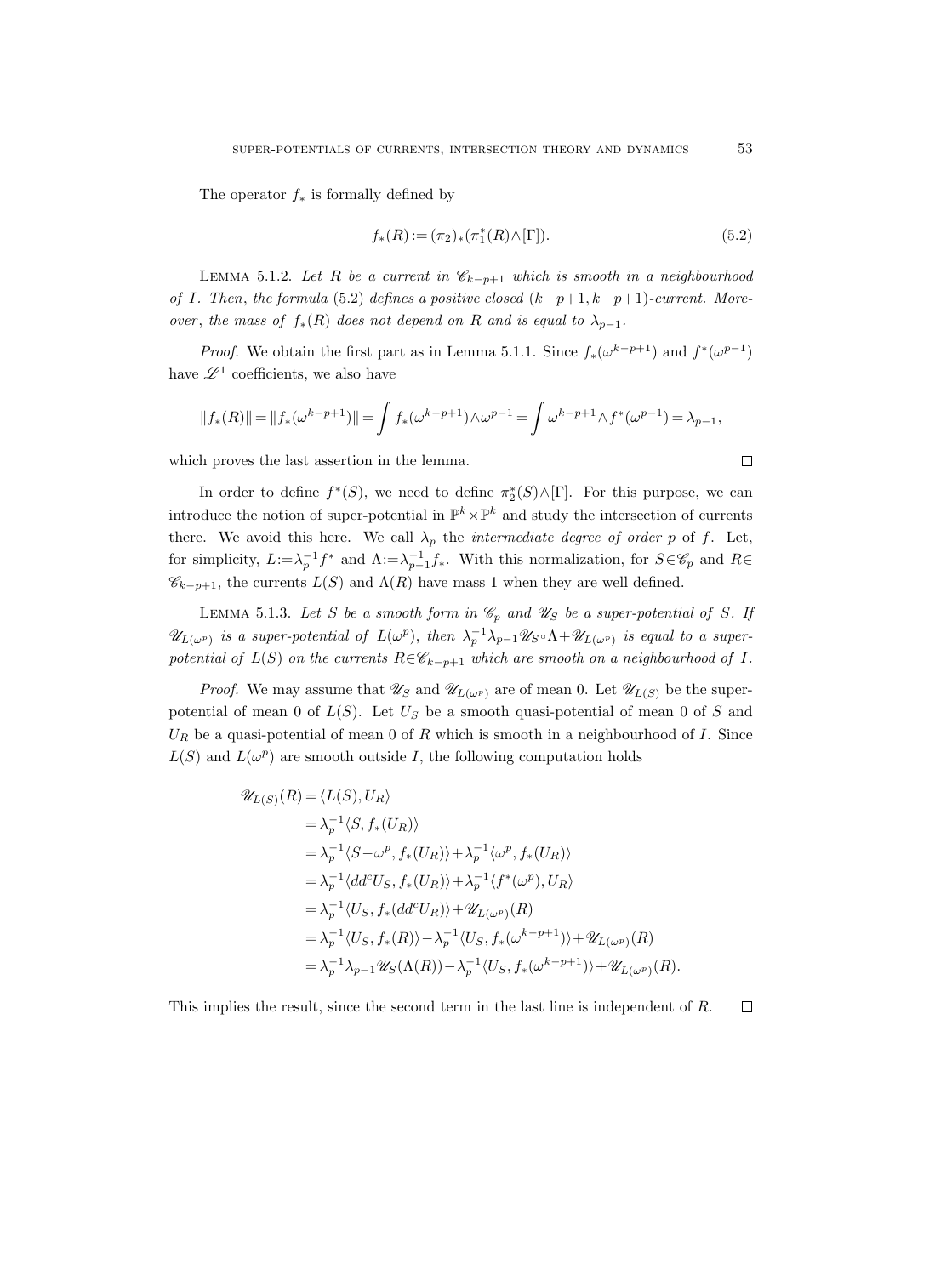Definition 5.1.4. We say that a current S in  $\mathcal{C}_p$  is  $f^*$ -admissible if there is a current  $R_0$  in  $\mathscr{C}_{k-p+1}$  which is smooth on a neighbourhood of I, such that the super-potentials of S are finite at  $\Lambda(R_0)$ .

LEMMA 5.1.5. Let S be an  $f^*$ -admissible current in  $\mathcal{C}_p$ . Then, the super-potentials of S are finite at  $\Lambda(R)$  for every smooth R in  $\mathscr{C}_{k-p+1}$ . In particular, if  $S' \in \mathscr{C}_p$  is such that  $S' \leq cS$  for some positive constant c, or if S' is more diffuse than S, then S' is also f ∗ -admissible.

*Proof.* Since  $R$  admits a smooth quasi-potential, we can find a positive current  $U$ such that  $dd^cU = R - R_0$  and U is smooth in a neighbourhood of I. We have  $dd^c\Lambda(U)$ =  $\Lambda(R) - \Lambda(R_0)$  and, by Lemma 3.2.9,

$$
\mathscr{U}_S(\Lambda(R)) \geq \mathscr{U}_S(\Lambda(R_0)) - ||\Lambda(U)||.
$$

This implies the first assertion. When  $S' \leq cS$ , as in Proposition 3.3.4, we obtain

$$
\mathscr{U}_{S'}(\Lambda(R_0)) > -\infty.
$$

This also holds when  $S'$  is more diffuse than S. Hence, S' is  $f^*$ -admissible.  $\Box$ 

LEMMA 5.1.6. Let S be an  $f^*$ -admissible current in  $\mathcal{C}_p$ . Let  $S_n$  be smooth forms in  $\mathscr{C}_p$  H-converging to S. Then,  $f^*(S_n)$  H-converge to a positive closed  $(p, p)$ -current of mass  $\lambda_p$  which does not depend on the choice of  $S_n$ .

*Proof.* Let  $\mathscr{U}_{S_n}$  and  $\mathscr{U}_{S}$  be super-potentials of mean 0 of  $S_n$  and S. Let  $c_n$  be constants converging to 0 such that  $\mathscr{U}_{S_n} + c_n \geq \mathscr{U}_S$ . Recall that  $\mathscr{U}_{S_n}$  converge pointwise to  $\mathscr{U}_S$ . If R is smooth in a neighbourhood of I, we have

$$
\lambda_p^{-1} \lambda_{p-1} \mathscr{U}_{S_n}(\Lambda(R)) + \mathscr{U}_{L(\omega^p)}(R) \to \lambda_p^{-1} \lambda_{p-1} \mathscr{U}_{S}(\Lambda(R)) + \mathscr{U}_{L(\omega^p)}(R).
$$

Lemma 5.1.5 implies that the last sum is not identically  $-\infty$ .

Lemmas 5.1.3 and 3.2.5 imply that  $L(S_n)$  converge to a positive closed current S' of bidegree  $(p, p)$ . Lemma 5.1.1 implies that the mass of  $S'$  is 1. Moreover,

$$
\lambda_p^{-1}\lambda_{p-1}\mathscr{U}_{S_n} \circ \Lambda + \mathscr{U}_{L(\omega^p)} \quad (\text{resp. } \lambda_p^{-1}\lambda_{p-1}\mathscr{U}_S \circ \Lambda + \mathscr{U}_{L(\omega^p)})
$$

is equal on smooth forms R to some super-potential of  $L(S_n)$  (resp. of S'). Denote by  $\mathscr{U}_{L(S_n)}$  and  $\mathscr{U}_{S'}$  these super-potentials. We have  $\mathscr{U}_{L(S_n)} + \lambda_p^{-1} \lambda_{p-1} c_n \geq \mathscr{U}_{S'}$  on smooth forms  $R$ . Corollary 3.1.7 implies that this inequality holds for every  $R$ . Therefore,  $L(S_n) \rightarrow S'$  in the Hartogs sense.

Finally, observe that if  $S'_n$  are smooth forms in  $\mathscr{C}_p$  H-converging to S, then  $S_1$ ,  $S'_1$ ,  $S_2, S'_2, \dots$  H-converge also to S. It follows that  $L(S_1), L(S'_1), L(S_2), L(S'_2), \dots$  converge. We deduce that the limit  $S'$  does not depend on the choice of  $S_n$ . We can also obtain the result using the fact that  $\mathscr{U}_{S'}(R)$  does not depend on the choice of  $S_n$ .  $\Box$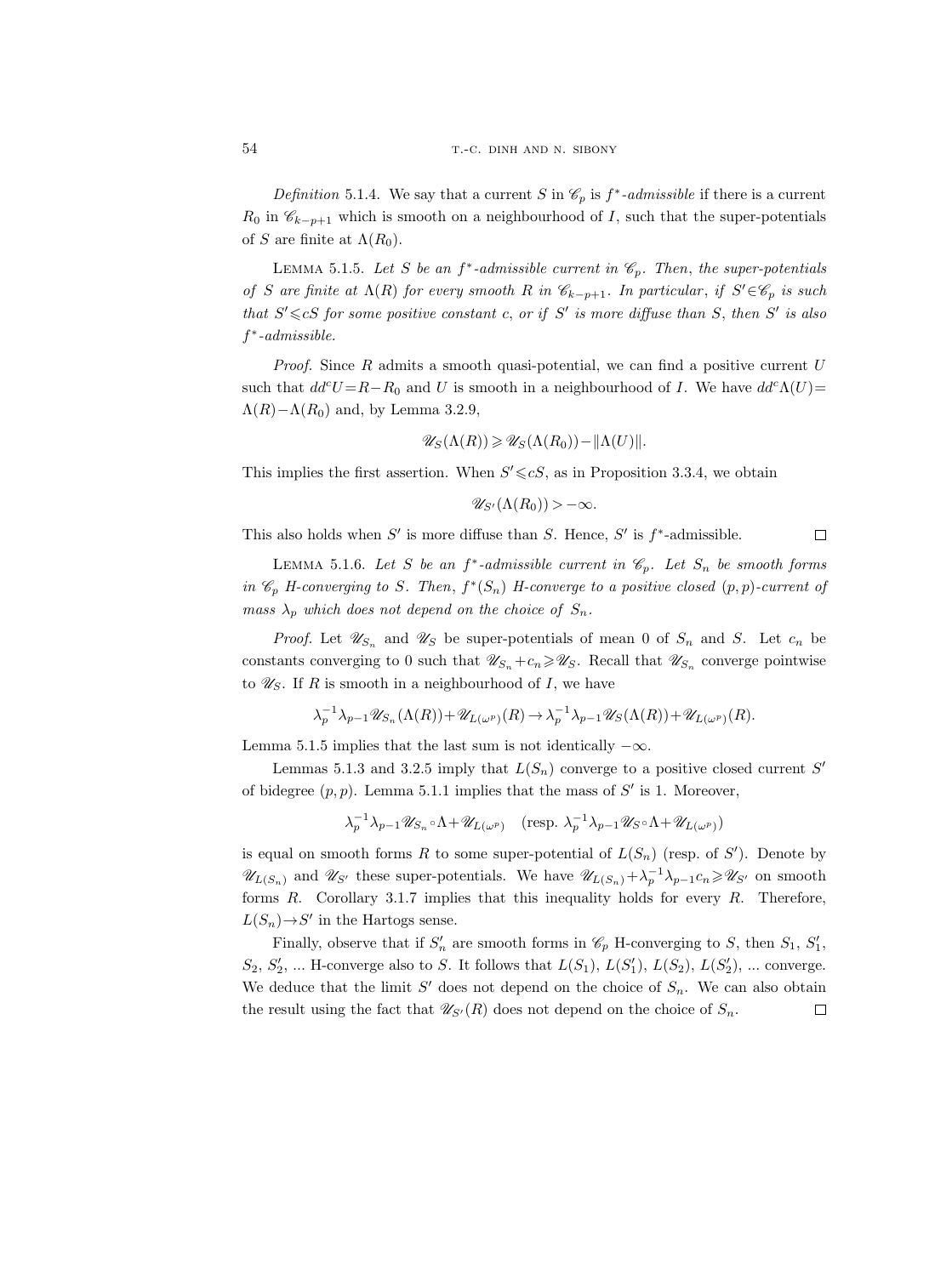*Definition* 5.1.7. Let S and  $S_n$  be as in Lemma 5.1.6. The limit of  $f^*(S_n)$  is denoted by  $f^*(S)$  and is called the *pull-back of* S under f. We say that S is invariant under  $f^*$ or  $f^*$ -invariant if S is  $f^*$ -admissible and  $f^*(S) = \lambda_p S$ .

The following result extends Lemmas 5.1.3 and 5.1.6 when S and  $S_n$  are not necessarily smooth.

PROPOSITION 5.1.8. Let S be an f<sup>\*</sup>-admissible current in  $\mathcal{C}_p$ . Let  $\mathcal{U}_S$  and  $\mathcal{U}_{L(\omega^p)}$ be super-potentials of S and  $L(\omega^p)$ . Let  $S_n$  be currents in  $\mathscr{C}_p$  H-converging to S. Then,  $S_n$  are  $f^*$ -admissible and  $f^*(S_n)$  H-converge towards  $f^*(S)$ . Moreover,

$$
\lambda_p^{-1}\lambda_{p-1}\mathscr{U}_S\circ\Lambda+\mathscr{U}_{L(\omega^p)}
$$

is equal to a super-potential of  $L(S)$  for  $R \in \mathscr{C}_{k-p+1}$ , smooth in a neighbourhood of I.

*Proof.* If  $\mathscr{U}_{S_n}$  are super-potentials of mean 0 of  $S_n$ , there are constants  $c_n$  converging to 0 such that  $\mathscr{U}_{S_n}+c_n\geqslant \mathscr{U}_S$ . The last assertion in the proposition was already obtained in the proof of Lemma 5.1.6. Let  $\mathscr{U}_{L(S)}$  denote the super-potential of  $L(S)$  which is equal to  $\lambda_p^{-1}\lambda_{p-1}\mathscr{U}_S \circ \Lambda + \mathscr{U}_{L(\omega^p)}$  for smooth R in  $\mathscr{C}_{k-p+1}$ . Let  $\mathscr{U}_{L(S_n)}$  denote the analogous super-potentials of  $L(S_n)$ . Since  $\mathscr{U}_{S_n} \to \mathscr{U}_S$  pointwise,  $\mathscr{U}_{L(S_n)} \to \mathscr{U}_{L(S)}$  on smooth forms in  $\mathscr{C}_{k-p+1}$ . As in Lemma 5.1.6, we obtain  $\mathscr{U}_{L(S_n)} + \lambda_p^{-1} \lambda_{p-1} c_n \geq \mathscr{U}_{L(S)}$ , and this implies that  $L(S_n)$  H-converge towards  $L(S)$ .  $\Box$ 

In the same way, we have the following.

Definition 5.1.9. We say that a current R in  $\mathcal{C}_{k-p+1}$  is  $f_*$ -admissible if the superpotentials of R are finite at  $L(S_0)$  for at least one current  $S_0$  in  $\mathscr{C}_p$  which is smooth in a neighbourhood of  $I'$  (or equivalently, for every  $S_0$  smooth in  $\mathscr{C}_p$ ).

If  $R' \in \mathscr{C}_{k-p+1}$  is such that  $R' \leq cR$  for some positive constant c, or  $R'$  is more diffuse than R, then R' is also  $f_*$ -admissible. We easily get the following lemma.

LEMMA 5.1.10. Let R be an  $f_*$ -admissible current in  $\mathcal{C}_{k-p+1}$ . Let  $R_n$  be smooth forms in  $\mathscr{C}_{k-p+1}$  H-converging to R. Then,  $R_n$  are  $f_*$ -admissible and  $f_*(R_n)$  H-converge to a positive closed  $(k-p+1, k-p+1)$ -current of mass  $\lambda_{p-1}$  which does not depend on the choice of  $R_n$ .

Definition 5.1.11. Let R and R<sub>n</sub> be as in Lemma 5.1.10. The limit of  $f_*(R_n)$  is denoted by  $f_*(R)$  and is called the *push-forward of R under f*. We say that R is *invariant* under  $f_*$  or  $f_*$ -invariant if R is  $f_*$ -admissible and  $f_*(R) = \lambda_{p-1}R$ .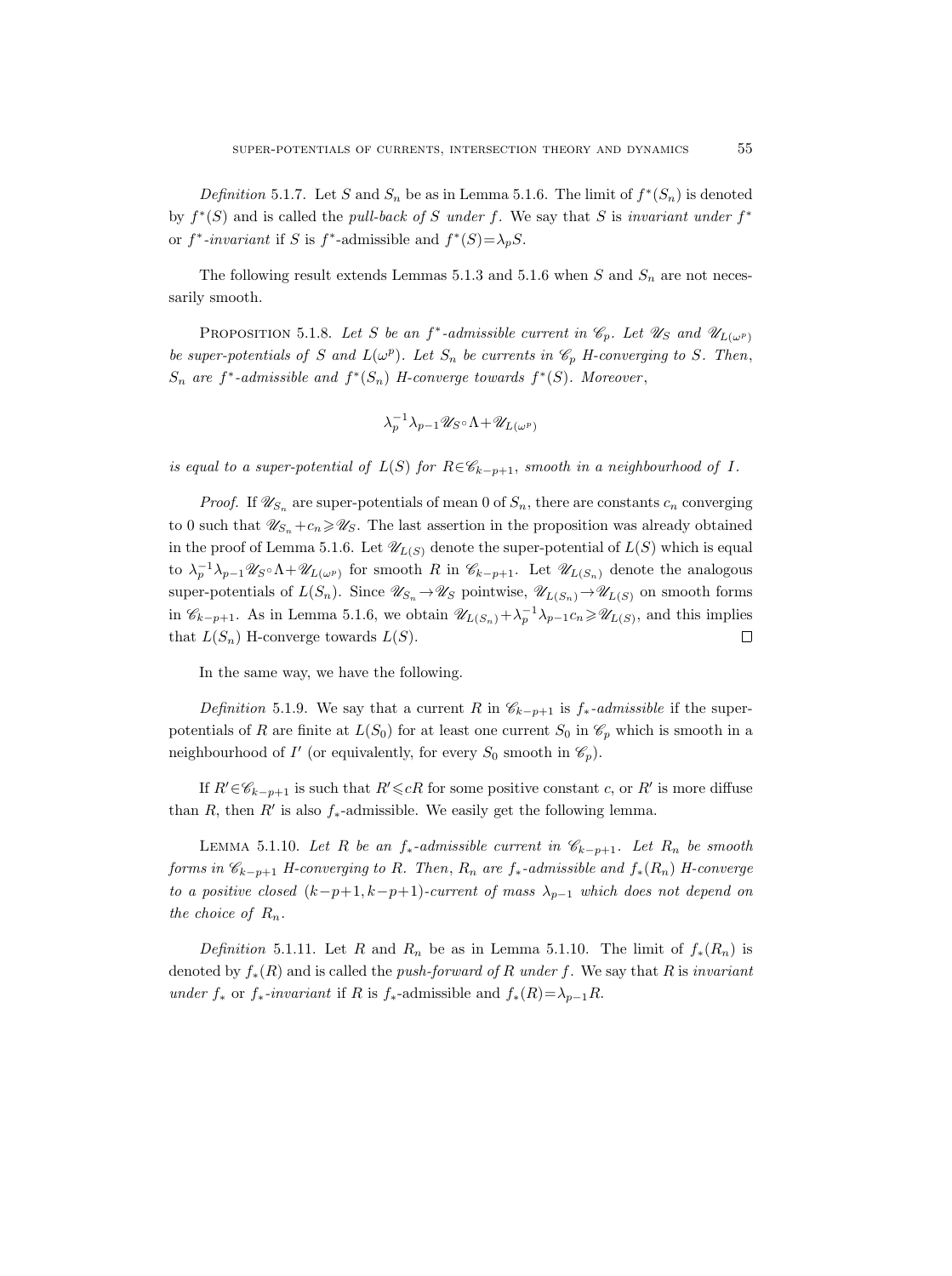PROPOSITION 5.1.12. Let R be an  $f_*$ -admissible current in  $\mathscr{C}_{k-p+1}$ . Let  $\mathscr{U}_R$  and  $\mathscr{U}_{\Lambda(\omega^{k-p+1})}$  be super-potentials of R and  $\Lambda(\omega^{k-p+1})$ . Let  $R_n$  be  $f_*$ -admissible currents in  $\mathscr{C}_{k-p+1}$  H-converging to R. Then,  $f_*(R_n)$  H-converge to  $f_*(R)$ . Moreover,

$$
\lambda_p\lambda_{p-1}^{-1}\mathscr{U}_R\circ L+\mathscr{U}_{\Lambda(\omega^{k-p+1})}
$$

is equal to a super-potential of  $\Lambda(R)$  on  $S \in \mathscr{C}_p$ , smooth in a neighbourhood of I'.

Note that if an analytic subset H of pure dimension in  $\mathbb{P}^k$ , of a given degree, is generic in the Zariski sense, then  $[H]$  is  $f^*$ - and  $f_*$ -admissible. One can check that  $f^*[H]$ and  $f_*[H]$  depend continuously on H.

#### 5.2. Pull-back by maps with small singularities

In this section we will give sufficient conditions, easy to check, in order to define the pullback and push-forward operators. We need some preliminary results. In what follows, X is a complex manifold of dimension k and  $\omega_X$  is a Hermitian form on X.

Definition 5.2.1. A compact subset K of X is weakly p-pseudoconvex if there is a positive smooth  $(k-p, k-p)$ -form  $\Phi$  on X such that  $dd^c\Phi$  is strictly positive on K.

Note that, using a cut-off function, we may assume that  $\Phi$  has compact support in X. It follows from the discussion after Definition 4.3.3 that p-pseudoconvex sets in  $\mathbb{P}^k$ are weakly p-pseudoconvex.

LEMMA 5.2.2. If the  $(2k-2p+1)$ -dimensional Hausdorff measure of K is zero, then K is weakly p-pseudoconvex.

*Proof.* Consider a point a in K. We construct a positive smooth  $(k-p, k-p)$ -form  $\Phi_a$  such that  $dd^c\Phi_a$  is positive on K and strictly positive at a. Since K is compact, there is a finite sum  $\Phi$  of such forms satisfying Definition 5.2.1. Consider local coordinates  $z = (z_1, ..., z_k)$  such that  $z = 0$  at a. Define  $z' := (z_1, ..., z_{k-p})$  and  $z'' := (z_{k-p+1}, ..., z_k)$ . The hypothesis on the measure of  $K$  allows us to choose  $z$  so that  $K$  does not intersect the set  $\{z:|z'| \leq 1 \text{ and } 1-\varepsilon \leq |z''| \leq 1\}$ , where  $\varepsilon > 0$  is a constant. Let  $\Theta$  be a positive  $(k-p, k-p)$ form with compact support in the unit ball  $\{z' : |z'| < 1\}$  of  $\mathbb{C}^{k-p}$ , strictly positive at 0. Let  $\varphi$  be a positive function with compact support in the unit ball of  $\mathbb{C}^p$  such that  $\varphi = |z''|^2$ for  $|z''| \leq 1 - \varepsilon$ . Let  $\pi$  denote the projection  $z \mapsto z'$  and define  $\Psi_a := \varphi(z'') \pi^*(\Theta)$ . It is clear that  $\Psi_a$  is positive with compact support in X and  $dd^c \Psi_a \geq 0$  on K. Nevertheless,  $dd^c\Psi_a$  is not strictly positive at 0, but it does not vanish at 0. Observe that if  $\tau$  is a linear automorphism of  $\mathbb{C}^k$  close enough to the identity, then  $\tau^*(\Psi_a)$  satisfies the same properties as  $\Psi_a$  does. Taking a finite sum of  $\tau^*(\Psi_a)$  gives a form  $\Phi_a$  which is strictly  $\Box$ positive at 0.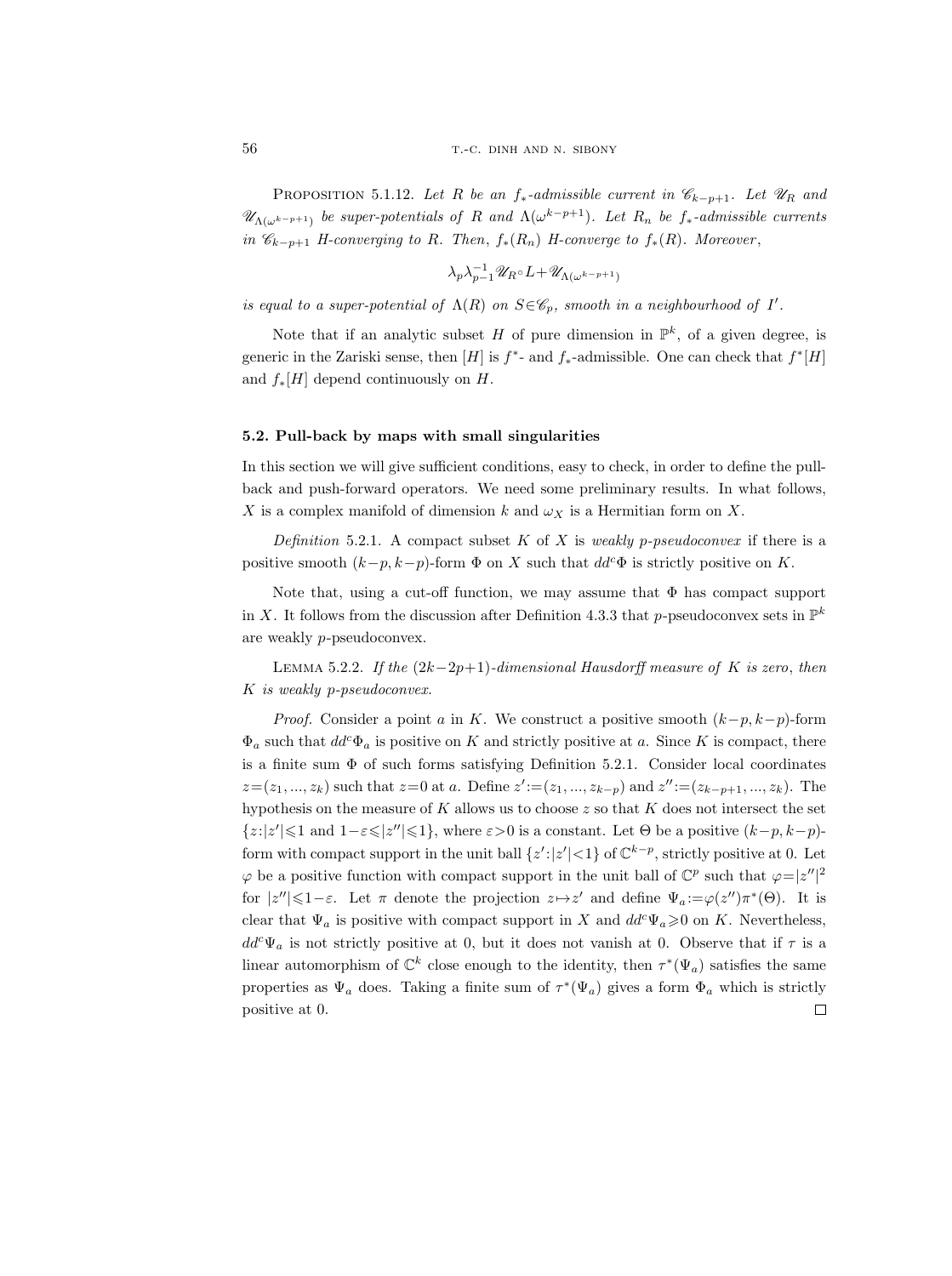The following result is a version of Oka's inequality; see [32].

PROPOSITION 5.2.3. Let  $K$  be a weakly p-pseudoconvex compact subset of  $X$ . Let T be a positive  $(p, p)$ -current on X, not necessarily closed. Then, for every negative  $(p-1, p-1)$ -current U on X with  $dd^cU \geq -T$ , we have

$$
||U||_X\leqslant c(1+||U||_{X\backslash K}),
$$

where  $c>0$  is a constant independent of U.

*Proof.* Since  $||U||_X = ||U||_{X\setminus K} + ||U||_K$ , we only have to bound the mass of U on K. Let  $\Phi$  be as in Definition 5.2.1 with compact support. Without loss of generality, we may assume that  $dd^c \Phi \geq \omega_X^{k-p+1}$  on K. We have, for some positive constant  $c'$ ,

$$
||U||_K = -\int_K U \wedge \omega_X^{k-p+1} \leqslant -\int_K U \wedge dd^c \Phi = \int_{X \backslash K} U \wedge dd^c \Phi - \int_X U \wedge dd^c \Phi
$$
  

$$
\leqslant c'||U||_{X \backslash K} - \int_X dd^c U \wedge \Phi \leqslant c'||U||_{X \backslash K} + \int_X T \wedge \Phi.
$$

This implies the result, since  $T$  is fixed.

Let  $\tilde{\Sigma}'$  denote the analytic subset of the points x in Γ such that  $\pi_2$  restricted to Γ is not locally finite at x. Define  $\Sigma' := \pi_1(\widetilde{\Sigma}')$ . We have  $\widetilde{\Sigma}' \subset \pi_2^{-1}(I') \cap \Gamma$  and  $\Sigma' \subset f^{-1}(I')$ . The following proposition gives a sufficient condition in order to define the pull-back of a  $(p, p)$ -current, see also Lemma 5.2.7 below. The result can be applied to a generic meromorphic map in  $\mathbb{P}^k$ ; see Proposition 5.3.6 below. Note that the hypothesis is satisfied for  $p=1$ , and in this case the result is due to Méo [40].

PROPOSITION 5.2.4. Assume that dim  $\Sigma'\leq k-p$ . Then, every positive closed  $(p, p)$ current S is  $f^*$ -admissible. Moreover, the pull-back operator  $S \rightarrow f^*(S)$  is continuous with respect to the weak topology on currents.

*Proof.* Let  $S_n$  be smooth forms in  $\mathcal{C}_p$  converging to S. Let  $\mathcal{U}_{S_n}$  denote the superpotentials of mean 0 of  $S_n$ . It is sufficient to prove that, for R smooth in  $\mathscr{C}_{k-p+1}$ ,  $\mathscr{U}_{S_n}(\Lambda(R))$  converge to a finite number. Propositions 5.1.8 and 3.2.2 will imply that S is  $f^*$ -admissible. The convergence implies also that the limit does not depend on the choice of  $S_n$  (see the last argument in Lemma 5.1.6) and that  $f^*$  is continuous.

Let  $U_{S_n}$  denote the Green quasi-potentials of  $S_n$  which are smooth negative forms such that  $dd^cU_{S_n} \geqslant -\omega^p$ . These forms converge in  $\mathscr{L}^1$  to the Green quasi-potential  $U_S$ of S. Hence, the means  $c_{S_n}$  of  $U_{S_n}$  converge to the mean  $c_S$  of  $U_S$ . Since  $U_{S_n}$  and R are smooth, we have

$$
\mathscr{U}_{S_n}(\Lambda(R)) = \langle U_{S_n}, \Lambda(R)\rangle - c_{S_n} = \lambda_{p-1}^{-1} \langle f^*(U_{S_n}), R\rangle - c_{S_n}.
$$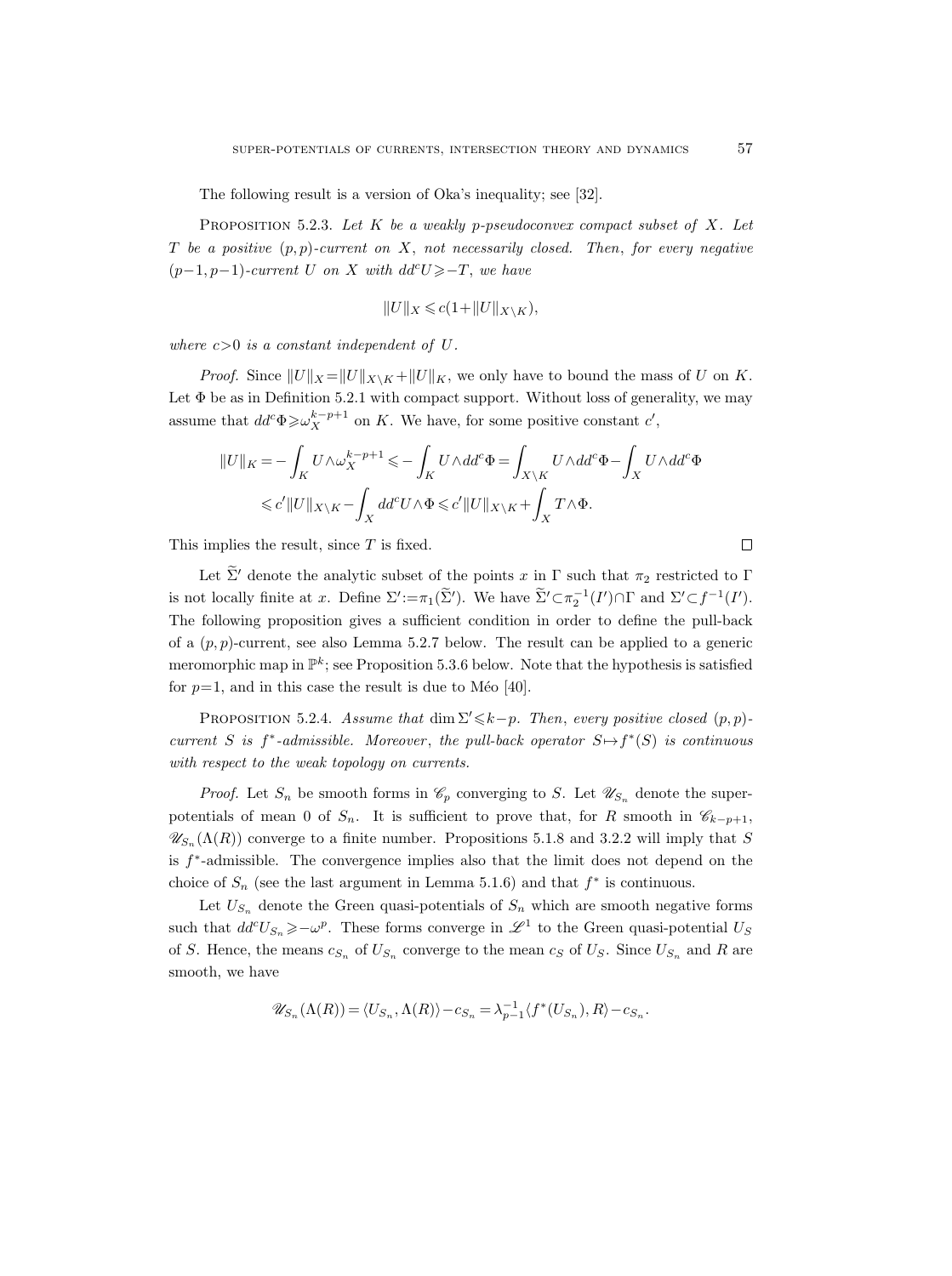So, it is enough to prove that  $f^*(U_{S_n})$  converge in the sense of currents.

The restriction of  $\pi_2$  to  $\Gamma\backslash\Sigma'$  is a finite map. Under this hypothesis, it was proved in [23] that  $\pi_2^*(U_{S_n}) \wedge [\Gamma]$  converge in  $\mathbb{P}^k \times \mathbb{P}^k$  outside  $\widetilde{\Sigma}'$ . It follows that  $f^*(U_{S_n})$  converge outside  $\Sigma'$ . Hence, the mass of  $f^*(U_{S_n})$  outside a small neighbourhood V of  $\Sigma'$  is bounded uniformly with respect to *n*. By Lemma 5.2.2,  $\Sigma'$  is weakly *p*-pseudoconvex in  $\mathbb{P}^k$ . Hence, since V is small,  $\overline{V}$  is also p-pseudoconvex. Using the fact that  $dd^c f^*(U_{S_n}) \geq -f^*(\omega^p)$ , Proposition 5.2.3 gives

$$
\|f^*(U_{S_n})\| \leqslant c(1+\|f^*(U_{S_n})\|_{\mathbb{P}^k \backslash V})
$$

with  $c>0$  independent of  $S_n$ . Therefore, the mass of  $f^*(U_{S_n})$  is bounded uniformly with respect to *n*. We can extract convergent subsequences from  $f^*(U_{S_n})$ . In order to prove the convergence of  $f^*(U_{S_n})$  in  $\mathbb{P}^k$ , it remains to check that the limit values U of  $f^*(U_{S_n})$ have no mass on  $\Sigma'$ .

Let W be a small open set in  $\mathbb{P}^k$ . Write  $f^*(\omega^p) = dd^c \Phi$  with  $\Phi$  negative on W. So,  $\Phi$  and  $U' := U + \Phi$  are negative currents with  $dd^c$  positive. Since the currents U and  $\Phi$  are of bidimension  $(k-p+1, k-p+1)$  and  $\dim \Sigma' \leq k-p$ , it follows from a result of Alessandrini–Bassanelli [2, Theorem 5.10] that  $\Phi$  and  $U'$  have no mass on  $\Sigma'$ . This implies the result.  $\Box$ 

Remark 5.2.5. Assume that dim  $\Sigma \leq k-p$ . The previous proof gives a definition of  $f^*(U<sub>S</sub>)$  which depends continuously on  $U<sub>S</sub>$ . The definition can be extended to negative currents U such that  $dd^cU$  is bounded below by a negative closed current of bounded mass. We still have that  $f^*(U)$  depends continuously on U.

PROPOSITION 5.2.6. Under the hypothesis of Proposition 5.2.4, if R is a current in  $\mathscr{C}_{k-p+1}$  with bounded (resp. continuous) super-potentials, then R is  $f_*$ -admissible and  $\Lambda(R)$  is a current in  $\mathscr{C}_{k-p+1}$  with bounded (resp. continuous) super-potentials.

*Proof.* Assume that the super-potentials of R are bounded. It is clear that R is  $f_*$ -admissible. Proposition 5.1.12 implies that  $\Lambda(R)$  admits a super-potential equal to  $\lambda_p \lambda_{p-1}^{-1} \mathscr{U}_R \circ L + \mathscr{U}_{\Lambda(\omega^{k-p+1})}$  on smooth  $S \in \mathscr{C}_p$ . The first term is bounded. By Proposition 5.2.4, it can be extended to a continuous function on  $\mathscr{C}_p$  if R has continuous superpotentials. So, it is sufficient to prove that the super-potential  $\mathscr{U}_{\Lambda(\omega^{k-p+1})}$  of mean 0 of  $\Lambda(\omega^{k-p+1})$  is continuous. Let  $U_S$  be the Green quasi-potential of S and  $c_S$  be its mean. Recall that  $U_S - c_S \omega^{p-1}$  is a quasi-potential of mean 0 of S and  $c_S$  depends continuously on  $S$ . For smooth  $S$ , we have

$$
\mathscr{U}_{\Lambda(\omega^{k-p+1})}(S)=\langle U_{S}-c_{S}\omega^{p-1}, \Lambda(\omega^{k-p+1})\rangle=\lambda_{p-1}^{-1}\langle f^{*}(U_{S})-c_{S}f^{*}(\omega^{p-1}), \omega^{k-p+1}\rangle.
$$

By Remark 5.2.5, the left-hand side can be extended continuously to S in  $\mathscr{C}_n$ . So,  $\mathscr{U}_{\Lambda(\omega^{k-p+1})}$  is continuous.  $\Box$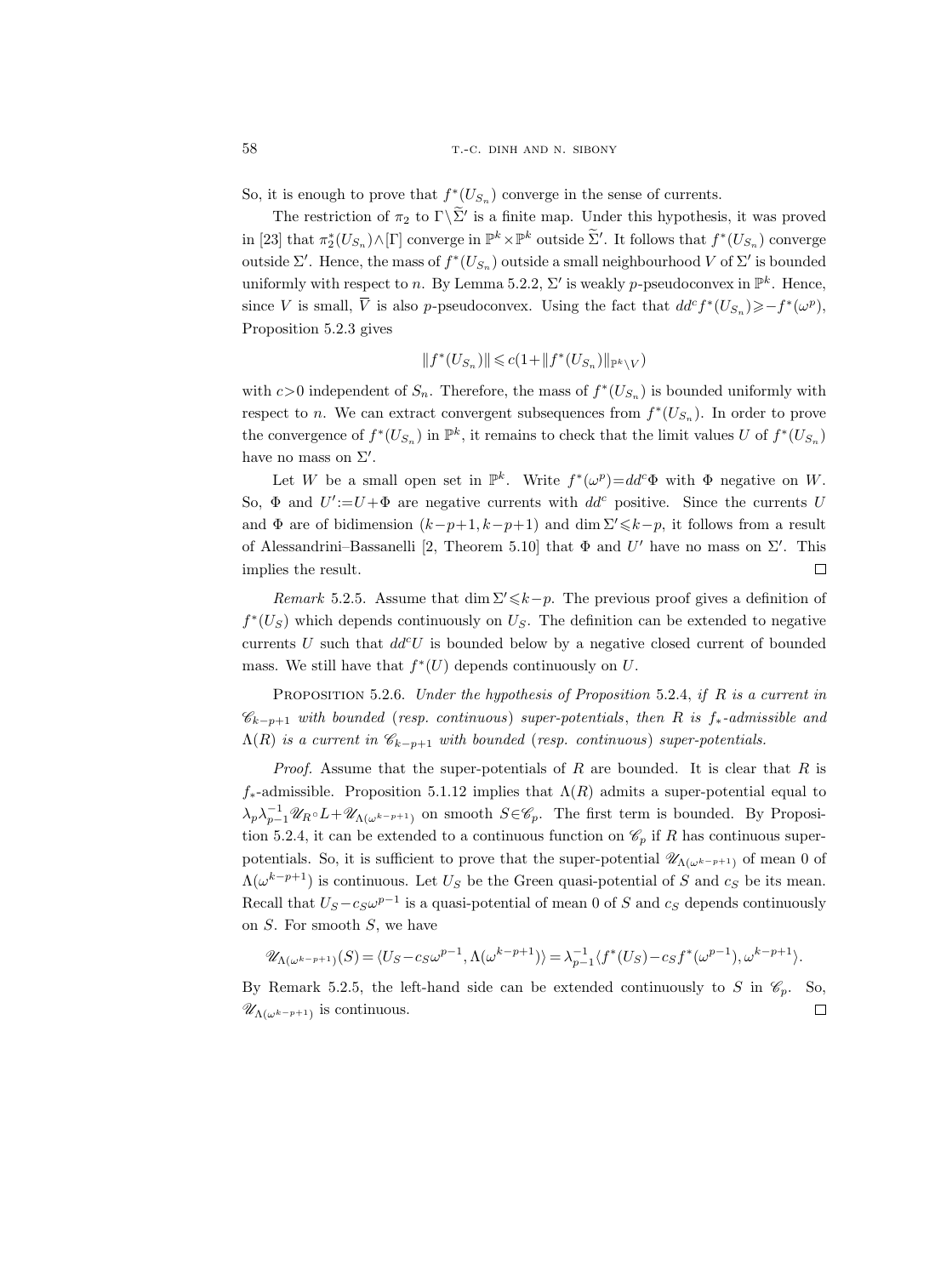If  $g: \mathbb{P}^k \to \mathbb{P}^k$  is a dominant meromorphic map, the composition  $g \circ f$  is well defined on a Zariski dense open set. We extend it as a meromorphic map by compactifying the graph. The *iterate of order* n of f is the map  $f^n := f \circ ... \circ f$  (*n* times). The inverse of  $f^n$ is denoted by  $f^{-n}$ . It should be distinguished from  $f^{-1} \circ ... \circ f^{-1}$ . Define  $I_n$ ,  $I'_n$  and  $\Sigma'_n$ as above for  $f^n$  instead of f. The following lemma will be useful in our dynamical study.

Lemma 5.2.7. The following conditions are equivalent:

- (1) dim  $\Sigma' \leq k-p$ ;
- (2) dim  $f^{-1}(A) \leq k-p$  for every analytic subset A of  $\mathbb{P}^k$  with dim  $A \leq k-p$ ;
- (3) dim  $\Sigma_n' \le k-p$  for every  $n \ge 1$ .

Proof. It is easy to check that (1) implies (2) and (3) implies (1). Suppose now that (2) holds. We prove that (1) is satisfied. If not, we can find an irreductible analytic subset A of I', of minimal dimension, such that  $\dim \pi_1(\pi_2^{-1}(A) \cap \tilde{\Sigma}') > k-p$ . The second condition in the lemma implies that dim  $A > k-p$ . Let  $\tilde{A}$  be an irreducible component of  $\pi_2^{-1}(A) \cap \widetilde{\Sigma}'$  such that  $A' := \pi_1(\widetilde{A})$  has dimension  $\gt k-p$ . By definition of  $\widetilde{\Sigma}'$ , we have dim  $\tilde{A}$ ≥dim  $A+1\geqslant k-p+2$ .

Choose a dense Zariski open set  $\Omega$  of  $\tilde{A}$  such that  $\pi_1: \Omega \to A'$  and  $\pi_2: \Omega \to A$  locally are submersions. Denote these maps by  $\tau_1$  and  $\tau_2$ . If H is a hypersurface of A then  $\widetilde{H} := \tau_2^{-1}(H)$  is a hypersurface of  $\Omega$ . It has dimension  $\geq k-p+1$ . The minimality of dim A implies that dim  $\tau_1(\widetilde{H})\leq k-p\leq \dim \widetilde{H}$ . Hence, the fibers of  $\tau_1$  are of positive dimension. Moreover,  $\tau_1(H)$  has positive codimension in A'. Therefore, since  $\tilde{H}$  is a hypersurface in  $\tilde{A}$ , it should be a union of components of the fibers of  $\tau_1$ . This holds for every H. Hence, the fibers of  $\tau_2$ , which can be obtained as intersections of such H, are unions of components of the fibers of  $\tau_1$ . The intersection of a fiber of  $\tau_1$  and a fiber of  $\tau_2$  contains at most one point. We deduce that  $\tau_1$  is locally finite, which is a contradiction.

Now, assume that (1) and (2) hold. It remains to check that  $\dim \Sigma_n' \leq k-p$  for  $n \geq 2$ . Using (2) inductively, we get that  $f^{-1} \circ ... \circ f^{-1}(\Sigma')$  has dimension  $\leq k-p$ . Observe that  $\Sigma_n'$  is the union of the components of dimension  $\geq 1$  in the fibers  $f^{-n}(x)$ . So,  $\Sigma_n'$  is contained in the union of  $f^{-1} \circ ... \circ f^{-1}(\Sigma')$ . This gives the result.  $\Box$ 

## 5.3. Green super-functions for algebraically stable maps

Consider a dominant meromorphic map f on  $\mathbb{P}^k$  of algebraic degree  $d \geq 2$  and the associated sets I, I',  $I_n$ ,  $I'_n$ ,  $\Sigma'$  and  $\Sigma'_n$  as in §5.1 and §5.2. Some results in this section can be easily extended to the case of correspondences, in particular to  $f^{-1}$  instead of f. Let  $\lambda_p$  denote the intermediate degree of order p of f and  $\lambda_p(f^n)$  the intermediate degree of order p of  $f^n$ . Note that  $\lambda_1(f)=d$ . We have the following elementary lemma; see [18] and [20] for a more general context.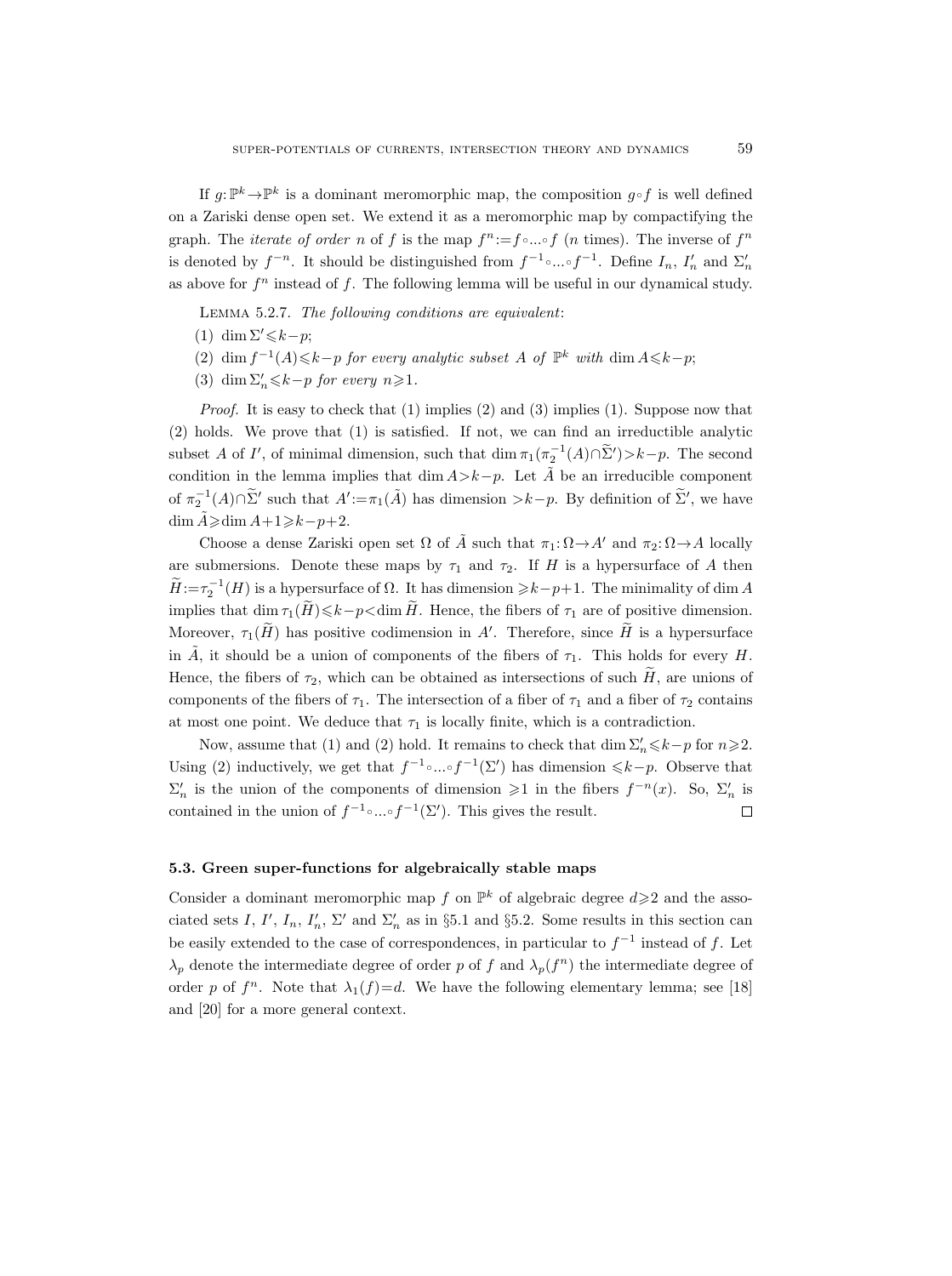LEMMA 5.3.1. The sequence of intermediate degrees  $\lambda_p(f^n)$  is sub-multiplicative, *i.e.*  $\lambda_p(f^{m+n}) \leq \lambda_p(f^m) \lambda_p(f^n)$ . We also have  $\lambda_{p+q}(f^n) \leq \lambda_p(f^n) \lambda_q(f^n)$  and  $\lambda_p(f^n) \leq d^{pn}$ .

*Proof.* Observe that  $(f^{m+n})^*(\omega^p)$  has no mass on analytic sets. Let  $S_j$  be smooth positive closed forms of mass  $\lambda_p(f^n)$  converging locally uniformly to  $(f^n)^*(\omega^p)$  on a Zariski open set. Then, the currents  $(f<sup>m</sup>)<sup>*</sup>(S<sub>j</sub>)$  are of mass  $\lambda_p(f<sup>m</sup>)\lambda_p(f<sup>n</sup>)$  and converge to  $(f^{m+n})^*(\omega^p)$  on a Zariski open set. If S is a limit of  $(f^m)^*(S_j)$  in  $\mathbb{P}^k$ , it is of mass  $\lambda_p(f^m)\lambda_p(f^n)$  and it satisfies  $S\geqslant (f^{m+n})^*(\omega^p)$ . Hence,  $||S|| \geqslant ||(f^{m+n})^*(\omega^p)||$ . The first inequality in the lemma follows.

In the same way, we approximate  $(f^n)^*(\omega^p)$  and  $(f^n)^*(\omega^q)$  locally uniformly on a suitable Zariski open set by smooth forms  $S_j$  and  $S'_j$ . If S is a limit current of  $S_j \wedge S'_j$ in  $\mathbb{P}^k$ , it satisfies  $S \geq (f^n)^*(\omega^{p+q})$ . This implies that  $\lambda_{p+q}(f^n) \leq \lambda_p(f^n)\lambda_q(f^n)$ . For  $p=1$ , the first assertion in the lemma implies that  $\lambda_1(f^p) \leq d^p$ . Applying the second inequality inductively for  $q=1$  gives  $\lambda_p(f^n) \leq d^{pn}$ .  $\Box$ 

The previous lemma implies that the limit

$$
d_p := \lim_{n \to \infty} \lambda_p(f^n)^{1/n} = \inf_n \lambda_p(f^n)^{1/n}
$$

exists. It is called the *dynamical degree of order p* of f. We have  $d_p \leq d^p$  for every p. The last dynamical degree  $d_k$  is also called the *topological degree* of f. It is equal to the number of points in a generic fiber of f, and we have  $\lambda_k(f^n) = d_k^n$ . In general,  $\lambda_p(f^n)$  is the degree of  $f^{-n}(H)$ , where H is a generic projective plane of codimension p. So,  $\lambda_p(f^n)$  is an integer. A result by Gromov [36, Theorem 1.6] implies that  $p \mapsto \log \lambda_p(f^n)$  is concave in p. It follows that  $p \mapsto \log d_p$  is also concave in p. If f is holomorphic, we have  $d_p = \lambda_p = d^p$ . If f is not holomorphic, it is easy to prove that  $d_k \langle d^k$ . Indeed, if a is the intersection of generic hyperplanes  $H_1, ..., H_k$ , then  $f^{-1}(a) \subset f^{-1}(H_1) \cap ... \cap f^{-1}(H_k) \setminus I$ . By Bézout's theorem, the last set has cardinal  $\leq d^k-1$  since all the hypersurfaces  $f^{-1}(H_j)$  contain I.

Definition 5.3.2. We say that f is algebraically p-stable if  $\lambda_p(f^n) = \lambda_p^n$  for every  $n \geq 1$ .

For such a map we have  $d_p = \lambda_p$ . For  $p=1$ , the algebraic 1-stability coincides with the notion introduced by Fornæss and the second author [44], i.e. no hypersurface is sent by  $f^n$  to I; see also [41] and Lemma 5.3.4 below.

LEMMA 5.3.3. Assume that dim  $\Sigma' \leq k-p$ . Then, f is algebraically p-stable if and only if  $(f^*)^n = (f^n)^*$  on  $\mathscr{C}_p$ .

*Proof.* Recall that, by Proposition 5.2.4 and Lemma 5.2.7,  $(f<sup>n</sup>)^*$  is well defined and is continuous on  $\mathscr{C}_p$ . If  $(f^*)^n = (f^n)^*$  on  $\mathscr{C}_p$ , it is clear that

$$
\lambda_p(f^n) = ||(f^n)^*(\omega^p)|| = ||(f^*)^n(\omega^p)|| = \lambda_p^n.
$$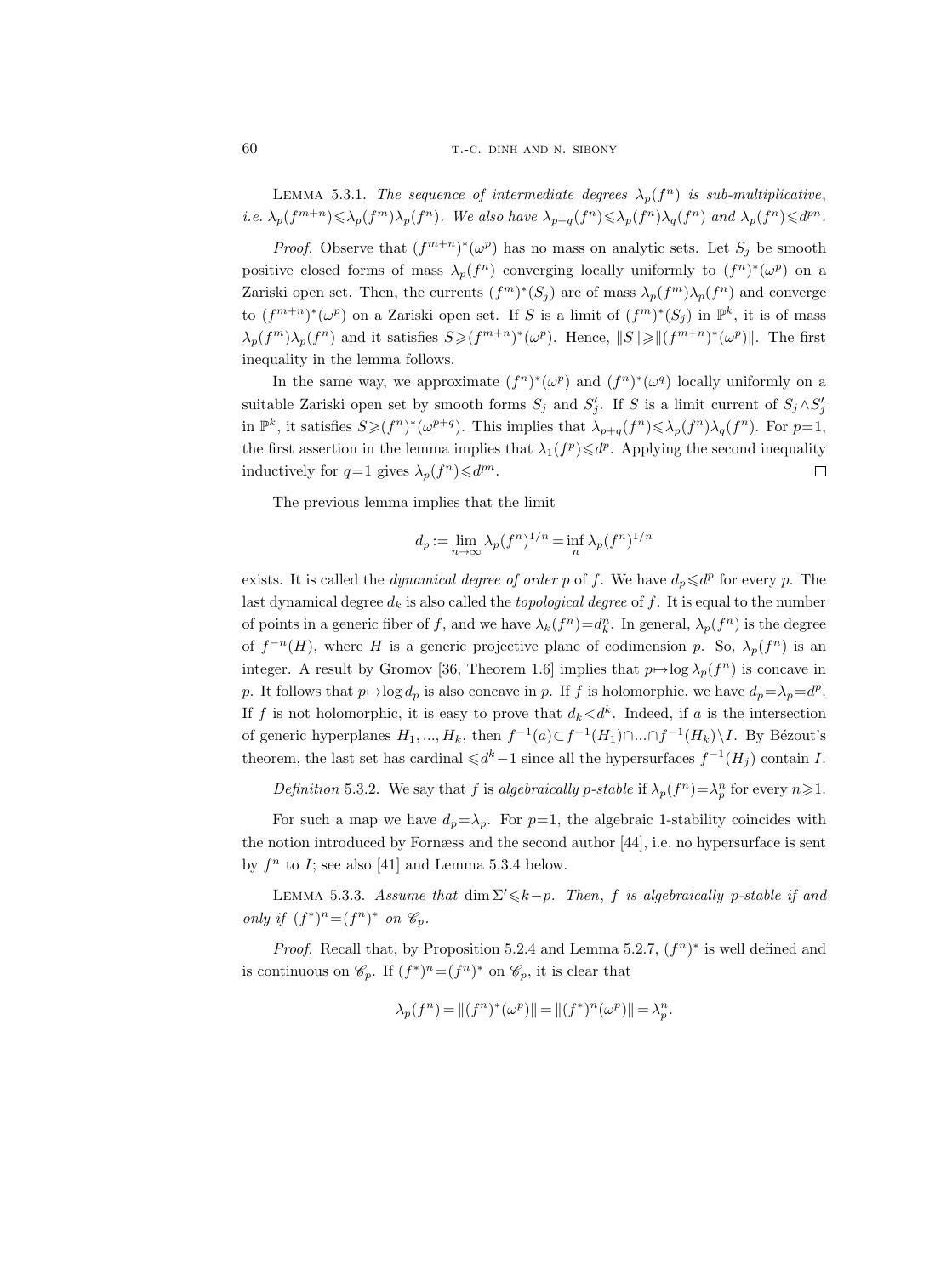Hence,  $f$  is algebraically  $p$ -stable. Conversely, by continuity, it is enough to prove the identity  $(f^*)^n = (f^n)^*$  on smooth forms S in  $\mathcal{C}_p$ . Observe that  $(f^*)^n(S) = (f^n)^*(S)$  on a Zariski dense open set V such that V,  $f(V)$ , ...,  $f^{n-1}(V)$  do not intersect I. As we observed after definition (5.1), since S is smooth,  $(f^n)^*(S)$  has no mass on analytic sets. So,  $(f^*)^n(S) \geq (f^n)^*(S)$ . When f is algebraically p-stable,  $(f^*)^n(S)$  and  $(f^n)^*(S)$  have mass  $\lambda_p^n$  and  $\lambda_p(f^n)$ , which are equal. It follows that  $(f^*)^n(S) = (f^n)^*(S)$ .  $\Box$ 

LEMMA 5.3.4. Assume that  $\dim \Sigma' \leq k-p$ . For every analytic subset  $A_0$  of  $\mathbb{P}^k$  of dimension k−p, define by induction  $A_n := f(A_{n-1} \setminus I)$ , and assume that  $A_n$  is not contained in I for every  $n \ge 0$ . Then, f is algebraically l-stable for  $l \le p$ .

*Proof.* It is enough to show that  $(f^*)^n(\omega^l) = (f^n)^*(\omega^l)$ . We have seen that the identity holds outside  $A:=I\cup f^{-1}(I)\cup...\cup (f^{-1})^n(I)$  and that  $(f^*)^n(\omega^l)\geq (f^n)^*(\omega^l)$ . The hypothesis implies that A is of dimension  $\langle k-p$ . Hence,  $(f^*)^n(\omega^l)$  has no mass on A because  $(f^*)^n(\omega^l)$  is of bidimension  $(k-l, k-l)$ . This completes the proof.  $\Box$ 

PROPOSITION 5.3.5. If dim  $\Sigma' < k-p$ , then f is algebraically l-stable for  $l \leq p$ . In particular, if f is finite, i.e.  $I' = \emptyset$ , then f is algebraically p-stable for every p.

*Proof.* When dim  $\Sigma' < k-p$ , Proposition 5.2.6, applied to l+1 instead of p, implies that  $(f_*)^n(\omega^{k-l})$  is well defined and has no mass on analytic sets. We deduce, as in Lemma 5.3.4, that  $(f_*)^n(\omega^{k-l}) = (f^n)_*(\omega^{k-l})$  and that f is algebraically l-stable.  $\Box$ 

Let f be a finite map. We have  $f^{-n} = f^{-1} \circ ... \circ f^{-1}$ , n times, therefore,

$$
I_n = I \cup f^{-1}(I) \cup \ldots \cup f^{-n+1}(I).
$$

So, the dimension of  $I_n$  is independent of n. It is not difficult to prove that  $d_p = d^p$ for  $p < k$ -dim I. Indeed, for such p, we have  $f^*(\omega^p) = f^*(\omega) \wedge ... \wedge f^*(\omega)$ , p times. The following proposition implies that generic maps in  $\mathscr{M}_d(\mathbb{P}^k)\setminus\mathscr{H}_d(\mathbb{P}^k)$  are algebraically p-stable.

PROPOSITION 5.3.6. The family of finite meromorphic maps of algebraic degree  $d \geqslant 2$ on  $\mathbb{P}^k$ , whose dynamical degrees  $d_s$  satisfy  $d_1 < ... < d_k$ , contains a Zariski dense open set of  $\mathscr{M}_d(\mathbb{P}^k)\backslash \mathscr{H}_d(\mathbb{P}^k)$ .

*Proof.* Let for simplicity  $\mathscr{M} := \mathscr{M}_d(\mathbb{P}^k) \setminus \mathscr{H}_d(\mathbb{P}^k)$  and recall that this is an irreducible hypersurface of  $\mathcal{M}_d(\mathbb{P}^k)$  [34]. We can easily check, using the coefficients of f, that the set  $\mathcal{M}'$  of maps f in  $\mathcal M$  which are finite and of (maximal) topological degree  $d^k-1$  is a Zariski open set in  $\mathcal M$ . For such a map, we have  $d_{k-1} \leq d^{k-1} \leq d_k$ , and since  $p \mapsto \log d_p$  is concave, we obtain  $d_1 < ... < d_k$ . It remains to check that  $\mathcal{M}'$  is not empty.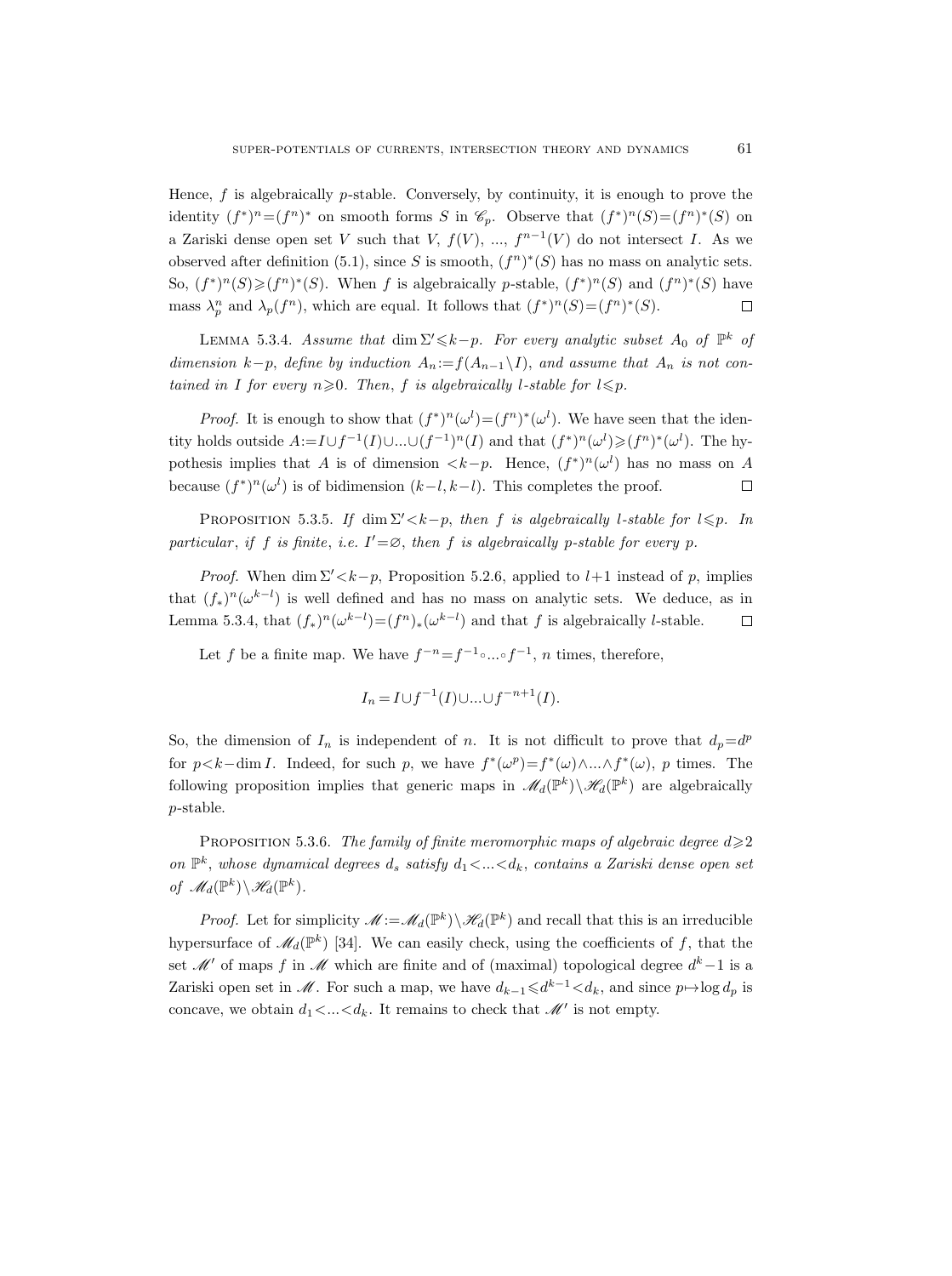Consider the map defined on homogeneous coordinates by

$$
f[z_0:\ldots:z_k]:=[z_0^{d-1}z_1:z_0^{d-1}z_2-z_1^d:\ldots:z_0^{d-1}z_k-z_{k-1}^d:z_0^{d-1}z_1-z_k^d].
$$

The indeterminacy set is the common zero set of the components of  $f$ . So,  $I$  contains only the point [1:0:...:0]. The map f is not holomorphic, hence  $d_k \leq d^k - 1$ . On the other hand, if t is a root of order  $d^k-1$  of the unity,  $[1:t:t^d; \dots:t^{d^{k-1}}]$  is sent to I by f. Hence,  $d_k = d^k - 1$ . We show that f is finite, i.e. I' is empty. If not, there is  $(a_0, ..., a_k) \neq 0$  in  $\mathbb{C}^{k+1}$  such that the equations

$$
z_0^{d-1}z_1 = a_0
$$
,  $z_0^{d-1}z_2 - z_1^d = a_1$ , ...,  $z_0^{d-1}z_1 - z_k^d = a_k$ 

define an algebraic set of positive dimension. Consider a sequence of solutions  $z^{(n)} =$  $(z_0^{(n)},...,z_k^{(n)})$  $\binom{n}{k}$  such that  $|z^{(n)}|$  tend to infinity and that  $z_j^{(n)}/|z^{(n)}|$  converge to some values  $x_j$ . We have  $|x|=1$  and

$$
x_0^{d-1}x_1 = 0
$$
,  $x_0^{d-1}x_2 - x_1^d = 0$ , ...,  $x_0^{d-1}x_1 - x_k^d = 0$ .

Hence,  $|x_0|=1$  and  $x_1=\ldots=x_k=0$ . Therefore, we may assume that  $z_0^{(n)}$  tends to infinity and is strictly large than the other  $z_j^{(n)}$ . Extracting a subsequence allows one to assume that for some index  $m \geq 1$ ,  $z_m^{(n)}$  is the largest coordinate between  $z_1^{(n)}$ , ...,  $z_k^{(n)}$  $\int_k^{(n)}$ . The equation  $z_0^{d-1}z_m-z_{m-1}^d=a_m$  implies that  $z_m^{(n)}\to 0$ . Hence,  $z_j^{(n)}\to 0$  for every  $j\geqslant 1$ . On the other hand, we deduce from the considered equations that  $z_k^d=a_0-a_k$ . So,  $a_k=a_0$ and  $z_k^{(n)}=0$ . Using the given equations and the fact that  $z_j^{(n)}\rightarrow 0$ , we obtain inductively that  $z_j^{(n)} = 0$  for  $j \geq 1$  and then  $a_j = 0$  for every  $j \geq 0$ . This is a contradiction.  $\Box$ 

THEOREM 5.3.7. Let  $f: \mathbb{P}^k \to \mathbb{P}^k$  be an algebraically p-stable meromorphic map of dynamical degrees  $d_s$  and let  $\Sigma'$  be as above. Assume that  $\dim \Sigma' \leq k-p$  and  $d_{p-1} < d_p$ . Let  $S_n$  be currents in  $\mathscr{C}_p$  and let  $\mathscr{U}_{S_n}$  be super-potentials of  $S_n$  such that

$$
\|\mathscr{U}_{S_n}\|_\infty = o\big(d_{p-1}^{-n}d_p^n\big).
$$

Then,  $d_p^{-n}(f^n)^*(S_n)$  H-converge to an  $f^*$ -invariant current T in  $\mathcal{C}_p$  which does not depend on  $S_n$ .

We call T the Green  $(p, p)$ -current associated with f. Set, for simplicity,  $L := d_p^{-1} f^*$ and  $\Lambda := d_{p-1}^{-1} f_*$ . Proposition 5.3.5 implies that f is algebraically  $(p-1)$ -stable. Hence,  $\lambda_{p-1} = d_{p-1} < d_p$ . We have seen that  $L: \mathscr{C}_p \to \mathscr{C}_p$  is continuous and  $L^n = d_p^{-n}(f^n)^*$  on  $\mathscr{C}_p$ . It follows that the convex set of  $f^*$ -invariant currents S in  $\mathscr{C}_p$  is not empty. Indeed, it contains all the limit values of the Cesàro means

$$
\frac{1}{N} \sum_{j=0}^{N-1} L^j(\omega^p).
$$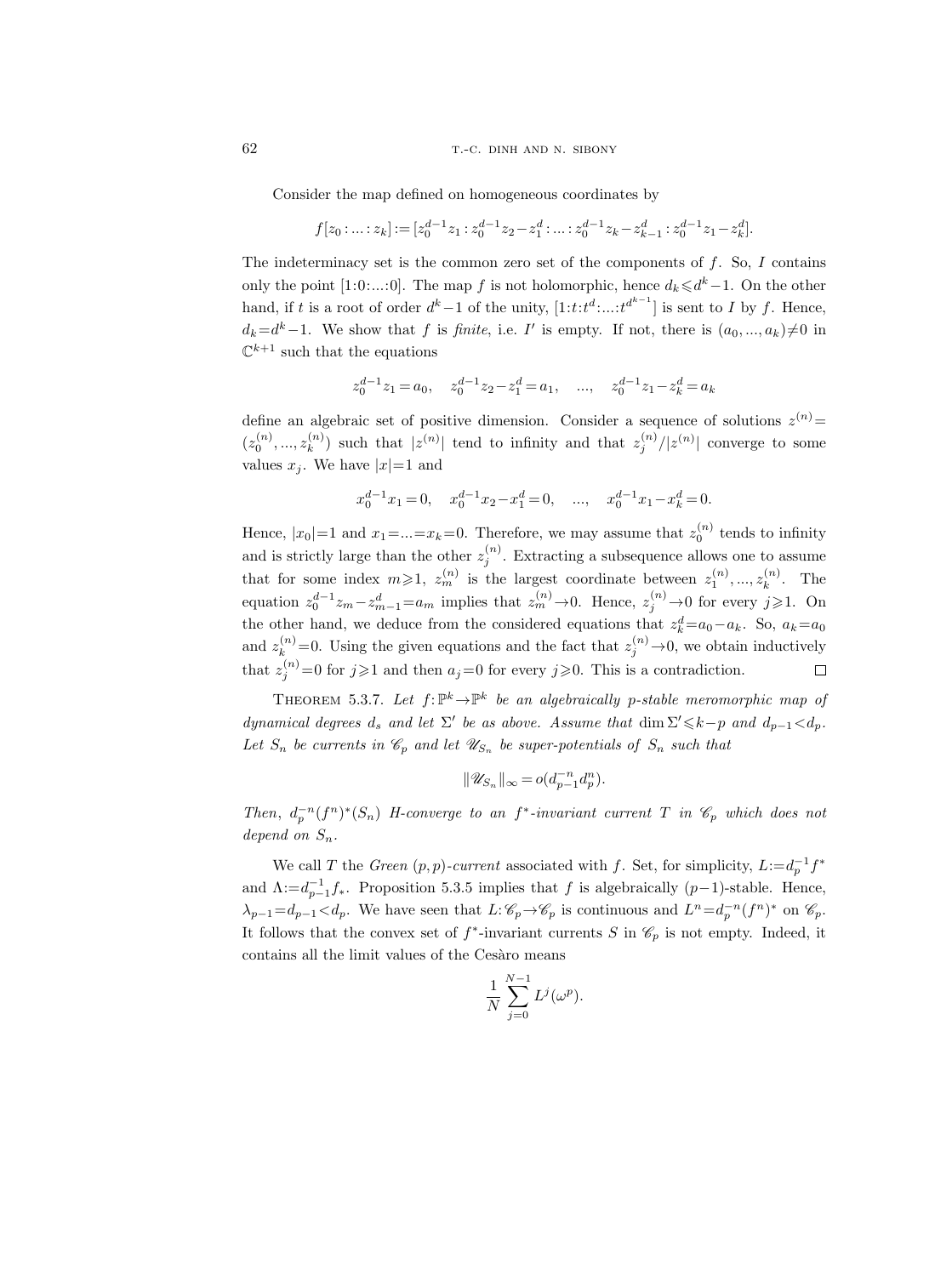Let  $\mathcal{C}_{k-p+1}^b$  denote the set of currents R in  $\mathcal{C}_{k-p+1}$  with bounded super-potentials. By Proposition 5.2.6, the operator  $\Lambda: \mathscr{C}_{k-p+1}^b \to \mathscr{C}_{k-p+1}^b$  is well defined. Consider a current S in  $\mathscr{C}_p$ , a super-potential  $\mathscr{U}_S$  of S and a negative super-potential  $\mathscr{U}_{L(\omega^p)}$  of  $L(\omega^p)$ .

LEMMA 5.3.8. The current  $L(S)$  admits a super-potential which is equal to

$$
d_{p-1}d_p^{-1}\mathscr{U}_S\!\circ\!\Lambda\!+\!\mathscr{U}_{L(\omega^p)}
$$

on  $\mathscr{C}^b_{k-p+1}$ . If  $S_0$  is an  $f^*$ -invariant current in  $\mathscr{C}_p$ , then it admits a super-potential  $\mathscr{U}_{S_0}$ satisfying  $\mathscr{U}_{S_0} = d_{p-1} d_p^{-1} \mathscr{U}_{S_0} \circ \Lambda + \mathscr{U}_{L(\omega^p)}$  on  $\mathscr{C}_{k-p+1}^b$ .

Proof. We prove the first assertion. By Proposition 5.1.8, we may assume that S is smooth. Moreover, there is a super-potential  $\mathscr{U}_{L(S)}$  of  $L(S)$  which is equal to  $d_{p-1}d_p^{-1}\mathscr{U}_S \circ \Lambda + \mathscr{U}_{L(\omega^p)}$  on smooth forms in  $\mathscr{C}_{k-p+1}$ . Consider a current R in  $\mathscr{C}_{k-p+1}^b$ and smooth forms  $R_n$  in  $\mathscr{C}_{k-p+1}$  H-converging to R. We have  $\mathscr{U}_{L(S)}(R_n) \to \mathscr{U}_{L(S)}(R)$  and  $\mathscr{U}_{L(\omega^p)}(R_n) \to \mathscr{U}_{L(\omega^p)}(R)$ . By Proposition 5.1.12,  $\Lambda(R_n) \to \Lambda(R)$ . Since  $\mathscr{U}_S$  is continuous, we deduce that  $\mathscr{U}_S(\Lambda(R_n)) \to \mathscr{U}_S(\Lambda(R))$ . Therefore,  $\mathscr{U}_{L(S)} = d_{p-1}d_p^{-1}\mathscr{U}_S \circ \Lambda + \mathscr{U}_{L(\omega^p)}$  at R.

For the second assertion, if  $\mathscr U$  is a super-potential of  $S_0$ , since  $L(S_0)=S_0$ , the first assertion implies that  $\mathscr{U}=d_{p-1}d_p^{-1}\mathscr{U}\circ\Lambda+\mathscr{U}_{L(\omega^p)}+c$  on  $\mathscr{C}_{k-p+1}^b$ , where c is a constant. The super-potential  $\mathscr{U}_{S_0} := \mathscr{U} - c d_p (d_p - d_{p-1})^{-1}$  satisfies the lemma. Here we use the property that  $d_p \neq d_{p-1}$ .  $\Box$ 

*Proof of Theorem* 5.3.7. Replacing  $\mathscr{U}_{S_n}$  by  $\mathscr{U}_{S_n} + ||\mathscr{U}_{S_n}||_{\infty}$  allows one to assume that  $\mathscr{U}_{S_n}$  are positive. We apply inductively Lemma 5.3.8 for  $S = L^{j}(S_n)$ . We obtain that  $L^{n}(S_n)$  admits a super-potential  $\mathscr{U}_{L^{n}(S_n)}$  satisfying

$$
\mathscr{U}_{L^n(S_n)} = d_{p-1}^n d_p^{-n} \mathscr{U}_{S_n} \circ \Lambda^n + \sum_{j=0}^{n-1} d_{p-1}^j d_p^{-j} \mathscr{U}_{L(\omega^p)} \circ \Lambda^j
$$

on  $\mathscr{C}_{k-p+1}^b$ . By hypothesis, the first term converges to 0. Since  $\mathscr{U}_{L(\omega^p)}$  is negative, the second term decreases to

$$
\mathscr{U}:=\sum_{j=0}^\infty d_{p-1}^j d_p^{-j}\mathscr{U}_{L(\omega^p)}\circ \Lambda^j.
$$

Hence,  $\mathscr{U}_{L^{n}(S_n)}$  converge pointwise in  $\mathscr{C}_{k-p+1}^b$  to  $\mathscr{U}$ . We show that  $\mathscr{U}$  is not identically  $-\infty$ . Let  $S_0$  be an f<sup>\*</sup>-invariant current in  $\mathscr{C}_p$  and  $\mathscr{U}_{S_0}$  be a super-potential as in Lemma 5.3.8. We have

$$
\mathscr{U}_{S_0} = d_{p-1} d_p^{-1} \mathscr{U}_{S_0} \circ \Lambda + \mathscr{U}_{L(\omega^p)}
$$

on  $\mathscr{C}_{k-p+1}^b$ . Iterating this identity gives

$$
\mathscr U_{S_0} = d_{p-1}^n d_p^{-n} \mathscr U_{S_0} \circ \Lambda^n + \sum_{j=0}^{n-1} d_{p-1}^j d_p^{-j} \mathscr U_{L(\omega^p)} \circ \Lambda^j.
$$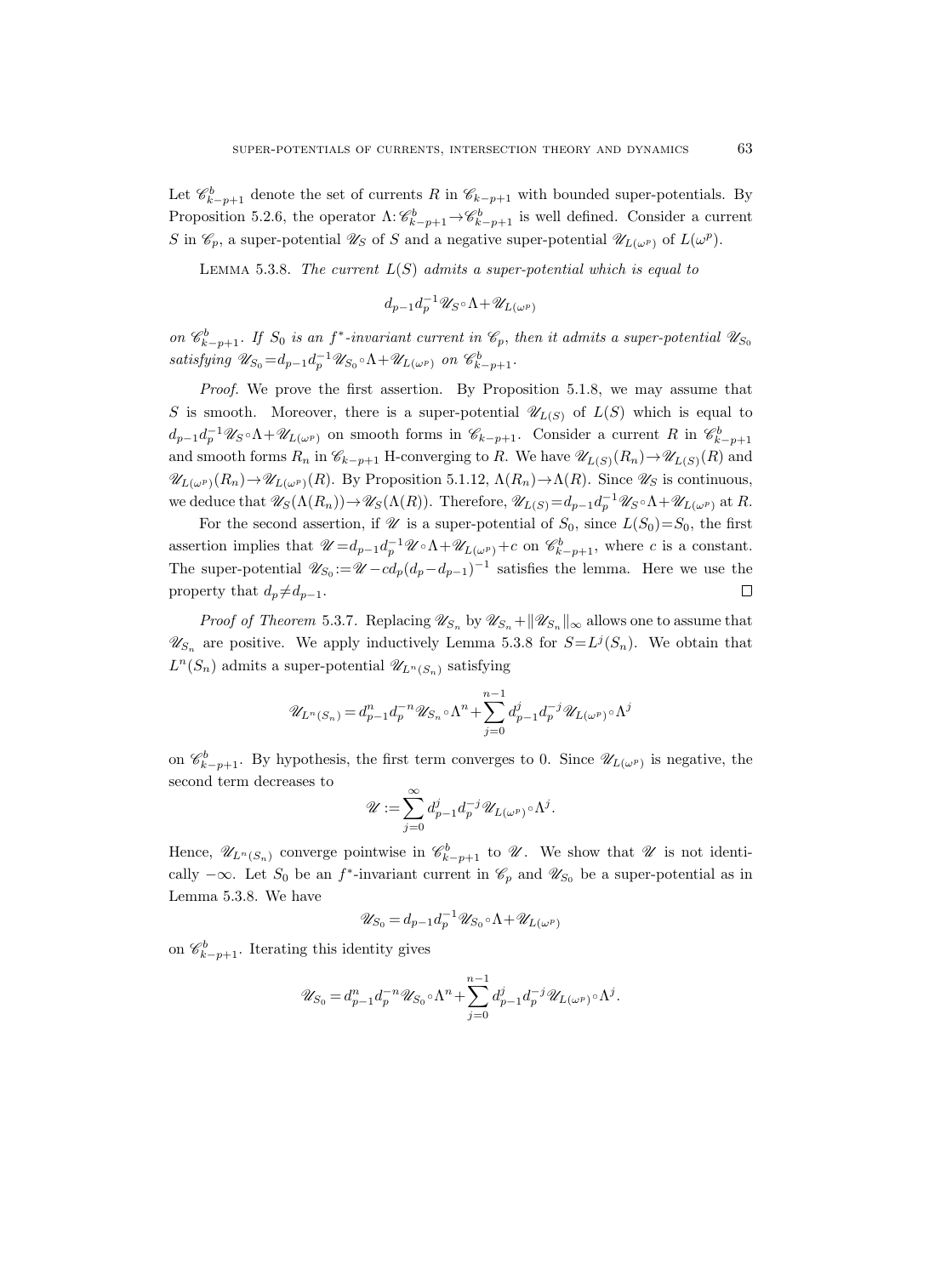Since  $\mathscr{U}_{S_0}$  is bounded from above and since  $d_{p-1} < d_p$ , letting  $n \to \infty$  gives  $\mathscr{U} \geq \mathscr{U}_{S_0}$ . So,  $\mathscr U$  is not identically  $-\infty$ .

We deduce from Propositions 3.1.9 and 3.2.6 that  $L^{n}(S_n)$  converge to a current T which admits a super-potential equal to  $\mathscr U$  on  $\mathscr C^b_{k-p+1}$ . The fact that  $\mathscr U$  does not depend on  $S_n$  implies that T is also independent of  $S_n$ . Because  $\mathscr{U}_{S_n}$  are positive, the convergence is in the Hartogs sense. We have

$$
L(T) = L\left(\lim_{n \to \infty} L^n(S_n)\right) = \lim_{n \to \infty} L^{n+1}(S_n) = T.
$$

Hence,  $T$  is  $f^*$ -invariant.

THEOREM 5.3.9. Let f be as in Theorem 5.3.7. Then, the Green  $(p, p)$ -current T of f is the most diffuse current in  $\mathscr{C}_p$  which is  $f^*$ -invariant. In particular, T is extremal in the convex set of  $f^*$ -invariant currents in  $\mathcal{C}_p$ .

*Proof.* We have seen in the proof of Theorem 5.3.7 that  $T$  admits a super-potential  $\mathscr{U}_T$  which is equal to  $\mathscr{U}$  on  $\mathscr{C}_{k-p+1}^b$ . It follows that

$$
\mathscr{U}_T = d_{p-1}d_p^{-1}\mathscr{U}_T \circ \Lambda + \mathscr{U}_{L(\omega^p)}
$$

on  $\mathscr{C}^b_{k-p+1}$ . It is clear that  $\mathscr{U}_T$  is the unique super-potential of T satisfying this identity. Let  $S_0$  and  $\mathscr{U}_{S_0}$  be as above. We have seen that  $\mathscr{U}_T \geq \mathscr{U}_{S_0}$  on  $\mathscr{C}_{k-p+1}^b$ . By Corollary 3.1.7, this inequality holds on  $\mathscr{C}_{k-p+1}$ . Hence, T is the most diffuse current in  $\mathscr{C}_p$  which is  $f^*$ invariant.

We now prove that T is extremal among  $f^*$ -invariant currents in  $\mathcal{C}_p$ . Assume that  $T = \frac{1}{2}(T_1 + T_2)$  with  $T_j$  in  $\mathscr{C}_p$  invariant under  $f^*$ . By Lemma 5.3.8, the  $T_j$  admit superpotentials  $\mathscr{U}_{T_j}$  such that

$$
\mathscr{U}_{T_j} = d_{p-1}d_p^{-1}\mathscr{U}_{T_j} \circ \Lambda + \mathscr{U}_{L(\omega^p)}
$$

on  $\mathscr{C}^b_{k-p+1}$ . This and the uniqueness of  $\mathscr{U}_T$  imply that  $\mathscr{U}_T = \frac{1}{2}(\mathscr{U}_{T_1} + \mathscr{U}_{T_2})$ . On the other hand, we have  $\mathscr{U}_T \geq \mathscr{U}_{T_j}$ . Hence,  $\mathscr{U}_T = \mathscr{U}_{T_j}$  and  $T_j = T$ . This completes the proof.  $\Box$ 

THEOREM 5.3.10. Let  $f: \mathbb{P}^k \to \mathbb{P}^k$  be a dominant meromorphic map of dynamical degrees  $d_s$  and  $\Sigma'$  be defined as above. Assume that dim  $\Sigma' \leq k-p$  and that  $d_p < d_{p-1}$ . Let  $R_n$  be currents in  $\mathscr{C}_{k-p+1}$  and  $\mathscr{U}_{R_n}$  be super-potentials of  $R_n$  such that

$$
\|\mathscr{U}_{R_n}\|_{\infty} = o((d_p + \varepsilon)^{-n} d_{p-1}^n)
$$

for some constant  $\varepsilon > 0$ . Then,  $d_{p-1}^{-n}(f^n)_*(R_n)$  H-converge to an  $f_*$ -invariant current  $T'$ in  $\mathscr{C}_{k-p+1}$  which does not depend on  $R_n$  and has continuous super-potentials.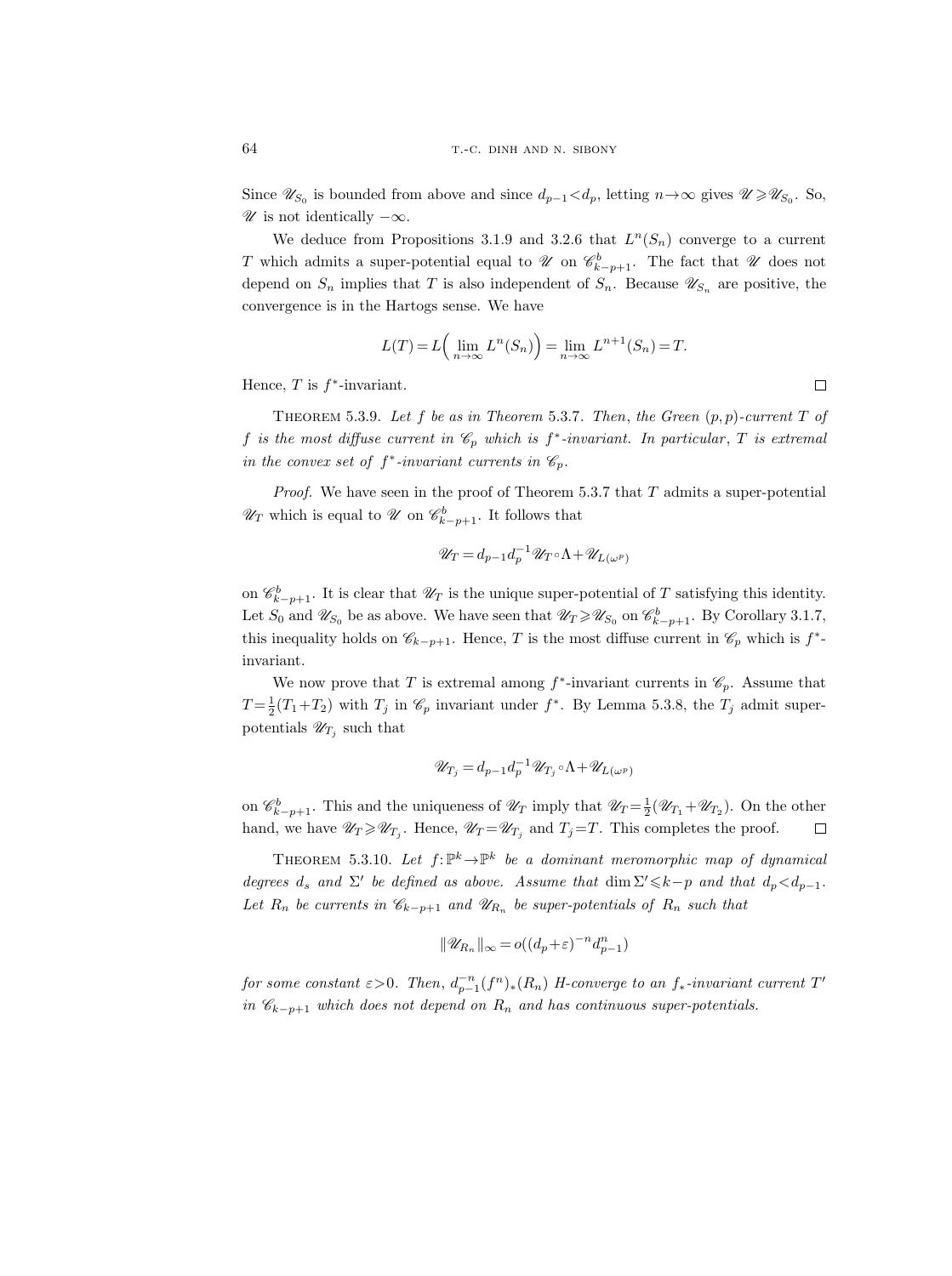*Proof.* Proposition 5.3.5 implies that f is algebraically  $(p-1)$ -stable. It follows that  $\lambda_{p-1} = d_{p-1}$ . By Proposition 5.2.6, the operator  $\Lambda: \mathscr{C}_{k-p+1}^b \to \mathscr{C}_{k-p+1}^b$  is well defined. By Proposition 5.2.4,  $L: \mathscr{C}_p \rightarrow \mathscr{C}_p$  is well defined and continuous, but we do not necessarily have  $L^n = d_p^{-n}(f^n)^*$ . Replacing f by an iterate  $f^N$ , allows one to assume that  $\lambda_p < d_{p-1}$ and  $\|\mathscr{U}_{R_n}\|_{\infty} = o(\lambda_p^{-n} d_{p-1}^n)$ . We may also assume that  $\mathscr{U}_{R_n}$  are positive. Let  $\mathscr{U}_{\Lambda(\omega^{k-p+1})}$ be a negative super-potential of  $\Lambda(\omega^{k-p+1})$ . By Proposition 5.2.6,  $\mathscr{U}_{\Lambda(\omega^{k-p+1})}$  is continuous. Proposition 5.1.12 implies that  $\Lambda^{n}(R_n)$  admits a super-potential which equals

$$
\lambda_p^n d_{p-1}^{-n} \mathscr{U}_{R_n} \circ L^n + \sum_{j=0}^{n-1} \lambda_p^j d_{p-1}^{-j} \mathscr{U}_{\Lambda(\omega^{k-p+1})} \circ L^j
$$

on smooth forms in  $\mathscr{C}_p$ . Letting  $n \to \infty$ , the first term tends to 0, the second term decreases to a continuous function on  $\mathscr{C}_p$ , since  $\mathscr{U}_{\Lambda(\omega^{k-p+1})}$  and L are continuous and  $\lambda_p < d_{p-1}$ . This function does not depend on  $R_n$ . We deduce that  $\Lambda^n(R_n)$  converge to a current  $T'$  which is independent of  $R_n$ . The convergence is in the Hartogs sense because  $\mathscr{U}_{R_n}$  are positive. Moreover, T' admits a super-potential  $\mathscr{U}_{T'}$  such that

$$
\mathscr{U}_{T'}:=\sum_{j=0}^\infty\lambda^j_p d_{p-1}^{-j}\mathscr{U}_{\Lambda(\omega^{k-p+1})}\!\circ\! L^j
$$

on smooth forms in  $\mathcal{C}_p$ . We have seen that the right-hand side defines a continuous function on  $\mathscr{C}_p$ . Hence,  $\mathscr{U}_{T'}$  is continuous and the last identity holds on  $\mathscr{C}_p$ . It follows from the convergence of  $\Lambda^{n}(R_{n})$  that  $T'$  is  $f_{*}$ -invariant.  $\Box$ 

THEOREM 5.3.11. Let f and T' be as in Theorem 5.3.10. Then, T' is the only  $f_*$ invariant current in  $\mathscr{C}_{k-p+1}$  which has bounded super-potentials. Moreover, it is extremal in the convex set of  $f_*$ -invariant currents in  $\mathscr{C}_{k-p+1}$ .

*Proof.* Let R be a current in  $\mathcal{C}_{k-p+1}$  with bounded super-potentials. Theorem 5.3.10 implies that  $\Lambda^n(R) \to T'$ . So, if R is  $f_*$ -invariant, then  $R=T'$ . This implies the first assertion. We deduce from this and Proposition  $3.3.4$  the extremality of  $T'$ .  $\Box$ 

# 5.4. Equidistribution problem for endomorphisms

Consider a holomorphic map  $f: \mathbb{P}^k \to \mathbb{P}^k$  of algebraic degree  $d \geq 2$ . Recall that  $f^*$  acts continuously on positive closed currents of any bidegree [23], [40]; see also §5.1 and §5.2. It is well known that  $d^{-n}(f^n)^*(\omega)$  converge to a positive closed  $(1,1)$ -current T with Hölder continuous quasi-potentials. One deduces from the intersection theory of currents that  $d^{-pn}(f^n)^*(\omega^p)$  converge to  $T^p$ ; see [29] and [44] for the first stages of the theory. The current  $T^p$  is the *Green current of order*  $p$  and its super-potentials are the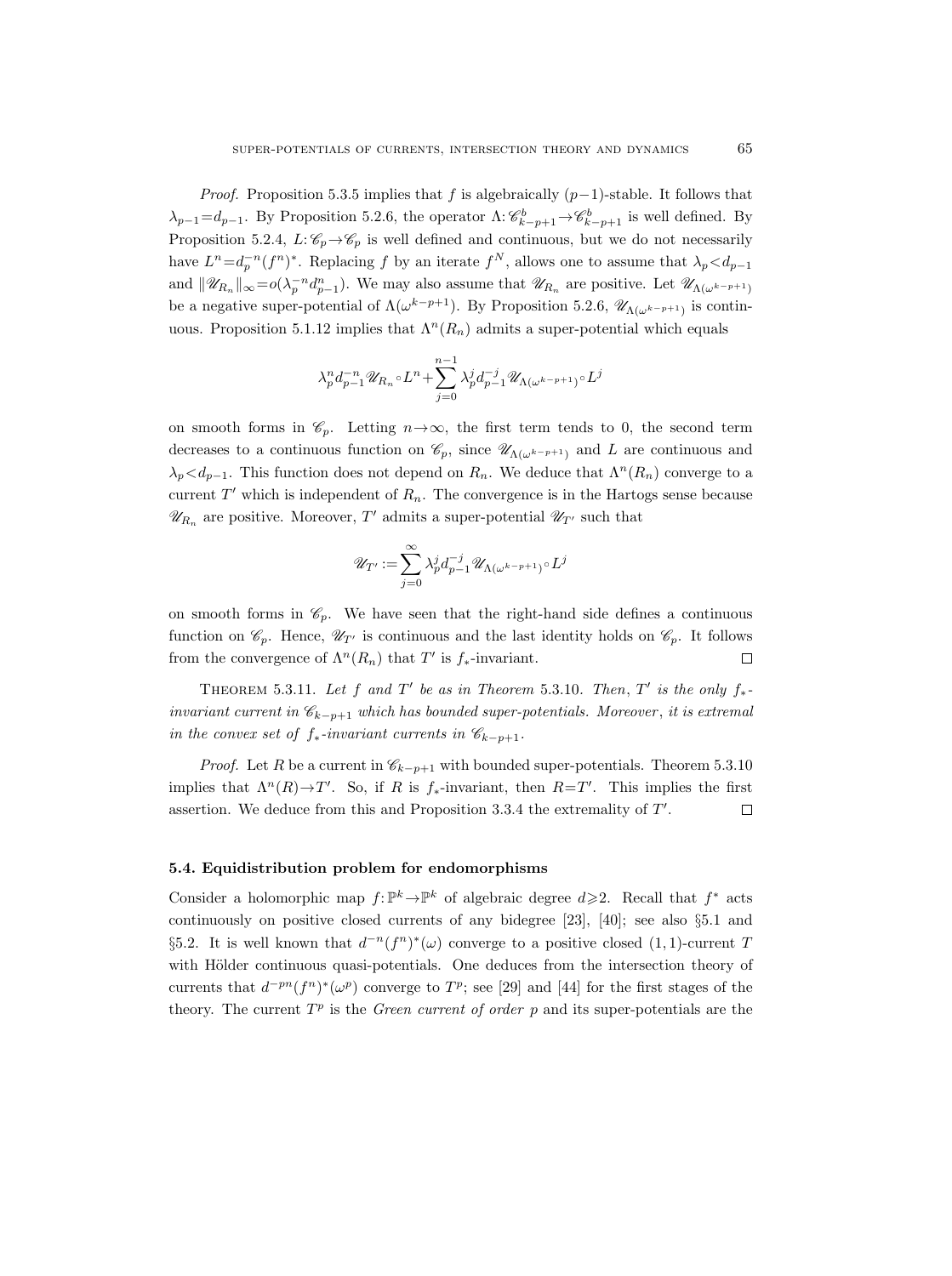Green super-functions of order p of f. In the following result, we give a new construction and new properties of  $T^p$ .

THEOREM 5.4.1. Let  $f: \mathbb{P}^k \to \mathbb{P}^k$  be a holomorphic map of algebraic degree  $d \geqslant 2$ . Then, the Green super-potentials of  $f$  are Hölder continuous. Moreover,  $T<sup>p</sup>$  is extremal in the convex set of  $f^*$ -invariant currents S in  $\mathcal{C}_p$ . If  $S_n$  are currents in  $\mathcal{C}_p$  of superpotentials  $\mathscr{U}_{S_n}$  such that  $\|\mathscr{U}_{S_n}\|_{\infty} = o(d^n)$ , then  $d^{-pn}(f^n)^*(S_n)$  H-converge to  $T^p$ .

We will see that the proof also gives that  $(f, R) \rightarrow \mathscr{U}_{T^p}(R)$  is locally Hölder continuous on  $\mathscr{H}_d(\mathbb{P}^k)\times\mathscr{C}_{k-p+1}$ . The following lemma is a special case of [19, Proposition 2.4]. For the reader's convenience, we here give the proof.

LEMMA 5.4.2. Let K be a metric space with finite diameter and  $\Lambda: K \rightarrow K$  be a Lipschitz map:  $\|\Lambda(a)-\Lambda(b)\|\leqslant A\|a-b\|$  with A>0. Let  $\mathcal U$  be an  $\alpha$ -Hölder continuous function on K. Then,  $\sum_{n=0}^{\infty} d^{-n} \mathscr{U} \circ \Lambda^n$  converges pointwise to a function which is  $\beta$ -Hölder continuous on K for every  $\beta$  such that  $\beta < \alpha$  and  $\beta \leq \log d/\log A$ .

*Proof.* Here,  $||a-b||$  denotes the distance between two points a and b in K. Since K has finite diameter (it is enough to assume that  $\mathscr U$  is bounded), it is sufficient to consider  $||a-b|| \ll 1$ . By hypothesis, there is a constant  $A' > 0$  such that  $|\mathcal{U}(a) - \mathcal{U}(b)| \leq A' ||a-b||^{\alpha}$ . Define  $A'' := ||\mathscr{U}||_{\infty}$ . Since K has finite diameter, A'' is finite. If N is an integer, we have

$$
\left| \sum_{n=0}^{\infty} d^{-n} \mathcal{U} \circ \Lambda^n(a) - \sum_{n=0}^{\infty} d^{-n} \mathcal{U} \circ \Lambda^n(b) \right|
$$
  
\n
$$
\leqslant \sum_{n=0}^{N} d^{-n} |\mathcal{U} \circ \Lambda^n(a) - \mathcal{U} \circ \Lambda^n(b)| + \sum_{n=N+1}^{\infty} d^{-n} |\mathcal{U} \circ \Lambda^n(a) - \mathcal{U} \circ \Lambda^n(b)|
$$
  
\n
$$
\leqslant A' \sum_{n=0}^{N} d^{-n} \|\Lambda^n(a) - \Lambda^n(b)\|^{\alpha} + 2A'' \sum_{n=N+1}^{\infty} d^{-n}
$$
  
\n
$$
\lesssim \|a - b\|^{\alpha} \sum_{n=0}^{N} d^{-n} A^{n\alpha} + d^{-N}.
$$

If  $A^{\alpha} \leq d$ , the last sum is of order at most equal to  $N||a-b||^{\alpha}+d^{-N}$ . For a given  $\beta$ ,  $0 < \beta < \alpha$ , choose  $N \simeq -\beta \log ||a - b|| / \log d$ . So, the last expression is  $\lesssim ||a - b||^{\beta}$ . In this case, the function is β-Hölder continuous for every  $0 < \beta < \alpha$ . When  $A^{\alpha} > d$ , the sum is  $\lesssim d^{-N} A^{N\alpha} \|a-b\|^{\alpha}+d^{-N}$ . If  $N \simeq -\log \|a-b\|/\log A$ , the last expression is  $\lesssim \|a-b\|^{\beta}$  with  $\beta := \log d / \log A$ . Therefore, the function is  $\beta$ -Hölder continuous.  $\Box$ 

Define  $L:=d^{-p}f^*$  and  $\Lambda:=d^{-p+1}f_*$ . Recall that  $L:\mathscr{C}_p\to\mathscr{C}_p$  and  $\Lambda:\mathscr{C}_{k-p+1}\to\mathscr{C}_{k-p+1}$ are well defined and continuous.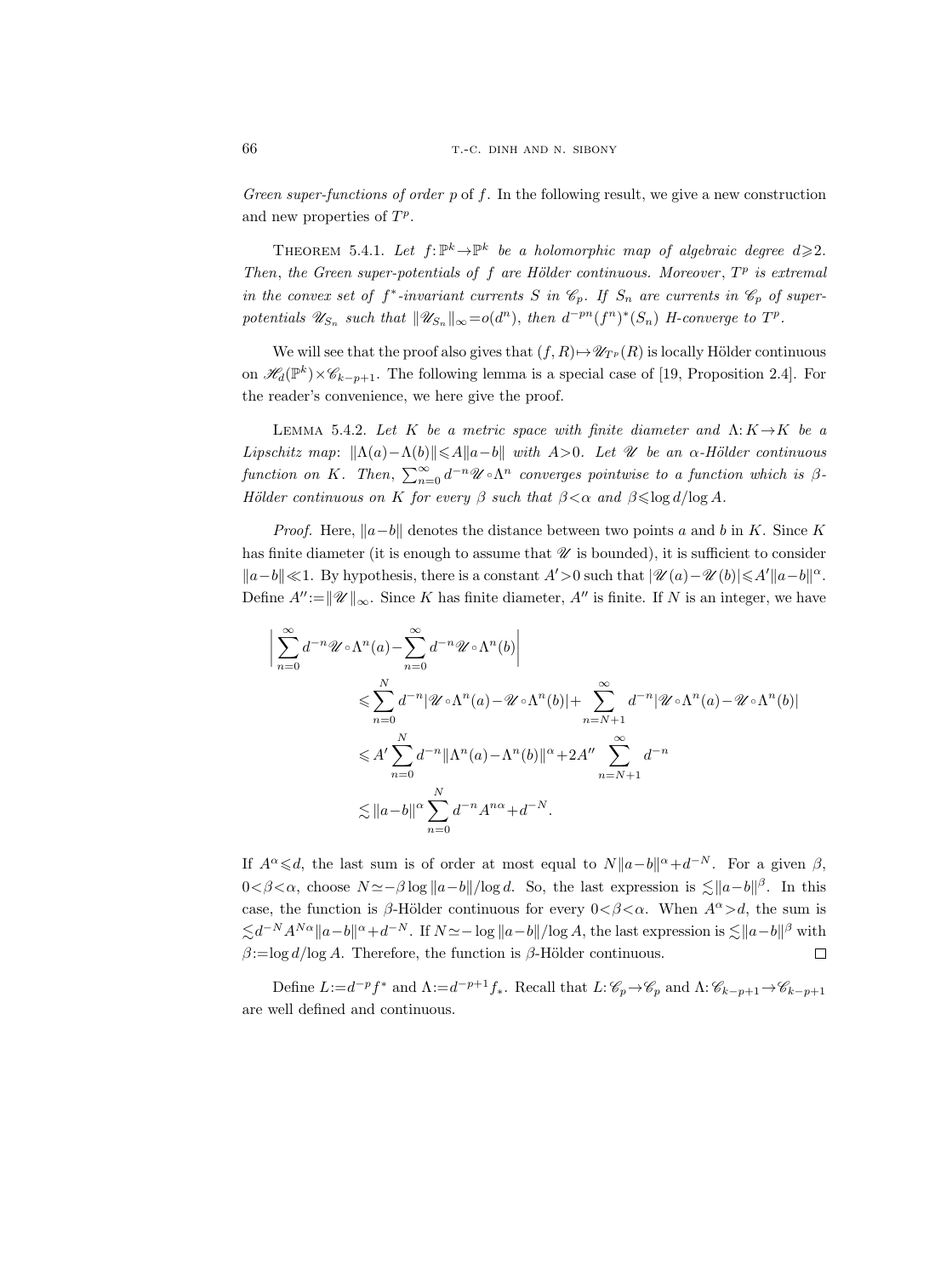LEMMA 5.4.3. The operator  $\Lambda$  is Lipschitz with respect to the distance  $dist_{\alpha}$  on  $\mathscr{C}_{k-p+1}$  for  $\alpha > 0$ .

*Proof.* If  $\Phi$  is a  $\mathscr{C}^{\alpha}$  test  $(p-1, p-1)$ -form such that  $\|\Phi\|_{\mathscr{C}^{\alpha}} \leq 1$ , it is clear that  $||f^*(\Phi)||_{\mathscr{C}^{\alpha}} \leq c_{\alpha}$  for a constant  $c_{\alpha} > 0$  independent of  $\Phi$ . If R and R' are currents in  $\mathscr{C}_{k-p+1}$ , we have

$$
|\langle \Lambda(R)-\Lambda(R'),\Phi\rangle|=|\langle R-R',d^{-p+1}f^*(\Phi)\rangle|\leqslant c_{\alpha}\operatorname{dist}_{\alpha}(R,R').
$$

The lemma follows. Observe that the estimates are locally uniform with respect to  $f \in \mathcal{H}_d(\mathbb{P}^k)$ .  $\Box$ 

*Proof of Theorem* 5.4.1. Theorems 5.3.7 and 5.3.9 imply that  $L^n(S_n)$  H-converge to a current  $T_p$  which does not depend on  $S_n$  and is extremal among  $f^*$ -invariant currents in  $\mathcal{C}_p$ . For  $S_n = \omega^p$  and  $\mathcal{U}_{S_n} = 0$ , the computation in those theorems shows that  $T_p$  admits a super-potential  $\mathscr{U}_{T_p}$  satisfying

$$
\mathscr U_{T_p}=\sum_{j=0}^\infty d^{-j}\mathscr U_{L(\omega^p)}\!\circ\!\Lambda^j
$$

on smooth forms in  $\mathscr{C}_{k-p+1}$ . Since  $L(\omega^p)$  is smooth,  $\mathscr{U}_{L(\omega^p)}$  is Lipschitz. By Lemmas 5.4.2 and 5.4.3, the latter sum defines a Hölder continuous function on  $\mathscr{C}_{k-p+1}$ . It follows that the last identity holds everywhere on  $\mathscr{C}_{k-p+1}$ . So,  $T_p$  has Hölder continuous superpotentials.

Let T denote the first Green current of f. So, T is the limit of  $d^{-n}(f^n)^*(\omega)$  in the Hartogs sense. By Theorem 4.2.10,  $d^{-pn}(f^n)^*(\omega^p)$  converge to  $T^p$ . Hence,  $T_p = T^p$ .

Here is one of our main applications of super-potentials.

THEOREM 5.4.4. There is a Zariski dense open set  $\mathscr{H}_d^*(\mathbb{P}^k)$  in  $\mathscr{H}_d(\mathbb{P}^k)$  such that, if f is in  $\mathscr{H}_d^*(\mathbb{P}^k)$ , then  $d^{-pn}(f^n)^*(S) \to T^p$  uniformly with respect to  $S \in \mathscr{C}_p$ . In particular, for f in  $\mathscr{H}_d^*(\mathbb{P}^k)$ ,  $T^p$  is the unique current in  $\mathscr{C}_p$  which is  $f^*$ -invariant.

The open set  $\mathscr{H}_d^*(\mathbb{P}^k)$  is given by the following lemma.

LEMMA 5.4.5. There is a Zariski dense open set  $\mathscr{H}_d^*(\mathbb{P}^k)$  in  $\mathscr{H}_d(\mathbb{P}^k)$  and an integer  $N \geqslant 1$  such that, if f is in  $\mathscr{H}_d^*(\mathbb{P}^k)$  and if  $\delta$  denotes the maximal multiplicity of  $f^N$  at a point in  $\mathbb{P}^k$ , then  $(20k^2\delta)^{8k} < d^N$ .

*Proof.* Fix an N large enough. Observe that the set  $\mathcal{H}_d^*(\mathbb{P}^k)$  of f satisfying the previous inequality is a Zariski open set in  $\mathscr{H}_d(\mathbb{P}^k)$ . We only have to construct such a map f in order to obtain the density of  $\mathscr{H}_d^*(\mathbb{P}^k)$ . Choose a rational map  $h: \mathbb{P}^1 \to \mathbb{P}^1$  of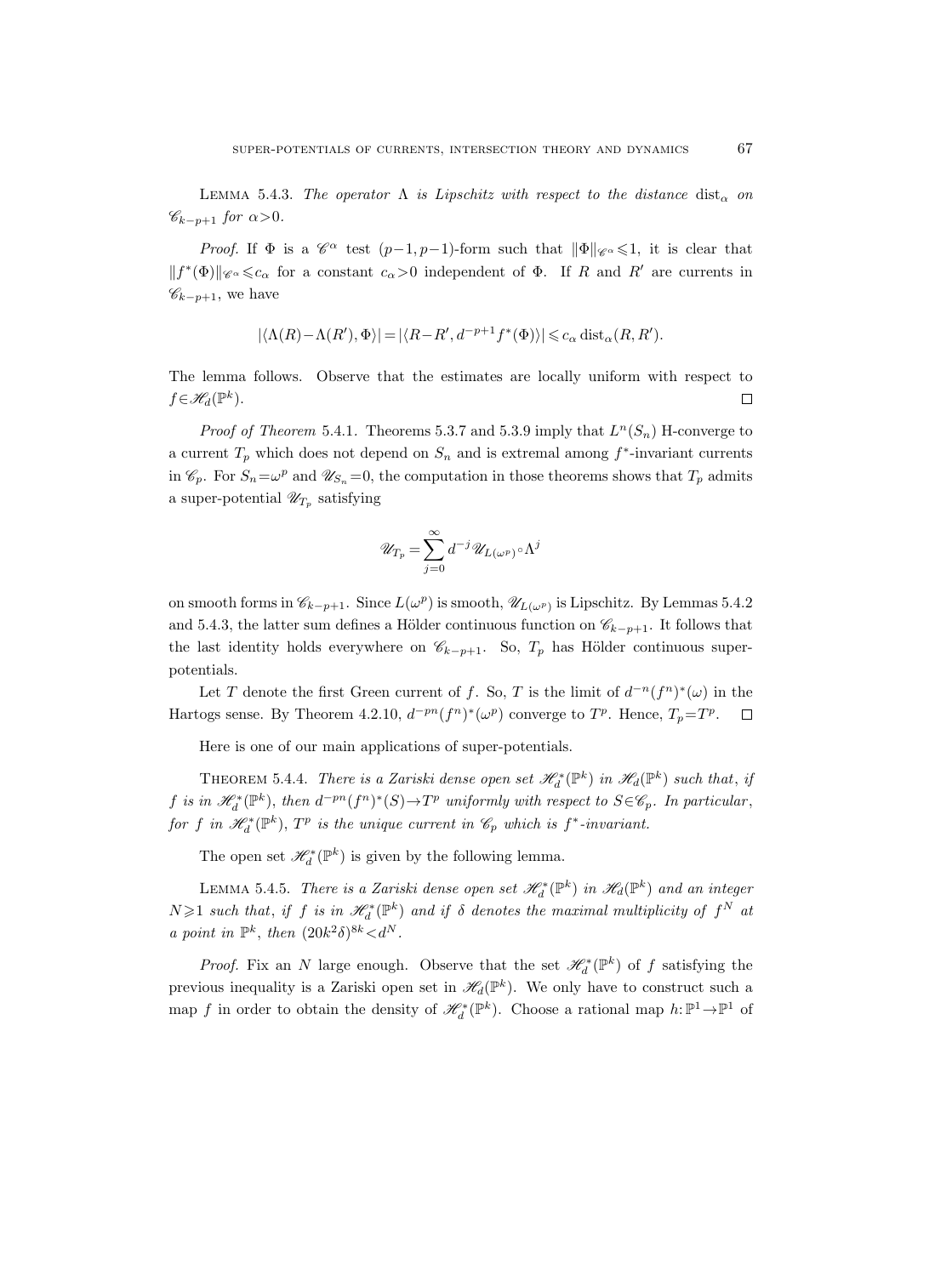degree  $d$  whose critical points are simple and have disjoint infinite orbits. Observe that the multiplicity of  $h^N$  at every point is at most equal to 2. We construct the map f using an idea of Ueda. Let  $\sigma_k$  denote the group of permutations of  $\{1, ..., k\}$ . It acts in a canonical way on  $\mathbb{P}^1 \times ... \times \mathbb{P}^1$ , k times. Using the symmetric functions on  $(x_1, ..., x_k) \in \mathbb{P}^1 \times ... \times \mathbb{P}^1$ , one shows that  $\mathbb{P}^1 \times ... \times \mathbb{P}^1$  divided by  $\sigma_k$  is isomorphic to  $\mathbb{P}^k$ . Let  $\pi: \mathbb{P}^1 \times ... \times \mathbb{P}^1 \to \mathbb{P}^k$ denote the canonical map. If  $\hat{f}$  is the endomorphism of  $\mathbb{P}^1 \times ... \times \mathbb{P}^1$ , k times, defined by  $\hat{f}(x_1, ..., x_k) := (h(x_1), ..., h(x_k)),$  then there is a holomorphic map  $f: \mathbb{P}^k \to \mathbb{P}^k$  of algebraic degree d such that  $f \circ \pi = \pi \circ \hat{f}$ . We also have  $f^N \circ \pi = \pi \circ \hat{f}^N$ . Consider a point x in  $\mathbb{P}^k$  and a point  $\hat{x}$  in  $\pi^{-1}(x)$ . The multiplicity of  $\hat{f}^N$  at  $\hat{x}$  is at most equal to  $2^k$ . It follows that the multiplicity of  $f^N$  at x is at most equal to  $2^k k!$ , since  $\pi$  has degree k!. Therefore,  $f$ satisfies the desired inequality if  $N$  is large enough.  $\Box$ 

Replacing f by  $f^N$ , one may assume that f satisfies the lemma for  $N=1$ . Let  $\delta$  be the maximal multiplicity of f at a point in  $\mathbb{P}^k$ . We introduce some notation. We call dynamical super-potential of S the function  $\mathscr{V}_S$  defined by

$$
\mathscr{V}_S := \mathscr{U}_S - \mathscr{U}_{T^p} - c_S, \quad \text{where} \quad c_S := \mathscr{U}_S(T^{k-p+1}) - \mathscr{U}_{T^p}(T^{k-p+1}),
$$

and  $\mathscr{U}_S$  and  $\mathscr{U}_{T^p}$  are the super-potentials of mean 0 of S and  $T^p$ . We also call dynamical Green quasi-potential of S the form

$$
V_S := U_S - U_{T^p} - (m_S - m_{T^p} + c_S)\omega^{p-1},
$$

where  $U_S$  and  $U_{T^p}$  are the Green quasi-potentials of S and  $T^p$ , and  $m_S$  and  $m_{T^p}$  their means.

LEMMA 5.4.6. We have  $\mathscr{V}_S(T^{k-p+1})=0$ ,  $\mathscr{V}_S(R)=\langle V_S, R \rangle$  for smooth R in  $\mathscr{C}_{k-p+1}$ , and  $\mathscr{V}_{L(S)}=d^{-1}\mathscr{V}_{S}\circ \Lambda$  on  $\mathscr{C}_{k-p+1}$ . Moreover,  $\mathscr{U}_{S}-\mathscr{V}_{S}$  is bounded by a constant independent of S.

*Proof.* It is clear that  $\mathscr{V}_S(T^{k-p+1})=0$ . Since  $T^{k-p+1}$  has bounded super-potentials, c<sub>S</sub> is bounded by a constant independent of S. Hence, as  $\mathscr{U}_{T}$ <sup>p</sup> is bounded,  $\mathscr{U}_{S}$  +  $\mathscr{V}_{S}$  is bounded by a constant independent of  $S$ . For smooth  $R$ , we have

$$
\langle V_S, R \rangle = (\langle U_S, R \rangle - m_S) - (\langle U_{T^p}, R \rangle - m_{T^p}) - c_S = \mathscr{U}_S(R) - \mathscr{U}_{T^p}(R) - c_S = \mathscr{V}_S(R).
$$

It remains to prove that  $\mathscr{V}_{L(S)} = d^{-1}\mathscr{V}_{S} \circ \Lambda$ . Since  $\Lambda(T^{k-p+1}) = T^{k-p+1}$ , we have  $\mathscr{V}_{L(S)} =$  $d^{-1}\mathscr{V}_{S}\circ \Lambda=0$  at  $T^{k-p+1}$ . Hence, we only have to show that  $\mathscr{V}_{L(S)}-d^{-1}\mathscr{V}_{S}\circ \Lambda$  is constant. By Proposition 5.1.8, we have

$$
\mathscr{U}_{L(S)} = d^{-1} \mathscr{U}_{S} \circ \Lambda + \mathscr{U}_{L(\omega^p)} + \text{const}
$$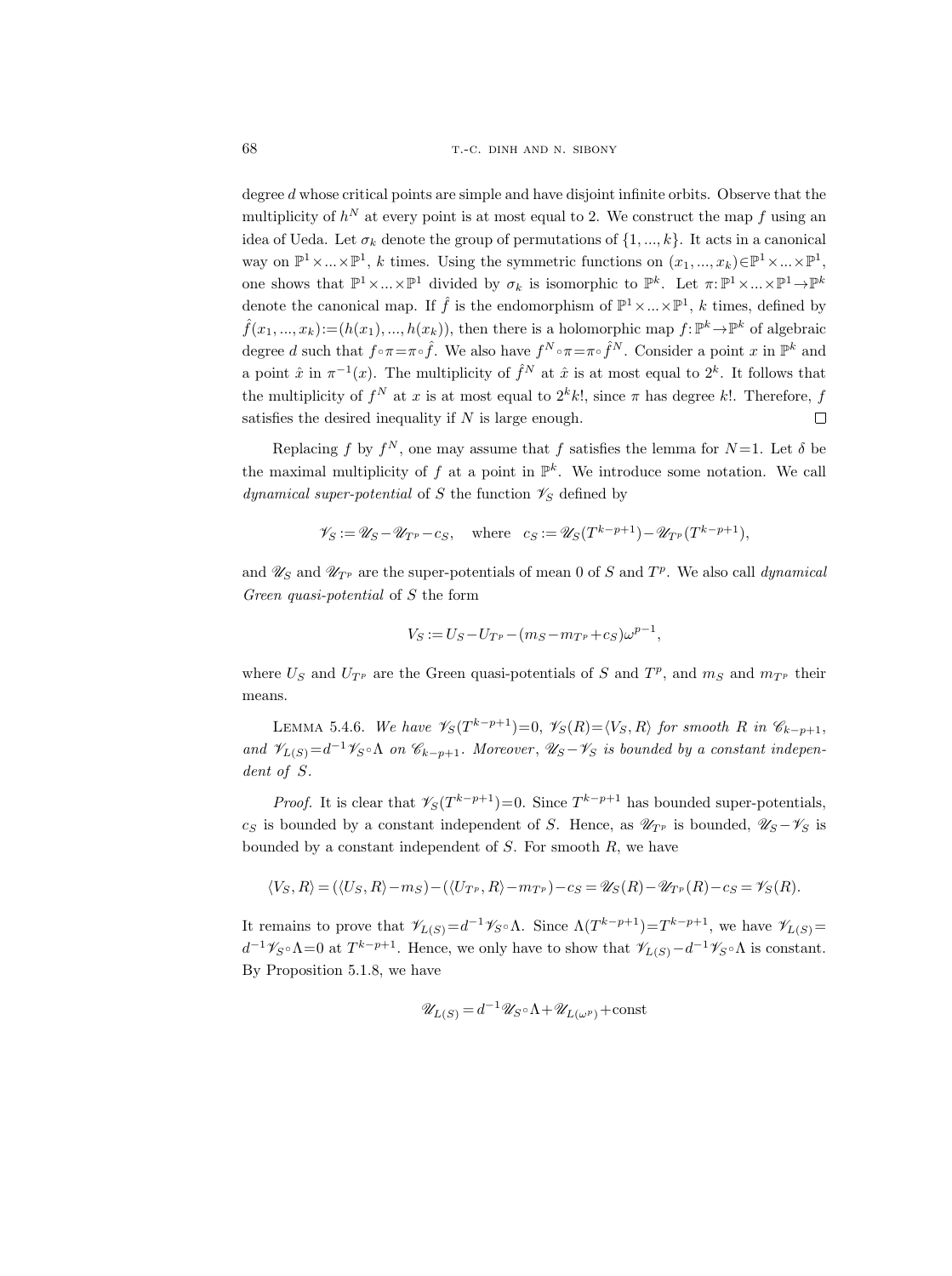and, since  $L(T^p) = T^p$ , this implies that

$$
\mathscr{U}_{T^p} = d^{-1} \mathscr{U}_{T^p} \circ \Lambda + \mathscr{U}_{L(\omega^p)} + \text{const.}
$$

It follows that

$$
\mathscr{V}_{L(S)} = d^{-1}\mathscr{U}_{S} \circ \Lambda - d^{-1}\mathscr{U}_{T^p} \circ \Lambda + \text{const.}
$$

So,  $\mathscr{V}_{L(S)}-d^{-1}\mathscr{V}_{S}\circ\Lambda$  is constant.

LEMMA 5.4.7. Let  $W_{\varepsilon}$  be the  $\varepsilon$ -neighbourhood of the set P of critical values of f and  $W_{\varepsilon}^{c}$  be the complement of  $W_{\varepsilon}$  with  $0<\varepsilon\ll1$ . There is a constant  $c>0$  independent of  $\varepsilon$  such that, for smooth R in  $\mathscr{C}_{k-p+1}$  and for  $0<\varepsilon' \ll \varepsilon$ , we have

$$
\|\Lambda(R)_{\varepsilon'} - \Lambda(R)\|_{\infty, W_{\varepsilon}^c} \leqslant c \|R\|_{\mathscr{C}^1} \varepsilon^{-5k} \varepsilon',
$$

where  $\Lambda(R)_{\varepsilon}$  is the  $\varepsilon'$ -regularization of  $\Lambda(R)$ ; see Remark 2.1.7 for the terminology.

*Proof.* Let  $B_{\varepsilon}$  be the ball of radius  $\varepsilon$  centered at a given point a of  $W_{\varepsilon}^{c}$ . Since  $B_{\varepsilon}$ does not intersect P, f admits  $d^k$  inverse branches on  $B_\varepsilon$ . More precisely, there are  $d^k$ injective holomorphic maps  $g_j: B_\varepsilon \to \mathbb{P}^k$  such that  $f \circ g_j = \text{id}$  on  $B_\varepsilon$ . Observe that, since f is finite, when the diameter of a ball B tends to 0, the connected components of  $f^{-1}(B)$ tend to single points. So,  $g_j(B_\varepsilon)$  have small size. Using Cauchy's integral, it is easy to check that all the derivatives of order n of  $g_j$  on  $B_{\varepsilon/2}$  are  $\lesssim \varepsilon^{-n}$ . On  $B_{\varepsilon}$ , we have

$$
\Lambda(R) = d^{-p+1} \sum_{j=1}^{d^k} g_j^*(R).
$$

For fixed local real coordinates  $(x_1, ..., x_{2k})$ , R is a combination with smooth coefficients of  $dx_{j_1} \wedge ... \wedge dx_{j_{2k-2p+2}}$ . Hence, the estimate on the derivatives of  $g_j$  implies that

$$
\|g_j^*(R)\|_{\mathscr{C}^1(B_{\varepsilon/2})} \lesssim \|R\|_{\mathscr{C}^1} \varepsilon^{-2k+2p-3} \lesssim \|R\|_{\mathscr{C}^1} \varepsilon^{-5k}.
$$

It follows that

$$
\|\Lambda(R)\|_{\mathscr{C}^1(W^c_{\varepsilon/2})} \lesssim \|R\|_{\mathscr{C}^1} \varepsilon^{-5k}.
$$

Let  $\tau$  be an automorphism of  $\mathbb{P}^k$  close enough to the identity. Lemma 2.1.8 implies that

$$
\|\tau_*(\Lambda(R)) - \Lambda(R)\|_{\infty, W^c_{\varepsilon}} \lesssim \|R\|_{\mathscr{C}^1} \varepsilon^{-5k} \text{ dist}(\tau, \text{id}).
$$

We then deduce the desired estimate from the definition of  $\Lambda(R)_{\varepsilon}$ .

 $\Box$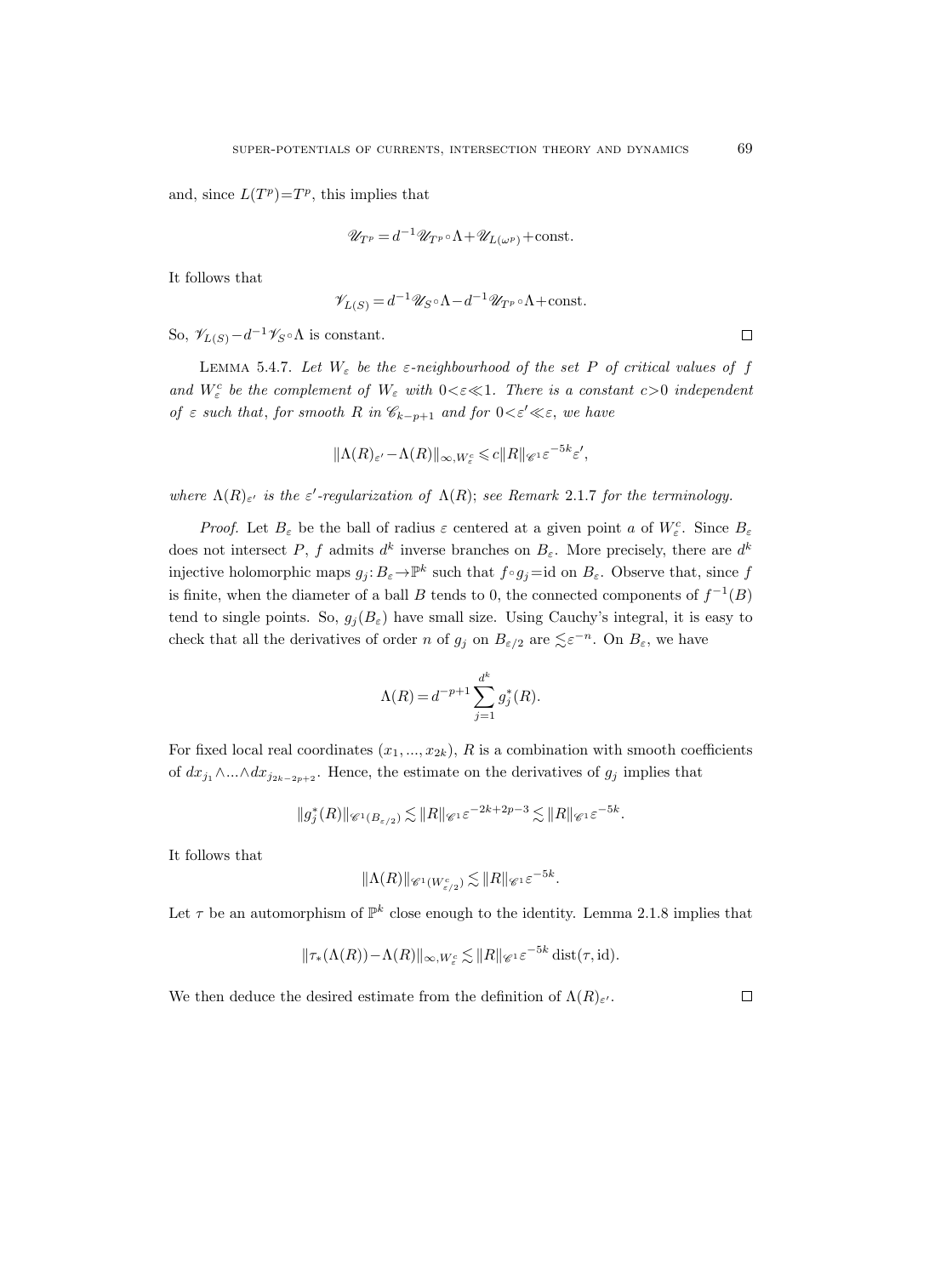LEMMA 5.4.8. The quasi-potentials of  $f_*(\omega)$  are  $\delta^{-1}$ -Hölder continuous.

*Proof.* Let B be a small ball in  $\mathbb{P}^k$ . The inverse image  $f^{-1}(B)$  of B is a union of small open sets. Hence, there is a smooth psh function u on  $f^{-1}(B)$  such that  $\omega = dd^c u$ there. Define the function  $v$  on  $B$  by

$$
v(z) := \sum_{w \in f^{-1}(z)} u(w),
$$

where the points in  $f^{-1}(z)$  are repeated according to their multiplicity. It is clear that v is continuous and  $dd^c v = f_*(\omega)$ . We only have to show that v is  $\delta^{-1}$ -Hölder continuous. Recall that the multiplicity of f at every point is  $\leq \delta$ . By Lojasiewicz's inequality [24, Lemma 4.3, we can write, for z and  $z'$  in B,

$$
f^{-1}(z) = \{w_1, ..., w_{d^k}\}\
$$
 and  $f^{-1}(z') = \{w'_1, ..., w'_{d^k}\},\$ 

so that  $dist_{\text{FS}}(w_j, w'_j) \lesssim \text{dist}_{\text{FS}}(z, z')^{\delta^{-1}}$ . Hence,

$$
|v(z)-v(z')|\leq d^k||u||_{\mathscr{C}^1}\max{\rm dist}_{\rm FS}(w_j,w_j')\lesssim {\rm dist}_{\rm FS}(z,z')^{\delta^{-1}}.
$$

This implies the lemma.

LEMMA 5.4.9. Let  $P$  denote the set of critical values of  $f$  as above. If  $R$  is smooth, then  $\mathscr{V}_S(\Lambda(R)) = \langle V_S, \Lambda(R) \rangle_{\mathbb{P}^k \setminus P}$ .

*Proof.* Observe that  $\Lambda(R)$  is smooth outside P. We will show that

$$
\mathscr{U}_S(\Lambda(R)) = \langle U_S, \Lambda(R) \rangle_{\mathbb{P}^k \setminus P} - m_S.
$$

This and the same identity for  $T^p$  imply the result. Since  $R \leq c\omega^{k-p+1}$  for a constant  $c>0$ , we have

$$
\Lambda(R)\leqslant cd^{1-p}f_*(\omega^{k-p+1})\leqslant cd^{1-p}[f_*(\omega)]^{k-p+1}.
$$

Lemma 5.4.8 and Proposition 2.3.6 imply that, when  $\theta \rightarrow 0$ ,  $\langle U_{S_{\theta}}, \Lambda(R) \rangle_{\mathbb{P}^k \setminus P}$  converge to  $\langle U_s, \Lambda(R) \rangle_{\mathbb{P}^k \setminus P}$ . So, it is enough to consider the case where S is smooth. In this case,  $U<sub>S</sub>$  is smooth. Since  $\Lambda(R)$  has no mass on P, we have

$$
\langle U_S, \Lambda(R) \rangle_{\mathbb{P}^k \setminus P} - m_S = \langle U_S, \Lambda(R) \rangle - m_S = \mathscr{U}_S(\Lambda(R)).
$$

This completes the proof.

 $\Box$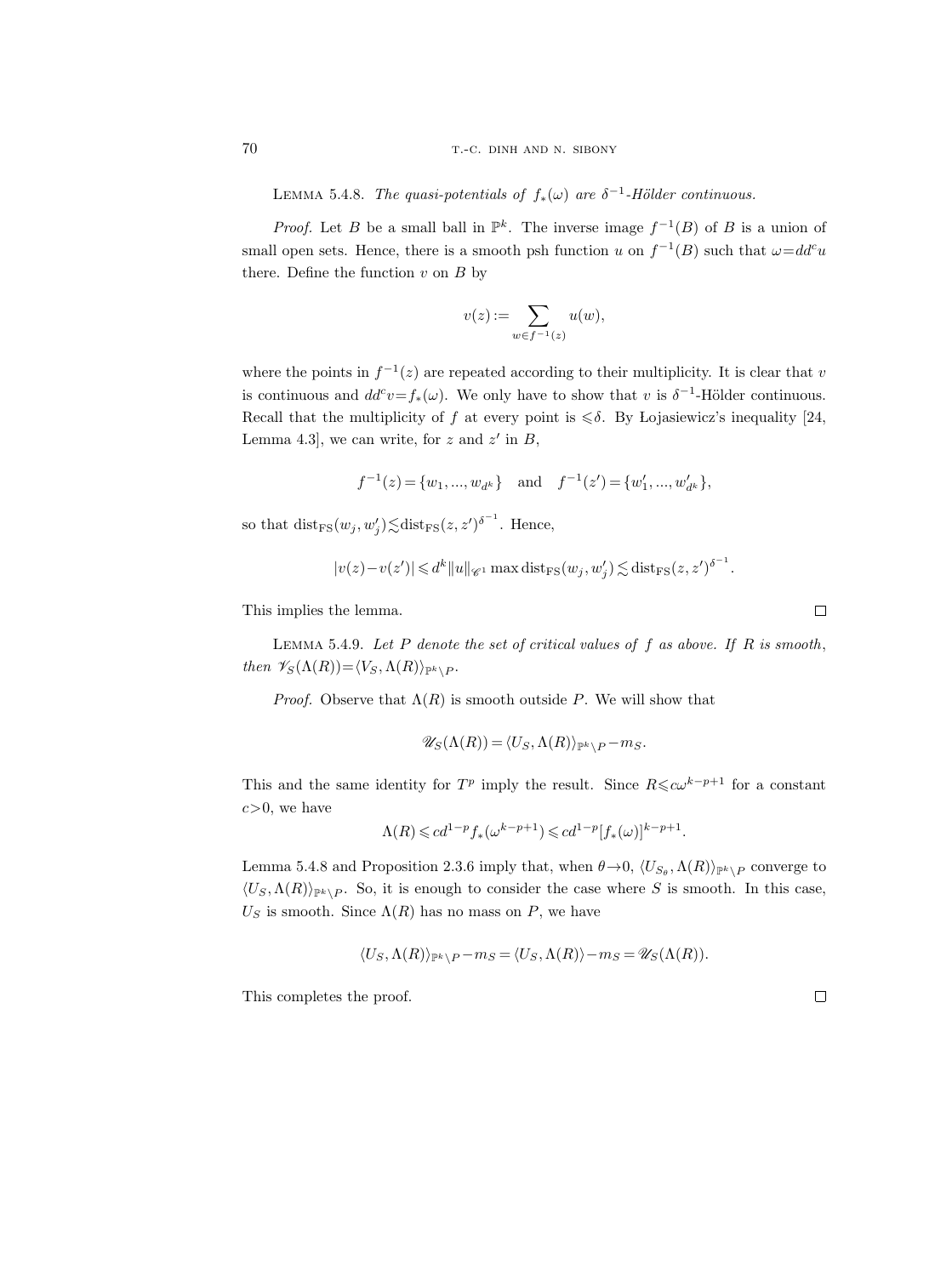PROPOSITION 5.4.10. For every smooth form R in  $\mathcal{C}_{k-p+1}$ ,  $d^{-4n/5}\mathcal{V}_{S}(\Lambda^{n}(R))$  converge to 0 uniformly with respect to S. In particular, we have  $|\log cap(\Lambda^n(R))| = o(d^{4n/5})$ .

Fix an integer n large enough and define  $\varepsilon:=d^{-n}$ . In what follows, the symbols  $\lesssim$ and  $\geq$  mean inequalities up to multiplicative constants which are independent of n and j. Observe that we may assume S to be smooth. Define  $\varepsilon_j := \varepsilon^{(20k^2\delta)^{6kj}}$  for  $0 \leq j \leq n$ . The main point here is that  $\varepsilon_j/\varepsilon_{j-1}$  has to be small. Define also by induction  $R_0 := R$  and  $R_j := \Lambda(R_{j-1})_{\varepsilon_j}$ , the  $\varepsilon_j$ -regularization of  $\Lambda(R_{j-1})$ ; see Remark 2.1.7 for the terminology. Let  $V_j$  be the Green dynamical quasi-potentials of  $L^j(S)$ . They are forms with bounded mass.

LEMMA 5.4.11. We have  $d^{-j}|\mathscr{V}_S(R_j)| \lesssim (-\log \varepsilon)d^{-j/4}$ .

Proof. By Proposition 2.1.6, we have

$$
||R_j||_\infty \lesssim \varepsilon_j^{-2k^2-4k} \lesssim \varepsilon_j^{-4k^2}.
$$

Hence, Proposition 3.2.10 applied to  $K = \mathbb{P}^k$  implies that

$$
d^{-j}|\mathscr{V}_S(R_j)| \lesssim d^{-j}(-\log \varepsilon_j) = d^{-j}(-\log \varepsilon)(20k^2\delta)^{6kj}.
$$

Lemma 5.4.5 implies the result. Recall that we suppose  $N=1$ .

LEMMA 5.4.12. We have  $\langle V_{n-j}, \Lambda(R_{j-1}) - R_j \rangle_{\mathbb{P}^k \setminus P} \gtrsim -\varepsilon^j$ .

*Proof.* An analogous inequality for  $\pm U_{T_p}$  instead of  $V_{n-j}$  is easily deduced from the Hölder continuity of the Green super-functions, since  $dist_1(\Lambda(R_{j-1}), R_j) \lesssim \varepsilon_j$ . Observe also that  $V'_{n-j} := V_{n-j} + U_{T^p} - c\omega^p$  is negative for some universal constant  $c > 0$ . Since  $\Lambda(R_{j-1})$  and  $R_j$  have the same mass, we also have

$$
\langle V'_{n-j}, \Lambda(R_{j-1})-R_j\rangle_{\mathbb{P}^k\backslash P}=\langle V_{n-j}+U_{T^p}, \Lambda(R_{j-1})-R_j\rangle_{\mathbb{P}^k\backslash P}.
$$

Proposition 2.1.6 implies that

$$
||R_{j-1}||_{\mathscr{C}^1} \lesssim \varepsilon_{j-1}^{-2k^2 - 4k - 1} \lesssim \varepsilon_{j-1}^{-5k^2}.
$$

Let  $W_j$  denote the  $\varepsilon_j^{(10k)^{-1}}$  $j^{(10k)^{-1}}$ -neighbourhood of P and  $W_j^c$  its complement. We obtain from Lemma 5.4.7 applied to  $R:=R_{j-1}$  that

$$
\|\Lambda(R_{j-1})-R_j\|_{\infty, W_j^c} \lesssim \|R_{j-1}\|_{\mathscr{C}^1} \big[\varepsilon_j^{(10k)^{-1}}\big]^{-5k} \varepsilon_j \lesssim \varepsilon_{j-1}^{-5k^2} \varepsilon_j^{1/2} \lesssim \varepsilon^j.
$$

As  $V'_{n-j}$  has bounded mass, we deduce that

$$
|\langle V'_{n-j},\Lambda(R_{j-1})-R_j\rangle_{W_j^c}|\lesssim \varepsilon^j.
$$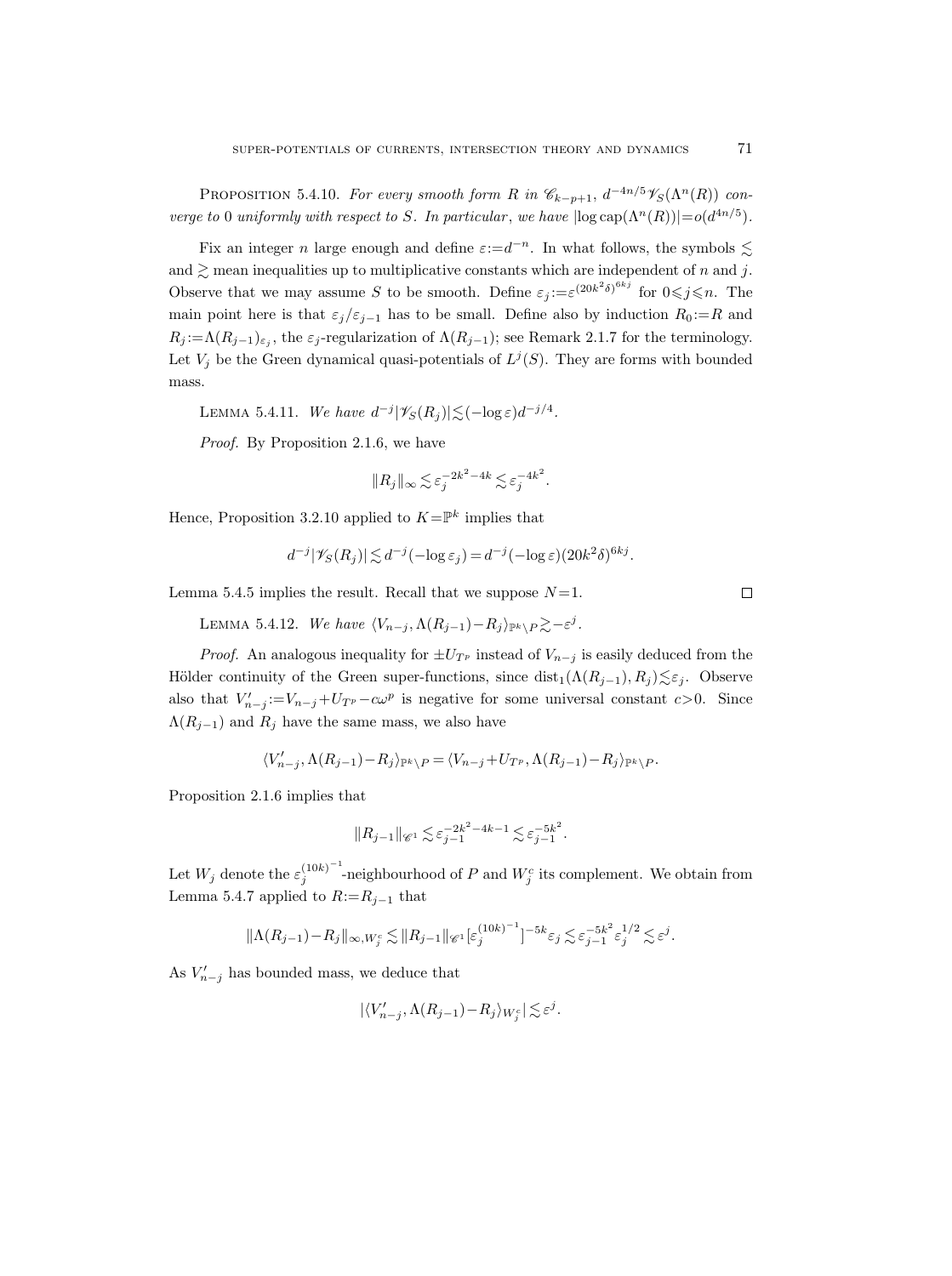It remains to prove that

$$
\langle V'_{n-j}, \Lambda(R_{j-1}) - R_j \rangle_{W_j \setminus P} \geqslant -\varepsilon^j.
$$

Since  $V'_{n-j}$  is negative and  $R_j$  is positive, it is enough to bound the integral

$$
\langle V'_{n-j}, \Lambda(R_{j-1}) \rangle_{W_j \setminus P}.
$$

By Proposition 2.1.6, we have

$$
R_{j-1} \lesssim \|R_{j-1}\|_{\infty} \omega^{k-p+1} \lesssim \varepsilon_{j-1}^{-4k^2} \omega^{k-p+1}.
$$

It follows that

$$
\Lambda(R_{j-1}) \lesssim \varepsilon_{j-1}^{-4k^2} f_*(\omega^{k-p+1}) \lesssim \varepsilon_{j-1}^{-4k^2} [f_*(\omega)]^{k-p+1}.
$$

Lemma 5.4.8 and Proposition 2.3.6 then imply that

$$
|\langle V'_{n-j}, \Lambda(R_{j-1})\rangle_{W_j\setminus P}|\lesssim \varepsilon_{j-1}^{-4k^2} \varepsilon_j^{(10k)^{-1}(20k^2\delta)^{-k}\delta^{-k}}\lesssim \varepsilon_{j-1}^{-(20k^2\delta)^{2k}} \varepsilon_j^{(20k^2\delta)^{-3k}}\lesssim \varepsilon^j.
$$

This completes the proof.

End of the proof of Proposition 5.4.10. Since  $\mathscr{V}_S$  is bounded from above by a constant independent of S, we only have to bound  $\mathscr{V}_{S}(\Lambda^{n}(R))$  from below. By Lemmas 5.4.6 and 5.4.9, since  $R_0=R$  and the  $R_j$  are smooth, we have

$$
d^{-n}\mathscr{V}_{S}(\Lambda^{n}(R)) = d^{-1}\mathscr{V}_{L^{n-1}(S)}(\Lambda(R_{0}))
$$
  
\n
$$
= d^{-1}\langle V_{n-1}, \Lambda(R_{0}) - R_{1} \rangle_{\mathbb{P}^{k} \setminus P} + d^{-1}\langle V_{n-1}, R_{1} \rangle
$$
  
\n
$$
= d^{-1}\langle V_{n-1}, \Lambda(R_{0}) - R_{1} \rangle_{\mathbb{P}^{k} \setminus P} + d^{-1}\mathscr{V}_{L^{n-1}(S)}(R_{1})
$$
  
\n
$$
= d^{-1}\langle V_{n-1}, \Lambda(R_{0}) - R_{1} \rangle_{\mathbb{P}^{k} \setminus P} + d^{-2}\mathscr{V}_{L^{n-2}(S)}(\Lambda(R_{1})).
$$

By induction, we obtain

$$
d^{-n}\mathscr{V}_S(\Lambda^n(R)) = d^{-1}\langle V_{n-1}, \Lambda(R_0) - R_1 \rangle_{\mathbb{P}^k \setminus P}
$$
  
+...+ $d^{-n}\langle V_0, \Lambda(R_{n-1}) - R_n \rangle_{\mathbb{P}^k \setminus P} + d^{-n}\mathscr{V}_S(R_n).$ 

It follows from Lemmas 5.4.11 and 5.4.12 that

$$
d^{-n}\mathscr{V}_S(\Lambda^n(R)) \gtrsim -d^{-1}\varepsilon - \dots - d^{-n}\varepsilon^n - d^{-n/4}(-\log \varepsilon) \gtrsim -\varepsilon - d^{-n/4}(-\log \varepsilon).
$$

Since  $\varepsilon = d^{-n}$ , we get the result.

$$
^{72}
$$

$$
\Box
$$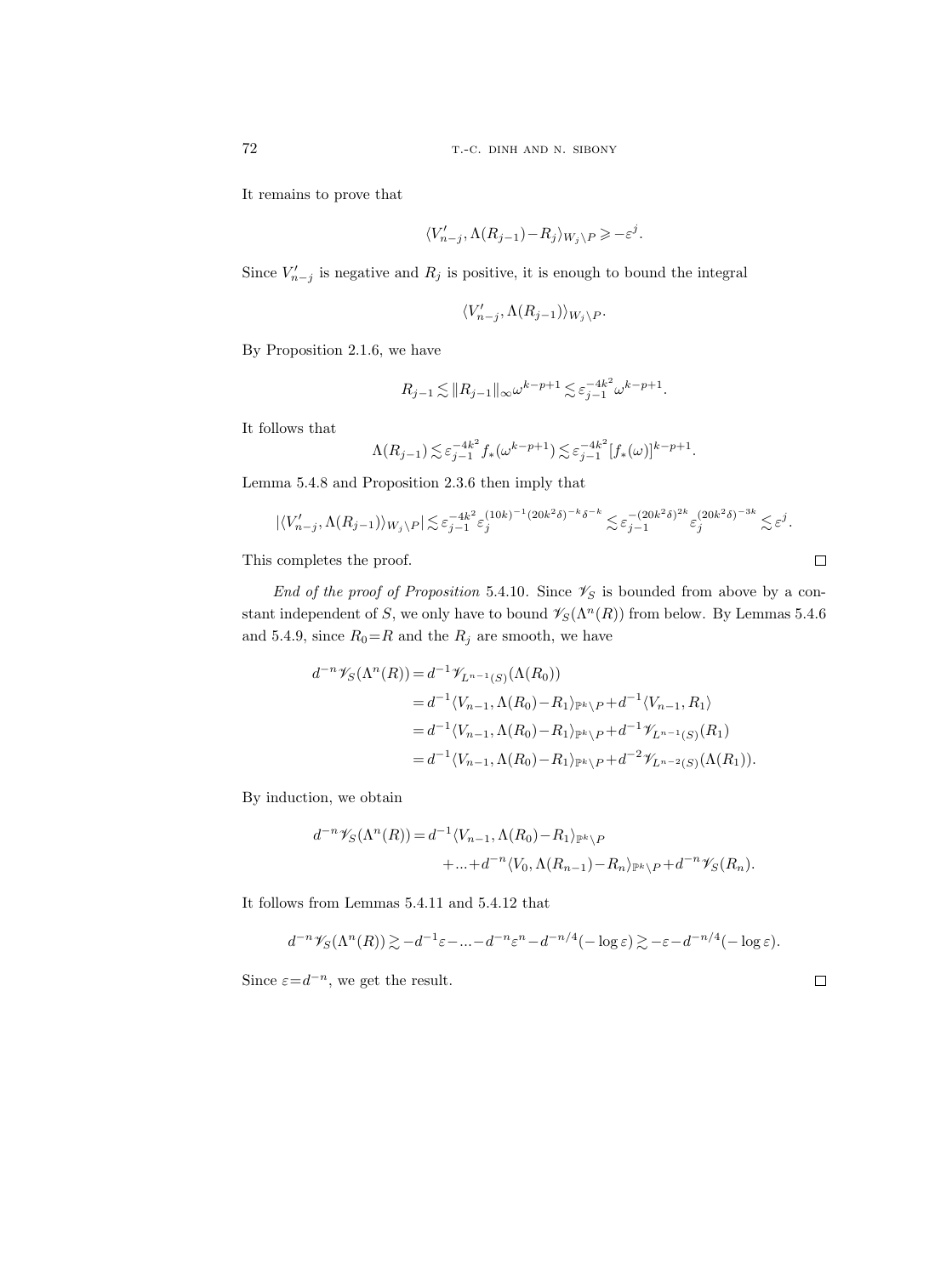End of the proof of Theorem 5.4.4. Consider a current S in  $\mathcal{C}_p$  and a smooth form R in  $\mathscr{C}_{k-p+1}$ . We want to prove that  $L^{n}(S)$  converge to  $T^{p}$  uniformly with respect to S. By Propositions 3.2.6 and 3.1.9, it is enough to show that  $\mathscr{V}_{L^{n}(S)}(R)$  converge to 0 uniformly with respect to  $S$ . By Lemma 5.4.6, we have that

$$
\mathscr{V}_{L^n(S)}(R) = d^{-n} \mathscr{V}_S(\Lambda^n(R)).
$$

Proposition 5.4.10 implies the result.

PROPOSITION 5.4.13. Assume that f is in  $\mathscr{H}_d^*(\mathbb{P}^k)$ . For any  $\alpha > 0$ , there are constants c>0 and  $\lambda$ >1 such that if S is in  $\mathcal{C}_p$  and  $\Phi$  is a test  $(k-p, k-p)$ -form of class  $\mathscr{C}^{\alpha}$ , then

$$
|\langle d^{-pn}(f^n)^*(S)-T^p,\Phi\rangle|\leqslant c\lambda^{-n}\|\Phi\|_{\mathscr{C}^\alpha}.
$$

In particular, if  $\varphi$  is a  $\mathscr{C}^{\alpha}$  function such that  $\langle T^k, \varphi \rangle = 0$ , then

 $||d^{-kn}(f^n)_*(\varphi)||_{\infty} \leqslant c\lambda^{-n} ||\varphi||_{\mathscr{C}^{\alpha}}.$ 

Proof. We prove the first assertion. Using the theory of interpolation as in Lemma 2.1.2, we only have to prove the case  $\alpha=3$ . Assume that  $\Phi$  has a bounded  $\mathscr{C}^3$ -norm. Multiplying  $\Phi$  by a constant allows one to assume that  $dd^c \Phi = R^+ - R^-$ , where  $R^{\pm}$  are  $\mathscr{C}^1$ forms in  $\mathscr{C}_{k-p+1}$  with bounded  $\mathscr{C}^1$ -norm. A straighforward computation as above gives

$$
\langle d^{-pn}(f^n)^*(S)-T^p, \Phi\rangle = d^{-n}\mathscr{V}_S(\Lambda^n(R^+))-d^{-n}\mathscr{V}_S(\Lambda^n(R^-)).
$$

The estimates we obtained above give

$$
d^{-n}\mathscr{V}_S(\Lambda^n(R^{\pm})) \gtrsim -nd^{-n/4}.
$$

On the other hand, since  $\mathscr{V}_S$  is bounded from above uniformly with respect to S, we have

$$
d^{-n}\mathscr{V}_S(\Lambda^n(R^{\pm})) \lesssim d^{-n}.
$$

So, it is enough to take a  $\lambda$  smaller than  $d^{1/4}$ .

For the second assertion, if  $\delta_a$  is the Dirac mass at a, then

$$
\langle d^{-kn}(f^n)^*(\delta_a), \varphi \rangle = \langle \delta_a, d^{-kn}(f^n)_*(\varphi) \rangle = d^{-kn}(f^n)_*(\varphi)(a).
$$

Since  $\langle T^k, \varphi \rangle = 0$ , we deduce from the first assertion that

$$
|d^{-kn}(f^n)_*(\varphi)(a)|\leqslant c\lambda^{-n}\|\varphi\|_{\mathscr{C}^\alpha}.
$$

This completes the proof.

Note that, for  $\alpha \leq 2$ , we can take  $\lambda$  to be any constant smaller than  $d^{\alpha/2}$  if we replace  $\mathscr{H}_{d}^{\ast}(\mathbb{P}^k)$  by a suitable Zariski open set depending on  $\lambda.$  In dimension 1, Drasin–Okuyama proved in [25] that the second assertion holds for every  $f$  if  $a$  is a point on the Julia set, i.e. on the support of the equilibrium measure.

 $\Box$ 

 $\Box$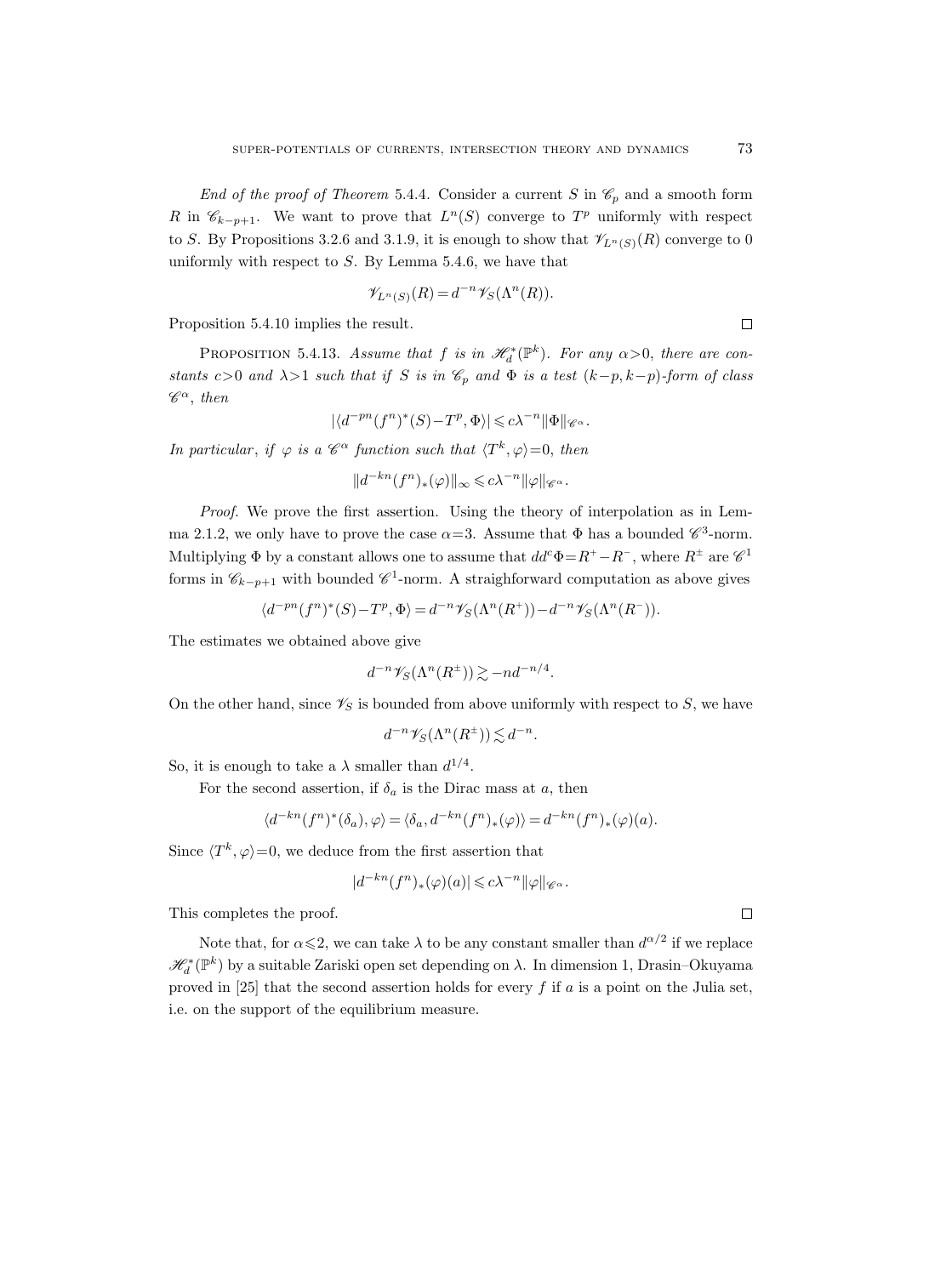## 5.5. Equidistribution problem for automorphisms

In this section, we consider the class of regular polynomial automorphisms introduced by the second author in [44]. Let f be a polynomial automorphism of  $\mathbb{C}^k$ . We extend f to a birational map on  $\mathbb{P}^k$  that we still denote by f. Let  $I_+$  and  $I_-$  be the indeterminacy sets of f and  $f^{-1}$ , respectively. With the notation of §5.1, we have  $I=I_+$  and  $I'=I_-$ . They are analytic subsets of codimension  $\geq 2$  in  $\mathbb{P}^k$ . The map f is said to be regular if  $I_+\cap I_-=\varnothing$ . We summarize here some properties of f, which are deduced from the above assumption [44].

The indeterminacy sets  $I_{\pm}$  are irreducible and there is an integer p such that

$$
\dim I_+ = k - p - 1 \quad \text{and} \quad \dim I_- = p - 1.
$$

They are contained in the hyperplane at infinity  $L_{\infty}$ . We also have  $f(L_{\infty}\setminus I_{+})=f(I_{-})=I_{-}$ and  $f^{-1}(L_{\infty}\backslash I_{-})=f^{-1}(I_{+})=I_{+}$ . If  $d_{\pm}$  denote the algebraic degrees of  $f^{\pm}$ , then  $d_{+}^{p}=d_{-}^{k-p}$ . Denote by  $\mathcal{K}_+$  (resp.  $\mathcal{K}_-$ ) the set of points z in  $\mathbb{C}^k$  such that the forward orbit  $\{f^n(z)\}_{n\geqslant 0}$ (resp. the backward orbit  $\{f^{-n}(z)\}_{n\geq 0}$ ) is bounded in  $\mathbb{C}^k$ . They are closed subsets in  $\mathbb{C}^k$ and  $\overline{\mathcal{K}}_{\pm} = \mathcal{K}_{\pm} \cup I_{\pm}$ . Moreover,  $I_{-}$  is attracting for f and  $\mathbb{P}^{k} \setminus \overline{\mathcal{K}}_{+}$  is the attracting basin;  $I_{+}$ is attracting for  $f^{-1}$  and  $\mathbb{P}^k \setminus \overline{\mathcal{K}}$  is the attracting basin.

The positive closed (1, 1)-currents  $d_{\pm}^{-n}(f^{\pm n})^*(\omega)$  converge to the Green (1, 1)-currents  $T_{\pm}$  associated with  $f^{\pm 1}$ . These currents have Hölder continuous quasi-potentials outside  $I_{\pm}$  and satisfy  $f^*(T_+) = d_+T_+$  and  $f_*(T_-) = d_-T_-$ . The self-intersections  $T_+^p$  and  $T_{-}^{k-p}$  are positive closed currents of mass 1 with support in the boundaries of  $\overline{K}_{+}$  and  $\overline{\mathcal{K}}$ , respectively. The probability measure  $\mu := T^p_+\wedge T^{k-p}_-$  is supported in the boundary of  $\mathcal{K}:=\mathcal{K}_+\cap\mathcal{K}_-$ . The current  $T^s_+$ ,  $1\leqslant s\leqslant p$ , is the *Green current of order s* of f and its super-potentials are called Green super-potentials of order s of f.

Let  $\mathscr{C}_{k-s+1}(W)$  denote the set of currents in  $\mathscr{C}_{k-s+1}$  with compact support in an open set W. We assume that W is a neighbourhood of  $I_-\,$  such that  $\overline{W} \cap I_+ = \emptyset$ . Since  $\dim I_0 = p-1, \mathscr{C}_{k-s+1}(W)$  is not empty for  $s \leq p$ . If  $\mathscr U$  is a function on  $\mathscr{C}_{k-s+1}(W)$ , define

$$
\|\mathscr{U}\|_{\infty,W}:=\sup_{R\in\mathscr{C}_{k-s+1}(W)}|\mathscr{U}(R)|.
$$

In the following result, we give a new construction of the currents  $T^s_+$  and  $T^s_-$ . Note that we cannot apply the results of §5.3 here, since  $\Sigma'=L_{\infty}$ . Indeed, we apply  $f^*$  only to currents without mass on  $L_{\infty}$ .

THEOREM 5.5.1. Let  $f$  and  $W$  be as above. Then, the Green super-potentials of order s of f,  $1 \le s \le p$ , are Hölder continuous on  $\mathscr{C}_{k-s+1}(W)$ . Let  $S_n$  be currents in  $\mathscr{C}_s$ and  $\mathscr{U}_{S_n}$  be super-potentials of  $S_n$  such that  $\|\mathscr{U}_{S_n}\|_{\infty, W} = o(d_n^m)$  for an open set W which contains  $\overline{\mathcal{K}}_-\colon$  Then,  $d_+^{-sn}(f^n)^*(S_n) \to T^s_+$ .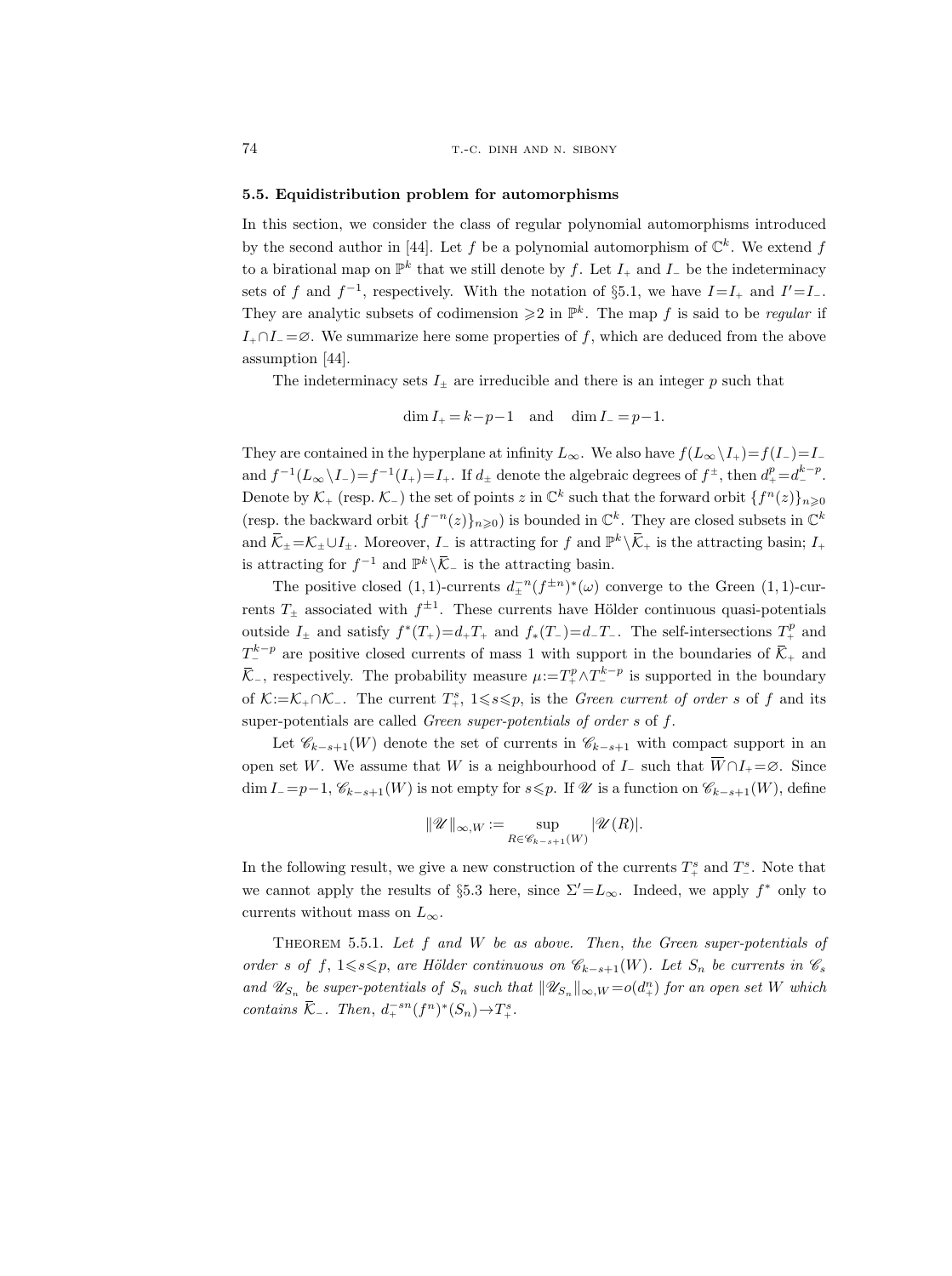It is shown in [44] that the current  $f^*(\omega^s)$  is of mass  $d^s_+$  for  $1 \leq s \leq p$ ; see also §5.1. It follows that  $f_*(\omega^{k-s})$  is of mass  $d_+^s$ . Define  $L_s := d_+^{-s} f^*$  and  $\Lambda_s := d_+^{-s+1} f_*$ . Assume that the super-potentials of S are finite on  $\mathscr{C}_{k-s+1}(W)$ . Then, S is f<sup>\*</sup>-admissible, because  $\Lambda_s(R)$  belongs to  $\mathscr{C}_{k-s+1}(W)$  when supp $(R)$  is close enough to I\_. By Lemma 5.1.6 and Proposition 5.1.8, the current  $f^*(S)$  is well defined and is of mass  $d^s_+$ . Consider a super-potential  $\mathscr{U}_{L_s(\omega^s)}$  of  $L_s(\omega^s)$ . Since  $L_s(\omega^s)$  is smooth on W, it is easy to check that  $\mathscr{U}_{L_s(\omega^s)}$  is Lipschitz on  $\mathscr{C}_{k-s+1}(W)$ . We first prove the following result.

PROPOSITION 5.5.2. Let  $S_n$  be currents in  $\mathscr{C}_s$  and  $\mathscr{U}_{S_n}$  be super-potentials of  $S_n$ with  $\|\mathscr{U}_{S_n}\|_{\infty, W} = o(d_+^n)$ . If S is a limit value of  $d_+^{-sn}(f^n)^*(S_n)$ , then S admits a superpotential which is equal on  $\mathscr{C}_{k-s+1}(\mathbb{P}^k \setminus \overline{\mathcal{K}}_+)$  to  $\sum_{n=0}^{\infty} d_{+}^{-n} \mathscr{U}_{L_s(\omega^s)} \circ \Lambda_s^n$ . Moreover, this equality holds on  $\mathscr{C}_{k-s+1}(\mathbb{P}^k \setminus I_+)$  when W contains  $\overline{\mathcal{K}}_-\$ .

*Proof.* Reducing W allows one to assume that  $f(W)\in W$ . If W contains  $\overline{\mathcal{K}}$ , we can keep this property. Fix an open set  $W_0$  relatively compact in  $\mathbb{P}^k \setminus \overline{\mathcal{K}}_+$  which contains  $I_-$ . If W contains  $\overline{\mathcal{K}}$ , we can take  $W_0$  relatively compact in  $\mathbb{P}^k \setminus I_+$ . Observe that  $f^{-m}(W)$ contains  $W_0$  for m large enough. So, replacing  $S_n$  by  $d_+^{-sm}(f^m)^*(S_{n+m})$  and W by some open set of  $f^{-m}(W)$  allows one to assume that  $W_0\mathfrak{g}W$ .

By Proposition 5.1.8, there is a super-potential of  $L_s(S_n)$  which is equal to

$$
d_+^{-1} \mathscr{U}_{S_n} \circ \Lambda_s + \mathscr{U}_{L_s(\omega^s)}
$$

on  $\mathscr{C}_{k-s+1}(W)$ . We apply again this proposition to  $L_s(S_n)$ . There is a super-potential of  $L_s^2(S_n)$  which is equal to

$$
d_+^{-2}\mathscr{U}_{S_n} \circ \Lambda_s^2 + \mathscr{U}_{L_s(\omega^s)} + d_+^{-1}\mathscr{U}_{L_s(\omega^s)} \circ \Lambda_s
$$

on  $\mathscr{C}_{k-s+1}(W)$ . By induction,  $L_s^n(S_n)$  admits a super-potential  $\mathscr{U}_{L_s^n(S_n)}$  equal to

$$
d_+^{-n}\mathscr{U}_{S_n}\circ \Lambda^n_s+\mathscr{U}_{L_s(\omega^s)}+d_+^{-1}\mathscr{U}_{L_s(\omega^s)}\circ \Lambda_s+\ldots+d_+^{-n+1}\mathscr{U}_{L_s(\omega^s)}\circ \Lambda^{n-1}_s
$$

on  $\mathscr{C}_{k-s+1}(W)$ . By hypothesis, the first term tends to 0. Hence,  $\mathscr{U}_{L_{s}^{n}(S_{n})}$  converge to  $\sum_{n=0}^{\infty} d_{+}^{-n} \mathscr{U}_{L_{s}(\omega^{s})} \circ \Lambda_{s}^{n}$  on  $\mathscr{C}_{k-s+1}(W)$ . This sum converges since  $\mathscr{U}_{L_{s}(\omega^{s})}$  is Lipschitz on  $\mathscr{C}_{k-s+1}(W)$ .

By Proposition 3.2.6, it remains to show that  $\mathscr{U}_{L_{s}^{n}(S_{n})}$  are bounded from above uniformly with respect to  $n$ . For this purpose, it is enough to show that the means  $\mathscr{U}_{L_{s}^{n}(S_{n})}(\omega^{k-s+1})$  of  $\mathscr{U}_{L_{s}^{n}(S_{n})}$  are bounded from above uniformly with respect to n. If  $R_{0}$ is a smooth form in  $\mathscr{C}_{k-s+1}(W_0)$ , then we have

$$
\mathscr{U}_{L_{s}^{n}(S_{n})}(R_{0}) = d_{+}^{-n} \mathscr{U}_{S_{n}}(\Lambda_{s}^{n}(R_{0})) + \mathscr{U}_{L_{s}(\omega^{s})}(R_{0}) + \ldots + d_{+}^{-n+1} \mathscr{U}_{L_{s}(\omega^{s})}(\Lambda_{s}^{n-1}(R_{0})).
$$

This sum is bounded from above. On the other hand,  $R_0$  admits a positive quasipotential, since it is smooth. Lemma 3.2.9 implies the result. $\Box$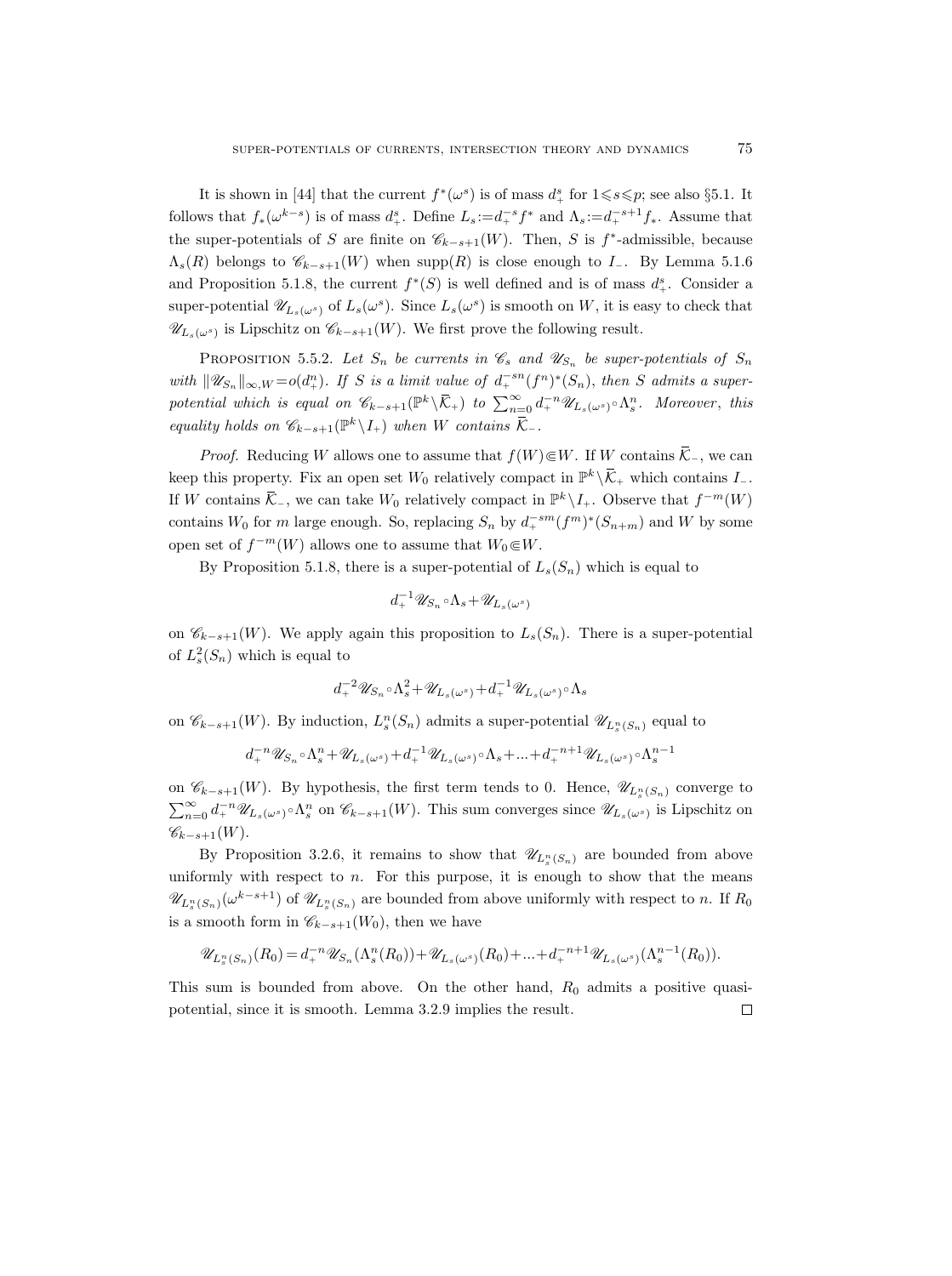End of the proof of Theorem 5.5.1. Since W contains  $\overline{\mathcal{K}}$ , by Proposition 5.5.2, any cluster point of  $L_s^n(S_n)$  has a super-potential which is equal to  $\sum_{n=0}^{\infty} d_+^{-n} \mathscr{U}_{L_s(\omega^s)} \circ \Lambda_s^n$ on  $\mathscr{C}_{k-s+1}(\mathbb{P}^k \setminus I_+)$ . Proposition 3.1.9 implies that there is only one cluster point for the sequence  $L_s^n(S_n)$ , hence  $L_s^n(S_n)$  converge to a current  $T_s$ . This current does not depend on  $S_n$ , since it admits a super-potential independent of  $S_n$ . For  $S_n = \omega^s$ , we obtain that  $T_s$  is the Green current of order s of f. It admits a super-potential  $\mathscr{U}_{T_s}$  equal to  $\sum_{n=0}^{\infty} d_+^{-n} \mathscr{U}_{L_s(\omega^s)} \circ \Lambda_s^n$  on  $\mathscr{C}_{k-s+1}(\mathbb{P}^k \setminus I_+)$ . Lemma 5.4.2 implies that this function is Hölder continuous on  $\mathscr{C}_{k-s+1}(W)$ .

Let  $T_+:=T_1$ . We next want to prove that  $T_s=T^s_+$ . For this purpose, it is sufficient to show that  $T_s$  and  $T_l$  are wedgeable and  $T_s \wedge T_l = T_{s+l}$  when  $s+l \leq p$ . Since  $s+l \leq p$ , there is a smooth form  $\Omega \in \mathscr{C}_{k-s-l+1}$  with compact support in  $\mathbb{P}^k \setminus I_+$ . Hence,  $\Omega \wedge T_l$  has compact support in  $\mathbb{P}^k \setminus I_+$  and the super-potentials of  $T_s$  are finite at  $\Omega \wedge T_l$ . It follows that  $T_s$ and  $T_l$  are wedgeable.

The computation in Proposition 5.5.2 implies that  $L_s^n(\omega^s)$  admits a super-potential  $\mathscr{U}_{L_{s}^{n}(\omega^{s})}$  which is equal to  $\sum_{j=0}^{n-1} d_{+}^{-j} \mathscr{U}_{L_{s}(\omega^{s})} \circ \Lambda_{s}^{j}$  on  $\mathscr{C}_{k-s+1}(\mathbb{P}^{k}\setminus I_{+})$ . Fix a real smooth test form  $\Phi$  of bidegree  $(k-s-l, k-s-l)$  with compact support in  $\mathbb{P}^k \setminus I_+$ . As in Proposition 3.1.9, write  $dd^c \Phi = c(\Omega^+ - \Omega^-)$  with  $c > 0$  and  $\Omega^{\pm}$  in  $\mathscr{C}_{k-s-l+1}(\mathbb{P}^k \setminus I_+)$ . The sequence  $\Omega^{\pm} \wedge L_l^n(\omega^l)$  converges to  $\Omega^{\pm} \wedge T_l$ . Since these currents have supports in a fixed compact subset of  $\mathbb{P}^k \setminus I_+$ , the values of  $\mathscr{U}_{L_s^n(\omega^s)}$  at  $\Omega^{\pm} \wedge L_l^n(\omega^l)$  converge to the value of  $\mathscr{U}_{T_s}$ at  $\Omega^{\pm} \wedge T_l$ . The formula (4.1) implies that  $L_s^n(\omega^s) \wedge L_l^n(\omega^l)$  converge to  $T_s \wedge T_l$ . On the other hand,  $L_{s+l}^n(\omega^{s+l})$  and  $L_s^n(\omega^s) \wedge L_l^n(\omega^l)$  are smooth forms which are equal outside  $I_+$ . They have no mass on  $I_+$  because  $\dim I_+ < k-s-l$ . Hence, these currents are equal. Therefore, letting  $n \rightarrow \infty$  gives  $T_{s+l} = T_s \wedge T_l$ , and in particular  $T_s = T^s_+$ .  $\Box$ 

THEOREM 5.5.3. The Green current  $T^s_+$  is the most diffuse  $f^*$ -invariant current in  $\mathscr{C}_s$ . In particular, it is extremal in the convex set of  $f^*$ -invariant currents in  $\mathscr{C}_s$ .

*Proof.* It follows from the convergence in Theorem 5.5.1 that  $T^s_+$  is  $f^*$ -invariant. Let T be an  $f^*$ -invariant current in  $\mathscr{C}_s$  and  $\mathscr{U}_T$  be a super-potential of T. Proposition 5.1.8 implies that  $L_s(T)$  admits a super-potential  $\mathscr U$  which is equal to  $d_+^{-1}\mathscr U_T \circ \Lambda_s + \mathscr U_{L_s(\omega^s)}$ on smooth R in  $\mathscr{C}_{k-s+1}$ . Since  $L_s(T)=T$ , there is a constant c such that  $\mathscr{U} = \mathscr{U}_T + c$ . Subtracting an appropriate constant from  $\mathcal{U}_T$  gives another super-potential that we still denote by  $\mathscr{U}_T$ , such that

$$
\mathscr{U}_T = d_+^{-1} \mathscr{U}_T \circ \Lambda_s + \mathscr{U}_{L_s(\omega^s)}
$$

on R in  $\mathscr{C}_{k-s+1}$  which is smooth in a neighbourhood of  $I_+$ . The condition on R is invariant under  $\Lambda_s$ . So, iterating the above identity gives

$$
\mathscr U_T = d_+^{-n} \mathscr U_T \circ \Lambda_s^n + \sum_{j=0}^{n-1} d_+^{-j} \mathscr U_{L_s(\omega^s)} \circ \Lambda_s^j.
$$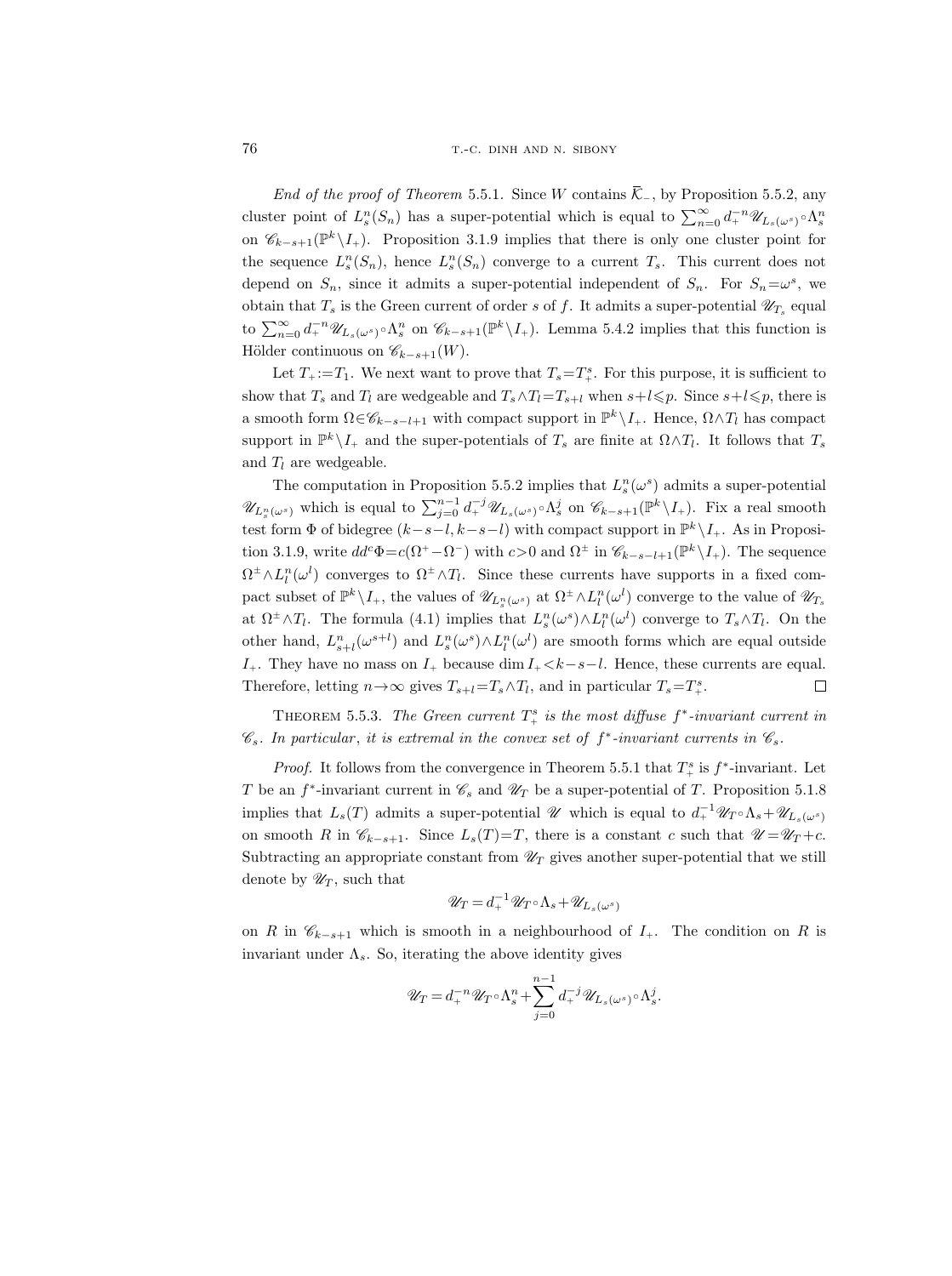Since  $\mathscr{U}_T$  is bounded from above, letting  $n \rightarrow \infty$ , we obtain

$$
\mathscr{U}_T\leqslant \sum_{j=0}^\infty d_+^{-j}\mathscr{U}_{L_s(\omega^s)}\!\circ\!\Lambda_s^j=\mathscr{U}_{T_+^s}.
$$

This identity holds on smooth forms R in  $\mathcal{C}_{k-s+1}$ . Hence,  $T^s$  is more diffuse than T.

We now prove that  $T^s_+$  is extremal among  $f^*$ -invariant currents. Assume that  $T^s_+$  $\frac{1}{2}(T+T')$  with T and T' in  $\mathscr{C}_s$  invariant by  $f^*$ . Let  $\mathscr{U}_T$  be as above. Let  $\mathscr{U}_{T'}$  be the analogous super-potential of  $T'$ . It is the unique super-potential which satisfies

$$
\mathscr{U}_{T'} = d_+^{-1} \mathscr{U}_{T'} \circ \Lambda_s + \mathscr{U}_{L_s(\omega^s)}
$$

on smooth forms in  $\mathscr{C}_{k-s+1}$ . Observe that  $\frac{1}{2}(\mathscr{U}_T + \mathscr{U}_{T'})$  is a super-potential of  $T^s_+$  satisfying the same property. It follows that

$$
\frac{1}{2}(\mathscr{U}_T + \mathscr{U}_{T'}) = \mathscr{U}_{T_+^s}.
$$

We deduce from the inequalities  $\mathscr{U}_T \leq \mathscr{U}_{T^s_+}$  and  $\mathscr{U}_{T'} \leq \mathscr{U}_{T^s_+}$  that  $\mathscr{U}_T$  and  $\mathscr{U}_{T'}$  are equal to  $\mathscr{U}_{T^s_+}$ . Hence,  $T = T' = T^s_+$ . This implies the result.  $\Box$ 

In the case of bidegree  $(p, p)$ , we have the following stronger result which is another main application of the super-potentials. It was proved by Fornæss and the second author in the case of dimension 2, [30].

THEOREM 5.5.4. The current  $T^p_+$  is the unique positive closed current of bidegree  $(p, p)$  of mass 1 supported in  $\overline{K}_+$ . The current  $T_-^{k-p}$  is the unique positive closed current of bidegree  $(k-p, k-p)$  of mass 1 supported in  $\overline{\mathcal{K}}$ .

In what follows, we only consider currents S in  $\mathcal{C}_p$  with support in  $\overline{\mathcal{K}}_+$ . By Proposition 3.2.10, their super-potentials of mean 0 are bounded on  $\mathscr{C}_{k-p+1}(W)$  uniformly with respect to S when  $W \in \mathbb{P}^k \setminus \overline{\mathcal{K}}_+$ . In particular, they are bounded at the current  $R_{\infty}$ :=(deg I-)<sup>-1</sup>[I-]. We call *dynamical super-potential of* S the function  $\mathscr{V}_S$  defined by

$$
\mathscr{V}_S := \mathscr{U}_S - \mathscr{U}_{T_+^p} - c_S, \quad \text{where } c_S := \mathscr{U}_S(R_\infty) - \mathscr{U}_{T_+^p}(R_\infty),
$$

and  $\mathscr{U}_S$  and  $\mathscr{U}_{T^p_+}$  are the super-potentials of mean 0 of S and  $T^p_+$ . We also call the dynamical Green quasi-potential of S the form

$$
V_S := U_S - U_{T_+^p} - (m_S - m_{T_+^p} + c_S)\omega^{p-1},
$$

where  $U_S$  and  $U_{T^p_+}$  are the Green quasi-potentials of S and  $T^p_+$ , and  $m_S$  and  $m_{T^p_+}$  are their means. Denote, for simplicity,  $L:=L_p$  and  $\Lambda:=\Lambda_p$ .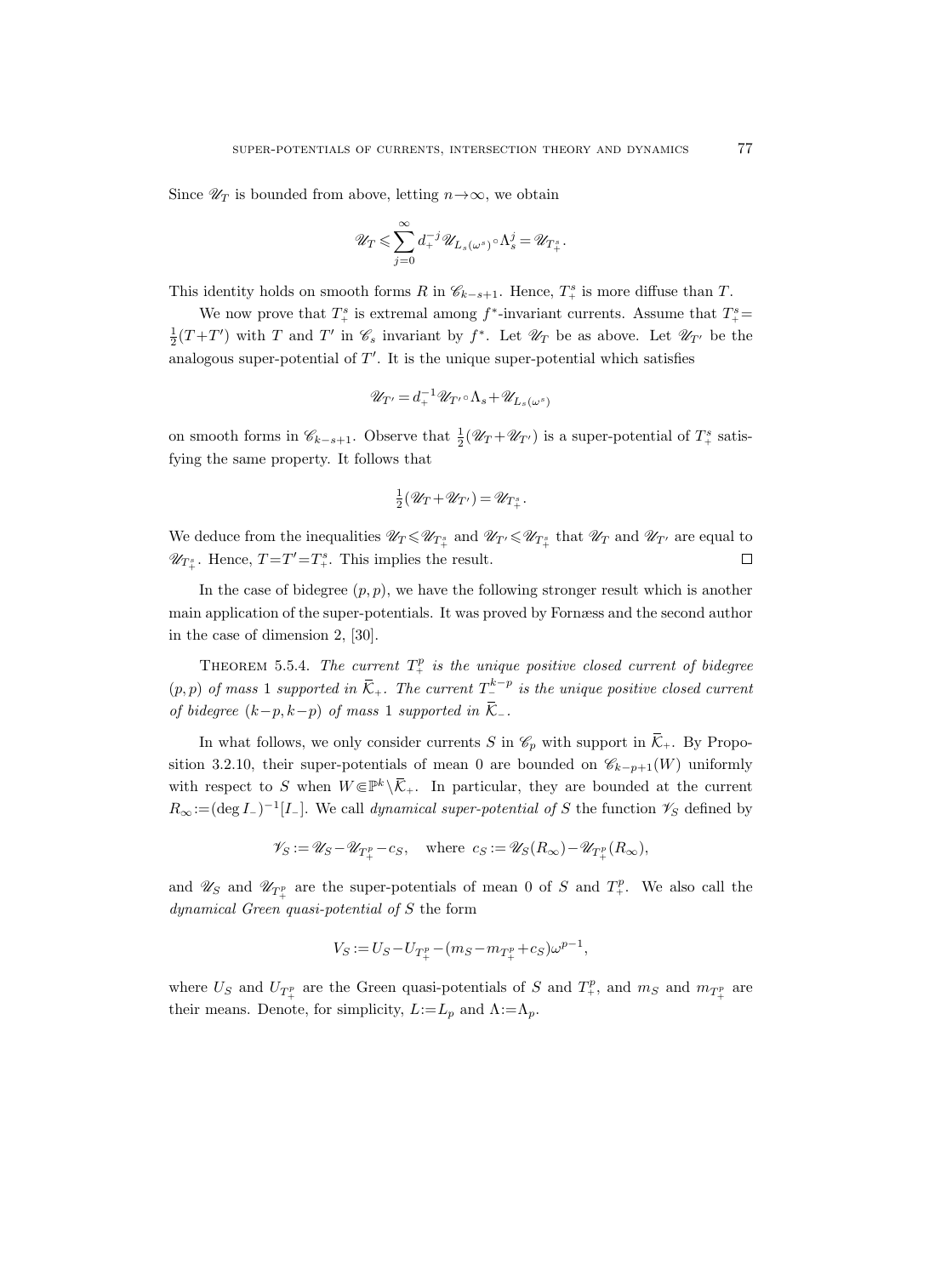LEMMA 5.5.5. Let  $W \in \mathbb{P}^k \setminus I_+$  be an open set. Then,  $\mathscr{V}_S(R_\infty)=0$ ,  $\mathscr{V}_S(R)=\langle V_S, R \rangle$ for smooth R in  $\mathscr{C}_{k-p+1}(W)$  and  $\mathscr{V}_{L(S)} = d_+^{-1} \mathscr{V}_{S} \circ \Lambda$  on  $\mathscr{C}_{k-p+1}(W)$ . Moreover,  $\mathscr{U}_{S} - \mathscr{V}_{S}$ is bounded on  $\mathscr{C}_{k-p+1}(W)$  by a constant independent of S.

*Proof.* It is clear that  $\mathscr{V}_S(R_\infty)=0$ . Recall that  $m_S$ ,  $m_{T_+^p}$  and  $c_S$  are bounded. Since  $\mathscr{U}_{T^p_+}$  is continuous on  $\mathscr{C}_{k-p+1}(W)$ ,  $\mathscr{U}_S-\mathscr{V}_S$  is bounded on  $\mathscr{C}_{k-p+1}(W)$  by a constant independent of S. We also have, for smooth R in  $\mathscr{C}_{k-p+1}(W)$ ,

$$
\langle V_S, R \rangle = (\langle U_S, R \rangle - m_S) - (\langle U_{T_+^p}, R \rangle - m_{T_+^p}) - c_S = \mathscr{U}_S(R) - \mathscr{U}_{T_+^p}(R) - c_S = \mathscr{V}_S(R).
$$

It remains to prove that  $\mathscr{V}_{L(S)} = d_+^{-1} \mathscr{V}_{S} \circ \Lambda$  on  $\mathscr{C}_{k-p+1}(W)$ . Observe that, since  $I_$ is irreducible,  $\Lambda(R_{\infty})=R_{\infty}$ . We deduce that  $\mathscr{V}_{L(S)}=d_{+}^{-1}\mathscr{V}_{S}\circ\Lambda=0$  at  $R_{\infty}$ . Hence, we only have to show that  $\mathscr{V}_{L(S)} - d_+^{-1} \mathscr{V}_{S} \circ \Lambda$  is constant. By Proposition 5.1.8 (see also Proposition 5.5.2), we have

$$
\mathscr{U}_{L(S)} = d_{+}^{-1} \mathscr{U}_{S} \circ \Lambda + \mathscr{U}_{L(\omega^{p})} + \text{const},
$$

and since  $L(T_+^p) = T_+^p$ , this implies that

$$
\mathscr{U}_{T^p_+} = d_+^{-1} \mathscr{U}_{T^p_+} \circ \Lambda + \mathscr{U}_{L(\omega^p)} + \text{const.}
$$

It follows that

$$
\mathscr{V}_{L(S)}=d_+^{-1}\mathscr{U}_S\!\circ\!\Lambda-d_+^{-1}\mathscr{U}_{T_+^p}\!\circ\!\Lambda\!+\!\mathrm{const.}
$$

It is clear that  $\mathscr{V}_{L(S)} - d_+^{-1} \mathscr{V}_{S} \circ \Lambda$  is constant.

*Proof of Theorem* 5.5.4. Consider a current S in  $\mathscr{C}_p(\mathbb{P}^k)$  with support in  $\overline{\mathcal{K}}_+$ . Define  $S_n := d_+^{pn}(f^n)_*(S)$  on  $\mathbb{C}^k$ . These currents are positive closed with support in  $\overline{\mathcal{K}}_+$ . Since  $\overline{K}_+ = K_+ \cup I_+, S_n$  are defined on  $\mathbb{P}^k \setminus I_+$ . As dim  $I_+ < k-p$ ,  $S_n$  can be extended to positive closed currents on  $\mathbb{P}^k$  without mass on  $I_+$  [37]. We also denote this extension by  $S_n$ . Since  $f^n$  is an automorphism in  $\mathbb{C}^k$ , we have  $(f^n)^*(S_n) = d_+^{pn} S$  on  $\mathbb{C}^k$ . The equality holds in  $\mathbb{P}^k$  because the currents have supports in  $\overline{\mathcal{K}}_+$  and hence, have no mass at infinity. So, necessarily,  $S_n$  have mass 1. Let  $\mathscr{V}_{S_n}$  and  $\mathscr{V}_{S}$  denote the dynamical super-potentials of  $S_n$  and S, respectively. We want to prove that  $S=T_+^p$ . According to Proposition 3.1.9, it is enough to show that  $\mathscr{V}_S=0$  on  $\mathscr{C}_{k-p+1}(W)$  for any W disjoint from  $I_+$ .

We have  $L^n(S_n)=S$ , hence Lemma 5.5.5 implies that  $\mathscr{V}_S=d_+^{-n}\mathscr{V}_{S_n} \circ \Lambda^n$ . Since  $\mathscr{V}_{S_n}$ is bounded from above on  $\mathscr{C}_{k-p+1}(W)$  by a constant independent of n, the last identity implies that  $\mathscr{V}_S\leq 0$  on  $\mathscr{C}_{k-p+1}(W)$ . If  $\mathscr{V}_S\neq 0$  on  $\mathscr{C}_{k-p+1}(W)$ , there is a smooth form R in  $\mathscr{C}_{k-p+1}(W)$  such that  $\mathscr{V}_S(R) < 0$ . It follows that  $\mathscr{V}_{S_n}(\Lambda^n(R)) \lesssim -d_+^n$ . Let  $W''$  be a neighbourhood of  $\overline{\mathcal{K}}_+$ , disjoint from  $I_-$ , such that  $f^{-1}(W'') \subset W''$ . Hence,  $||Df^{-1}||$ 

 $\Box$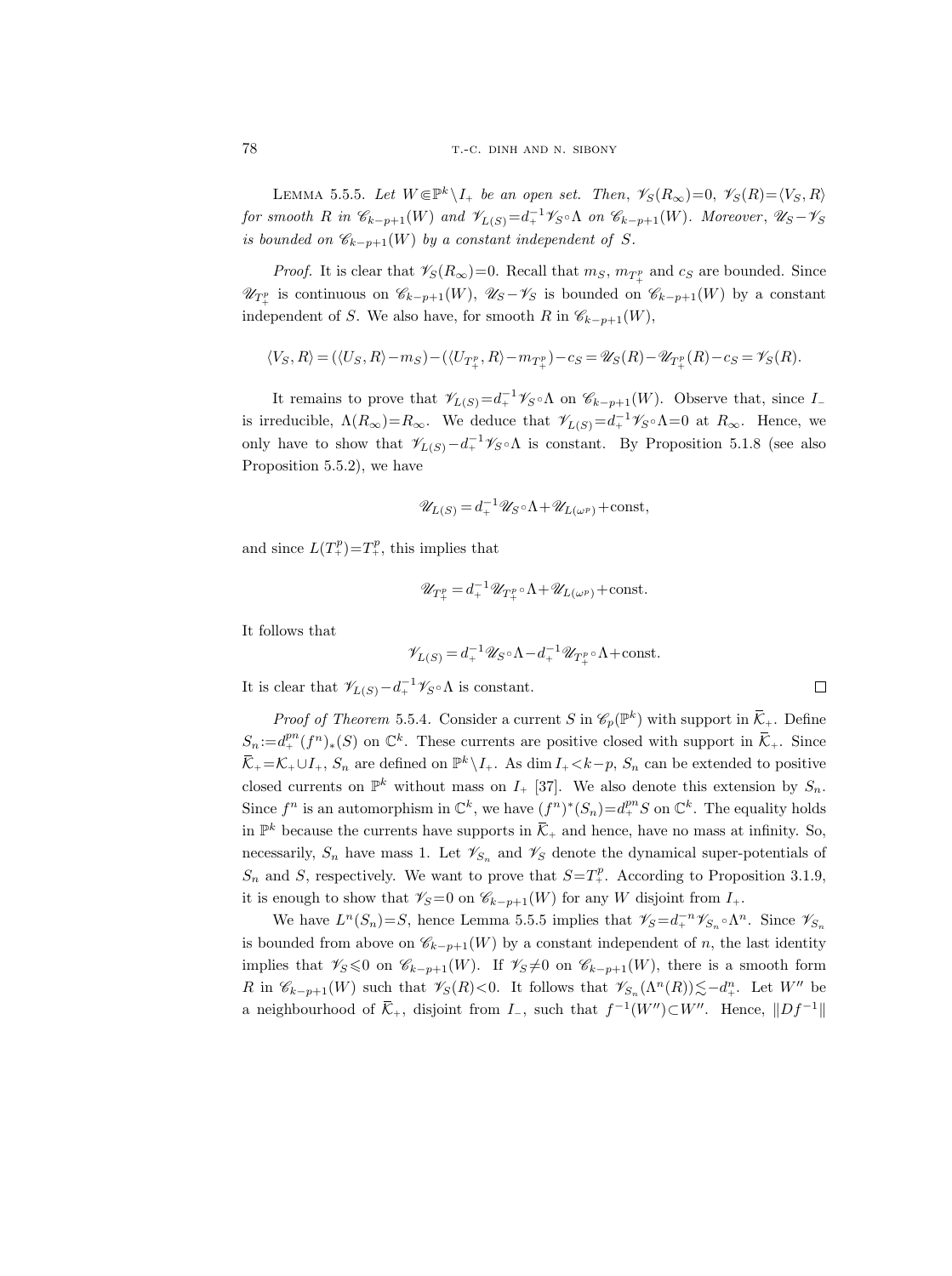is bounded on W'' by some constant M. It follows that  $\|\Lambda^n(R)\|_{\infty,W''} \lesssim M^{3kn}$ . The inequality  $\mathscr{V}_{S_n}(\Lambda^n(R)) \lesssim -d_+^n$  contradicts Proposition 3.2.10, which gives

$$
|\mathscr{V}_{S_n}(\Lambda^n(R))| \lesssim 1 + \log M^{3kn}.
$$

 $\Box$ 

So,  $\mathscr{V}_S=0$  on  $\mathscr{C}_{k-p+1}(W)$  and this completes the proof.

The following result holds for currents of integration on generic varieties of dimension  $k-p$  in  $\mathbb{P}^k$ .

COROLLARY 5.5.6. Let S be a current in  $\mathcal{C}_p$  such that supp(S)∩I\_= $\varnothing$ . Then,  $d_+^{-pn}(f^n)^*(S)$  converge to  $T_+^p$ .

*Proof.* Let W be a neighbourhood of  $I_$  such that  $f(W)\in W$  and  $W \cap \text{supp}(S) = \emptyset$ . Hence,  $f^{-n}(W) \subset f^{-n-1}(W)$  and  $d_+^{-pn}(f^n)^*(S)$  has support in  $\mathbb{P}^k \setminus f^{-n}(W)$ . It follows that the limit values of  $d_+^{-pn}(f^n)^*(S)$  are supported in the complement of  $\bigcup_{n\geqslant 0} f^{-n}(W)$ , which is contained in  $\overline{\mathcal{K}}_+$ . By Theorem 5.5.4, the only limit value is  $T_+^p$ . Following the proof of that theorem, it is not difficult to obtain here a speed of convergence.  $\Box$ 

*Remark* 5.5.7. In [48], de Thélin proved that the measure  $\mu$  is hyperbolic. It admits  $k-p$  strictly negative and p strictly positive Lyapounov exponents. Pesin's theory implies that if a point a is generic with respect to  $\mu$ , then it admits a stable manifold of dimension k−p and an unstable manifold of dimension p. If  $p=k-1$  and if  $\tau: \mathbb{C} \to \overline{\mathcal{K}}_+$  is an entire curve, using the Ahlfors construction [1], we obtain positive closed  $(k-1, k-1)$ -currents with support in  $\tau(\mathbb{C})$ . Indeed, Ahlfors inequality implies the existence of  $r_n \to \infty$  such that the currents of integration on  $\tau(\Delta_{r_n})$ , properly normalized, converge to a positive closed current of mass 1. Theorem 5.5.4 implies that this current is equal to  $T^{k-1}_{+}$ . Hence  $\overline{\tau(\mathbb{C})}$  contains the support of  $T^{k-1}_+$ . This result holds for generic stable manifolds of  $\mu$ .

Remark 5.5.8. For  $1 \le s \le p$ , if S is a current in  $\mathscr{C}_s$  with super-potentials bounded on  $\mathscr{C}_{k-s+1}(W)$  for some small neighbourhood W of  $I_-,$  then we can prove in the same way that  $d_+^{-sn}(f^n)^*(S)$  converge to  $T^s_+$ . The proof follows the same lines as in Theorem 5.5.4. We should choose W<sup>"</sup> large enough, in particular we have  $W'' \cup W = \mathbb{P}^k$ . In order to apply Proposition 3.2.10, we write R as a combination of a current in  $\mathscr{C}_{k-p+1}(W)$  and a smooth form with bounded  $\mathscr{C}^0$ -norm.

## References

<sup>[1]</sup> AHLFORS, L., Zur Theorie der Überlagerungsflächen.  $Acta Math., 65 (1935), 157–194.$ 

<sup>[2]</sup> Alessandrini, L. & Bassanelli, G., Plurisubharmonic currents and their extension across analytic subsets. Forum Math., 5 (1993), 577–602.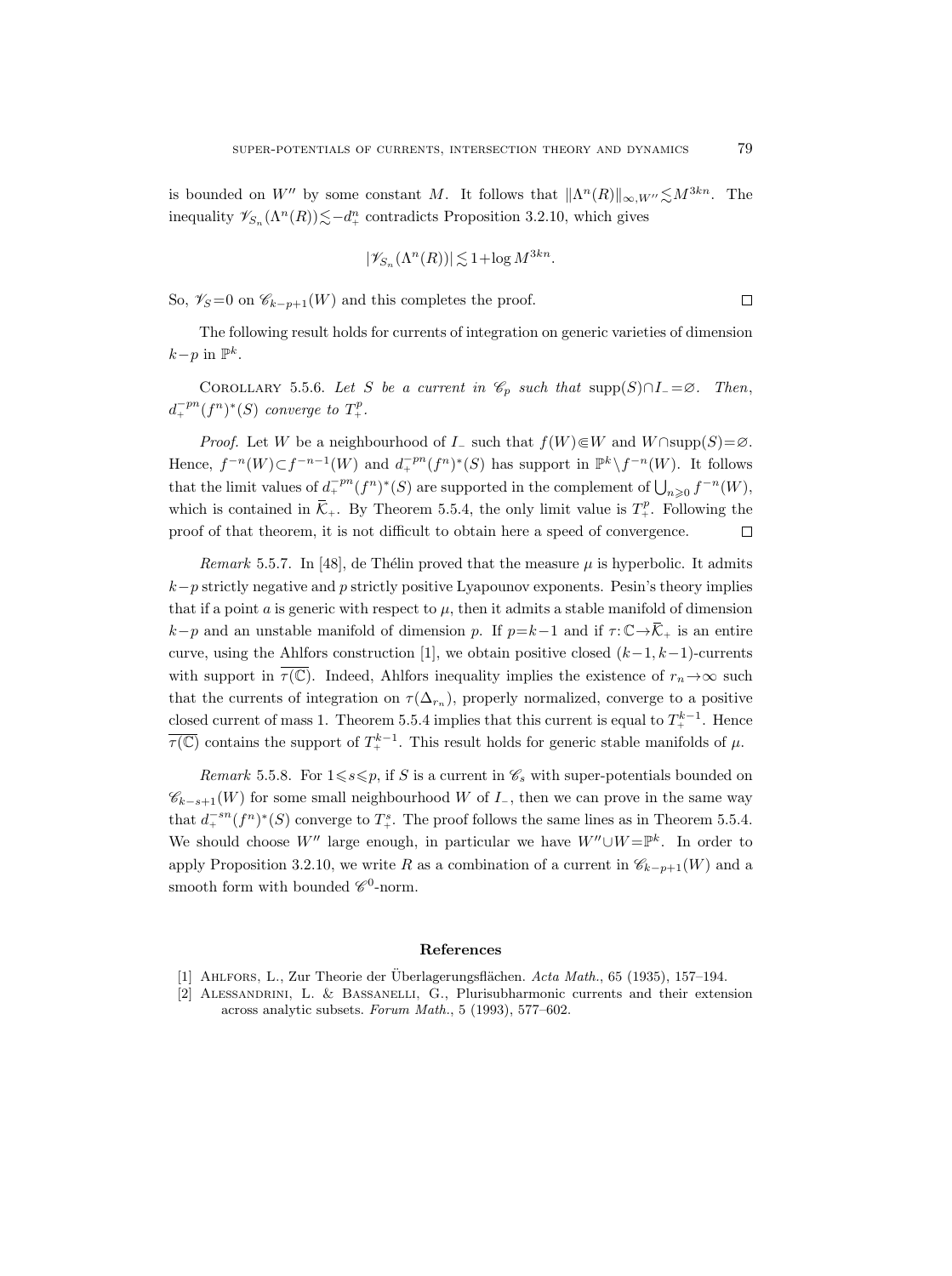- [3] ALEXANDER, H., Projective capacity, in Recent Developments in Several Complex Variables (Proc. Conf. Princeton Univ., Princeton, NJ, 1979), Ann. of Math. Stud., 100, pp. 3–27. Princeton Univ. Press, Princeton, NJ, 1981.
- [4] ANDERSSON, M., A generalized Poincaré–Lelong formula. Math. Scand., 101 (2007), 195– 218.
- [5] BASSANELLI, G. & BERTELOOT, F., Bifurcation currents in holomorphic dynamics on  $\mathbb{P}^k$ . J. Reine Angew. Math., 608 (2007), 201–235.
- [6] BEDFORD, E. & SMILLIE, J., Polynomial diffeomorphisms of  $\mathbb{C}^2$ . II. Stable manifolds and recurrence. J. Amer. Math. Soc., 4 (1991), 657–679.
- [7] BERNDTSSON, B., Integral formulas on projective space and the Radon transform of Gindikin–Henkin–Polyakov. Publ. Mat., 32 (1988), 7–41.
- [8] BLANCHARD, A., Sur les variétés analytiques complexes. Ann. Sci. É. Norm. Super., 73 (1956), 157–202.
- [9] Bost, J.-B., GILLET, H. & SOULÉ, C., Heights of projective varieties and positive Green forms. J. Amer. Math. Soc., 7:4 (1994), 903–1027.
- [10] BRIEND, J.-Y. & DUVAL, J., Deux caractérisations de la mesure d'équilibre d'un endomorphisme de  $P^k(\mathbf{C})$ . Publ. Math. Inst. Hautes Études Sci., 93 (2001), 145-159.
- [11] DEMAILLY, J.-P., Courants positifs et théorie de l'intersection. Gaz. Math., 53 (1992), 131–159.
- $[12]$  Monge–Ampère operators, Lelong numbers and intersection theory, in *Complex Analysis* and Geometry, Univ. Ser. Math., pp. 115–193. Plenum, New York, 1993.
- $[13]$  Complex Analytic and Algebraic Geometry. www-fourier.ujf-grenoble.fr/~demailly.
- [14] DINH, T.-C., Decay of correlations for Hénon maps. Acta Math., 195 (2005), 253–264.
- [15] Attracting current and equilibrium measure for attractors on  $\mathbb{P}^k$ . J. Geom. Anal., 17 (2007), 227–244.
- [16] Dinh, T.-C., Dujardin, R. & Sibony, N., On the dynamics near infinity of some polynomial mappings in  $\mathbb{C}^2$ . *Math. Ann.*, 333 (2005), 703-739.
- [17] Dinh, T.-C. & Sibony, N., Dynamique des applications d'allure polynomiale. J. Math. Pures Appl., 82 (2003), 367–423.
- $[18]$  Regularization of currents and entropy. Ann. Sci. É. Norm. Super., 37 (2004), 959–971.
- $[19]$  Green currents for holomorphic automorphisms of compact Kähler manifolds. J. Amer. Math. Soc., 18 (2005), 291–312.
- $[20]$  Une borne supérieure pour l'entropie topologique d'une application rationnelle. Ann. of Math., 161:3 (2005), 1637–1644.
- $[21]$  Distribution des valeurs de transformations méromorphes et applications. Comment. Math. Helv., 81 (2006), 221–258.
- [22] Geometry of currents, intersection theory and dynamics of horizontal-like maps. Ann. Inst. Fourier (Grenoble), 56:2 (2006), 423–457.
- [23] Pull-back currents by holomorphic maps. Manuscripta Math., 123 (2007), 357–371.
- $[24]$  Equidistribution towards the Green current for holomorphic maps. Ann. Sci. Ec. Norm.  $Supér., 41 (2008), 307-336.$
- [25] Drasin, D. & Okuyama, Y., Equidistribution and Nevanlinna theory. Bull. Lond. Math. Soc., 39 (2007), 603-613.
- [26] DUJARDIN, R., Hénon-like mappings in  $\mathbb{C}^2$ . Amer. J. Math., 126 (2004), 439-472.
- [27] Favre, C. & Jonsson, M., Brolin's theorem for curves in two complex dimensions. Ann. Inst. Fourier (Grenoble), 53:5 (2003), 1461–1501.
- [28] Federer, H., Geometric Measure Theory. Grundlehren der mathematischen Wissenschaften, 153. Springer, Berlin–Heidelberg, 1969.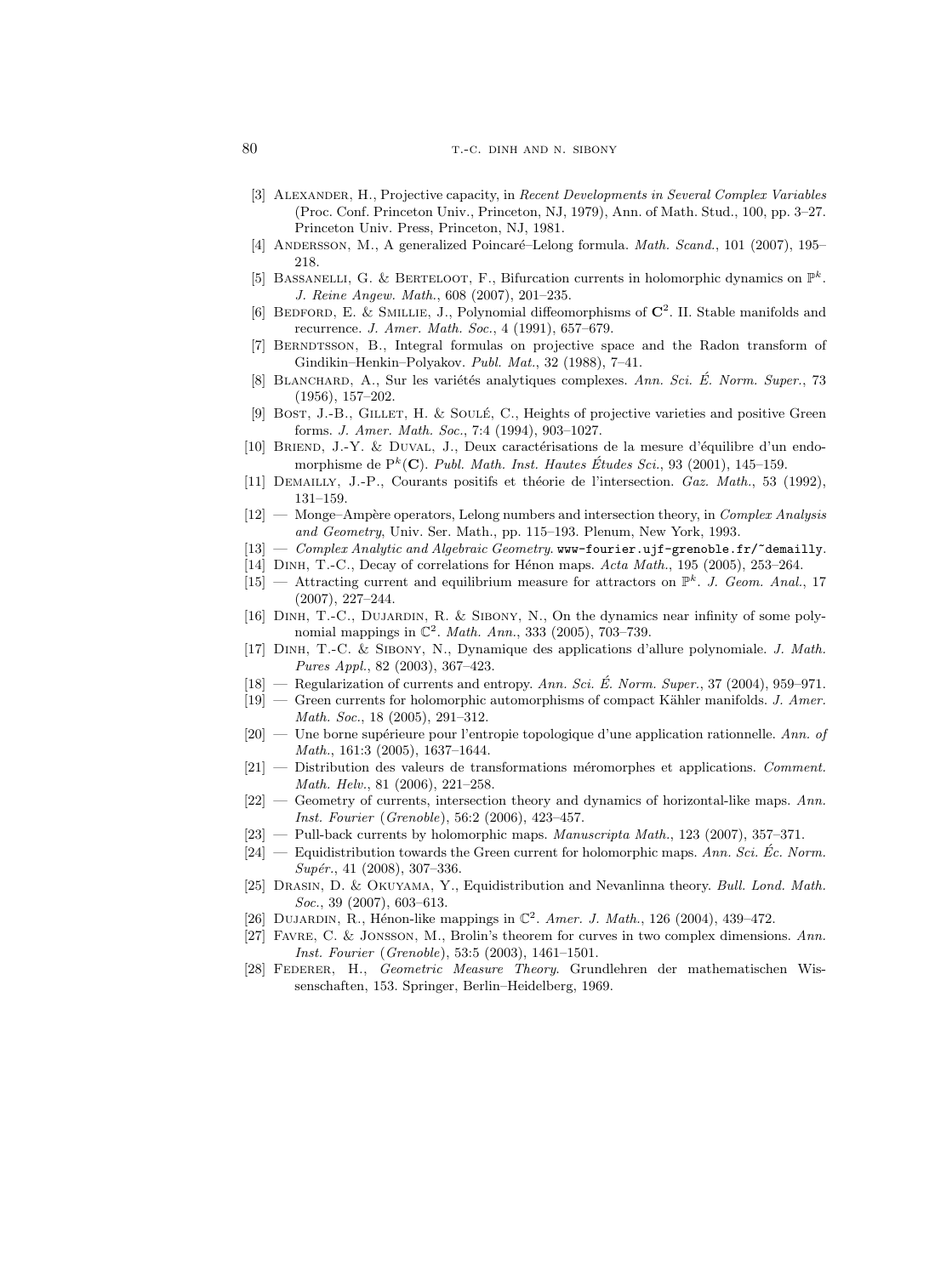- [29] Fornæss, J. E., Dynamics in Several Complex Variables. CBMS Regional Conference Series in Mathematics, 87. Amer. Math. Soc., Providence, RI, 1996.
- [30] Fornæss, J. E. & Sibony, N., Complex dynamics in higher dimensions, in Complex Potential Theory (Montreal, PQ, 1993), NATO Adv. Sci. Inst. Ser. C Math. Phys. Sci., 439, pp. 131–186. Kluwer Acad. Publ., Dordrecht, 1994.
- [31] Complex dynamics in higher dimension. II, in Modern Methods in Complex Analysis (Princeton, NJ, 1992), Ann. of Math. Stud., 137, pp. 135–182. Princeton Univ. Press, Princeton, NJ, 1995.
- $[32]$  Oka's inequality for currents and applications. *Math. Ann.*, 301 (1995), 399-419.
- [33] Friedland, S. & Milnor, J., Dynamical properties of plane polynomial automorphisms. Ergodic Theory Dynam. Systems, 9 (1989), 67–99.
- [34] Gelfand, I. M., Kapranov, M. M. & Zelevinsky, A. V., Discriminants, Resultants, and Multidimensional Determinants. Mathematics: Theory & Applications. Birkhäuser, Boston, MA, 1994.
- [35] GILLET, H. & SOULÉ, C., Arithmetic intersection theory. Publ. Math. Inst. Hautes Études Sci., 72 (1990), 93–174.
- [36] GROMOV, M., Convex sets and Kähler manifolds, in Advances in Differential Geometry and Topology, pp. 1–38. World Sci. Publ., Teaneck, NJ, 1990.
- [37] HARVEY, R. & POLKING, J., Extending analytic objects. Comm. Pure Appl. Math., 28:6 (1975), 701–727.
- [38] HÖRMANDER, L., An Introduction to Complex Analysis in Several Variables. North-Holland Mathematical Library, 7. North-Holland, Amsterdam, 1990.
- [39] LELONG, P., Fonctions plurisousharmoniques et formes différentielles positives. Gordon & Breach, Paris, 1968.
- [40] MÉO, M., Image inverse d'un courant positif fermé par une application analytique surjective. C. R. Acad. Sci. Paris Sér. I Math., 322:12 (1996), 1141-1144.
- [41] NGUYÊN, V. A., Algebraic degrees for iterates of meromorphic self-maps of  $\mathbb{P}^k$ . Publ. Mat., 50 (2006), 457–473.
- [42] POLYAKOV, P. L. & HENKIN, G. M., Homotopy formulas for the  $\bar{\partial}$ -operator on  $\mathbb{CP}^n$  and the Radon–Penrose transform. Izv. Akad. Nauk SSSR Ser. Mat., 50 (1986), 566–597, 639 (Russian); English translation in Math. USSR–Izv., 50 (1986), 555–587.
- [43] DE RHAM, G., Differentiable Manifolds. Grundlehren der Mathematischen Wissenschaften, 266. Springer, Berlin–Heidelberg, 1984.
- [44] SIBONY, N., Dynamique des applications rationnelles de  $\mathbf{P}^k$ , in Dynamique et géométrie  $complexes$  (Lyon, 1997), Panor. Synthèses, 8, pp. ix–x, xi–xii, 97–185. Soc. Math. France, Paris, 1999.
- [45] SIBONY, N. & WONG, P. M., Some results on global analytic sets, in *Séminaire Pierre* Lelong–Henri Skoda (Analyse), Années 1978/79, Lecture Notes in Math., 822, pp. 221– 237. Springer, Berlin–Heidelberg, 1980.
- [46] Sion, M., On general minimax theorems. Pacific J. Math., 8 (1958), 171–176.
- [47] Siu, Y. T., Analyticity of sets associated to Lelong numbers and the extension of closed positive currents. Invent. Math., 27 (1974), 53–156.
- [48] DE THÉLIN, H., Sur les exposants de Lyapounov des applications méromorphes. Invent. Math., 172 (2008), 89–116.
- [49] Triebel, H., Interpolation Theory, Function Spaces, Differential Operators. North-Holland Mathematical Library, 18. North-Holland, Amsterdam, 1978.
- [50] VIGNY, G., Dynamics semi-conjugated to a subshift for some polynomial mappings in  $\mathbb{C}^2$ . Publ. Mat., 51 (2007), 201–222.